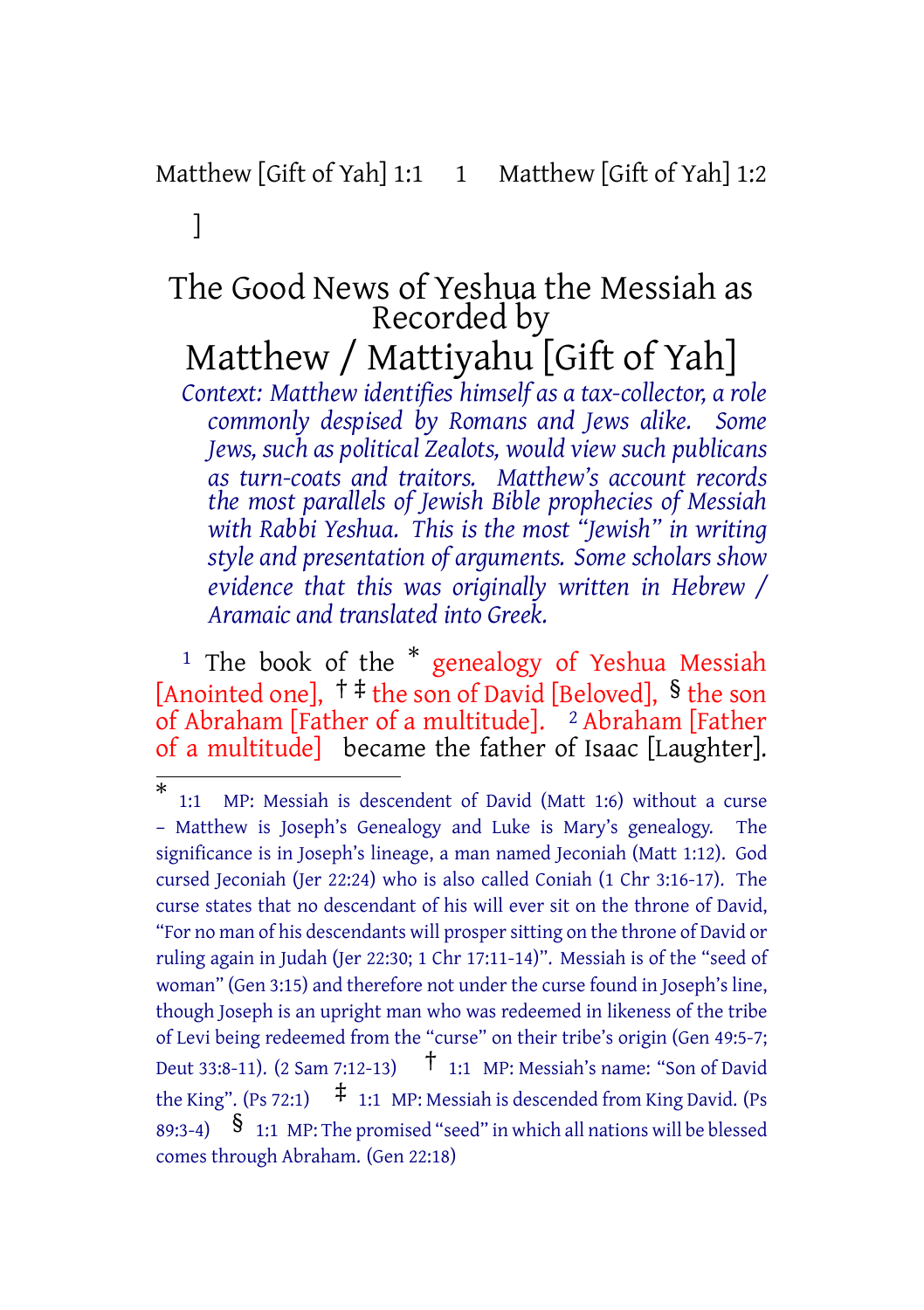#### Matthew [Gift of Yah] 1:3 2 Matthew [Gift of Yah] 1:15

Isaac [Laughter] became the father of Jacob [Supplanter]. \* Jacob [Supplanter] became the father of Judah [Praised] and his brothers. <sup>3</sup> Judah [Praised] became the father of Perez and Zerah by Tamar [Palm tree]. Perez became the father of Hezron. Hezron became the father of Ram. 4 Ram became the father of Amminadab. Amminadab became the father of Nahshon. Nahshon became the father of Salmon. 5 Salmon became the father of Boaz [In majesty, in strength] by Rahab. Boaz [In majesty, in strength] became the father of Obed by Ruth [Friend]. Obed became the father of Jesse [My husband]. 6 Jesse [My husband] became the father of King David [Beloved]. David [Beloved] became the father of Solomon [Peaceable, Recompense] by her who had been Uriah [My light Yah]'s wife. 7 Solomon [Peaceable, Recompense] became the father of Rehoboam. Rehoboam became the father of Abijah [My father Yah]. Abijah [My father Yah] became the father of Asa. <sup>8</sup> Asa became the father of Jehoshaphat. Jehoshaphat became the father of Joram. Joram became the father of Uzziah. <sup>9</sup> Uzziah became the father of Jotham. Jotham became the father of Ahaz. Ahaz became the father of Hezekiah. 10 Hezekiah became the father of Manasseh [Causing to forget]. Manasseh [Causing to forget] became the father of Amon. Amon became the father of Josiah. 11 Josiah became the father of Jechoniah and his brothers, at the time of the exile to Babylon [Confusion]. <sup>12</sup> After the exile to Babylon [Confusion], Jechoniah became the father of Shealtiel. Shealtiel became the father of Zerubbabel. <sup>13</sup> Zerubbabel became the father of Abiud. Abiud became the father of Eliakim. Eliakim became the father of Azor. 14 Azor became the father of Zadok. Zadok became the father of Achim. Achim became the father of Eliud. 15 Eliud became the father of

<sup>\*</sup> 1:2 MP: King Messiah is a descendant of Judah. (Gen 49:10)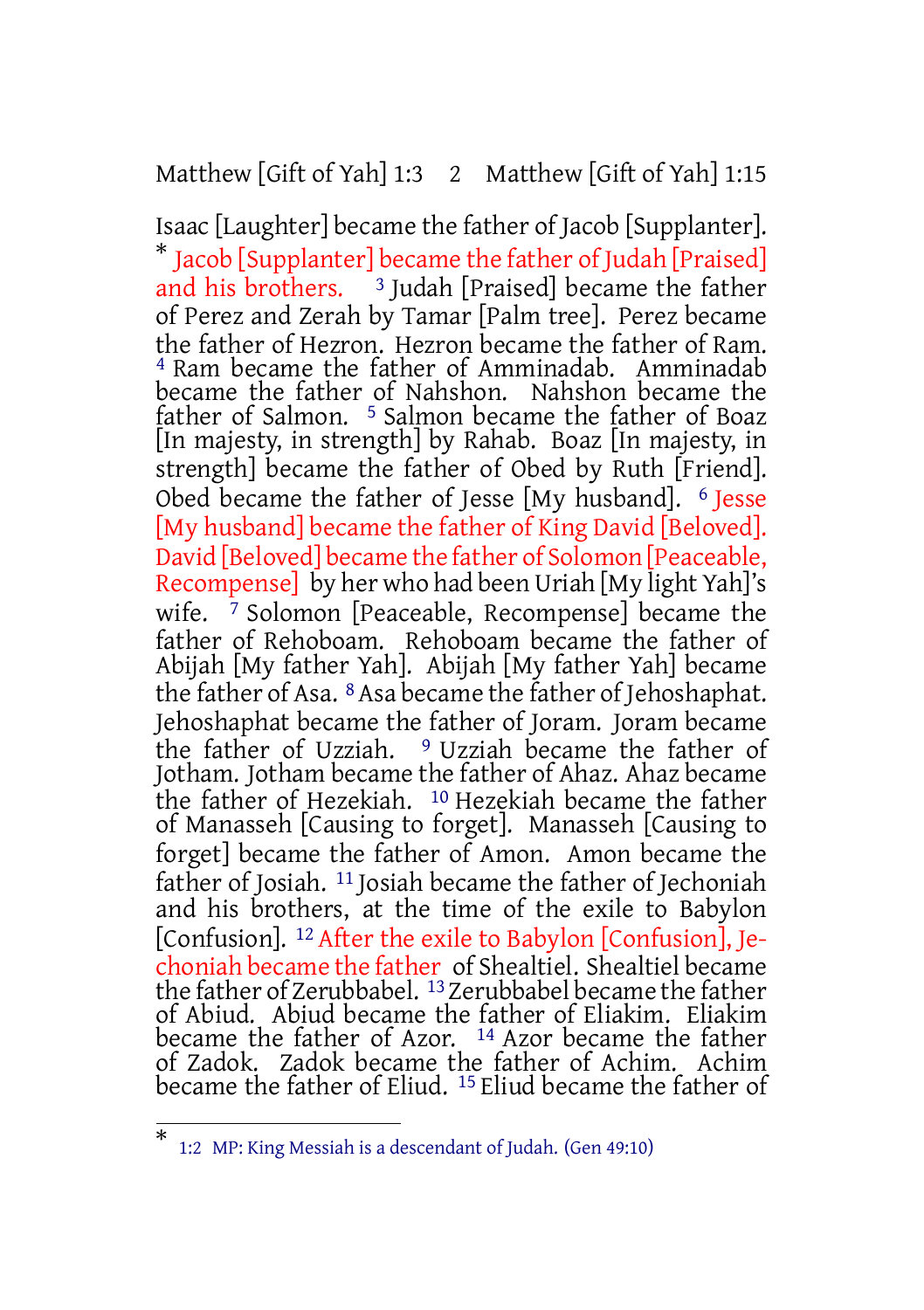Matthew [Gift of Yah] 1:16 3 Matthew [Gift of Yah] 1:21

Eleazar [Help of God]. Eleazar [Help of God] became the father of Matthan. Matthan became the father of Jacob [Supplanter]. 16 Jacob [Supplanter] became the father of Joseph [May he add], the husband of Mary [Rebellion], from whom was born Yeshua [Salvation], who is called Messiah [Anointed one].  $17 \text{ } \frac{1}{2}$  So all the generations from Abraham [Father of a multitude] to David [Beloved] are fourteen generations; from David [Beloved] to the exile to Babylon [Confusion] fourteen generations; and from the carrying away to Babylon [Confusion] to the Messiah [Anointed one], fourteen generations.

18 Now the birth of Yeshua Messiah [Salvation Anointed one] was like this; for after his mother, Mary [Rebellion], was engaged to Joseph [May he add], before they came together, she was found pregnant by *Ruach haKodesh* [Spirit of the Holiness]. 19 Joseph [May he add], her husband, being a upright man, and not willing to make her a public example, intended to divorce her secretly.  $20 \div 8$  But when he thought about these things, behold, an angel of *MarYah* [Master Yahweh] appeared to him in a dream, saying, "Joseph [May he add], son of David [Beloved], don't be afraid to take to yourself Mary [Rebellion], your wife, \* for that which is conceived in her is of *Ruach haKodesh* [Spirit of the Holiness].  $21 \nmid$  She shall give birth to a

<sup>†</sup> 1:17 MPr: The King who the <sup>12</sup> Tribes will obey isthe King Messiah. (Deut 33:5 in Jerusalem Targum). (Deut 33:5) ‡ 1:20 MPr: The name *Semech* [Branch] is applied to King Messiah. (Zech 3:8 in Targum). (Zech 3:8)  $\frac{\$}{}$  1:20 MP: Messiah is called to God's service from the womb.  $(\text{Is 49:1})$   $\quad$   $\text{*}$  1:20 MP: Messiah is dedicated to God's work from the womb. (Ps 22:9-10)  $\uparrow$  1:21 MP: The name *Immanu'el*, meaning [God with us]. This is an attributed title, not his literal name. Consider (Is 8:7-8) also uses the Hebrew *Immanu'el*. (Is 7:14)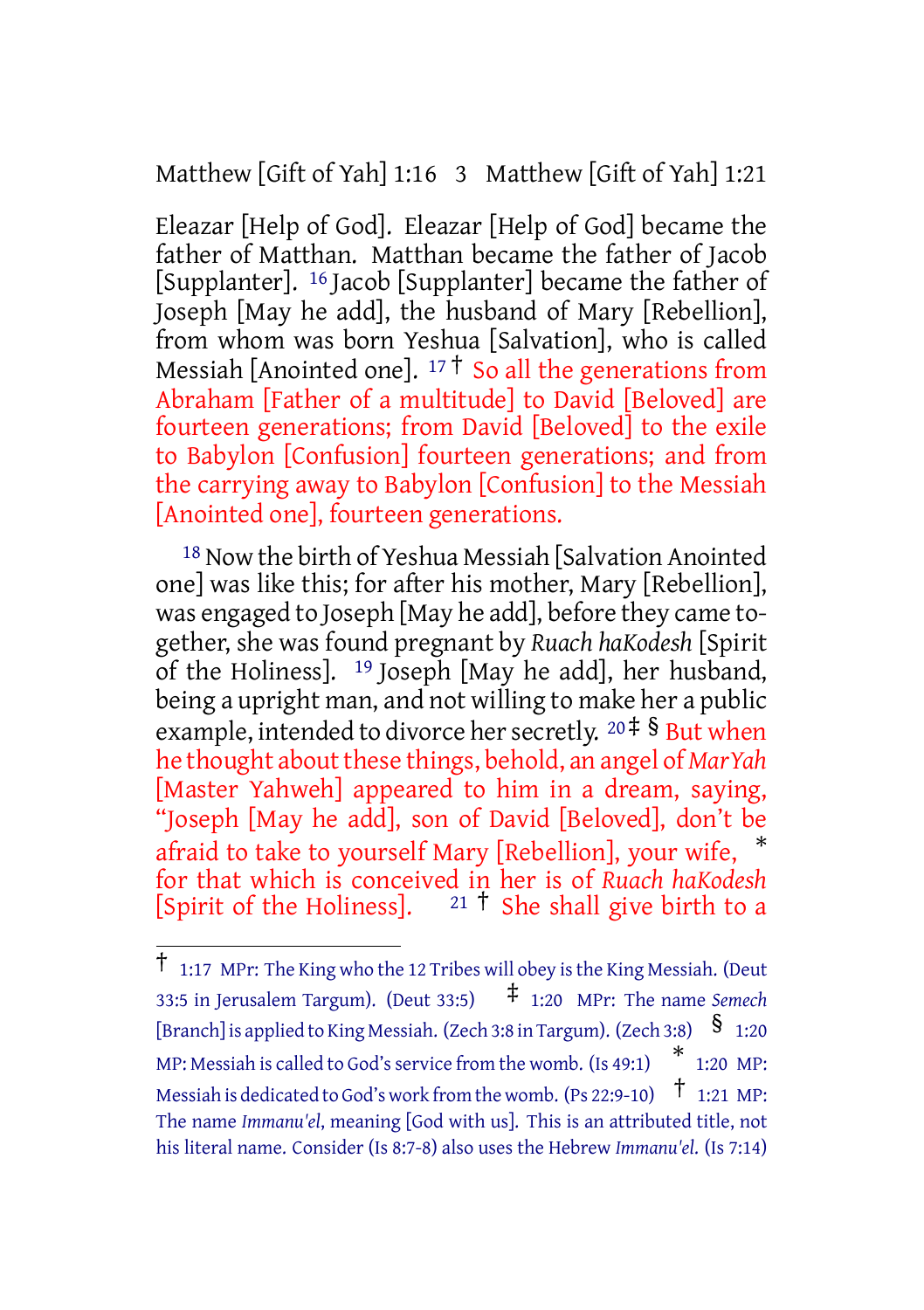Matthew [Gift of Yah] 1:22 4 Matthew [Gift of Yah] 2:1

son. ‡ § You shall call his name Yeshua [Salvation], for it is he who shall save his people from their sins."

22 Now all this has happened, that it might be fulfilled which was spoken by *MarYah* [Master Yahweh] through the prophet, saying,

23 *"Behold, the virgin shall be with child, and shall give birth to a son.*

#### They *shall call his name 'Immanu El [God is with us];"* \* which is, being interpreted, "God with us."

24 Joseph [May he add] arose from his sleep, and did as the angel of *MarYah* [Master Yahweh] commanded him, and took his wife to himself; 25 and didn't know her sexually until she had given birth to her firstborn son. He named him Yeshua [Salvation].

# 2

<sup>1 \*</sup> <sup>†</sup> Now when Yeshua [Salvation] was born in Bethlehem [House of Bread] of Judea in the days of King Herod

<sup>‡</sup> 1:21 MP: Messiah serves the poor and needy who cannot repay in kind. This could reference a literal or spiritual condition or both. (Ps 72:12-13)  $\frac{1}{21}$  MP: Messiah was named before his birth. (Is 9:1)  $\frac{1}{2}$  23 Quoted from Is 7:14 \* 2:1 MP: Messiah is God's servant born in Bethlehem, "the future ruler of Israel". (Mic 5:2)  $\uparrow$  2:1 MP: Messiah is born in Bethlehem Ephrathah. This defines the ancient Bethlehem originally called Ephrath in (Gen 35:16, 19; 48:7; Ruth 4:11). This place was also called Beth-lehem Ephratah (Mic 5:2), Beth-lehem-Judah (1 Sam 17:12), and "the city of David" (Luke 2:4). At the time of Yeshua's birth, Bethlehem Ephrathah, also called "Bethlehem in Judea" in (Matt 2:5), was a village about five miles south of Jerusalem in Judea. This is different from the Zebulun tribe's city of Bethlehem in the Galilee, about six miles west of Nazareth menioned only in (Josh 19:15). (Mic 5:2)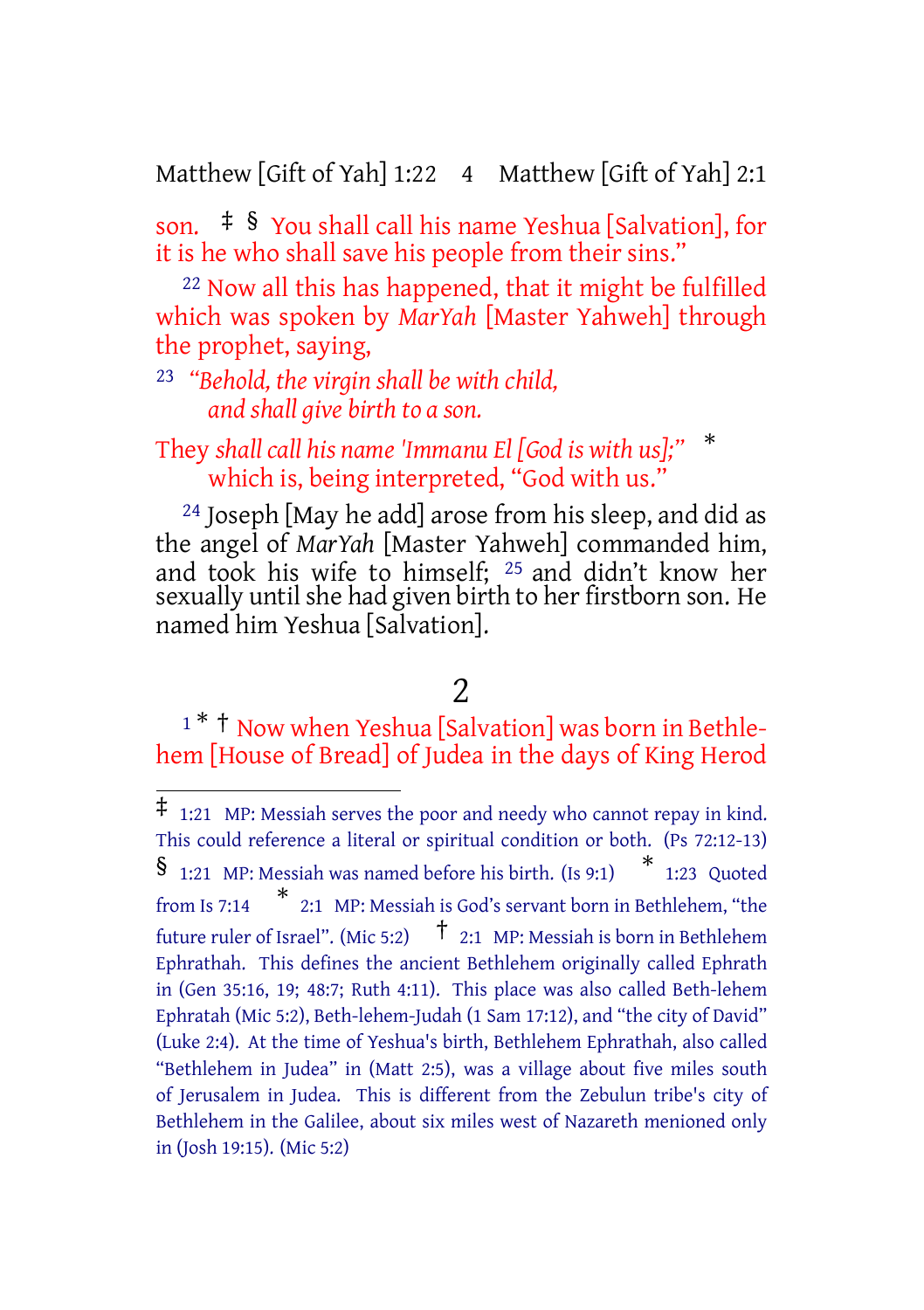Matthew [Gift of Yah] 2:2 5 Matthew [Gift of Yah] 2:8

[Heroic], behold, ‡ § \* *Magi* [Conjurer] (Persian King makers, Astrologers) from the east came to Jerusalem [City of peace], saying, <sup>2</sup> "Where is he who is <sup>†</sup> born King of the Jews [Praisers]? For we saw his star in the east, and have come to worship him." <sup>3</sup> When King Herod [Heroic] heard it, he was troubled, and all Jerusalem [City of peace] with him. <sup>4</sup> Gathering together all the chief priests and Torah-Teachers of the people, he asked them where the Messiah [Anointed one] would be born.  $5$  They said to him, "In Bethlehem [House of Bread] of Judea [Praise], for this is written through the prophet,

- <sup>6</sup> ‡ *'You Bethlehem [House of Bread],* land *of Judah [Praised],* are in no way *least among the* princes *of Judah [Praised]:*
- for *out of you shall come a governor,*

who *shall shepherd* § my people, Israel [God prevails].'"

7 Then Herod [Heroic] secretly called the *Magi* [Conjurer] (Persian King makers, Astrologers), and learned from them exactly what time the star appeared.  $8$  He sent them to Bethlehem [House of Bread], and said, "Go and search diligently for the young child. When you have found him, bring me word, so that I also may come and worship him."

 $\overline{\ddagger}$  2:1 MP: Star out of Jacob. Star and Scepter (Gen 49:10) together identify royal leadership. (Num 24:17)  $\S$  2:1 MP: Gentile Kings will seek out the birth of Messiah. (See also Ps 72:10, 72:15; Is 60:6). (Is 60:3) \* 2:1 MP: Presented with tribute and gifts from foreign kings. Being interpreted as pertaining to the *Magi* [Conjurer] (Persian King makers, Astrologers) "from the east" (Matt 2:1). (See also Ps 72:15; Is 60:3, 60:6). (Ps 72:10)  $\uparrow$  2:2 MP: Messiah is a King. (Ps 2:6)  $\uparrow$  2:6 MP: Messiah is born of the tribe of Judah. (Mic 5:2)  $\frac{\$}{\$}$  2:6 Quoted from Mic 5:2, 5:4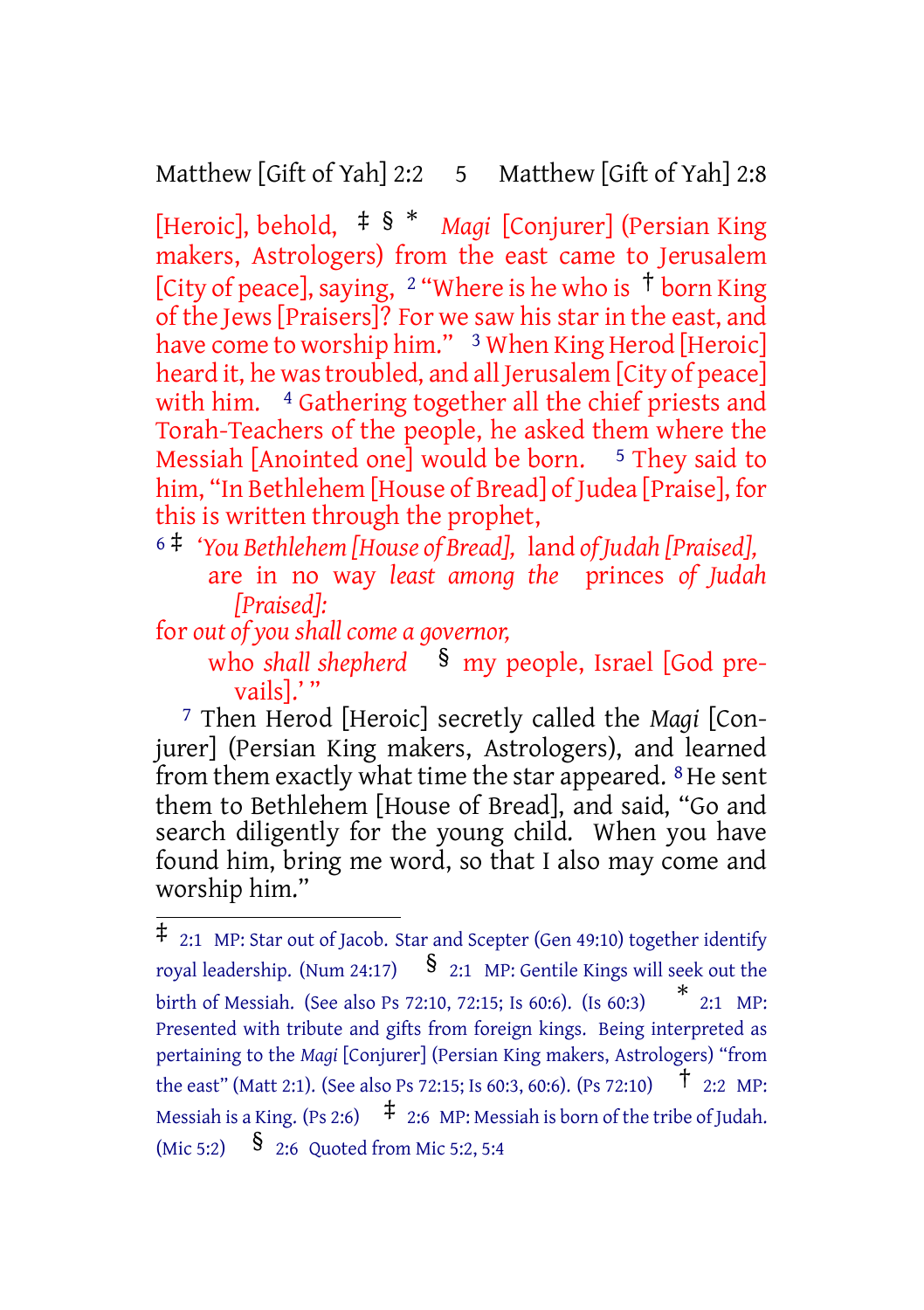Matthew [Gift of Yah] 2:9 6 Matthew [Gift of Yah] 2:16

9 They, having heard the king, went their way; and behold, the star, which they saw in the east, went before them, until it came and stood over where the young child was. 10 When they saw the star, they rejoiced with exceedingly great joy.  $11 *$  They came into the house and saw the young child with Mary [Rebellion], his mother, and they fell down and worshiped him. Opening their treasures, they offered to him gifts: gold, frankincense, and myrrh. 12 Being warned in a dream that they should not return to Herod [Heroic], they went back to their own country another route.

<sup>13</sup> <sup>†</sup> Now when they had departed, behold, an angel of *MarYah* [Master Yahweh] appeared to Joseph [May he add] in a dream, saying, "Arise and take the young child and his mother, and flee into Egypt [Abode of slavery], and stay there until I tell you, for Herod [Heroic] will seek the young child to destroy him."

14 He arose and took the young child and his mother by night, and departed into Egypt [Abode of slavery], 15 and was there until the death of Herod [Heroic]; that it might be fulfilled which was spoken by *MarYah* [Master Yahweh] through the prophet, saying, "Out of Egypt [Abode *of slavery] I called my son."* ‡

<sup>16</sup> § Then Herod [Heroic], when he saw that he was mocked by the *Magi* [Conjurer] (Persian King makers, Astrologers), was exceedingly angry, and sent out, and killed all the male children who were in Bethlehem [House of Bread] and in all the surrounding countryside,

<sup>\*</sup> 2:11 MP: Presented with gold and frankincense, the caravans coming from Sheba (northern Africa) will proclaim the good news of the praises of Yahweh! (See also Ps 72:10, 72:15; Is 60:6). (Is 60:6) † 2:13 MP: Messiah is the Son of God. (Hos 11:1)  $\pm$  2:15 Quoted from Hos 11:1  $\frac{1}{2}$  2:16 MP: Infants will die. (Jer 31:15)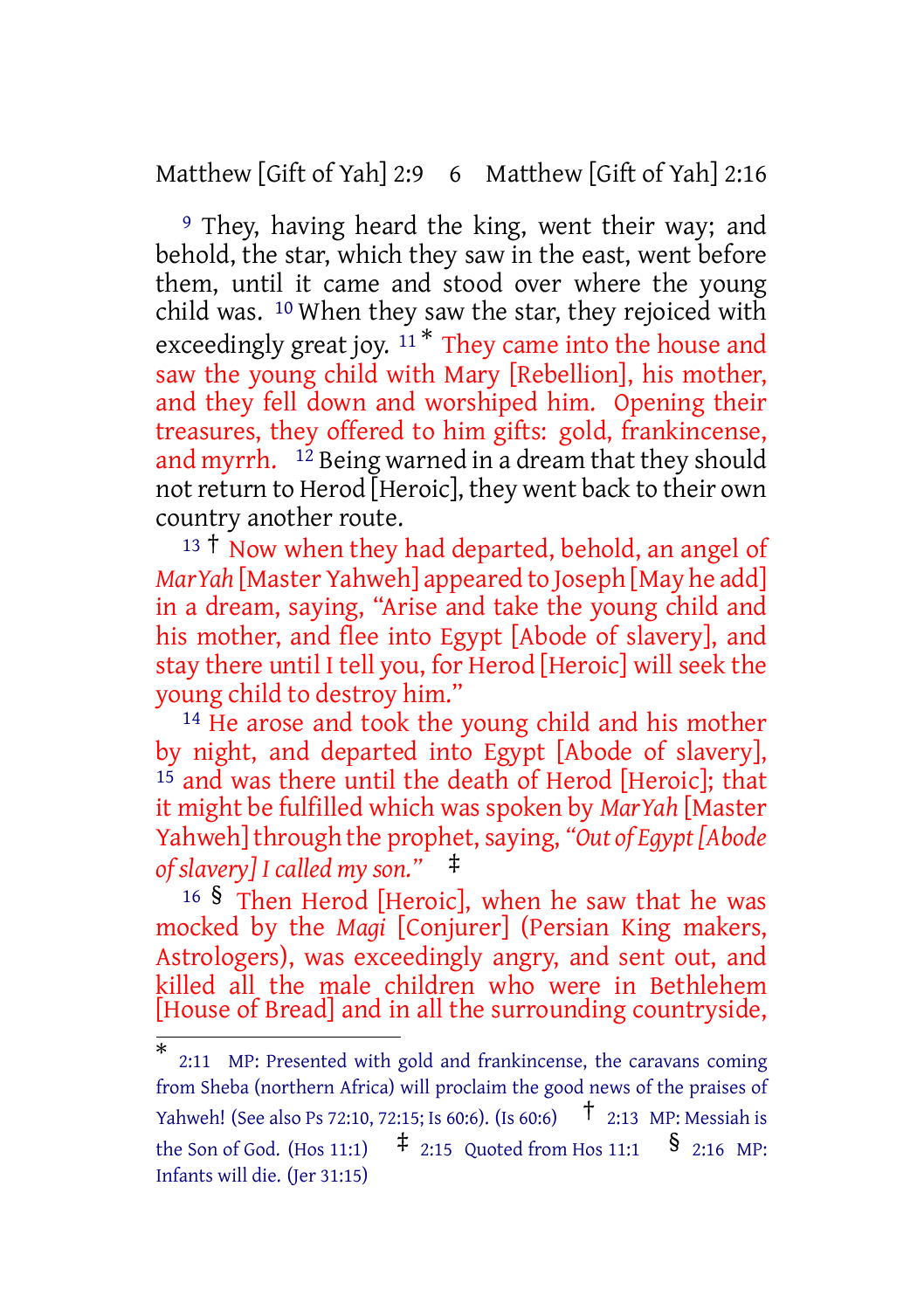Matthew [Gift of Yah] 2:17 7 Matthew [Gift of Yah] 2:22

from two years old and under, according to the exact time which he had learned from the *Magi* [Conjurer] (Persian King makers, Astrologers). 17 Then that which was spoken by Jeremiah [Yah lifts up] the prophet was fulfilled, saying,

18 *"A voice was heard in Ramah, lamentation, weeping and great mourning,*

*Rachel [Ewe sheep] is weeping for her children; and she wouldn't be comforted, because they are no more."* \*

<sup>19</sup> † But when Herod [Heroic] was dead, behold, an angel of *MarYah* [Master Yahweh] appeared in a dream to Joseph [May he add] in Egypt [Abode of slavery], saying, <sup>20</sup> "Arise and take the young child and his mother, and go into the land of Israel [God prevails], for those who sought the young child's life are dead."

21 He arose and took the young child and his mother, and came into the land of Israel [God prevails]. <sup>22</sup> But when he heard that Archelaus was reigning over Judea [Praise] in the place of his father, Herod [Heroic], he

<sup>\*</sup> 2:18 Quoted from Jer 31:15  $\uparrow$  2:19 MP: Messiah is called out of Egypt. True, Israel is referenced, but the singular use of "son" is Messianic. This is a double reference of my son and my children is two different references that are parallel to each other. Messiah is taken to Egypt in (Matt 2:13-15.) (Hos 11:1)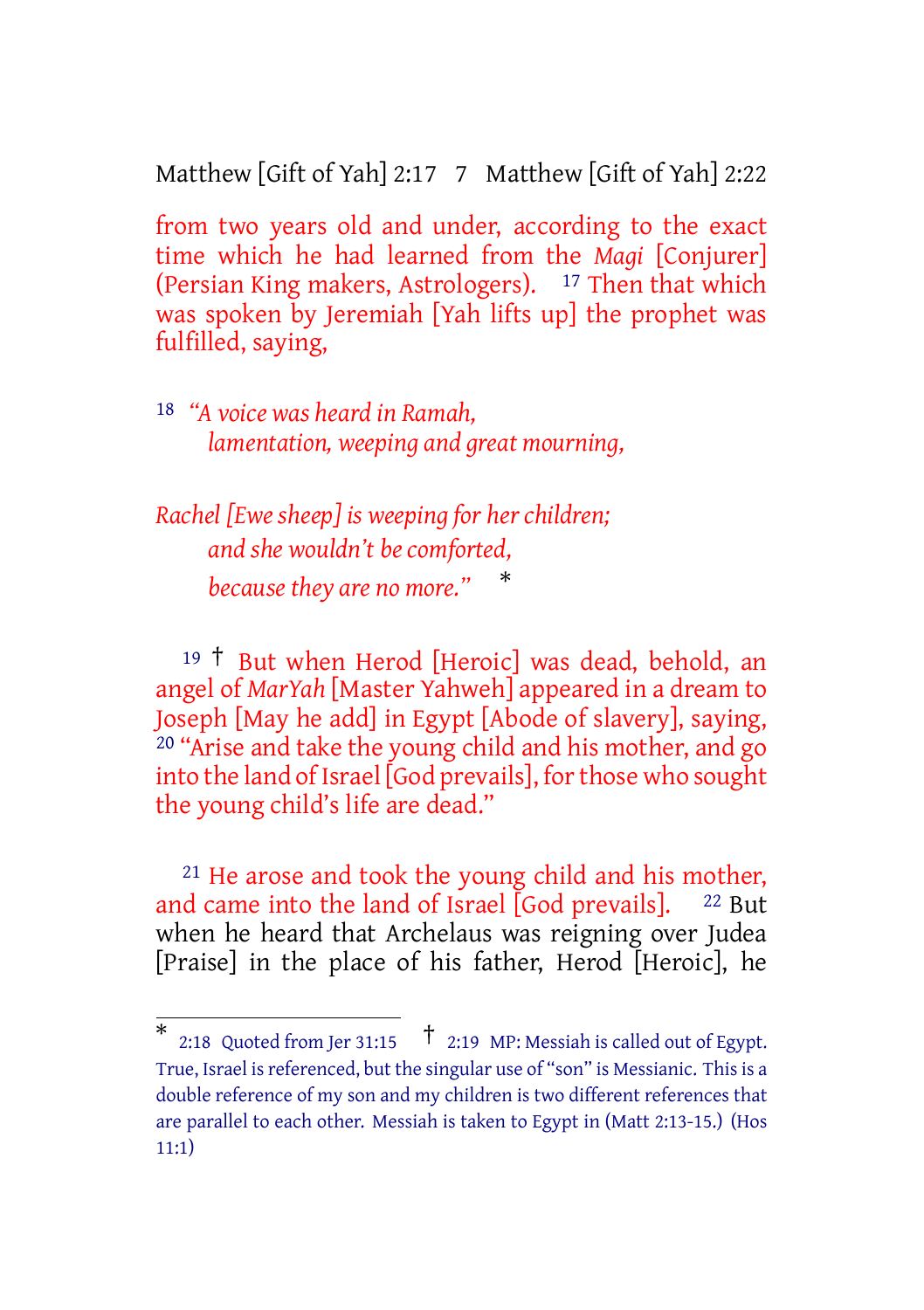Matthew [Gift of Yah] 2:23 8 Matthew [Gift of Yah] 3:5

was afraid to go there.  $\frac{1}{2}$  Being warned in a dream, he withdrew into the region of Galilee [District, Circuit], 23 and came and lived in a city called Nazareth [Branch, Separated one]; that it might be fulfilled which was spoken through the prophets: "He will be called a Nazarene [person from Branch, Separated one]."

<sup>1</sup> \* In those days, John [Yah is gracious] the Immerser came, preaching in the wilderness of Judea [Praise], saying , 2 " *Teshuvah* ·Turn repent·, forthe Kingdom of Heaven (God) is at hand!"  $3$  For this is he who was spoken of by Isaiah [Salvation of Yah] the prophet, saying,

*"The voice of one crying in the wilderness,*

*make ready the way of MarYah [Master Yahweh].*

*Make his paths* † straight."

4 Now John [Yah is gracious] himself wore clothing made of camel's hair, with a leather belt around his waist. His food was locusts and wild honey. <sup>5</sup> Then people from Jerusalem [City of peace], all of Judea [Praise], and all the

<sup>3</sup>

<sup>‡</sup> 2:22 MP: Messiah will grow up in Nazareth. This is known because the Hebrew word *netzer* ·branch· is used here. This is the only prophecy that says Messiah will come from Nazareth. (Consider illusion in Is 53:2). In the parallel fulfillment verse, the Greek word for Nazarene is *Nazaphnoe*, coming from the Aramaic word for twig or branch. Note on the Greek: The Greek word for a citizen of Nazareth is *Nazarethaios*. But Matthew uses *Nazaphnoe* ·branch·, not *Nazarethaios* [a person from Nazareth]. The King James Version of the Bible, published in 1611, translates the original Greek word as "a person from Nazareth" regional but modern scholars now believe this translation to be incorrect. The Bible and Matthew both make it clear Yeshua was <sup>a</sup> "citizen of Nazareth," of Galilee, in Judea. (Is 11:1) \* 3:1 MP: A messenger is sent by God to comfort Israel by announcing and preparing a way for the Messiah. (See also Mal 3:1). (Is 40:3 (3-5))  $\uparrow$  3:3 Ouoted from Is 40:3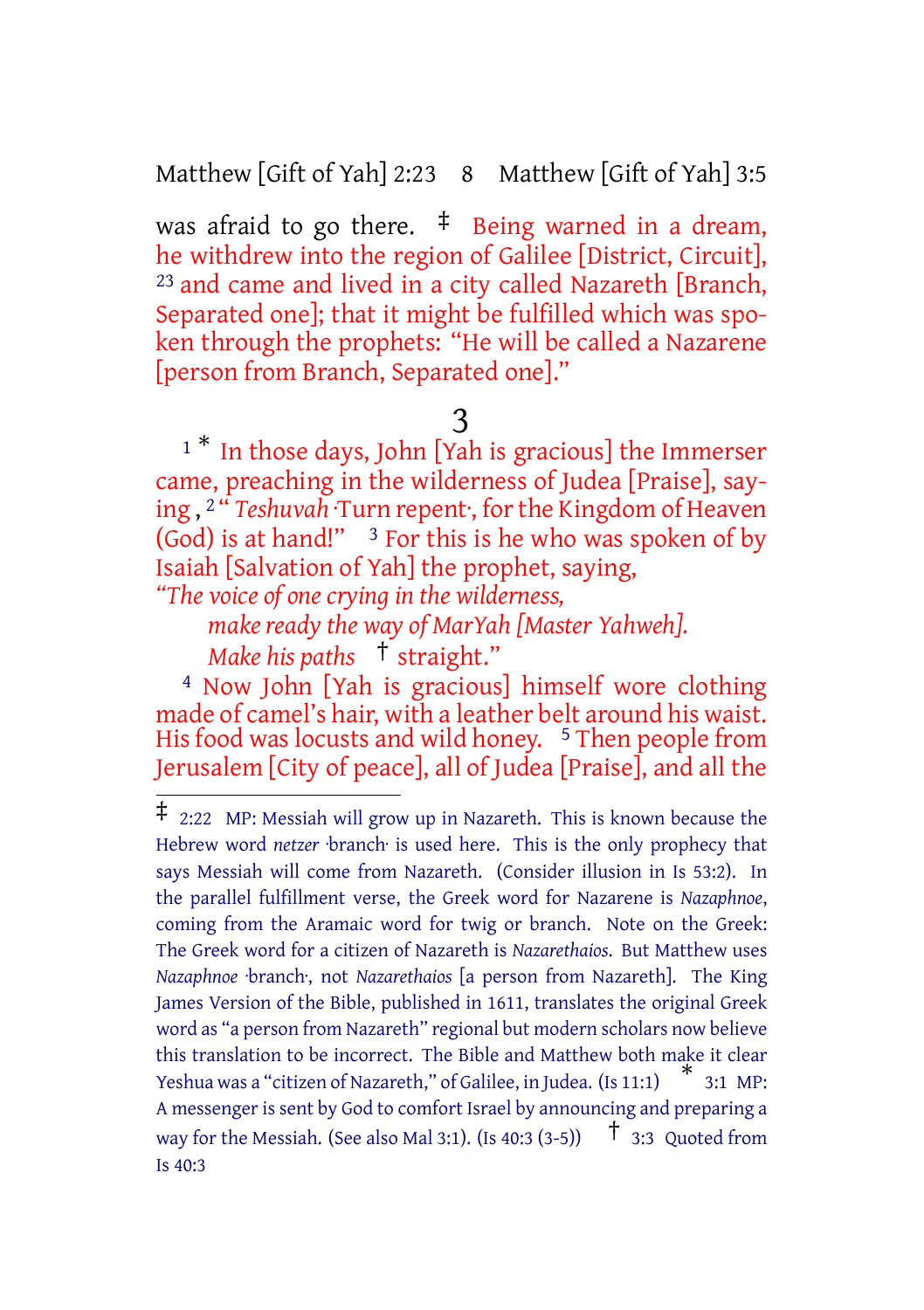#### Matthew [Gift of Yah] 3:6 9 Matthew [Gift of Yah] 3:15

region around the Jordan [Descender] went out to him. <sup>6</sup> They were baptized by him in the Jordan [Descender], confessing their sins. 7 But when he saw many of the Pharisees [Separated] and Sadducees [Morally-upright] coming for his baptism, he said to them, "You offspring of vipers, who warned you to flee from the wrath to come? 8 Therefore produce fruit worthy of *teshuvah* ·complete repentance·! 9 Don't think to yourselves, 'We have Abraham [Father of a multitude] *Avinu* ·our Father·,' for I tell you that God is able to raise up children to Abraham [Father of a multitude] from these stones.

10 "Even now the ax lies at the root of the trees. Therefore every tree that does not produce good fruit is cut down, and cast into the fire.  $11$ I indeed baptize you in water for *teshuvah* ·complete repentance·, but he who comes after me is mightier than I, whose shoes I am not worthy to carry. He will baptize you in *Ruach haKodesh* [Spirit of the Holiness]. 12 His winnowing fork is in his hand, and he will thoroughly cleanse his threshing floor. He will gather his wheat into the barn, but the chaff he will burn up with unquenchable fire."

13 Then Yeshua [Salvation] came from Galilee [District, Circuit] to the Jordan [Descender] to John [Yah is gracious], to be baptized by him.  $^{14}$  But John [Yah is gracious] would have hindered him, saying, "I need to be baptized by you, and you come to me?"

15 But Yeshua [Salvation], answering, said to him, "Allow it now, for this is the fitting way for us to fulfill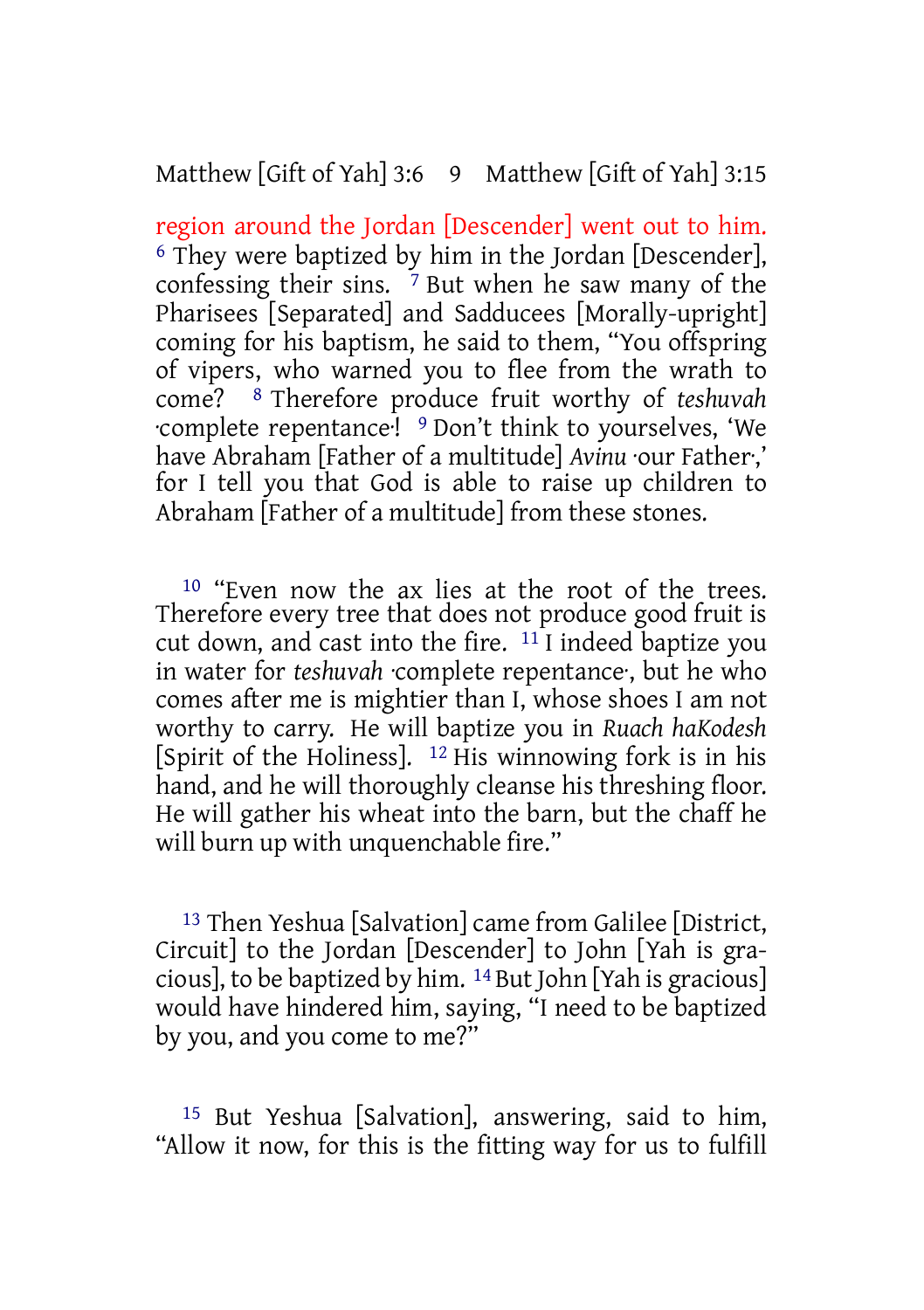Matthew [Gift of Yah] 3:16 10 Matthew [Gift of Yah] 4:6

all righteousness." Then he allowed him.  $16 \div 8$  \* Yeshua [Salvation], when he was baptized, went up directly from the water: and behold, the heavens were opened to him. † He saw *haRuach* [the Spirit] of God descending as a dove, and coming on him. <sup>17</sup> Behold, a voice out of the heavens said, "This is my *agapetos* ·beloved, esteemed· Son, with whom I am well pleased."

# $\frac{4}{1}$

1 Then Yeshua [Salvation] was led up by *haRuach* [the Spirit] into the wilderness to be tempted by the devil.  $2$  When he had fasted forty days and forty nights, he was hungry afterward. <sup>3</sup> The tempter came and said to him, "If you are the *Ben-Elohim* ·Son of Elohim God·, command that these stones become bread."

4 But he answered, "It is written, *'Man shall not live by bread alone, but by every word that proceeds out of the mouth of ADONAI .' "* \*

5 Then the devil took him into the holy city. He set him on the pinnacle ofthe temple, 6 and said to him, "If you are the *Ben-Elohim* ·Son of Elohim God·, throw yourself down, for it is written, *'He will enjoin his angels unto you.'* And, *'On their hands they will bear you up,*

*so that you don't dash your foot against a stone.' "* †

<sup>‡</sup> 3:16 MP: Statement and question, what is the name of "Son" of God. Consider in connection with (Ps 2:6-7) God's King has become God's son and (Ps 2:12) kiss the son / give reverence to the son lest he be angry and you perish. (Prov 30:4) (See also 1 John 2:22-24)  $\S$  3:16 MP: Messiah pleases God. (Is 42:1)  $*$  3:16 MP: Messiah will have the Spirit of God upon Him to accomplish His appointed works from God. (Consider the purpose of the Spirit, Is 11:2). (Is 61:1)  $\uparrow$  3:16 MP: Messiah has the Spirit of God upon him. (See also Is 61:1-2). (Is 42:1)  $*$  4:4 Quoted from Deut 8:3  $\dagger$  4:6 Quoted from Ps 91:11-12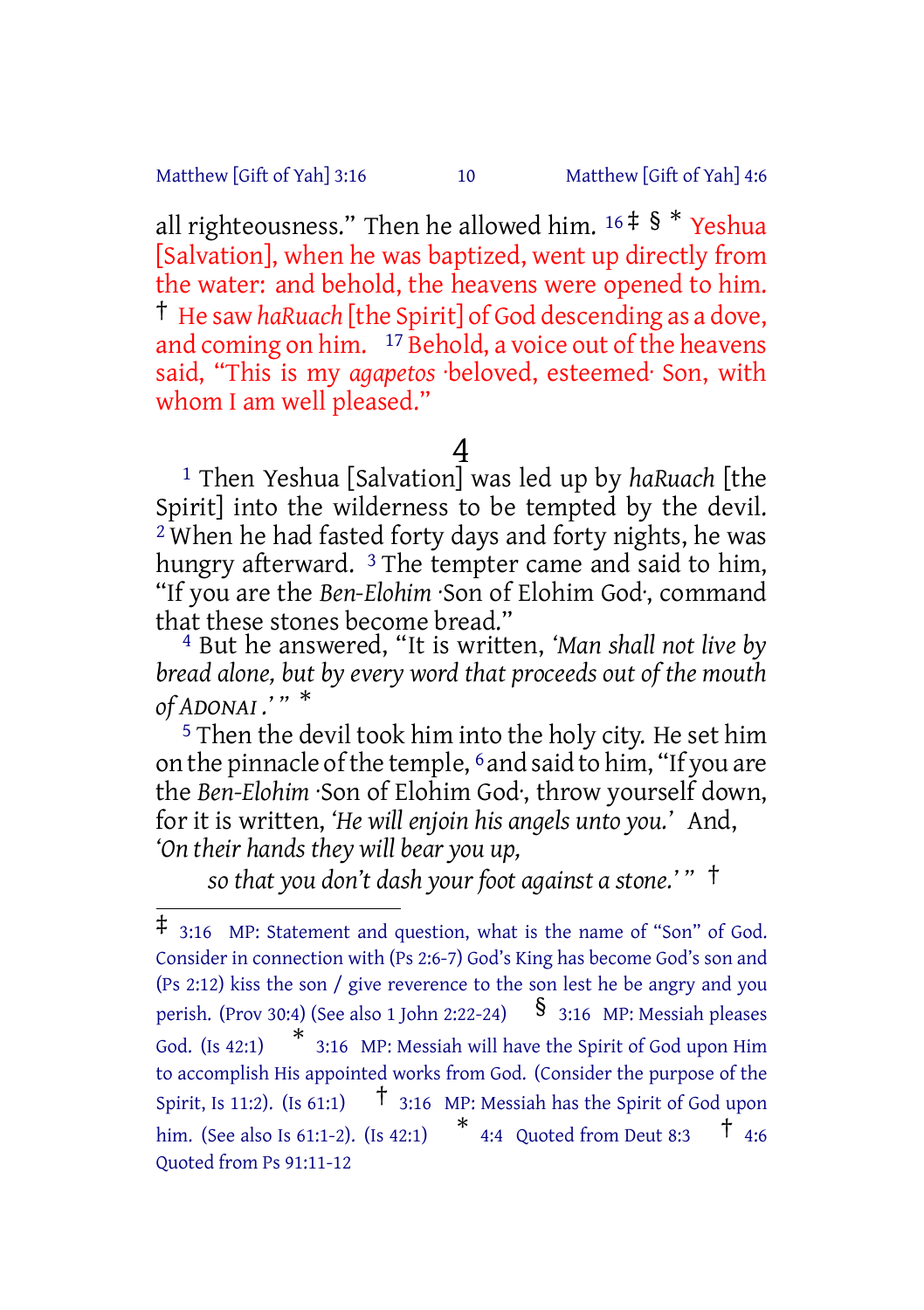Matthew [Gift of Yah] 4:7 11 Matthew [Gift of Yah] 4:16

7 Yeshua [Salvation] said to him, "Again, it is written, *'You shall not test MarYah [Master Yahweh], your God.' "* ‡

<sup>8</sup> Again, the devil took him to an exceedingly high mountain, and showed him all the kingdoms of the world, and their glory. 9 He said to him, "I will give you all of these things, if you will fall down and worship me."

10 Then Yeshua [Salvation] said to him, "Get behind me, *Satan* [Adversary]! For it is written, *'You shall worship MarYah [Master Yahweh] your God, and you shall serve him only.' "* §

11 Then the devil left him, and behold, angels came and served him. <sup>12</sup> Now when Yeshua [Salvation] heard that John [Yah is gracious] was delivered up, \* he withdrew into Galilee [District, Circuit]. 13 Leaving Nazareth [Branch, Separated one], he came and lived in Capernaum [Village-Comfort, Village-Compassion], which is by the sea, in the region of Zebulun [Living together] and Naphtali [My wrestling],  $14$  that it might be fulfilled which was spoken through Isaiah [Salvation of Yah] the prophet, saying,

15 *"The land of Zebulun [Living together] and the land of Naphtali [My wrestling],*

toward *the sea, beyond the Jordan [Descender], Galil-of-the-Goyim [District, Circuit of Non-Jews],* 16 *the people who lived in darkness saw a great light, to those who live in the land of the shadow of death,*

*to them light has dawned."* †

 $\ddagger$  4:7 Quoted from Deut 6:16  $\frac{1}{2}$  4:10 Quoted from Deut 6:13 \* 4:12 MP: Messiah comes from Galilee and shines upon the Galil-of-the-Goyim. Meaning his ministry begins in the Galilee and the region includes Gentiles living there. (Mark explains although Yeshua had traveled previously, He did not begin His ministry until entering Galilee, his hometown region.) (Is 9:1-2) † 4:16 Quoted from Is 9:1-2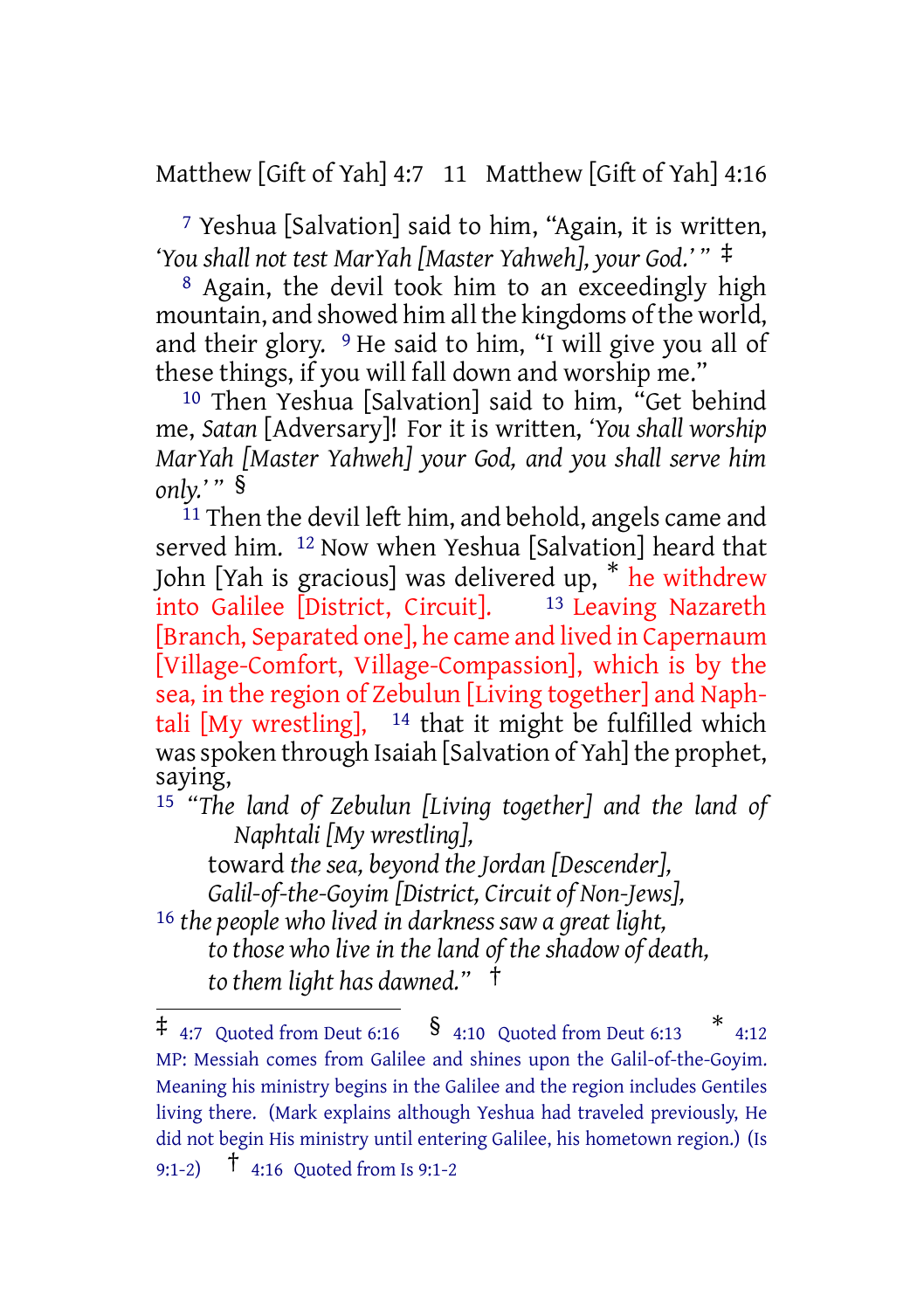Matthew [Gift of Yah] 4:17 12 Matthew [Gift of Yah] 5:2

 $17 \div$  From that time, Yeshua [Salvation] began to preach, and to say, " *Teshuvah* ·Turn repent·! For the Kingdom of Heaven (God) is at hand."

18 Walking by the sea of Galilee [District, Circuit], he saw two brothers: Simeon [Hearing], who is called Peter [Rock], and Andrew [Manly], his brother, casting a net into the sea; for they were fishermen. 19 He said to them, "Come after me, and I will make you fishers for men."

20 They immediately left their nets and followed him. <sup>21</sup> Going on from there, he saw two other brothers, James son of Zebedee [Surplanter son of Yah Has Bestowed], and John [Yah is gracious] his brother, in the boat with Zebedee [Bestowed by Yah] their father, mending their nets. He called them. 22 They immediately left the boat and their father, and followed him.

<sup>23</sup> § Yeshua [Salvation] went about in all Galilee [District, Circuit], teaching in their synagogues, preaching the Good News of the Kingdom, and healing every disease and every sickness among the people. 24 The report about him went out into all Syria [Elevated]. They brought to him all who were sick, afflicted with various diseases and torments, possessed with demons, epileptics, and paralytics; and he healed them. 25 Great multitudesfrom Galilee [District, Circuit], Decapolis, Jerusalem [City of peace], Judea [Praise] and from beyond the Jordan [Descender] followed him.

#### 5

<sup>1</sup> Seeing the multitudes, he went up onto the mountain. When he had sat down, his disciples came to him. <sup>2</sup> He

<sup>‡</sup> 4:17 MP: Messiah proclaims the favorable time and grace of God. (Is 61:2)  $\frac{1}{2}$  4:23 MP: Messiah will have a ministry to the "poor," the believing remnant. (Zech 11:7)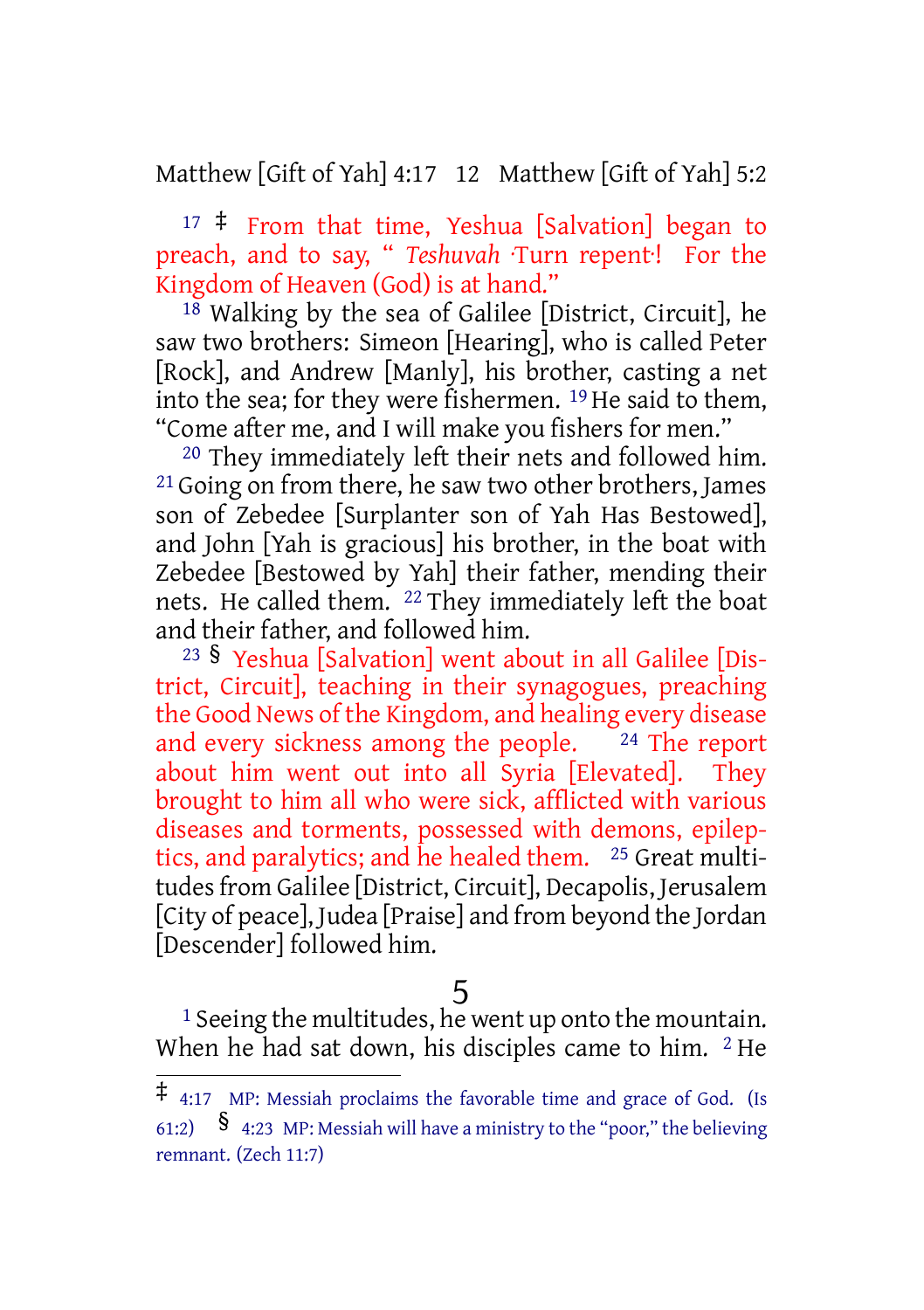Matthew [Gift of Yah] 5:3 13 Matthew [Gift of Yah] 5:16

opened his mouth and taught them, saying,

3 "Blessed are the poor in spirit! for theirs is the Kingdom of Heaven (God).

4 Blessed are those who mourn! for they shall be comforted.

5 Blessed are *the meek!*

for they *shall inherit the Land.* \*

<sup>6</sup> Blessed are those who hunger and thirst after righteousness! For they shall be filled.

7 Blessed are the merciful! for they shall obtain mercy.

8 Blessed are the pure in heart! for they shall see God.

9 Blessed are the peacemakers!

for they shall be called children of God.

10 Blessed are those who have been persecuted for righteousness' sake!

for theirs is the Kingdom of Heaven (God).

11 "Blessed are you when people reproach you, persecute you, and say all kinds of evil against you falsely, for my sake. 12 Rejoice, and be exceedingly glad, for great is your reward in heaven. For that is how they persecuted the prophets who were before you.

 $^{13}$  "You are the salt of the earth, but if the salt has lost its flavor, with what will it be salted? It is then good for nothing, but to be cast out and trodden under the feet of men. 14 You are the light of the world. A city located on a hill can't be hidden. <sup>15</sup> Neither do you light a lamp, and put it under a measuring basket, but on a stand; and it shines to all who are in the house. <sup>16</sup> Even so, let your light

<sup>\*</sup> 5:5 Quoted from Ps 37:11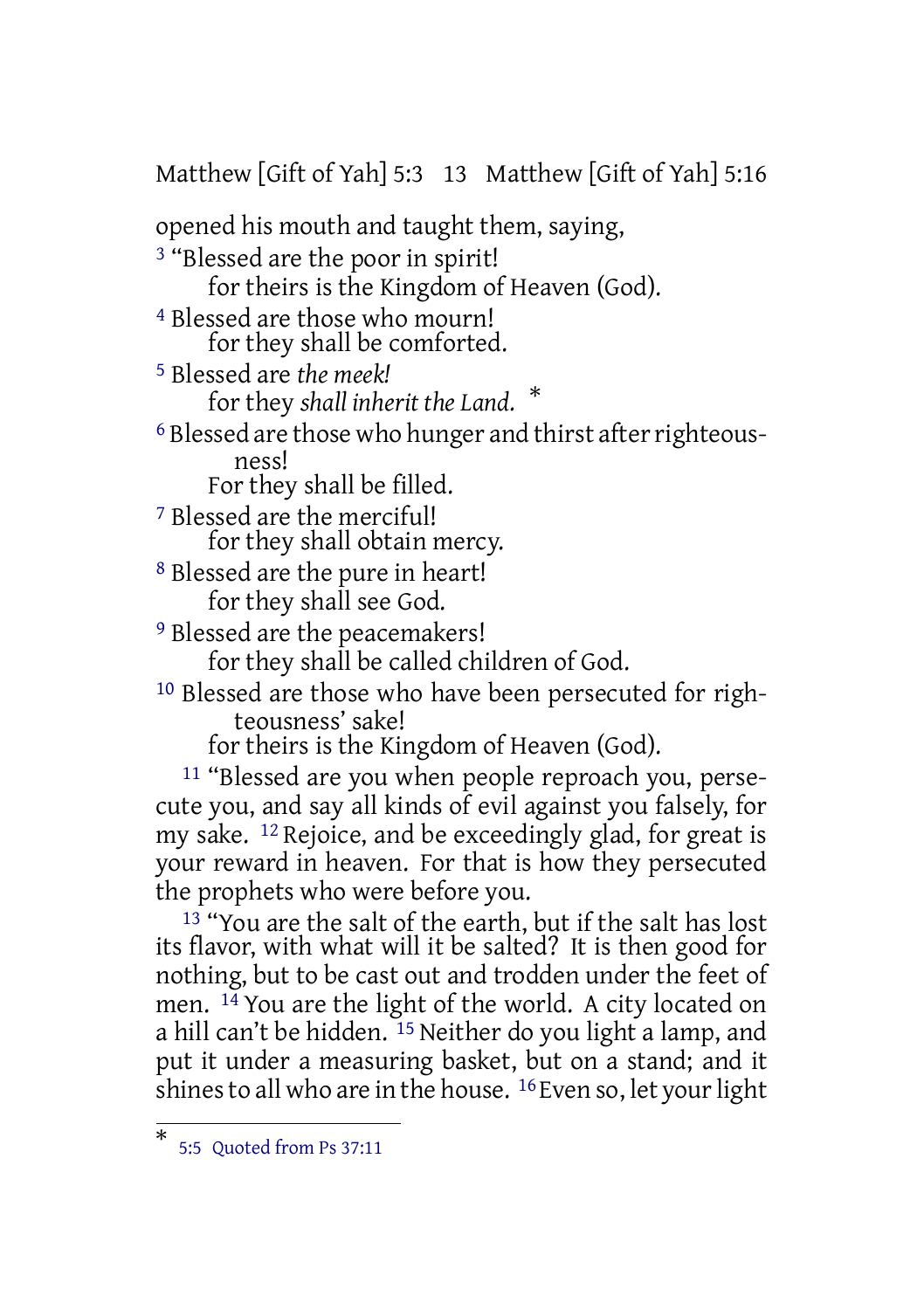Matthew [Gift of Yah] 5:17 14 Matthew [Gift of Yah] 5:25

shine before men; that they may see your good works, and glorify *'Avikah shebashamayim* ·your Father in Heaven·.

17 "Don't think that I came to destroy the *Torah* ·Teaching· or the prophets. I didn't come to destroy, but to fulfill. 18 For most certainly, I tell you, until heaven and earth pass away, not even one smallest letter or one tiny pen stroke shall in any way pass away from the *Torah* ·Teaching·, until all things are accomplished. 19 Therefore, whoever shall disobey the least *mitzvot* ·instructions· and teaches others to do so, shall be called least in the Kingdom of Heaven (God). But whoever shall obey them and so teaches shall be called great in the Kingdom of Heaven (God).  $20$  For I tell you that unless your righteousness exceeds that of the Torah-Teachers and Pharisees [Separated], there is no way you will enter into the Kingdom of Heaven (God).

<sup>21</sup> "You have heard that it was said to the ancient ones, *'You shall not murder;'* † and 'Whoever murders will be in danger of the judgment.'  $\pm$  <sup>22</sup> But I tell you, that everyone who is angry with his brother without a cause will be in danger of the judgment; and whoever says to his brother, '*Raca*! ·Vain, empty, worthless, to spit upon, good-for-nothing·!' will be in danger of the *Sanhedrin* ·Sitting together·; and whoever says, 'Fool!' will be in danger of the fire of *Gehenna* (Place of fiery torment for the dead).

<sup>23</sup> "If therefore you are offering your gift at the altar, and there remember that your brother has anything against you, 24 leave your gift there before the altar, and go your way. First be reconciled to your brother, and then come and offer your gift. 25 Agree with your adversary

 $\dagger$  5:21 Quoted from Ex 20:13; Deut 5:17  $\ddagger$  5:21 Paraphrase Quoted from Ex 21:12; Lev 24:17; Num 35:16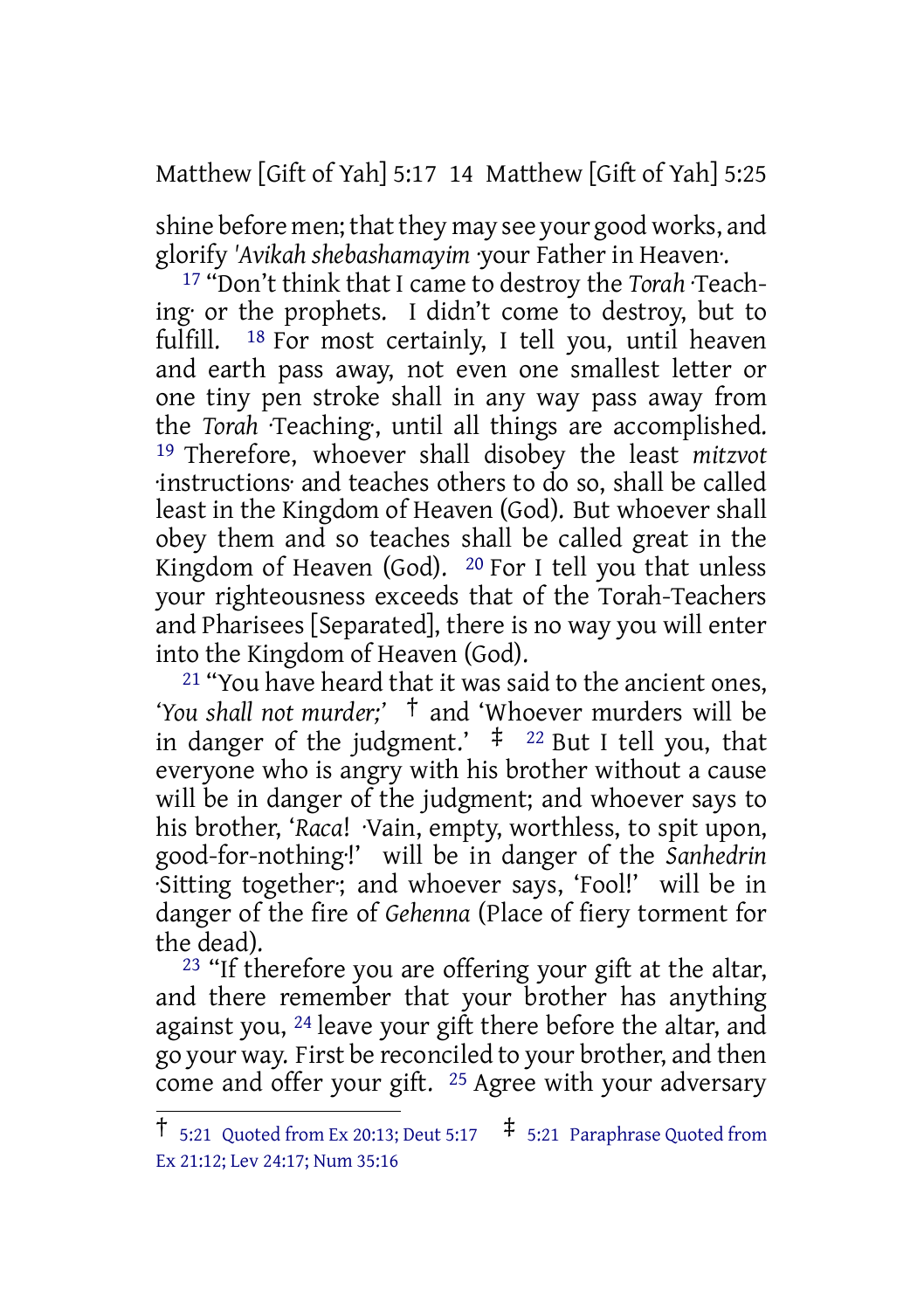Matthew [Gift of Yah] 5:26 15 Matthew [Gift of Yah] 5:34

quickly, while you are with him on the way; lest perhaps the prosecutor deliver you to the judge, and the judge deliver you to the officer, and you be cast into prison. 26 Most certainly I tell you, you shall by no means get out of there, until you have paid the last quadrans coin (Roman quarter coin about 3/8 of a cent).

27 "You have heard that it was said, *'You shall not moicheuo ·commit adultery*;<sup>'</sup> § <sup>28</sup> but I tell you that everyone who gazes at a woman to lust after her has *moicheuo* ·committed adultery· with her already in his heart. 29 If your right eye causes you to stumble, pluck it out and throw it away from you. For it is more profitable for you that one of your members should perish, than for your whole body to be cast into *Gehenna* (Place of fiery torment for the dead). 30 If your right hand causes you to stumble, cut it off, and throw it away from you. For it is more profitable for you that one of your members should perish, than for your whole body to be cast into *Gehenna* (Place of fiery torment for the dead).

31 "It was also said, 'Whoevershall put away his *wife, let him give her a get ·certificate of divorce·,'* \* <sup>32</sup> but I tell you that whoever puts away his wife, except for the cause of *porhneia* ·sexual immorality·, makes her *moicheuo* ·become an adulterer·; and whoever marries her when she is put away commits *moichao* ·act of adultery·.

<sup>33</sup> "Again you have heard that it was said to them of old time, *'You shall not make false vows,* † but *shall perform to MarYah [Master Yahweh] your vows,'* ‡ § <sup>34</sup> but I tell you, don't swear at all: neither 'by *heaven',* for it *is* the throne

<sup>§</sup> 5:27 Quoted from Ex 20:14; Deut 5:18 \* 5:31 Quoted from Deut 24:1

<sup>†</sup> 5:33 Quoted from Deut 23:21 ‡ 5:33 Quoted from Deut 23:23 § 5:33 Paraphrase Quoted from Lev 19:12; Num 30:2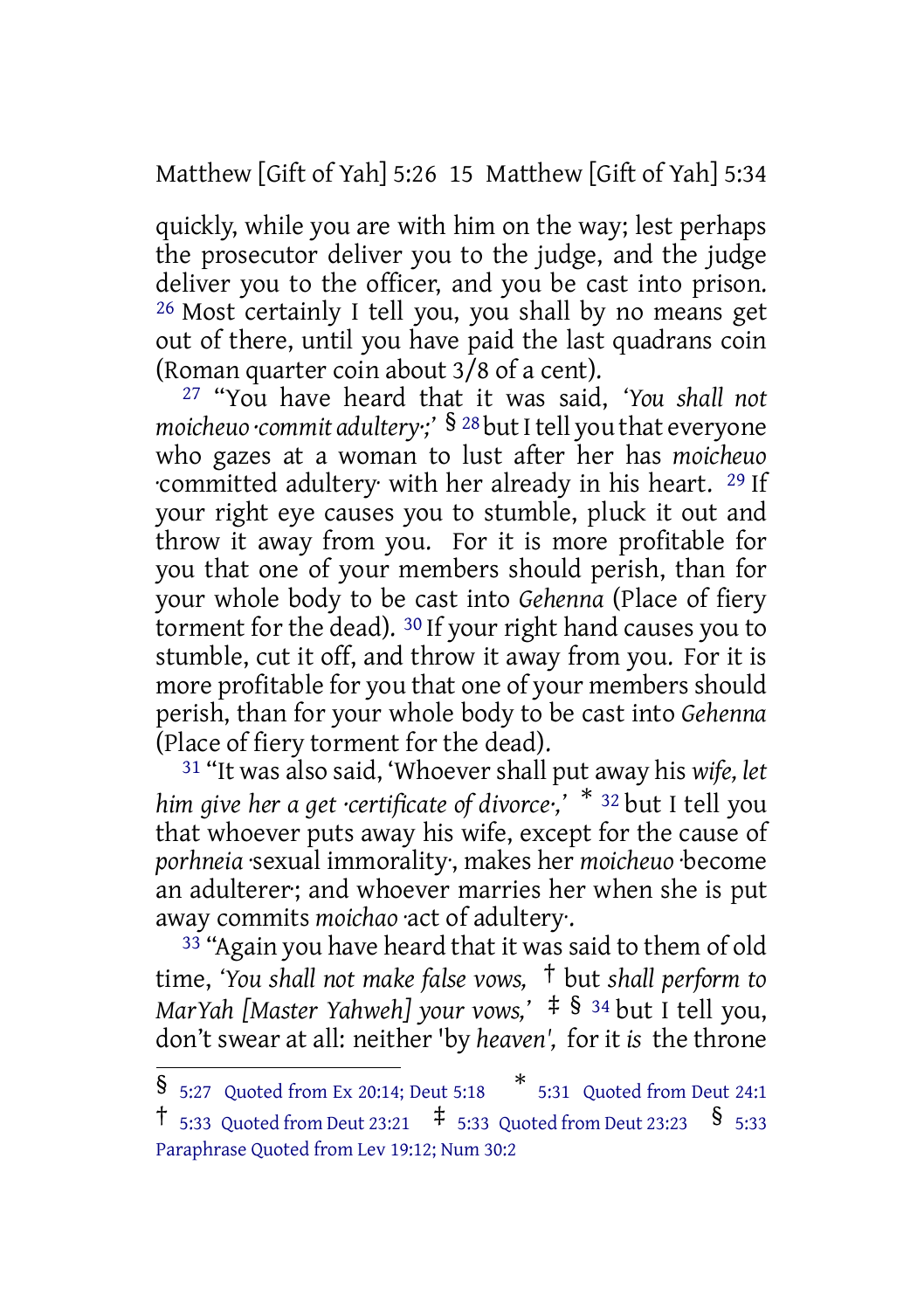Matthew [Gift of Yah] 5:35 16 Matthew [Gift of Yah] 5:48

of God; <sup>35</sup> nor 'by *the earth',* for it *is* his *footstool;* \* nor by Jerusalem [City of peace], for it is *the city of the great King.* † <sup>36</sup> Neither shall you swear by your head, for you can't make one hair white or black. 37 But let your 'Yes' be 'Yes' and your 'No' be 'No.' Whatever is more than these is of the evil one.

38 "You have heard that it was said, *'An eye for an eye, and a tooth for a tooth.'* ‡ <sup>39</sup> But I tell you, don't resist him who is evil; but whoever strikes you on your right cheek, turn to him the other also. 40 If anyone sues you to take away your coat, let him have your cloak also. <sup>41</sup> Whoever compels you to go one mile, go with him two. 42 Give to him who asks you, and don't turn away him who desires to borrow from you.

43 "You have heard that it was said, *'You shall show agapao ·total devoted love· to your neighbor* § and hate and detest your enemy.' 44 But I tell you, show *agapao* ·total devoted love· to your enemies, bless those who curse you, do good to those who hate and detest you, and pray for those who mistreat you and persecute you, 45 that you may be children of *'Avikah shebashamayim* ·your Father in Heaven·. For he makes his sun to rise on the evil and the good, and sends rain on the just and the unjust. 46 For if you show *agapao* ·total devoted love· those who show *agapao* ·total devoted love· to you, what reward do you have? Don't even the tax collectors do the same? 47 If you only greet your friends, what more do you do than others? Don't even the tax collectors do the same? 48 Therefore *you shall be* perfect, *just as 'Avikah shebashamayim ·your* Father in Heaven· *is* perfect. \*

<sup>\*</sup> 5:35 Quoted from Is 66:1 † 5:35 Quoted from Ps 48:2 ‡ 5:38 Quoted from Ex 21:24; Lev 24:20; Deut 19:21  $\,$   $\,$   $\,$   $\,$  5:43  $\,$  Quoted from Lev 19:18  $\,$   $\,$   $\,$   $\,$   $\,$  5:48 Quoted from Lev 19:2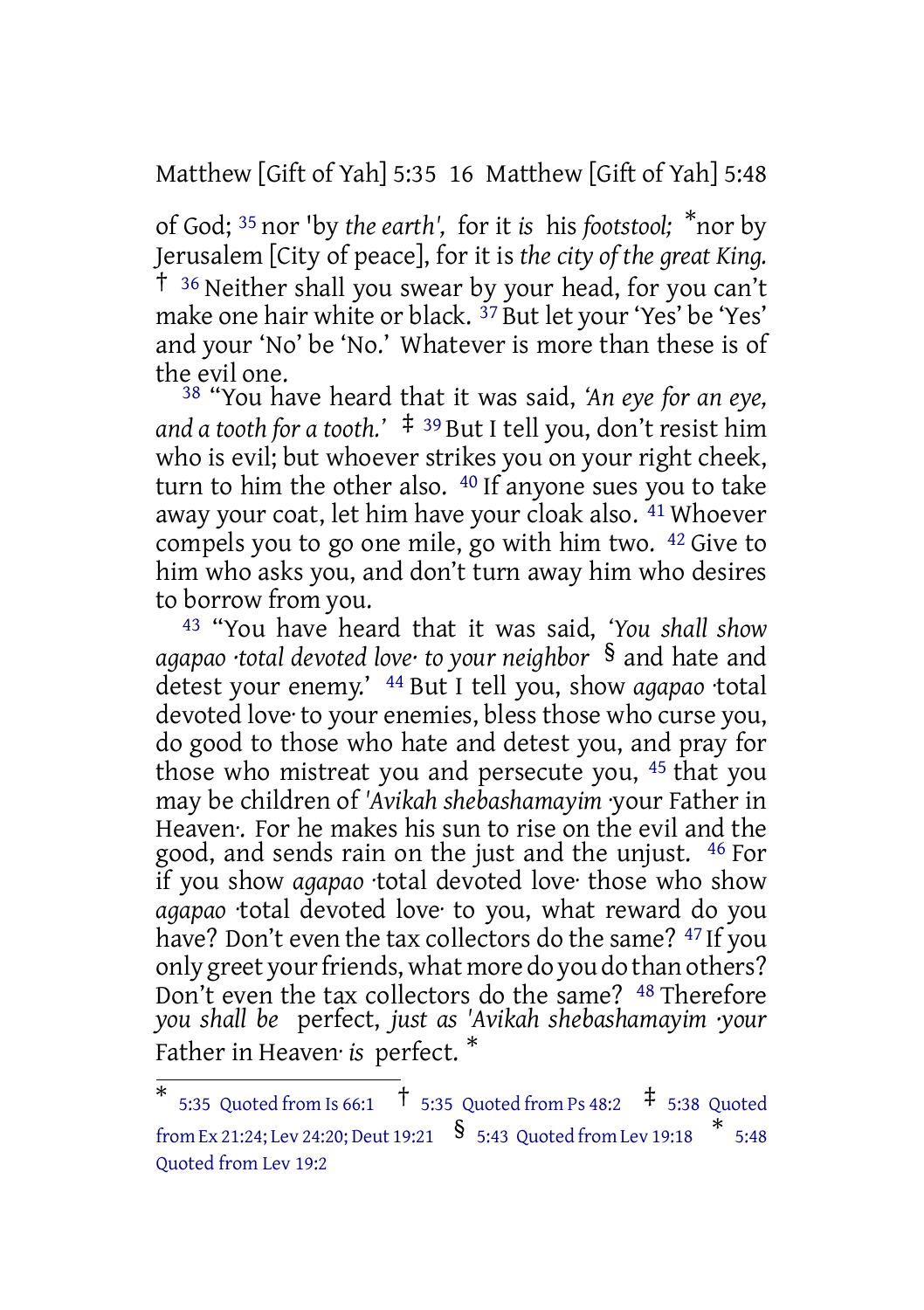<sup>1</sup> "Be careful that you don't do your charitable giving before men, to be seen by them, or else you have no reward from *'Avikah shebashamayim* ·your Father in Heaven·. 2 Therefore when you do merciful deeds, don't sound a trumpet before yourself, as the hypocrites do in the synagogues and in the streets, that they may get glory from men. Most certainly I tell you, they have received their reward. 3 But when you do merciful deeds, don't let your left hand know what your right hand does, 4 so that your merciful deeds may be in secret, then *'Avikah* ·your Father who sees in secret will reward you openly.

5 "When you pray, you shall not be as the hypocrites, for they *phileo* ·affectionately love, have high regard· to stand and pray in the synagogues and in the corners of the streets, that they may be seen by men. Most certainly, I tell you, they have received their reward. <sup>6</sup> But you, when you pray, enter into your inner room, and having shut your door, pray to *'Avikah* ·your Father· who is in secret, and *'Avikah* ·your Father· who sees in secret will reward you openly. 7 In praying, don't use vain repetitions, as the Gentiles do; for they think that they will be heard for their much speaking. 8 Therefore don't be like them, for *'Avikah* ·your Father· knows what things you need, before you ask him. 9 Pray like this: *Avinu shebashamayim* ·our Father in Heaven, may your name be kept holy. <sup>10</sup> Let your Kingdom come. Let your will be done, as in heaven, so on earth. <sup>11</sup> Give us today our daily bread. <sup>12</sup> Forgive us our debts, as we also forgive our debtors. 13 Bring us not into temptation, but deliver us from the evil one. For yours is the Kingdom, the power, and the glory forever. *Amen* ·So be it·.'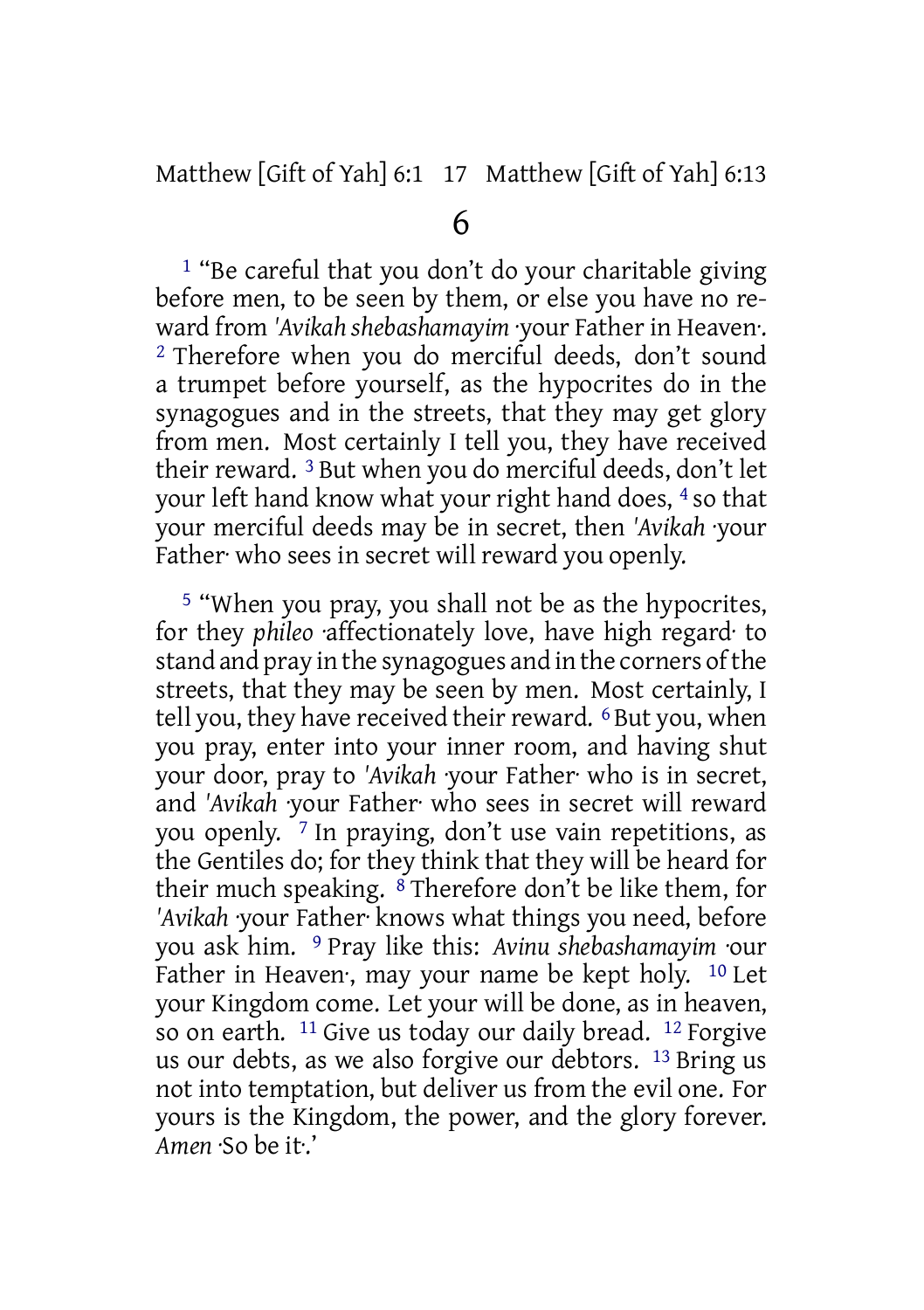14 "For if you forgive men their trespasses, your heavenly Father will also forgive you.  $15$  But if you don't forgive men their trespasses, neither will *'Avikah* ·your Father· forgive your trespasses.

16 "Moreover when you fast, don't be like the hypocrites, with sad faces. For they disfigure their faces, that they may be seen by men to be fasting. Most certainly I tell you, they have received their reward. <sup>17</sup> But you, when you fast, anoint your head, and wash your face; 18 so that you are notseen by men to be fasting, but by *'Avikah* ·your Father· who isin secret, and *'Avikah* ·your Father·, who sees in secret, will reward you.

<sup>19</sup> "Don't lay up treasures for yourselves on the earth, where moth and rust consume, and where thieves break through and steal; 20 but lay up for yourselves treasures in heaven, where neither moth nor rust consume, and where thieves don't break through and steal; <sup>21</sup> for where your treasure is, there your heart will be also.

<sup>22</sup> "The lamp candle of the body is the eye. If therefore your eye is sound, your whole body will be full of light. 23 But if your eye is evil, your whole body will be full of darkness. If therefore the light that is in you is darkness, how great is the darkness!

24 "No one can serve two masters, for either he will hate the one and have *agapao* ·total devotion love· to the other; or else he will be devoted to one and despise the other. You can't serve both God and *Mammon* ·Wealth·. <sup>25</sup> Therefore I tell you, don't be anxious for your life: what you will eat, or what you will drink; nor yet for your body, what you will wear. Is not life more than food, and the body more than clothing? 26 See the birds of the sky, that they don't sow, neither do they reap, nor gather into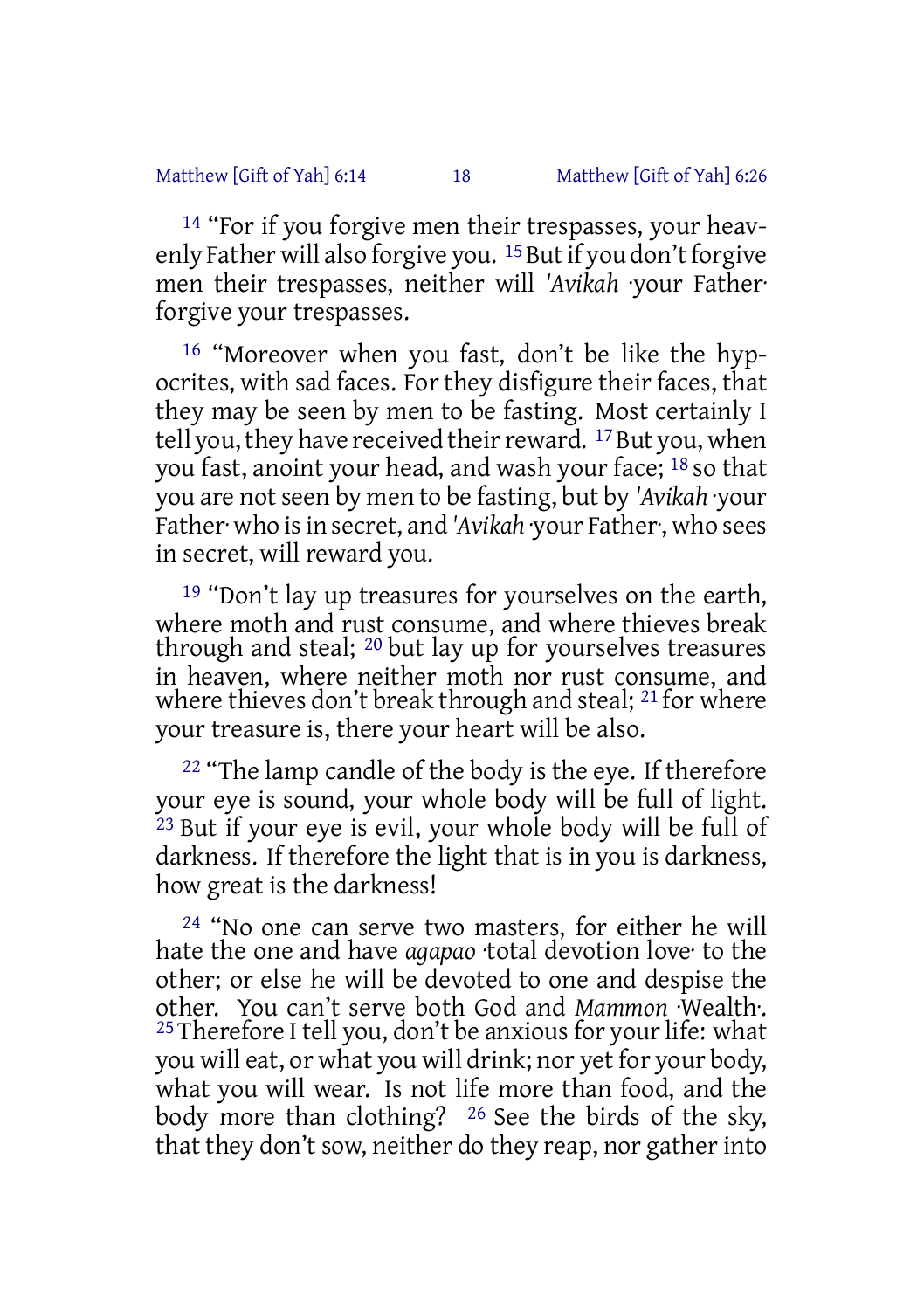Matthew [Gift of Yah] 6:27 19 Matthew [Gift of Yah] 7:6

barns. Your heavenly Father feeds them. Are not you of much more value than they?

27 "Which of you, by being anxious, can add one cubit [18 in: 45.72 cm] to his lifespan? <sup>28</sup> Why are you anxious about clothing? Consider the lilies of the field, how they grow. They don't toil, neither do they spin, 29 yet I tell you that even Solomon [Peaceable, Recompense] in all his glory was not dressed like one of these. <sup>30</sup> But if God so clothes the grass of the field, which today exists, and tomorrow is thrown into the oven, won't he much more clothe you, you of little trusting faith?

31 "Therefore don't be anxious, saying, 'What will we eat?', 'What will we drink?' or, 'With what will we be clothed?' <sup>32</sup> For the Gentiles seek after all these things; for your heavenly Father knows that you need all these things. 33 But seek first God's Kingdom, and his righteousness; and all these things will be given to you as well. 34 Therefore don't be anxious for tomorrow, for tomorrow will be anxiousforitself. Each day's own evil is sufficient.

7

<sup>1</sup> "Don't judge, so that you won't be judged. <sup>2</sup> For with whatever judgment you judge, you will be judged; and with whatever measure you measure, it will be measured to you.<sup>3</sup> Why do you see the speck that is in your brother's eye, but don't consider the beam that is in your own eye? 4 Or how will you tell your brother, 'Let me remove the speck from your eye;' and behold, the beam is in your own eye? 5 You hypocrite! First remove the beam out of your own eye, and then you can see clearly to remove the speck out of your brother's eye.

6 "Don't give that which is holy to the dogs, neither throw your pearls before the pigs, lest perhaps they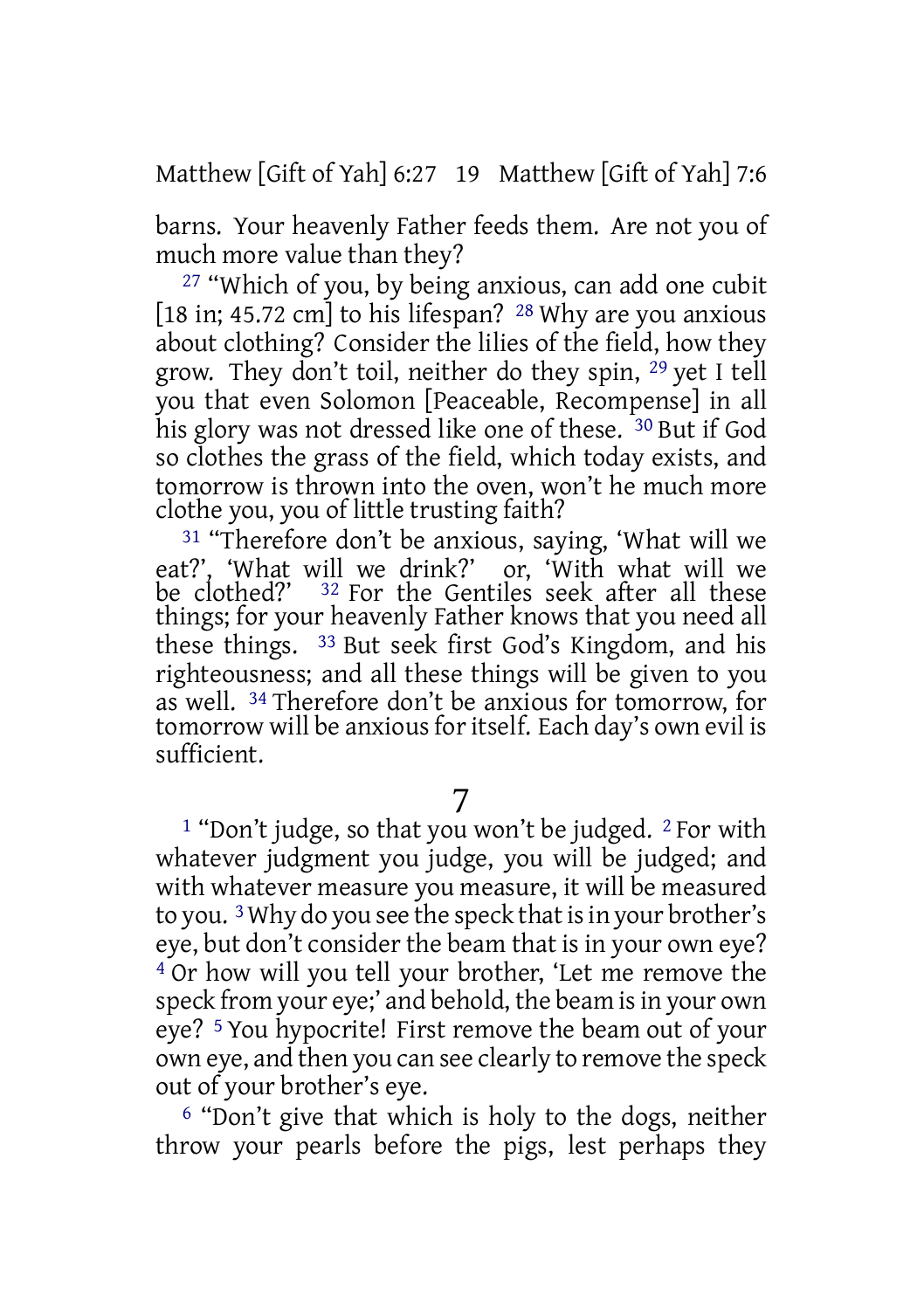Matthew [Gift of Yah] 7:7 20 Matthew [Gift of Yah] 7:21

trample them under their feet, and turn and tear you to pieces.

7 "Ask, and it will be given you. Seek, and you will find. Knock, and it will be opened for you. 8 For everyone who asks receives. He who seeks finds. To him who knocks it will be opened. <sup>9</sup> Or who is there among you, who, if his son asks him for bread, will give him a stone? 10 Or if he asks for a fish, who will give him a serpent? <sup>11</sup> If you then, being evil, know how to give good gifts to your children, how much more will *'Avikah shebashamayim* ·your Father in Heaven· give good things to those who ask him! 12 Therefore whatever you desire for men to do to you, you shall also do to them; for this is the *Torah* ·Teaching· and the Prophets.

<sup>13 \*</sup> "Enter in by the narrow gate; for wide is the gate and broad is the way that leads to destruction, and many are those who enter in by it.  $14$  How narrow is the gate, and restricted is the way that leads to life! Few are those who find it.

15 "Beware of false prophets, who come to you in sheep's clothing, but inwardly are ravening wolves. 16 By their fruits you will know them. Do you gather grapes from thorns, or figs from thistles? 17 Even so, every good tree produces good fruit; but the corrupt tree produces evil fruit. 18 A good tree can't produce evil fruit, neither can a corrupt tree produce good fruit. 19 Every tree that does not grow good fruit is cut down, and thrown into the fire. 20 Therefore by their fruits you will know them. 21 Not everyone who says to me, 'Lord, Lord,' will enter into the Kingdom of Heaven (God); but he who does the

<sup>\*</sup> 7:13 MP: Pathway for the upright, those who are clean, to walk in, (waters in the desert Is 35:7) and not forthose unclean. (See also Is 29:18-19). (Is 35:8)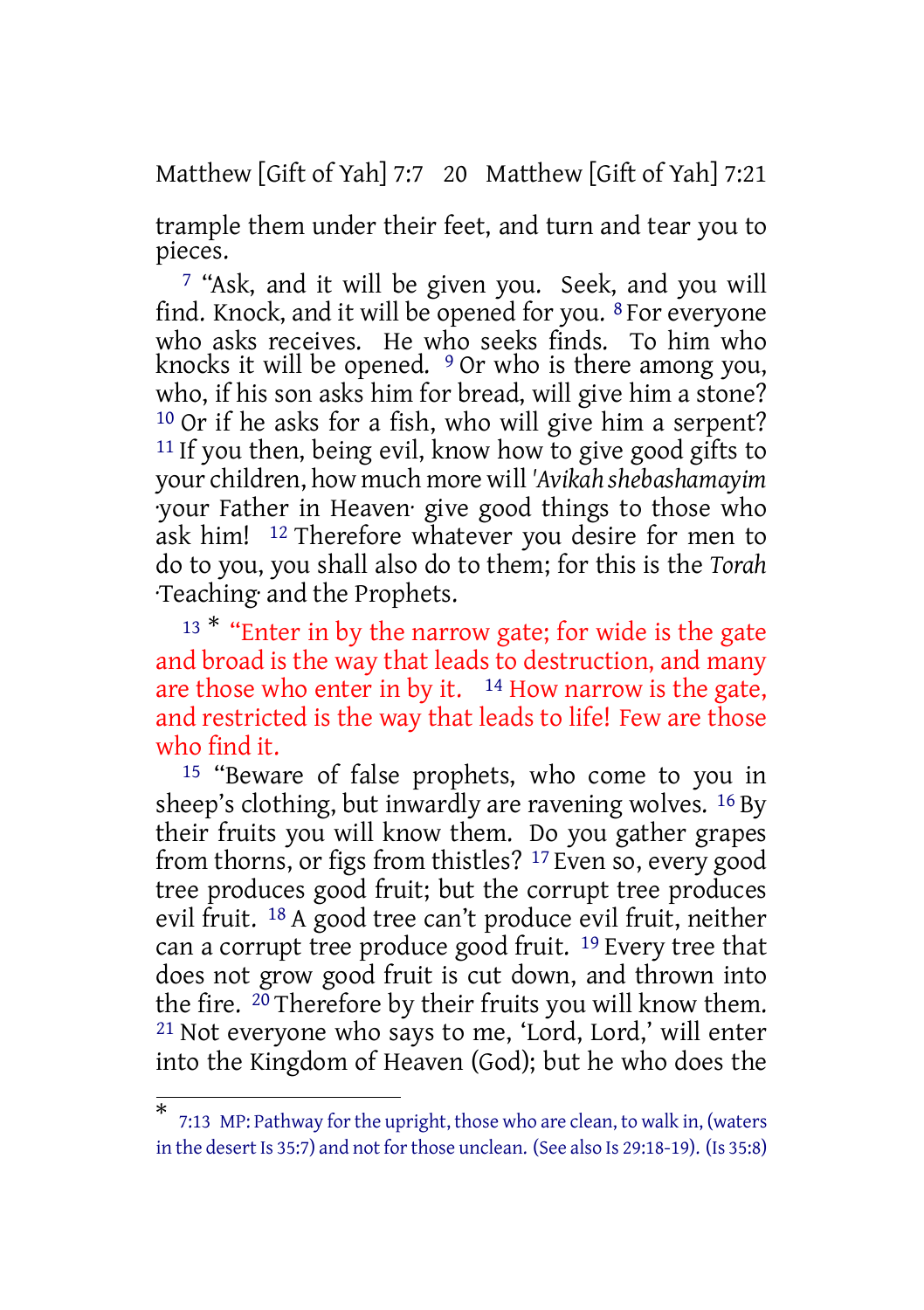Matthew [Gift of Yah] 7:22 21 Matthew [Gift of Yah] 8:4

will of *'Avi shebashamayim* ·my Father in Heaven·. 22 Many will tell me in that day, 'Lord, Lord, didn't we prophesy in your name, in your name cast out demons, and in your name do many mighty works?' 23 Then I will tell them, 'I never knew you. *Depart from me, you who work iniquity.'* †

<sup>24</sup> "Everyone therefore who hears these words of mine, and does them, I will liken him to a wise man, who built his house on a rock. 25 The rain came down, the floods came, and the winds blew, and beat on that house; and it didn't fall, for it was founded on the rock. <sup>26</sup> Everyone who hears these words of mine, and does not do them will be like a foolish man, who built his house on the sand. 27 The rain came down, the floods came, and the winds blew, and beat on that house; and it fell— and great was its fall."

<sup>28</sup> ‡ When Yeshua [Salvation] had finished saying these things, the multitudes were astonished at his teaching, <sup>29</sup> § for he taught them with authority, and not like the Torah-Teachers.

#### 8

<sup>1</sup> When he came down from the mountain, great multitudes followed him. 2 Behold, a leper came to him and worshiped him, saying, "Lord, if you want to, you can make me clean."

3 Yeshua [Salvation] stretched out his hand, and touched him, saying, "I want to. Be made clean." Immediately his *tzara'at* ·leprosy· was cleansed. <sup>4</sup> \* Yeshua [Salvation] said to him, "See that you tell nobody, but go,

<sup>&</sup>lt;sup>†</sup> 7:23 Quoted from Ps 6:8  $\pm$  7:28 MP: Messiah has the Spirit of Counsel (Ex 18:10-14, 19, 23-24). (Is 11:2)  $\frac{8}{7:29}$  MP: The Messiah speaks with knowledge taught to him from God, not from men. (Is 50:4) \*  $*$  8:4 MP: Whoever does not honor the words of the Prophet will give an account to God. The prophet's words are equal authority to God's words. (Deut 18:19)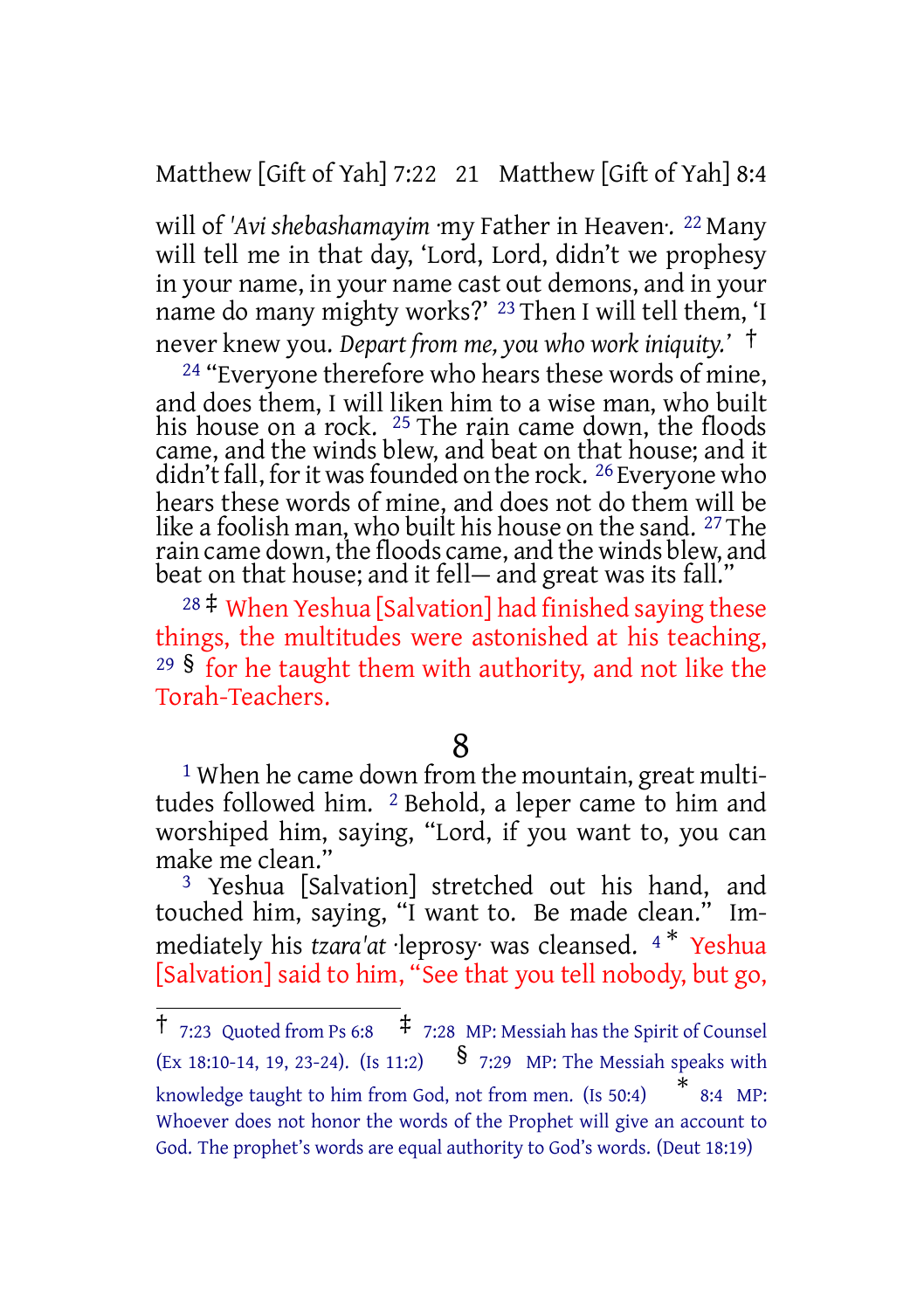Matthew [Gift of Yah] 8:5 22 Matthew [Gift of Yah] 8:15

show yourself *to the priest,* † and offerthe gift that Moses [Drawn out] commanded, as a testimony to them."

5 When he came into Capernaum [Village-Comfort, Village-Compassion], a centurion came to him, asking him, <sup>6</sup> and saying, "Lord, my servant lies in the house paralyzed, grievously tormented."

7 Yeshua [Salvation] said to him, "I will come and heal him."

8 The centurion answered, "Lord, I'm not worthy for you to come under my roof. Just say the word, and my servant will be healed. <sup>9</sup> For I am also a man under authority, having under myself soldiers. I tell this one, 'Go,' and he goes; and tell another, 'Come,' and he comes; and tell my servant, 'Do this,' and he does it."

10 When Yeshua [Salvation] heard it, he marveled, and said to those who followed, "Most certainly I tell you, I haven't found so great a trusting faith, not even in Israel [God prevails]. 11 I tell you that many will come from the east and the west, and will sit down with Abraham [Father of a multitude], Isaac [Laughter], and Jacob [Supplanter] in the Kingdom of Heaven (God), 12 but the children of the Kingdom will be thrown out into the outer darkness. There will be weeping and gnashing of teeth." 13 Yeshua [Salvation] said to the centurion, "Go your way. Let it be done for you as you have believed." His servant was healed in that hour.

14 When Yeshua [Salvation] came into Peter [Rock]'s house, he saw his wife's mother lying sick with a fever. 15 He touched her hand, and the fever left her. She got

<sup>†</sup> 8:4 Quoted from Lev 14:2 (See Lev <sup>14</sup> for context mentioned in Matt 8:4)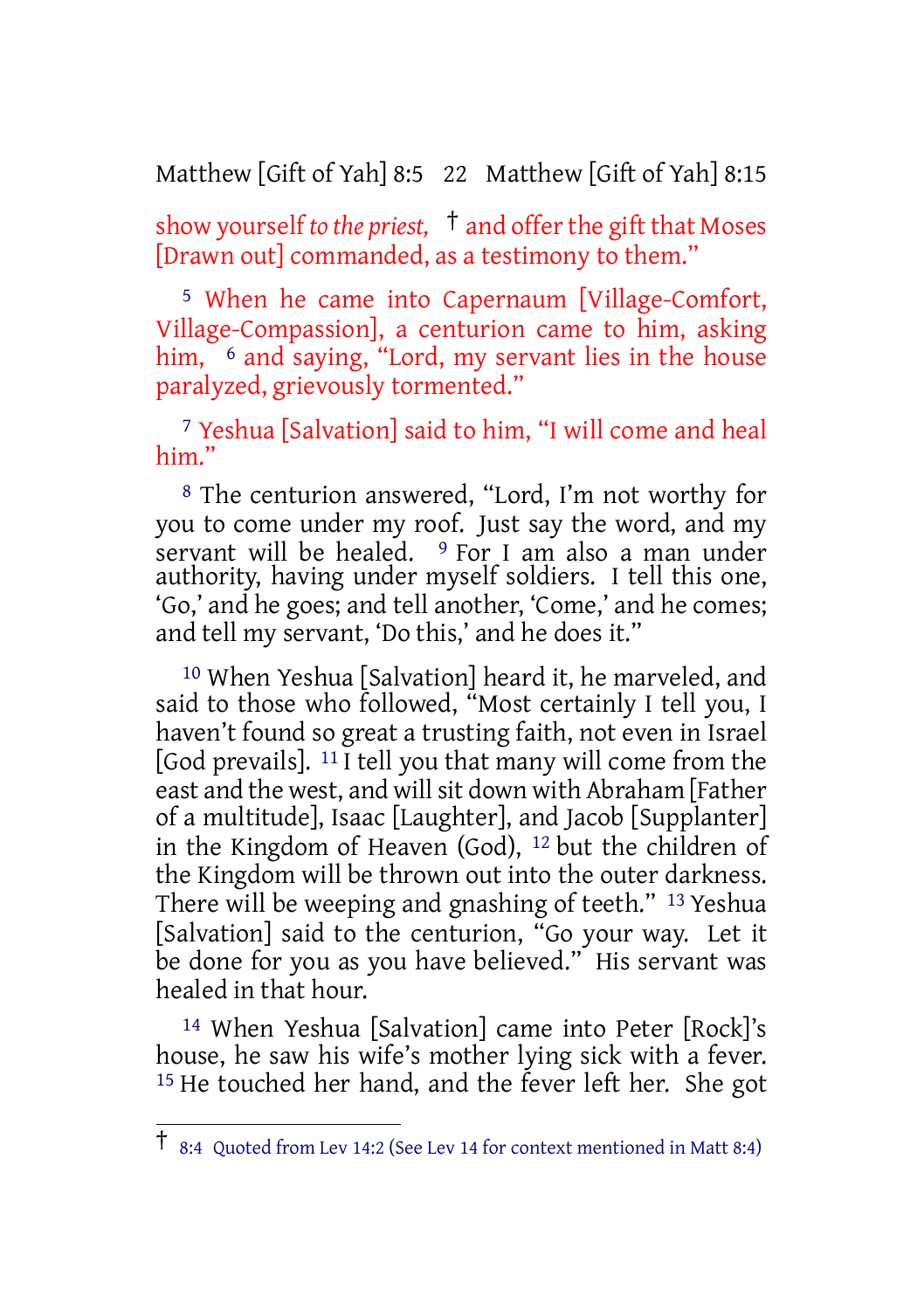Matthew [Gift of Yah] 8:16 23 Matthew [Gift of Yah] 8:27

up and served him.  $16 \div 8$  When evening came, they brought to him many possessed with demons. He cast out the spirits with a word, and healed all who were sick; <sup>17</sup> that it might be fulfilled which was spoken through Isaiah [Salvation of Yah] the prophet,saying, "He took *our infirmities,* and *bore our diseases."* \* <sup>18</sup> Now when Yeshua [Salvation] saw great multitudes around him, he gave the order to depart to the other side.

19 A scribe came, and said to him, "Teacher, I will follow you wherever you go."

20 Yeshua [Salvation]said to him, "The foxes have holes, and the birds of the sky have nests, but the Son of Man has nowhere to lay his head."

21 Another of his disciples said to him, "Lord, allow me first to go and bury my father."

22 But Yeshua [Salvation] said to him, "Follow me, and leave the dead to bury their own dead."

23 When he got into a boat, his disciples followed him. 24 Behold, a violent storm came up on the sea, so much that the boat was covered with the waves, but he was asleep. 25 They came to him, and woke him up, saying, "Save us, Lord! We are dying!"

<sup>26</sup> † He said to them, "Why are you fearful, O you of little trusting faith?" Then he got up, rebuked the wind and the sea, and there was a great calm.

<sup>27</sup> The men marveled, saying, "What kind of man is this, that even the wind and the sea obey him?"

 $\ddagger$  8:16 MP: Messiah bears (removes, heals) our "diseases, sickness, sorrows". (Is 53:4)  $\int$  8:16 MP: "By his stripes we are healed / made whole." Messiah's atonement brings wholeness and healing to those in association with him. (This healing could be physical, spiritual or both.) (Is 53:5) \* 8:17 Quoted from Is 53:4  $\uparrow$  8:26 MP: Messiah has the Spirit of Might (Judges 7:18-22). (Is 11:2)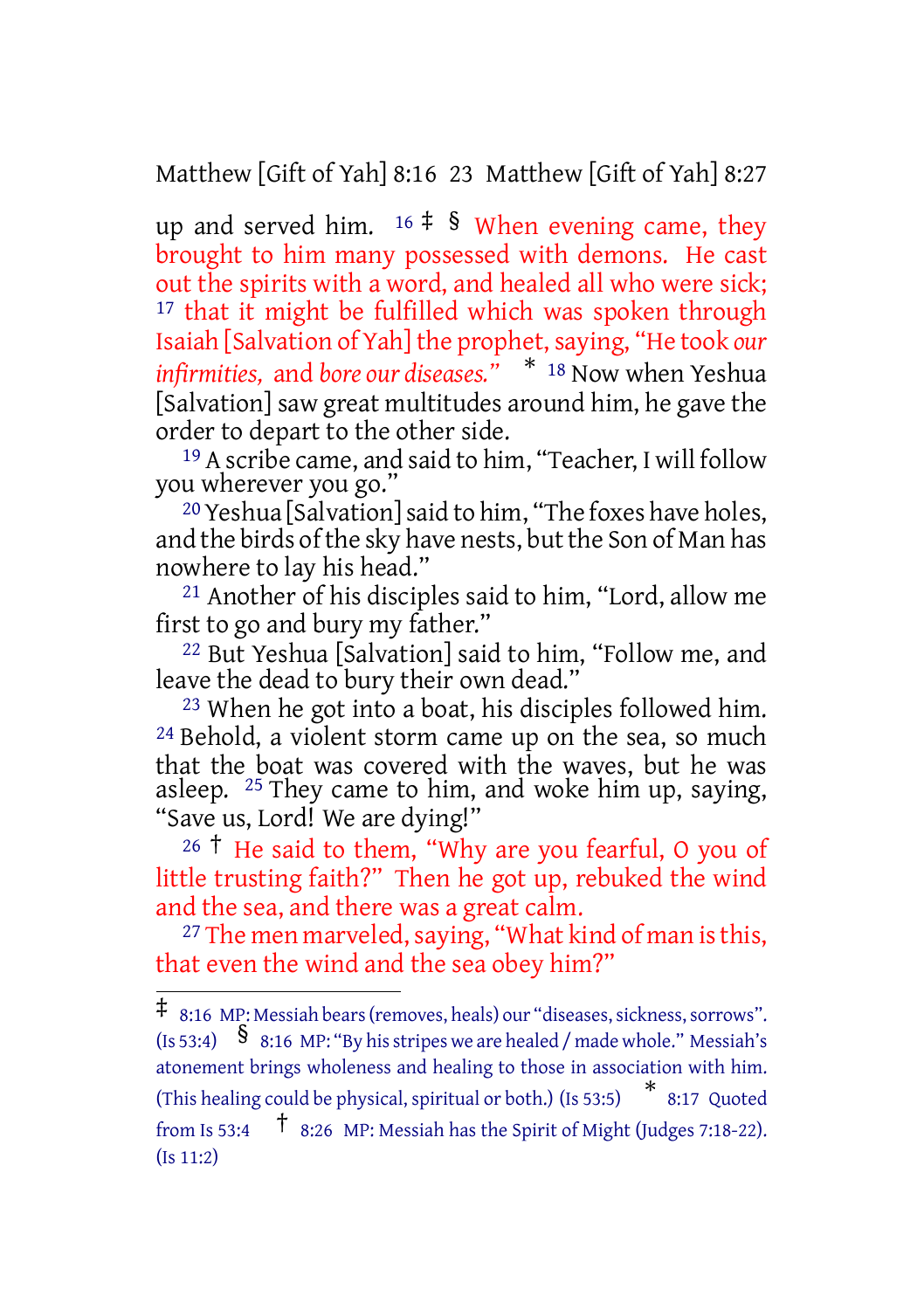Matthew [Gift of Yah] 8:28 24 Matthew [Gift of Yah] 9:5

28 When he came to the other side, into the country of the Gergesenes, two people possessed by demons met him there, coming out of the tombs, exceedingly fierce, so that nobody could pass that way. 29 Behold, they cried out, saying, "What do we have to do with you, Yeshua [Salvation], *Ben-Elohim* ·Son of Elohim God·? Have you come here to torment us before the time?" 30 Now there was a herd of many pigs feeding far away from them. 31 The demons begged him, saying, "If you cast us out, permit us to go away into the herd of pigs."

<sup>32</sup> He said to them, "Go!"

They came out, and went into the herd of pigs: and behold, the whole herd of pigs rushed down the cliff into the sea, and died in the water. <sup>33</sup> Those who fed them fled, and went away into the city, and told everything, including what happened to those who were possessed with demons. 34 Behold, all the city came out to meet Yeshua [Salvation]. When they saw him, they begged that he would depart from their borders.

#### 9

<sup>1</sup> He entered into a boat, and crossed over, and came into his own city.  $2^*$  Behold, they brought to him a man who was paralyzed, lying on a bed. Yeshua [Salvation], seeing their trusting faith, said to the paralytic, "Son, cheer up! Your sins are forgiven you."

3 Behold, some of the Torah-Teachers said to themselves, "This man blasphemes."

4 Yeshua [Salvation], knowing their thoughts, said, "Why do you think evil in your hearts?  $5$  For which is easier, to say, 'Your sins are forgiven;' or to say, 'Get up,

<sup>\*</sup> 9:2 MP: Messiah serves the poor and needy who cannot repay in kind. This could reference a literal or spiritual condition or both. (Ps 72:12-13)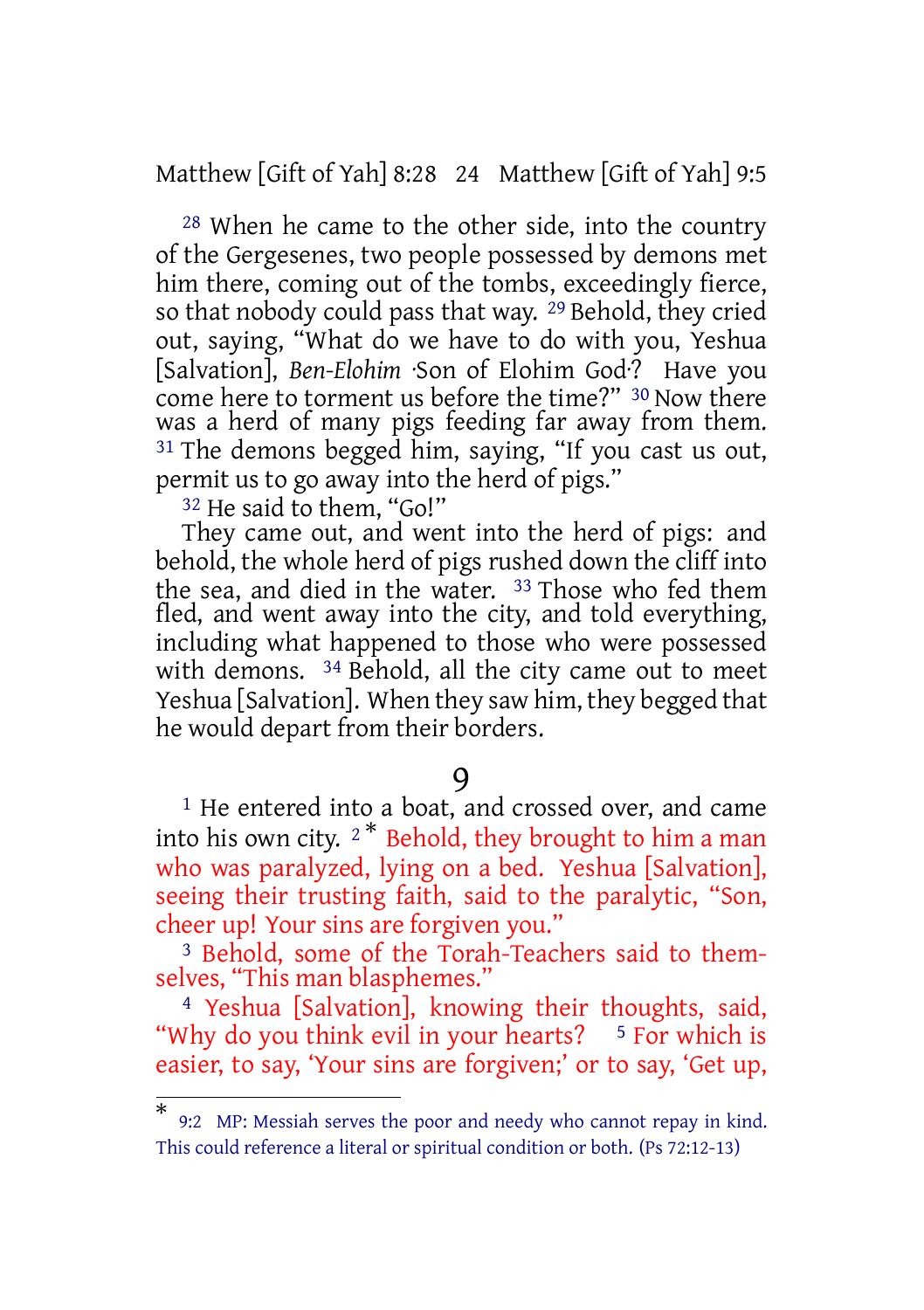Matthew [Gift of Yah] 9:6 25 Matthew [Gift of Yah] 9:15

and walk?' 6 But that you may know that the Son of Man has authority on earth to forgive sins," (then he said to the paralytic), "Get up, and take up your mat, and go to your house."

<sup>7</sup> He arose and departed to his house.  $8<sup>†</sup>$  But when the multitudes saw it, they marveled and glorified God, who had given such authority to men.

 $9 +$ As Yeshua [Salvation] passed by from there, he saw a man called Matthew [Gift of Yah] sitting at the tax collection office. He said to him, "Follow me." He got up and followed him. <sup>10</sup> As he sat in the house, behold, many tax collectors and sinners came and sat down with Yeshua [Salvation] and his disciples. [Separated] saw it, they said to his disciples, "Why does your teacher eat with tax collectors and sinners?"

12 When Yeshua [Salvation] heard it, he said to them, "Those who are healthy have no need for a physician, but those who are sick do. 13 But you go and learn what this means: *'I desire eleos ·merciful compassion in action·, not sacrifice,'* § for I came not to call the upright, but sinners to *teshuvah* ·complete repentance·."

<sup>14</sup> Then John  $\lceil \text{Yah} \rceil$  is gracious]'s disciples came to him, saying, "Why do we and the Pharisees [Separated] fast often, but your disciples don't fast?"

15 Yeshua [Salvation] said to them, "Can the friends of the bridegroom mourn, as long as the bridegroom is with

<sup>†</sup> 9:8 MP: God confirms His intention to raise up <sup>a</sup> Prophet like Moses, and put His words the mouth of His Prophet. (Deut 18:17-19)  $\pm$  9:9 MPr: The King Messiah will be revealed to the congregation of Israel. And the children of Israel shall say to Him, "Come and be a brother to us, and let us go up to Jerusalem. And there we will together suck the meaning of Torah, as an infant its mother's breast." (Targum Song of Songs 8:1). (Song of Songs 8:1)

<sup>§</sup> 9:13 Quoted from Hos 6:6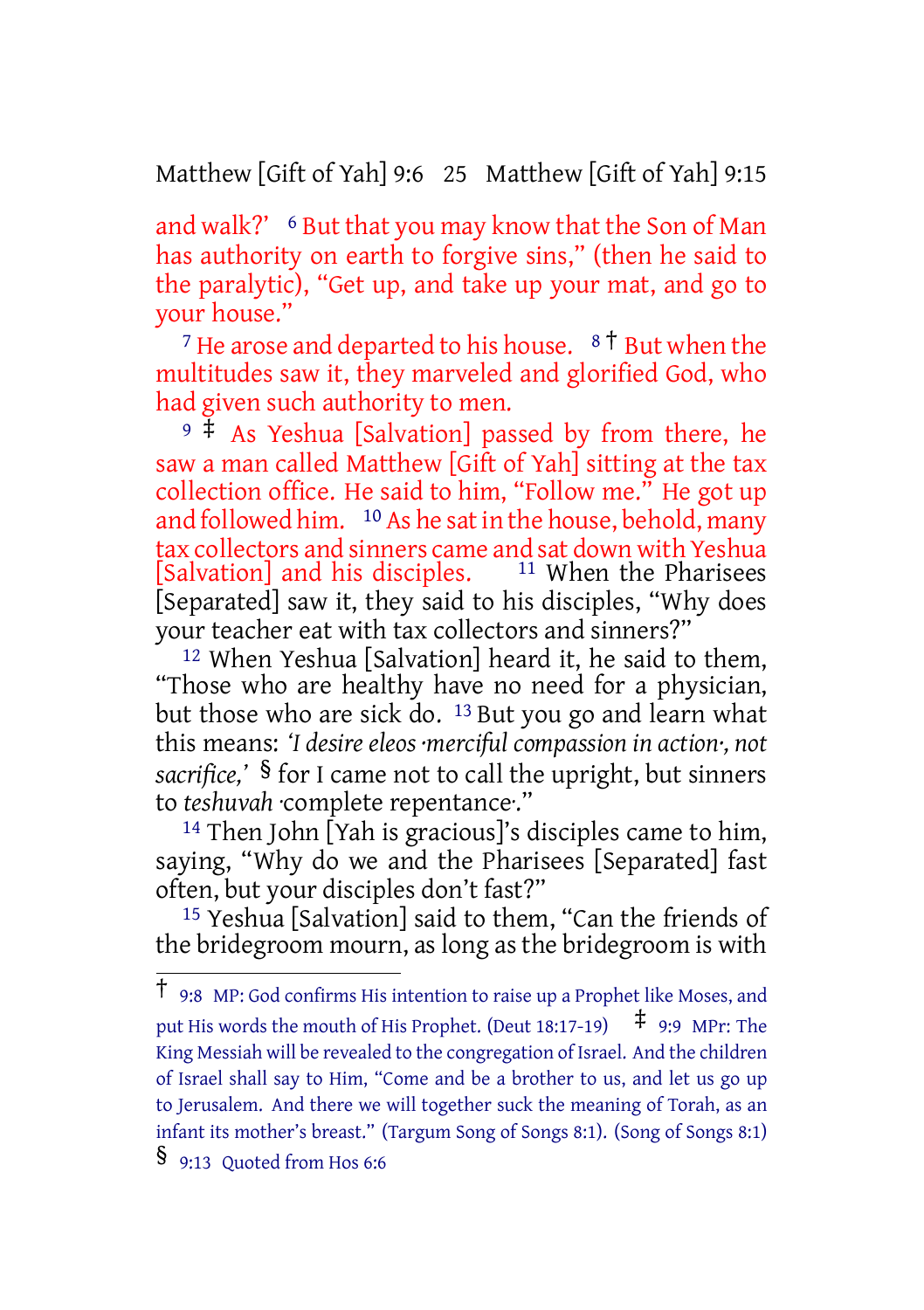Matthew [Gift of Yah] 9:16 26 Matthew [Gift of Yah] 9:27

them? But the days will come when the bridegroom will be taken away from them, and then they will fast. 16 No one puts a piece of unshrunk cloth on an old garment; for the patch would tear away from the garment, and a worse hole is made. 17 Neither do people put new wine into old wine skins, or else the skins would burst, and the wine be spilled, and the skins ruined. No, they put new wine into fresh wine skins, and both are preserved."

18 While he told these things to them, behold, a ruler came and worshiped him, saying, "My daughter has just died, but come and lay your hand on her, and she will live."

19 Yeshua [Salvation] got up and followed him, as did his disciples. 20 Behold, a woman who had an issue of blood for twelve years came behind him, and touched the *tzitzit* ·fringes· \* on his garment; 21 forshe said within herself, "If I just touch his garment, I will be made well."

22 But Yeshua [Salvation], turning around and seeing her, said, "Daughter, cheer up! Your trusting faith has made you well." And the woman was made well from that hour.

23 When Yeshua [Salvation] came into the ruler's house, and saw the flute players, and the crowd in noisy disorder, 24 he said to them, "Make room, because the girl is not dead, but sleeping."

They were ridiculing him. 25 But when the crowd was put out, he entered in, took her by the hand, and the girl arose. <sup>26</sup> The report of this went out into all that land. <sup>27</sup> †

<sup>\*</sup> 9:20 Object *Tzitzit* · Fringes ·, see more at (Num 15:38-39 OU28) <sup>†</sup> 9:27 MP: Blind eyes are opened. (See also Is 29:18-19). (Is 35:5)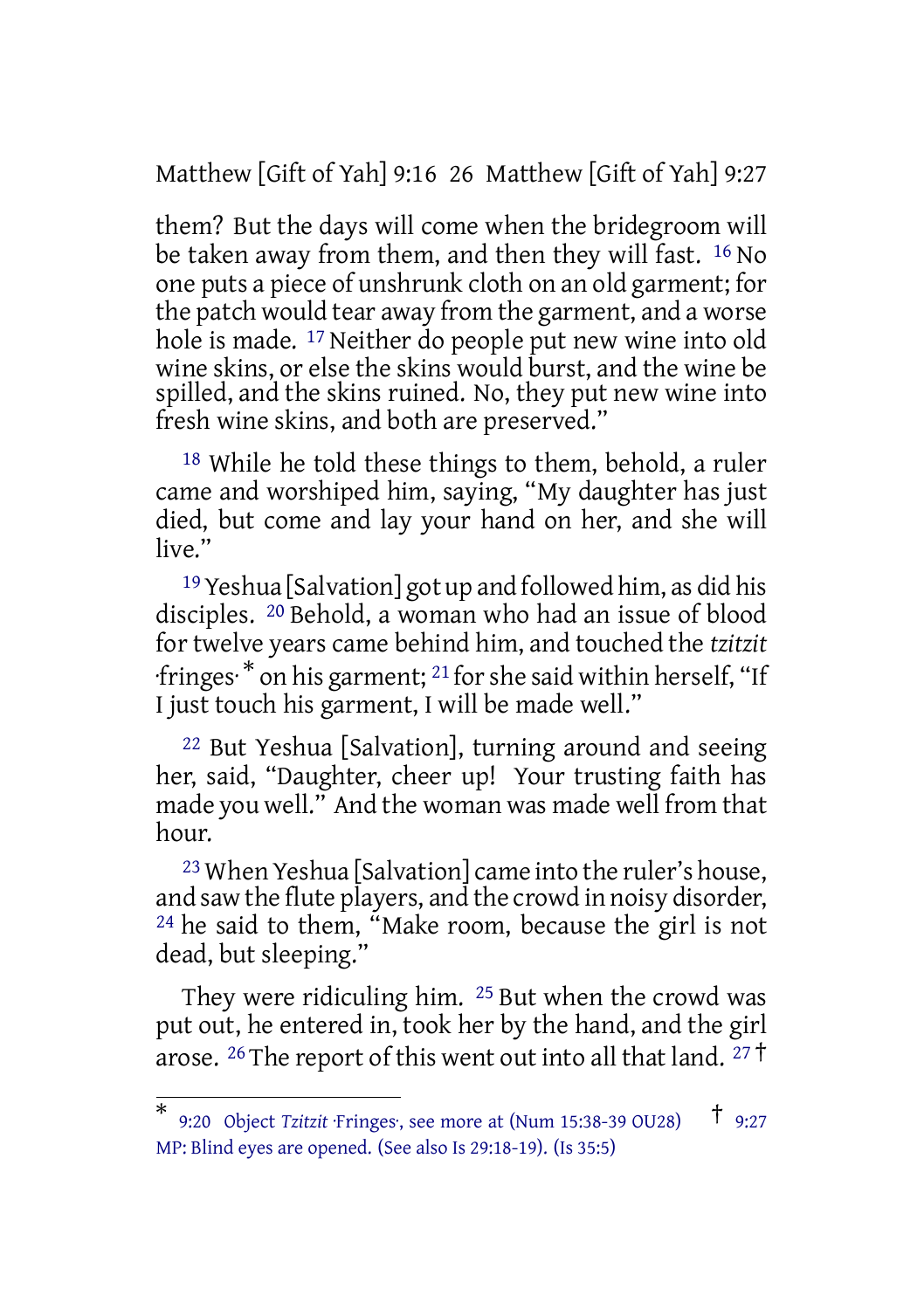Matthew [Gift of Yah] 9:28 27 Matthew [Gift of Yah] 9:36

‡ § As Yeshua [Salvation] passed by from there, two blind men followed him, calling out and saying, "Have mercy on us, son of David [Beloved]!"

28 When he had come into the house, the blind men came to him. Yeshua [Salvation] said to them, "Do you believe that I am able to do this?"

They told him, "Yes, Lord."

29 Then he touched their eyes, saying, "According to your trusting faith be it done to you." 30 Their eyes were opened. Yeshua [Salvation] strictly commanded them, saying, "See that no one knows about this." <sup>31</sup> But they went out and spread abroad his fame in all that land.

 $32$ <sup>\*</sup> As they went out, behold, a mute man who was demon possessed was brought to him. <sup>33</sup> When the demon was cast out, the mute man spoke. The multitudes marveled, saying, "Nothing like this has ever been seen in Israel [God prevails]!"

<sup>34</sup> † But the Pharisees [Separated] said, "By the prince of the demons, he casts out demons."

<sup>35</sup> ‡ Yeshua [Salvation] went about all the cities and the villages, § teaching in their synagogues, and preaching the Good News of the Kingdom, and healing every disease and every sickness among the people.  $36 * B$ ut when

<sup>‡</sup> 9:27 MP: Heals the blind both physically and spiritually, both Jew or Gentile, removing them from darkness as a prison. (See also Is 9:1-2, 49:6) (Is 42:7 (5-9))  $\frac{1}{9}$  9:27 MP: Heals the blind both physically and spiritually, both Jew or Gentile, removing them from darkness as a prison. (See also Is 9:1-2, 49:6). (Is 42:7 (5-9)) \* 9:32 MP: Mute mouth speaks praise. (See also Is 29:18-19). (Is 35:6-7) † 9:34 MP: Messiah mocked and taunted. (Ps 89:51)  $\uparrow$  9:35 MP: Messiah bears (removes, heals) our "diseases, sickness, sorrows". (Is 53:4)  $\S$  9:35 MP: The Shepherds, leader teachers, of Israel do not tend to their own people. (Eze 34:4) \* 9:36 MP: Unfit leaders means the people have no shepherd. (Eze 34:5)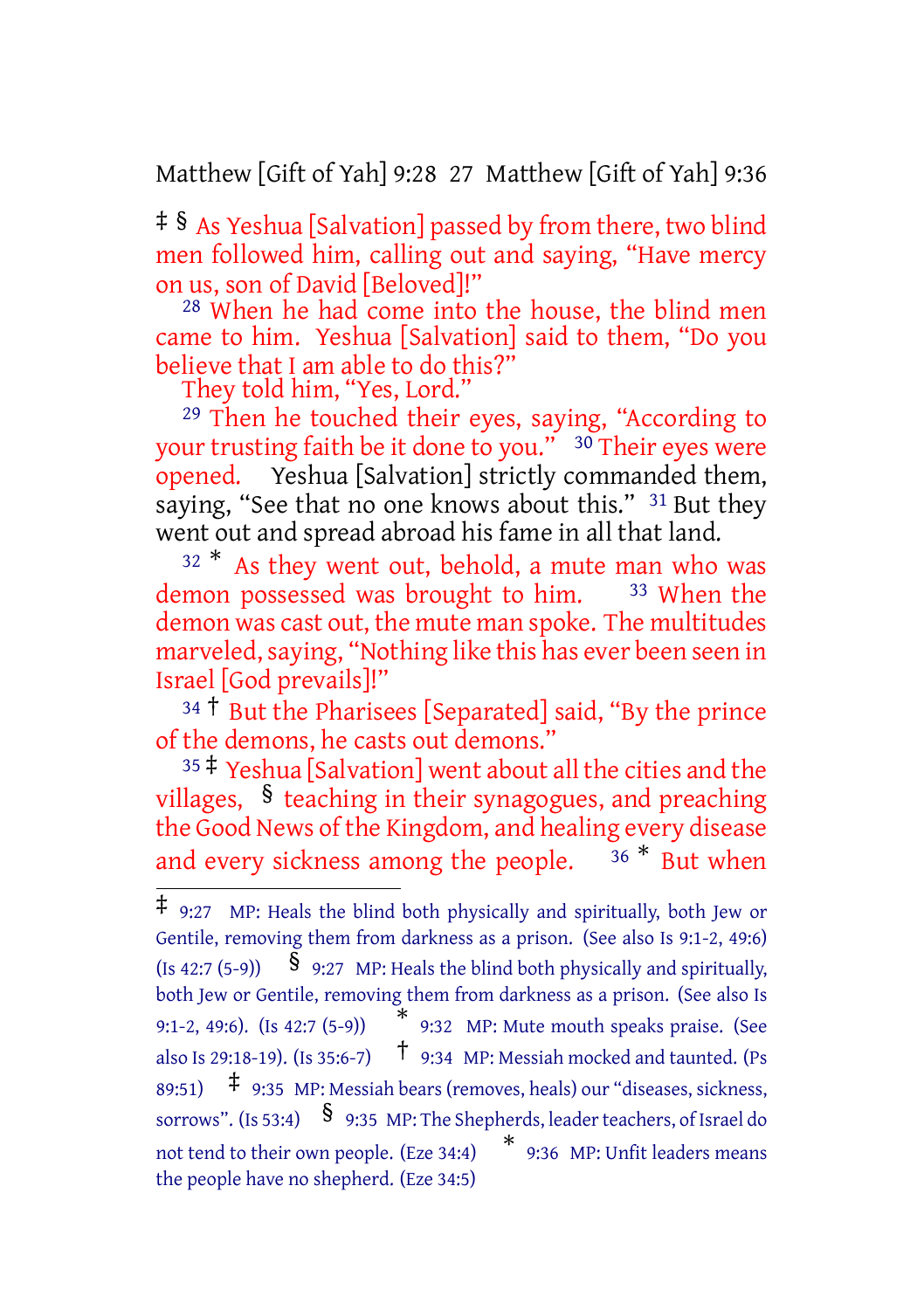Matthew [Gift of Yah] 9:37 28 Matthew [Gift of Yah] 10:6

he saw the multitudes, he was moved with compassion for them, because they were harassed and scattered, like sheep without a shepherd.  $37$  Then he said to his disciples, "The harvest indeed is plentiful, but the laborers are few. 38 Pray therefore that the Lord of the harvest will send out laborers into his harvest."

#### 10

<sup>1</sup> He called to himself his twelve disciples, and gave them authority over unclean spirits, to cast them out, and to heal every disease and every sickness. 2 Now the names of the twelve apostles are these. The first, Simeon [Hearing], who is called Peter [Rock]; Andrew [Manly], his brother; James son of Zebedee [Surplanter son of Yah Has Bestowed]; John [Yah is gracious], his brother; 3 Philip [Loves horses]; Bartholomew [Son who suspends waters]; Thomas [Seeker of truth]; Matthew [Gift of Yah] the tax collector; James son of Alphaeus [Surplanter sonof Changing]; Lebbaeus [Child of courage], who was also called Thaddaeus [Child of heart]; 4 Simeon [Hearing] the Canaanite [Descendant of Humbled]; and Judas Iscariot [Praised Dagger-man], \* who also betrayed him.

<sup>5</sup> † Yeshua [Salvation] sent these twelve out, and commanded them, saying, "Don't go among the Gentiles, and don't enter into any city of the Samaritans [people from Watch-mountain] . 6 Rather, go to the lost sheep of

<sup>\*</sup> 10:4 Judas Kirot; it is debatable the meaning of his name. K'riot is the Hebrew spelling. If the name K'riot is derived from the Latin word sicarius, meaning [dagger-man], then Judas is likely part of the Zealots political party who opposed Roman imperialism, a near Anarchist sect. (Luke 22:3) says K'riot is a surname, an addition to Judas' name, therefore it could be a family name, geographic location, or a political party, or for some personal reason.

<sup>†</sup> 10:5 MP: Messiah will restore and raise up Israel, turning them back to God. (Is 49:5)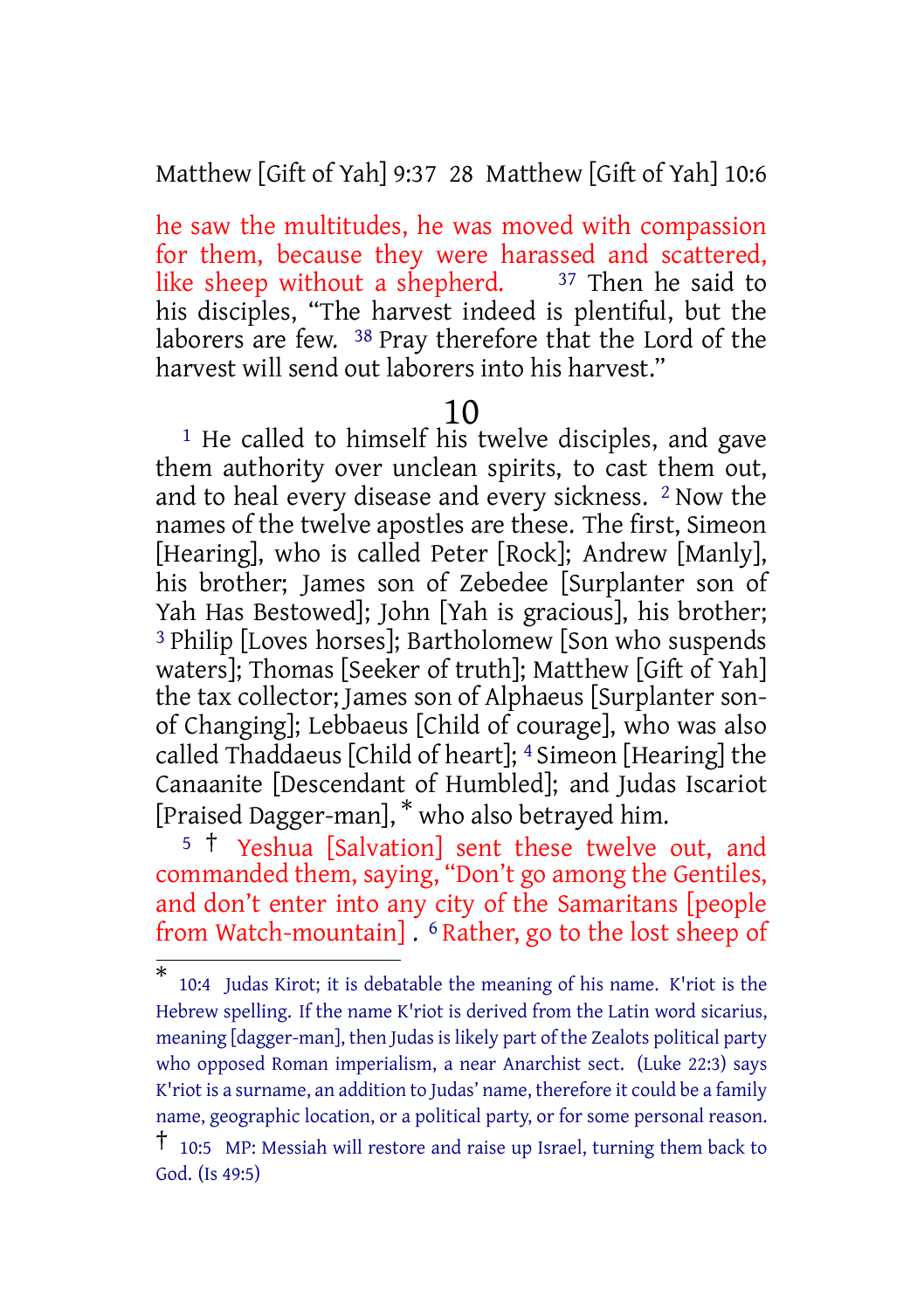### Matthew [Gift of Yah] 10:7 29 Matthew [Gift of Yah] 10:22

the house of Israel [God prevails].  $\frac{7}{5}$  As you go, preach, saying, 'The Kingdom of Heaven (God) is at hand!' <sup>8</sup> Heal the sick, cleanse the people afflicted with *tzara'at* ·leprosy·, and cast out demons. Freely you received, so freely give. 9 Don't take any gold, silver, or brass in your money belts. 10 Take no bag for your journey, neither two coats, nor shoes, nor staff: for the laborer is worthy of his food. 11 Into whatever city or village you enter, find out who in it is worthy; and stay there until you go on. 12 As you enterinto the household,say "*Shalom aleikhem*! ·Complete peace my family·!. 13 If the household deserves it, let your *shalom* ·complete peace· come on it, but if it is not, let your *shalom* ·complete peace· make *teshuvah* ·complete return· to you. 14 Whoever does not receive you, nor hear your words, as you go out of that house or that city, shake off the dust from your feet. 15 Most certainly I tell you, it will be more tolerable for the land of Sodom [Burning] and Gomorrah [Rebellious people, Tyrants] in the day of judgment than for that city.

16 "Behold, I send you out as sheep among wolves. Therefore be wise as serpents, and harmless as doves. 17 But beware of men: for they will deliver you up to councils, and in their synagogues they will scourge you. 18Yes, and you will be brought before governors and kings for my sake, for a testimony to them and to the nations. 19 But when they deliver you up, don't be anxious how or what you will say, for it will be given you in that hour what you will say. 20 For it is not you who speak, but *haRuach* [the Spirit] of *'Avikah* ·your Father· who speaks in you.

21 "Brother will deliver up brother to death, and the father his child. Children will rise up against parents, and cause them to be put to death. 22 You will be hated by all men for my name's sake, but he who endures to the end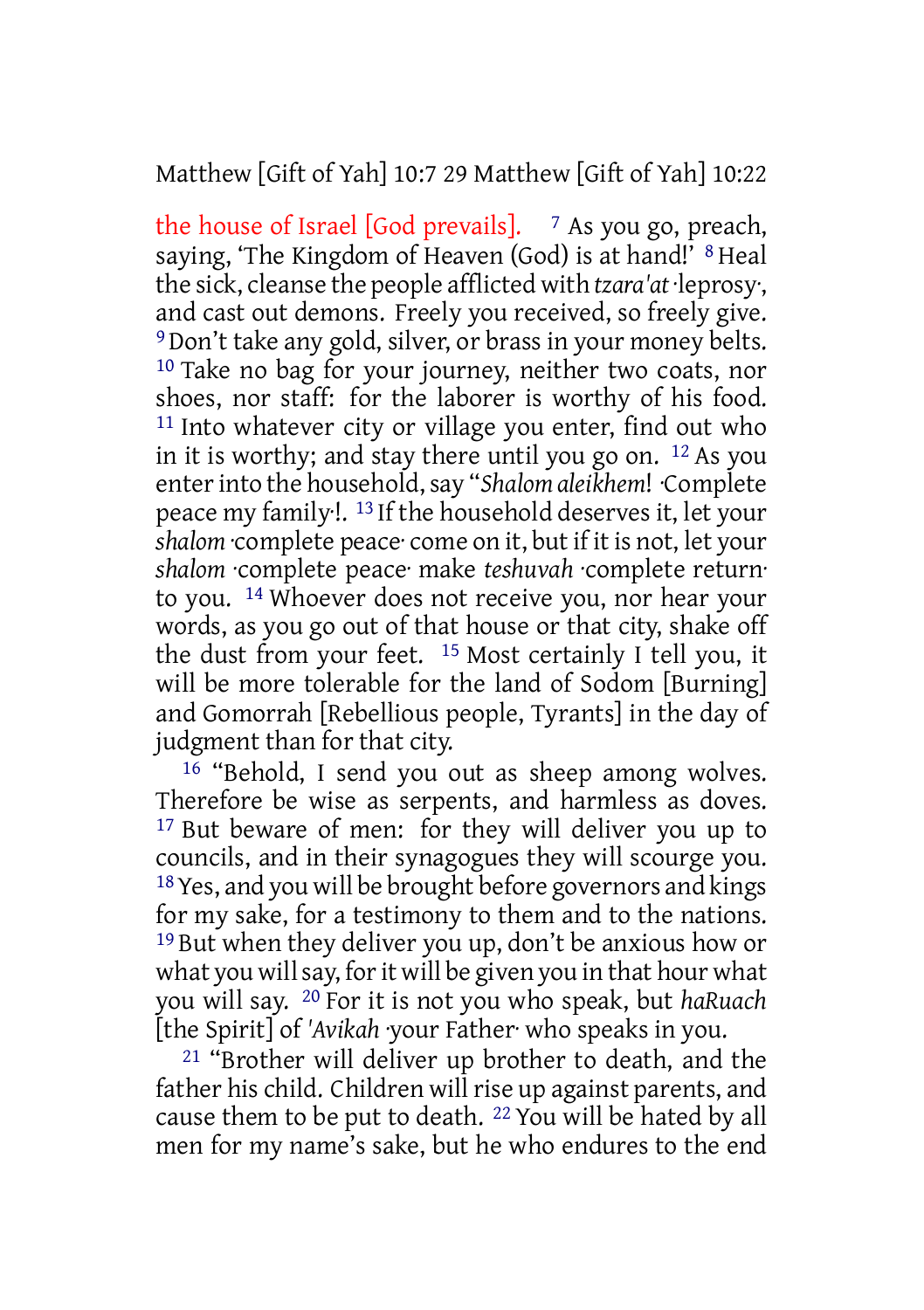Matthew [Gift of Yah] 10:2330Matthew [Gift of Yah] 10:37

will be saved. <sup>23</sup> But when they persecute you in this city, flee into the next, for most certainly I tell you, you will not have gone through the cities of Israel [God prevails], until the Son of Man has come.

<sup>24</sup> "A disciple is not above his teacher, nor a servant above his lord. 25 It is enough for the disciple that he be like his teacher, and the servant like his lord. If they have called the master of the house *Ba'al-Zibbul* [Lord of Flies], how much more those of his household! <sup>26</sup> Therefore don't be afraid of them, for there is nothing covered that will not be revealed; and hidden that will not be known. 27 What I tell you in the darkness, speak in the light; and what you hear whispered in the ear, proclaim on the housetops. 28 Don't be afraid of those who kill the body, but are not able to kill the soul. Rather, fear him who is able to destroy both soul and body in *Gehenna* (Place of fiery torment for the dead).

29 "Are not two sparrows sold for an assarion coin (a trivial cost)? Not one of them falls on the ground apart from *'Avikah* ·your Father·'s will, 30 but the very hairs of your head are all numbered. 31 Therefore don't be afraid. You are of more value than many sparrows.  $32 \pm$  Everyone therefore who confesses me before men, him I will also confess before *'Avi shebashamayim* ·my Father in Heaven·. 33 But whoever denies me before men, him I will also deny before *'Avi shebashamayim* ·my Father in Heaven·.

<sup>34</sup> "Don't think that I came to send peace on the earth. I didn't come to send peace, but a sword. <sup>35</sup> For I came to set *a son* at odds against *his father, and a daughter against her mother, and a daughter-in-law against her mother-in-law.* <sup>36</sup> *A man's foes will be those of his own household.* § <sup>37</sup> He

<sup>‡</sup> 10:32 MP: The Messiah is the only intercessor between God and humans. (Is 59:15-16) § 10:36 Quoted from Mic 7:6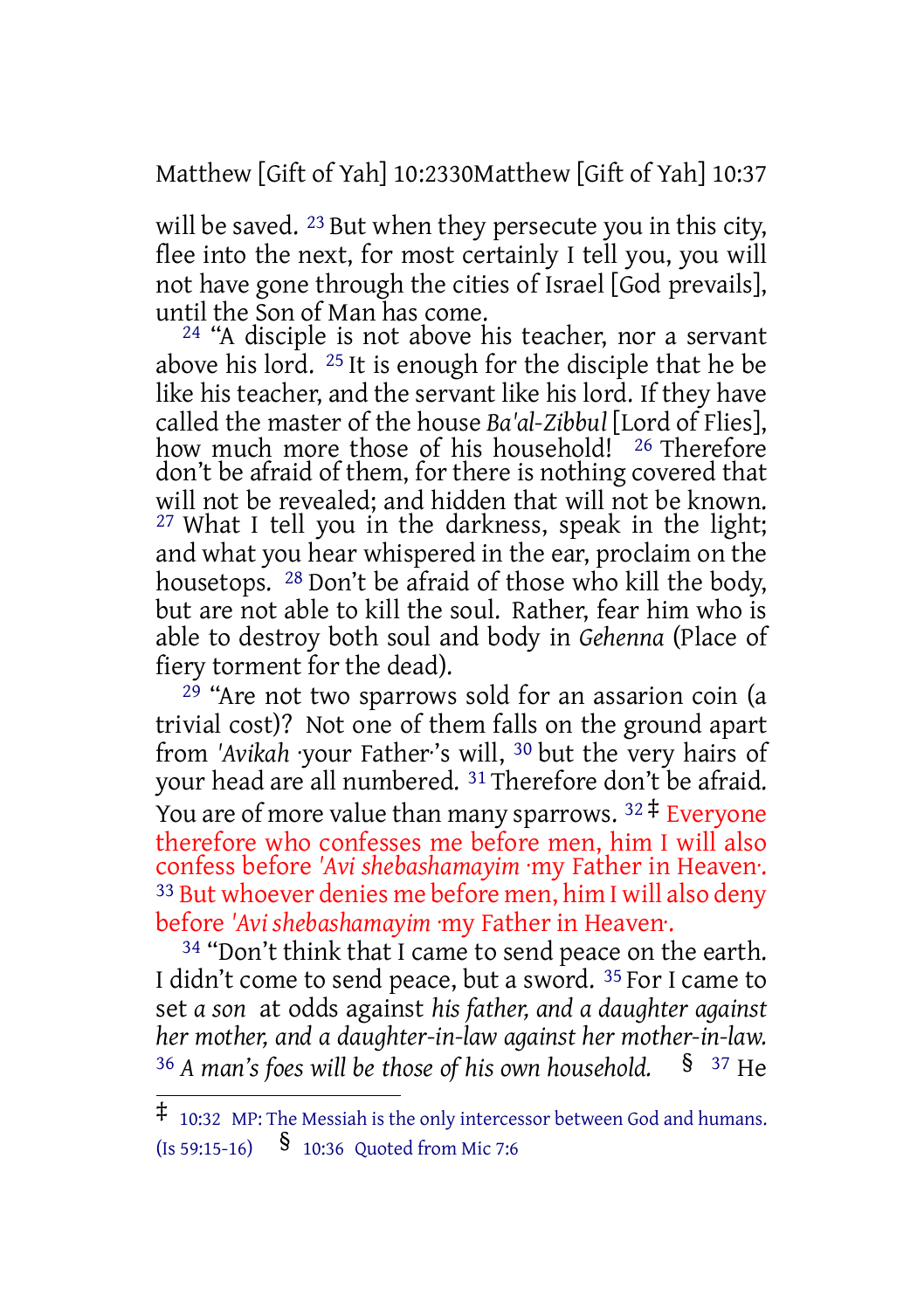Matthew [Gift of Yah] 10:38 31 Matthew [Gift of Yah] 11:5

who *phileo* ·affectionately loves, has high regard, approval of· father or mother more than me is not worthy of me; and he who *phileo* ·affectionately loves, has high regard, approval of· son or daughter more than me is not worthy of me. 38 He who does not take his cross and follow after me, is not worthy of me. 39 He who seeks his life will lose it; and he who loses his life for my sake will find it. 40 He who receives you receives me, and he who receives me receives him who sent me. <sup>41</sup>He who receives a prophet in the name of a prophet will receive a prophet's reward. He who receives a upright man in the name of a upright man will receive a upright man's reward. <sup>42</sup> Whoever gives one of these little ones just a cup of cold water to drink in the name of a disciple, most certainly I tell you he will in no way lose his reward."

11

1 When Yeshua [Salvation] had finished directing his twelve disciples, he departed from there to teach and preach in their cities. 2 Now when John [Yah is gracious] heard in the prison the works of Messiah [Anointed one], he sent two of his disciples <sup>3</sup> \* and said to him, "Are you he who comes, or should we look for another?"

4 Yeshua [Salvation] answered them, "Go and tell John [Yah is gracious] the things which you hear and see:  $5\text{ }^{\circ}$ 

<sup>\*</sup> 11:3 MP: Signs of the Messiah include physical healing and restoration. (This is a broad brush statement). (Is 35:5-6)  $\uparrow$  11:5 MP: Messiah's ministry includes preaching the good news to those afflicted and binding the broken hearted. (Is 61:1-2)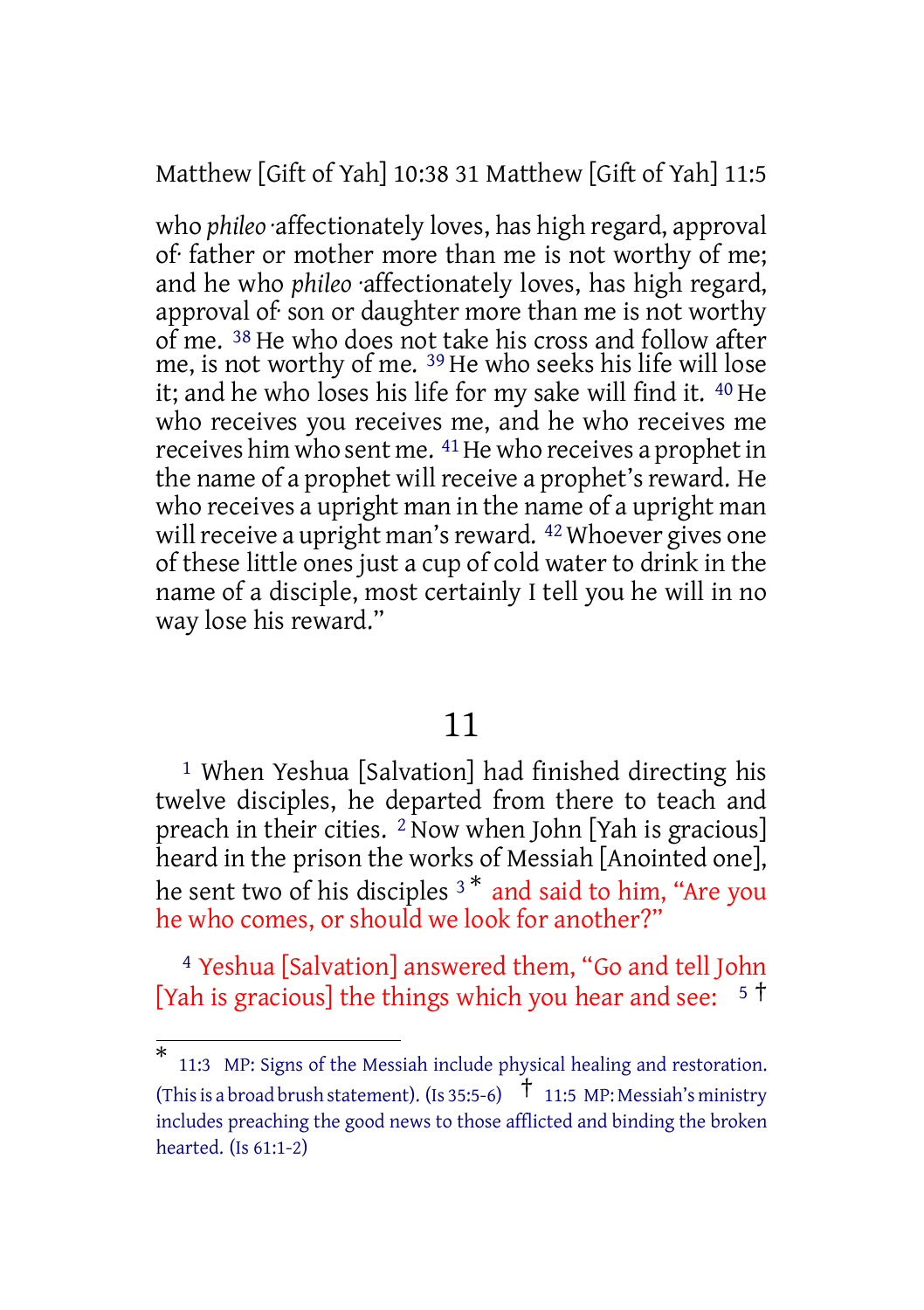### Matthew [Gift of Yah] 11:6 32 Matthew [Gift of Yah] 11:13

*the blind* receive their sight, *the lame* walk, ‡ the people afflicted with *tzara'at* ·leprosy· are cleansed, *the deaf* § hear, *the dead are being raised,* \* and *the poor have good news preached* † to them. <sup>6</sup> Blessed is he who finds no occasion for stumbling in me."

7 As these went their way, Yeshua [Salvation] began to say to the multitudes concerning John [Yah is gracious], "What did you go out into the wilderness to see? A reed shaken by the wind? 8 But what did you go out to see? A man in soft clothing? Behold, those who wear soft clothing are in kings' houses. 9 But why did you go out? To see a prophet? Yes, I tell you, and much more than a prophet. <sup>10‡</sup> For this is he, of whom it is written, 'Behold, *I send my messenger* before your face, who will *prepare your way before you.'* § <sup>11</sup> Most certainly I tell you, among those who are born of women there has not arisen anyone greater than John [Yah is gracious] the Immerser; yet he who is least in the Kingdom of Heaven (God) is greater than he. 12 From the days of John [Yah is gracious] the Immerser until now, the Kingdom of Heaven (God) suffers violence, and the violent take it by force. <sup>13</sup> \* For all the prophets and the *Torah* ·Teaching· prophesied until John

 $\ddagger$  11:5 MP: Only God can heal leprosy; really this is not Hansen's disease but a divine-origin disease called *tzara'at* in Hebrew. Only God can afflict and only God can remove. Messiah has the authority of God to preform healing works that only God alone can accomplish such as healing disabilities. Examples: God applies the disease at will: (Ex 4:5-8; Num 12:10, 2 Kings 5:27); God only can heal the disease as He wills (Num 12:13-15; 2 Kings 5:1-8,5:14-15). (Lev 14:2-3 (Ch 13-14)) § 11:5 Quoted from Is 35:5-6 \* 11:5 Quoted from Is 26:19  $\uparrow$  11:5 Quoted from Is 61:1  $\uparrow$  11:10 MP: This messenger is the forerunner for the Messiah. (Mal 3:1)  $\delta$  11:10 Quoted from Mal 3:1 \* 11:13 MP: The Messiah's forerunner will come in the spirit of Elijah. (Mal 3:1-4, 3:5)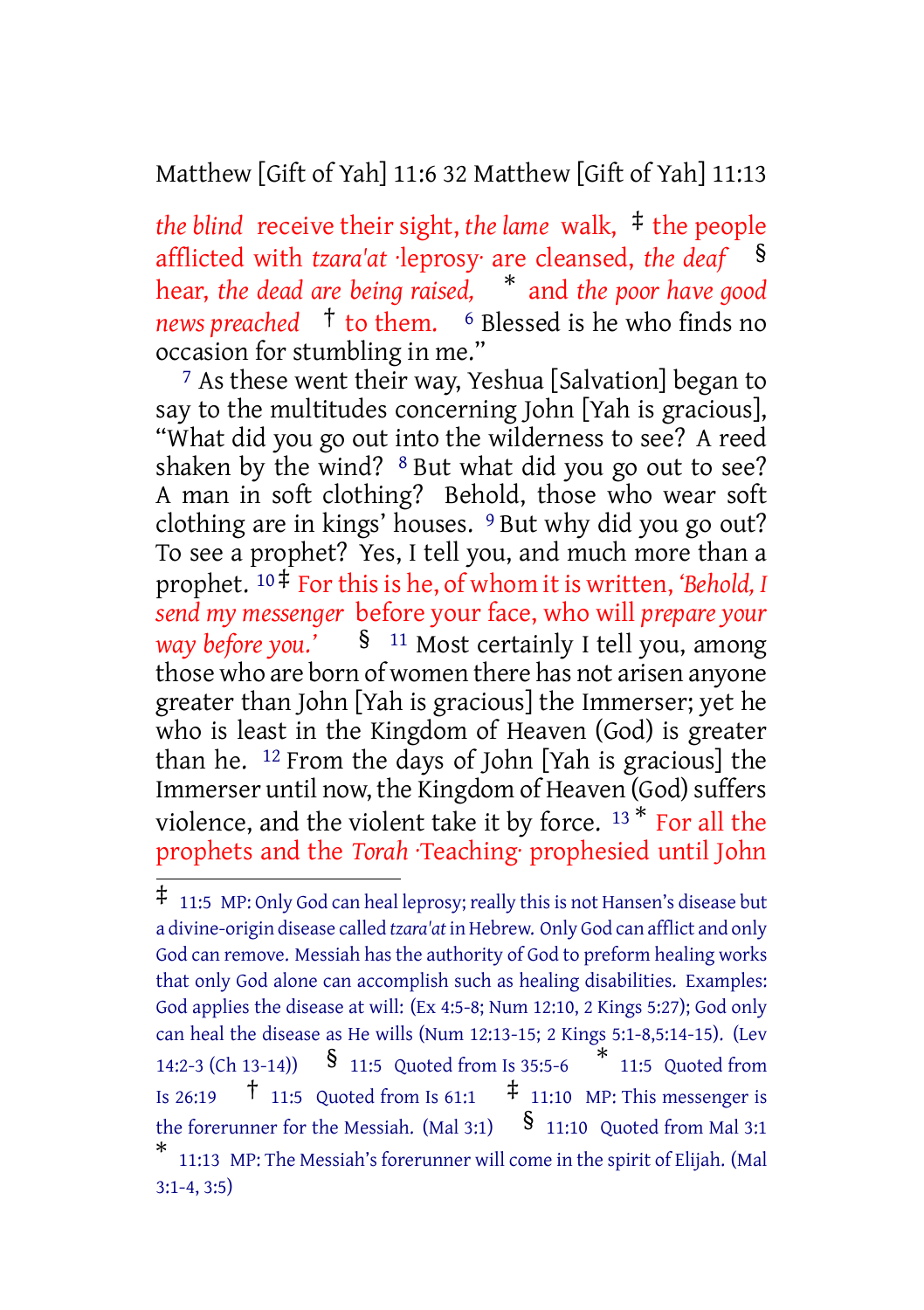#### Matthew [Gift of Yah] 11:1433Matthew [Gift of Yah] 11:25

[Yah is gracious].  $14$  If you are willing to accept it, he is *Elijah [My God Yah]* † whose coming was predicted. <sup>15</sup> He who has ears to hear, let him *sh'ma* ·hear obey·.

16 "But to what shall I compare this generation? It is like children sitting in the marketplaces, who call to their companions 17 and say, 'We played the flute for you, and you didn't dance. We mourned for you, and you didn't lament.' 18 For John [Yah is gracious] came neither eating nor drinking, and they say, 'He has a demon.' 19 The Son of Man came eating and drinking, and they say, 'Behold, a gluttonous man and a drunkard, a friend of tax collectors and sinners!' But wisdom is justified by her children."

20 Then he began to denounce the cities in which most of his mighty works had been done, because they didn't *teshuvah* ·turn repent·. 21 "Woe to you, Chorazin! Woe to you, Bethsaida! For if the mighty works had been done in Tyre and Sidon which were done in you, they would have make *teshuvah* ·complete repentance· long ago in sackcloth and ashes. 22 But I tell you, it will be more tolerable for Tyre and Sidon on the day of judgment than for you. 23 You, Capernaum [Village-Comfort, Village-Compassion], will you be *exalted to heaven? No, you will go down to Hades / Sh'ol ·Place of the dead·.* ‡ For if the mighty works had been done in Sodom [Burning] which were done in you, it would have remained until today. <sup>24</sup> But I tell you that it will be more tolerable for the land of Sodom [Burning], on the day of judgment, than for you."

25 At that time, Yeshua [Salvation] answered, "I thank you, *Abba* ·Father familiar, Dear Dad·, Lord of heaven and earth, that you hid these things from the wise and

<sup>†</sup> 11:14 Quoted from Mal 4:5 (Heb Bible 3:23) and Matt 17:10 ‡ 11:23 Quoted from Is 14:13, 14:15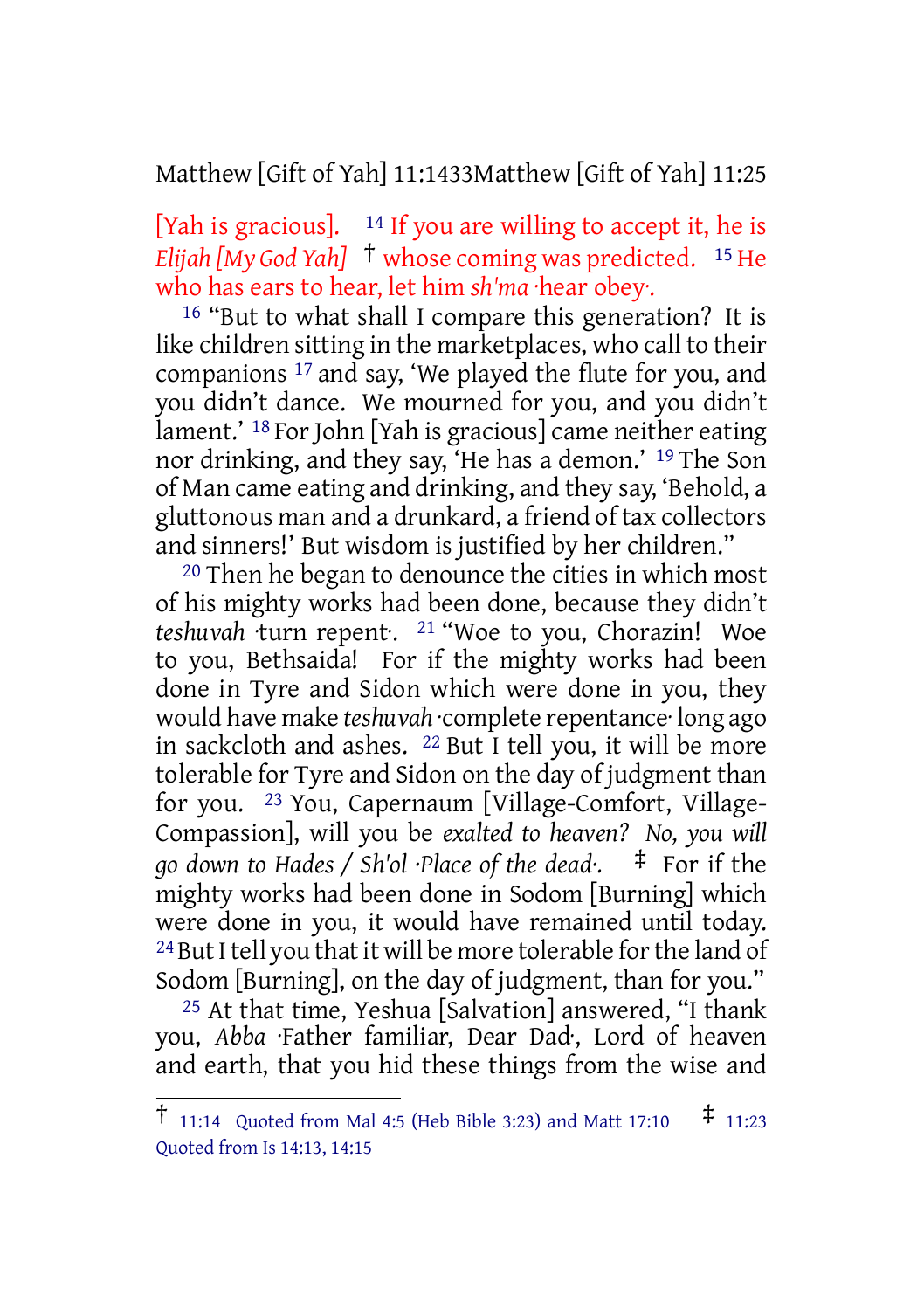Matthew [Gift of Yah] 11:26 34 Matthew [Gift of Yah] 12:5

understanding, and revealed them to infants. 26Yes, *Abba* ·Father familiar, Dear Dad·, for so it was well-pleasing in your sight. <sup>27</sup> § All things have been delivered to me by *'Avi* ·my Father·. No one knows the Son, except the *Abba* ·Father·; neither does anyone know the *Abba* ·Father·, except the Son, and he to whom the Son desires to reveal him.

 $28 *$  "Come to me, all you who labor and are heavily burdened, and I will give you rest. <sup>29</sup> † Take my yoke upon you, and learn from me, for I am gentle and humble in heart; and *you will find rest for your souls.* ‡ <sup>30</sup> For my yoke is easy, and my burden is light."

#### 12

1 At that time, Yeshua [Salvation] went on the *Sabbath* ·To cease· day through the grain fields. His disciples were hungry and began to pluck heads of grain and to eat. <sup>2</sup> But the Pharisees [Separated], when they saw it, said to him, "Behold, your disciples do what is not lawful to do on the *Sabbath* ·To cease·." \*

3 But he said to them, "Haven't you read what David [Beloved] did, when he was hungry, and those who were with him; 4how he entered in the house of *MarYah* [Master Yahweh], and ate the show bread, which was not lawful for him to eat, neither for those who were with him, but only for the priests?  $\uparrow$  <sup>5</sup> Or have you not read in the *Torah* ·Teaching·, that on the *Sabbath* ·To cease· day, the

<sup>§</sup> 11:27 MP: Yahweh is the only Savior. God is responsible for anything related to redeeming humans, which includes the work of His Servant (Is 43:10). The Servant is the Messiah.  $(Is 43:11)$   $*$  11:28 MP: Messiah's teachings can sustain the weary. (Is 50:4)  $\uparrow$  11:29 MP: Messiah is humble. (Zech 9:9)  $\pm$  11:29 Quoted from Jer 6:16  $*$  12:2 Sabbath law of harvesting, see (Ex 34:21 OU288) † 12:4 Context: <sup>1</sup> Sam 21:1-6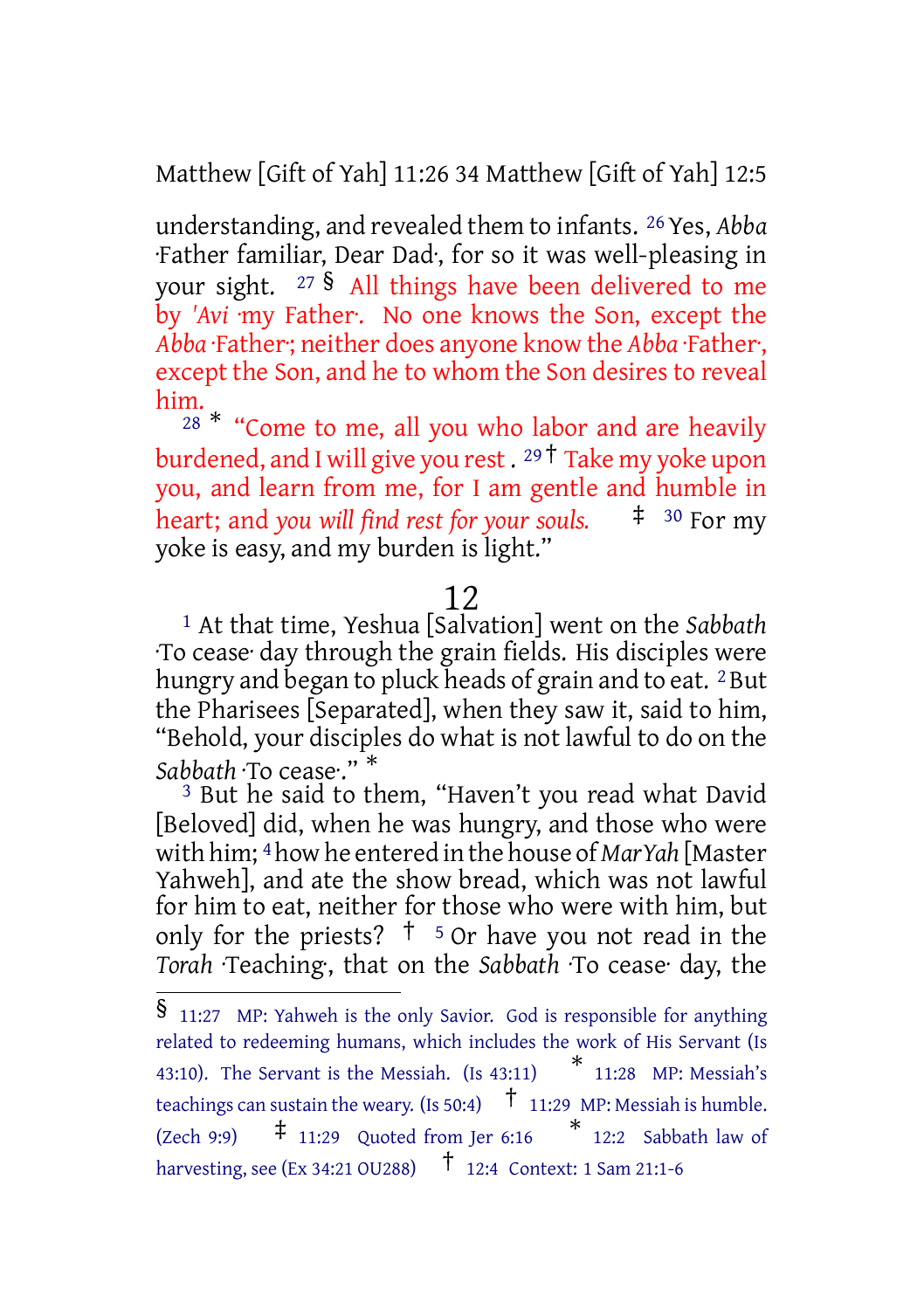Matthew [Gift of Yah] 12:6 35 Matthew [Gift of Yah] 12:18

priests in the temple profane the *Sabbath* ·To cease·, and are guiltless?  $\ddagger$  <sup>6</sup> But I tell you that one greater than the temple is here. 7 But if you had known what this means, *'I desireeleos·mercifulcompassion in action·, notsacrifice,'* § you would not have condemned the guiltless. 8 For the Son of Man is Lord of the *Sabbath* ·To cease·."

<sup>9</sup> He departed there, and went into their synagogue. <sup>10</sup> And behold there was a man with a withered hand. They asked him, "Is it lawful to heal on the *Sabbath* ·To cease· day?" that they might accuse him.

 $11 *$  He said to them, "What man is there among you, who has one sheep, and if this one falls into a pit on the *Sabbath* ·To cease· day, won't he grab on to it, and lift it out? † <sup>12</sup> Of how much more value then is a man than a sheep! Therefore it islawful to do good on the *Sabbath* ·To cease· day." 13 Then he told the man, "Stretch out your hand." He stretched it out; and it was restored whole, just like the other. 14 But the Pharisees [Separated] went out, and conspired against him, how they might destroy him. <sup>15</sup> Yeshua [Salvation], perceiving that, withdrew from there. Great multitudes followed him; and he healed them all, 16 and commanded them that they should not make him known:  $17 \div \text{that it might be fulfilled which}$ was spoken through Isaiah [Salvation of Yah] the prophet, saying,

18 *"Behold, my servant whom I have chosen;*

*my agapetos* ·beloved, esteemed· *in whom my soul is well pleased:*

 $\ddagger$  12:5 Context: Example: Num 28:9-10  $\delta$  12:7 Quoted from Hos 6:6

<sup>\*</sup> 12:11 MP: Messiah will have compassion for "the bruised reed," the poor, the weak, the needy, and broken hearted. (See also Is 61:1-2). (Is 42:3-4) <sup>†</sup> 12:11 Sabbath laws, see (Deut 22:4 OU417)  $\uparrow$  12:17 MP: Messiah is God's chosen servant that brings delight to his Lord. (Is 42:1)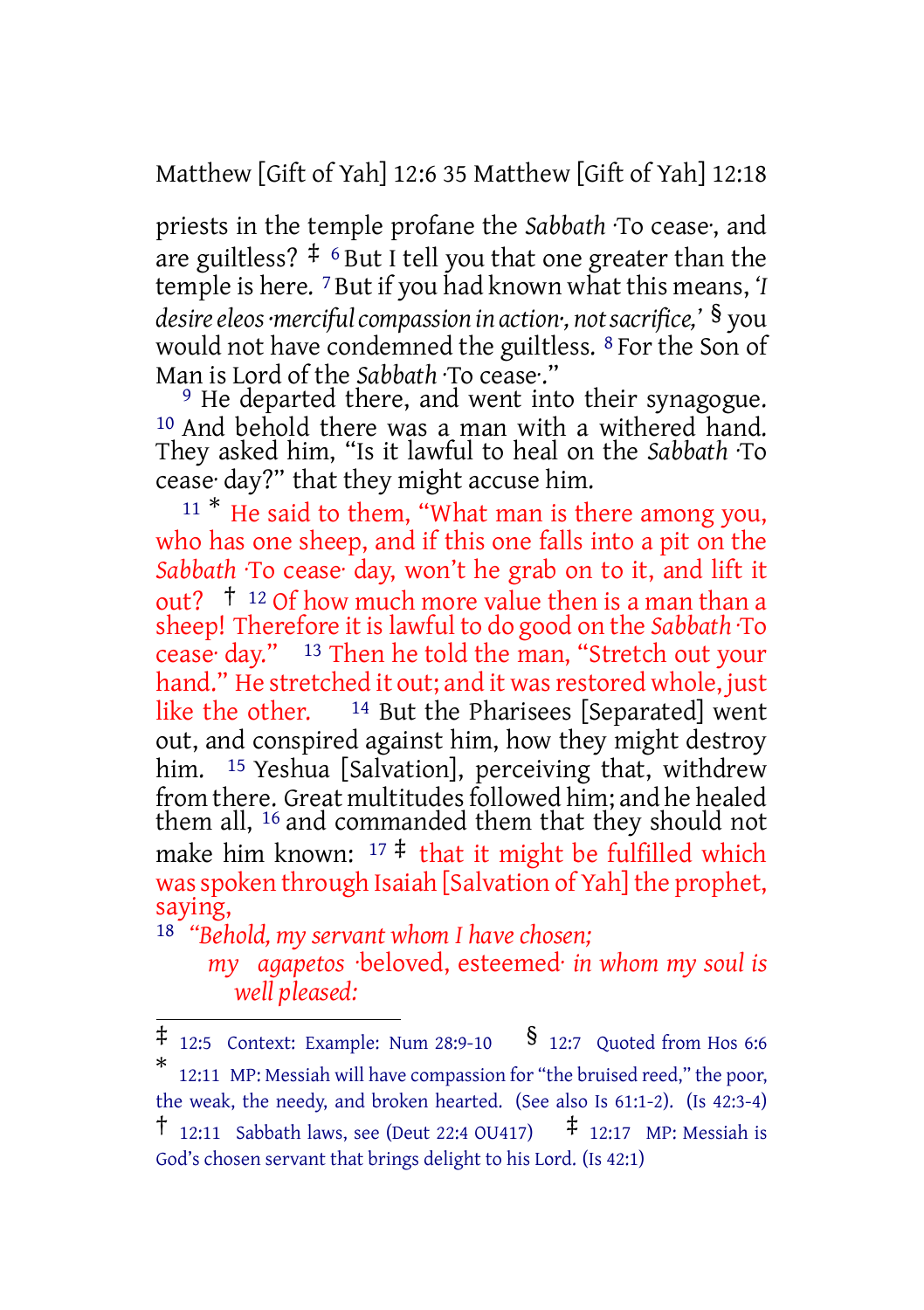### Matthew [Gift of Yah] 12:1936Matthew [Gift of Yah] 12:28

*I will put my Spirit on him.*

§ *He will proclaim justice to the nations.*

<sup>19</sup> \* *He will not strive, nor shout;* the *neither will anyone hear his voice in the streets.*

20 *He won't break a bruised reed. He won't quench a smoking flax,*

*until he leads justice to victory.*

<sup>21</sup> In his name, *the nations will* † hope."

22 Then one possessed by a demon, blind and mute, was brought to him and he healed him, so that the blind and mute man both spoke and saw. 23 All the multitudes were amazed, and said, "Can this be the son of David [Beloved]?"  $24 \neq$  § But when the Pharisees [Separated] heard it, they said, "This man does not cast out demons, except by *Ba'al-Zibbul* [Lord of Flies], the prince of the demons."

25 Knowing their thoughts, Yeshua [Salvation] said to them, "Every kingdom divided against itself is brought to desolation, and every city or house divided against itself will not stand. 26 If *Satan* [Adversary] casts out *Satan* [Adversary], he is divided against himself. How then will his kingdom stand? 27 If I by *Ba'al-Zibbul* [Lord of Flies] cast out demons, by whom do your children cast them out? Therefore they will be your judges.  $28 *$  But if I by Spirit of God cast out demons, then God's Kingdom has

<sup>§</sup> 12:18 MP: Messiah provides "justice" to the Gentiles. (See also Is 11:3-4). (Is 42:1) \* 12:19 MP: Messiah will not draw attention to himself. (Is 42:2) <sup>†</sup> 12:21 Quoted from Is 42:1-4  $\pm$  12:24 MP: Messiah mocked and taunted.  $(S_89:51)$  **§** 12:24 MP: Messiah is rejected by his own Jewish people, "we did not esteem him". Yet (Is 49:6 and 60:1-3) says the Messiah's light draws the Gentiles to Him. (Is 53:3) \* 12:28 MP: Whoever does not honor the words of the Prophet will give an account to God. The prophet's words are equal authority to God's words. (Deut 18:19)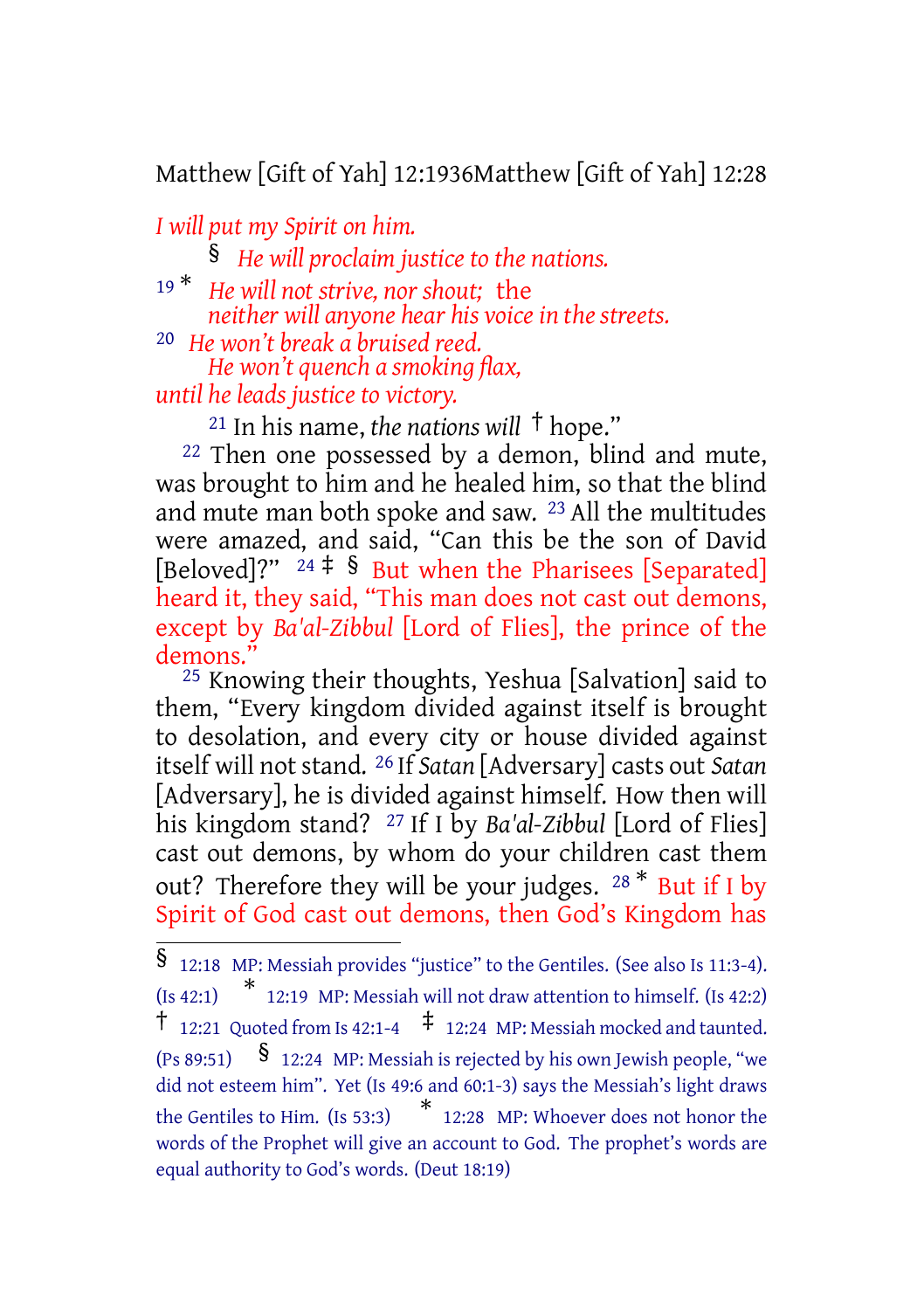Matthew [Gift of Yah] 12:2937Matthew [Gift of Yah] 12:40

come upon you. 29 Or how can one enter into the house of the strong man, and plunder his goods, unless he first bind the strong man? Then he will plunder his house.

30 "He who is not with me is against me, and he who does not gather with me, scatters . 31 Therefore I tell you, every sin and blasphemy will be forgiven men, but the blasphemy against *haRuach* [the Spirit] will not be forgiven men. 32 Whoever speaks a word against the Son of Man, it will be forgiven him; but whoever speaks against *Ruach haKodesh* [Spirit of the Holiness], it will not be forgiven him, neither in this age, nor in that which is to come.

33 "Either make the tree good, and its fruit good, or make the tree corrupt, and its fruit corrupt; for the tree is known by its fruit. <sup>34</sup> You offspring of vipers, how can you, being evil, speak good things? For out of the abundance of the heart, the mouth speaks.  $35$  The good man out of his good treasure brings out good things, and the evil man out of his evil treasure brings out evil things. 36 I tell you that every idle word that men speak, they will give account of it in the day of judgment. <sup>37</sup> For by your account of it in the day of judgment. words you will be justified, and by your words you will be condemned."

<sup>38</sup> † Then certain of the Torah-Teachers and Pharisees [Separated] answered, "Teacher, we want to see a sign from you."

39 But he answered them, "An evil and adulterous generation seeks after a sign, but no sign will be given to it but the sign of Jonah [Dove] the prophet. 40 For as Jonah *[Dove]* was in the belly of *the whale three days and three*

<sup>†</sup> 12:38 MP: The sign of Jonah is given by the Messiah. After three days of death, he is returned to the land of the living, resurrection from the dead. (Jonah 1:17, 2:10)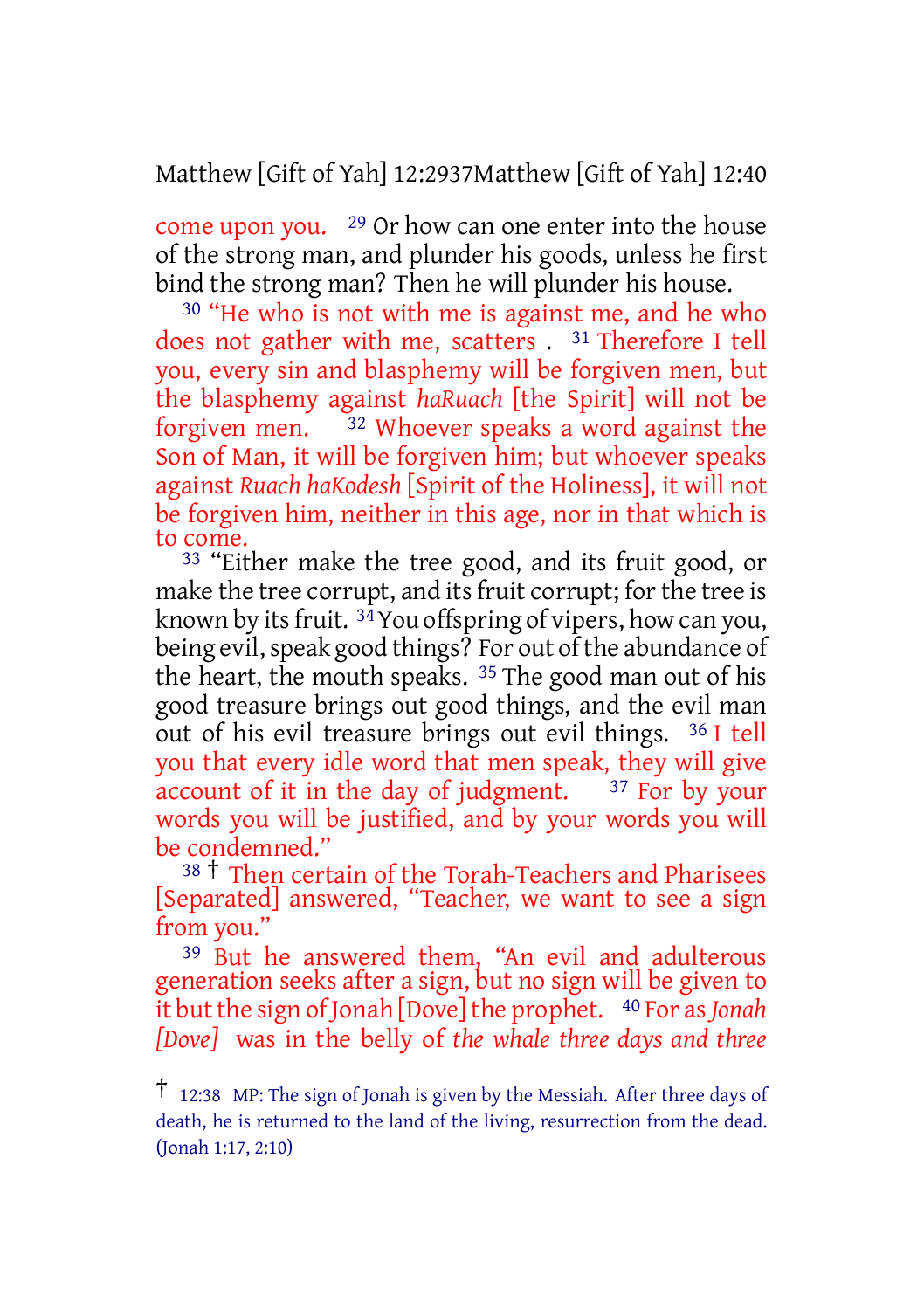Matthew [Gift of Yah] 12:4138Matthew [Gift of Yah] 12:50

*nights,* ‡ so will the Son of Man be three days and three nights in the heart of the earth. 41 The men of Nineveh [Offspring's Habitation] will stand up in the judgment with this generation, and will condemn it, for they make *teshuvah* ·complete repentance· at the preaching of Jonah [Dove]; and behold, someone greater than Jonah [Dove] is here. 42*The queen of* the south willrise up in the judgment with this generation, and will condemn it, for she came from the ends of the earth to *hear* the wisdom of *Solomon [Peaceable, Recompense];* § and behold, someone greater than Solomon [Peaceable, Recompense] is here."

<sup>43</sup> "When an unclean spirit has gone out of a man, he passes through waterless places, seeking rest, and does not find it. 44 Then he says, 'I will *teshuvah* ·completely return· into my house from which I came out,' and when he has come back, he finds it empty, swept, and put in order. <sup>45</sup> Then he goes, and takes with himself seven other spirits more evil than he is, and they enter in and dwell there. The last state of that man becomes worse than the first. Even so will it be also to this evil generation."

<sup>46</sup> While he was yet speaking to the multitudes, behold, his mother and his brothers stood outside, seeking to speak to him. 47 One said to him, "Behold, your mother and your brothers stand outside, seeking to speak to you."

48 But he answered him who spoke to him, "Who is my mother? Who are my brothers?" <sup>49</sup> He stretched out his hand towards his disciples, and said, "Behold, my mother and my brothers! 50 For whoever does the will of *'Avi shebashamayim* ·my Father in Heaven·, he is my brother, and sister, and mother."

 $\ddagger$  12:40 Quoted from Jonah 1:17 (Heb Bible 2:1) and Matt 16:4  $\frac{\$}{}$  12:42 Quoted from 1 King 10:1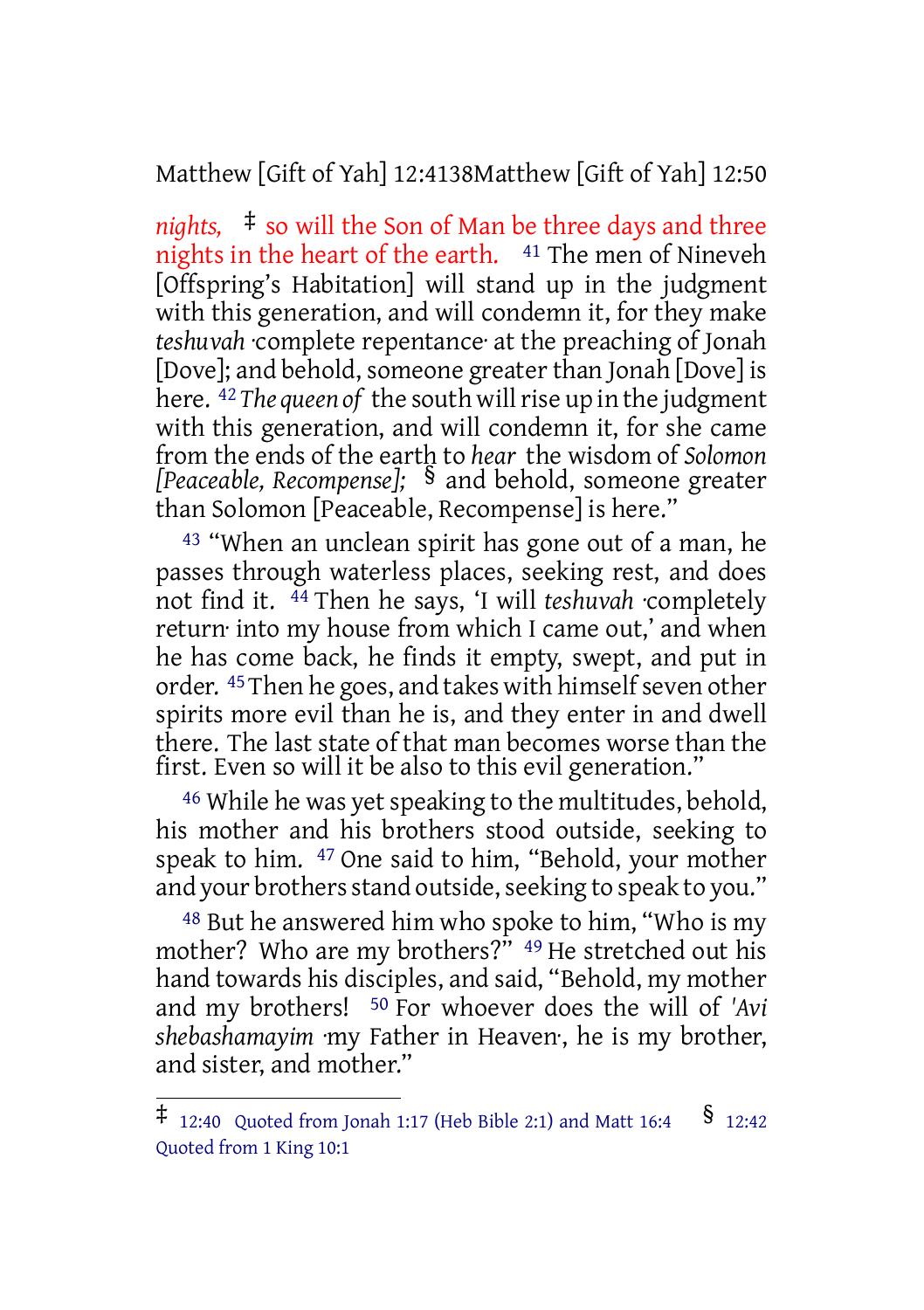## Matthew [Gift of Yah] 13:1 39 Matthew [Gift of Yah] 13:14

#### 13

1 On that day Yeshua [Salvation] went out of the house, and sat by the seaside.  $2$  Great multitudes gathered to him, so that he entered into a boat, and sat, and all the multitude stood on the beach.<sup>3</sup> He spoke to them many things in parables, saying, "Behold, a farmer went out to sow. 4 As he sowed, some seeds fell by the roadside, and the birds came and devoured them. 5 Others fell on rocky ground, where they didn't have much soil, and immediately they sprang up, because they had no depth of earth. 6 When the sun had risen, they were scorched. Because they had no root, they withered away. 7 Others fell among thorns. The thorns grew up and choked them. 8 Others fell on good soil, and yielded fruit: some one hundred times as much, some sixty, and some thirty. <sup>9</sup>He who has ears to hear, let him *sh'ma* ·hear obey·."

<sup>10 \*</sup> The disciples came, and said to him, "Why do you speak to them in parables?"

11 He answered them, "To you it is given to know the mysteries of the Kingdom of Heaven (God), but it is not given to them. 12 For whoever has, to him will be given, and he will have abundance, but whoever does not have, from him will be taken away even that which he has.  $13 \text{ t}$ Therefore I speak to them in parables, because seeing they don't see, and hearing, they don't hear, neither do they understand.  $14$  In them the prophecy of Isaiah [Salvation of Yah] is fulfilled, which says,

*'You* will keep on *hearing,*

*but will in no way understand; and* keep on *seeing,*

<sup>\*</sup> 13:10 MP: Messiah willstop ministering to those who rejected Him. (Zech 11:9) † 13:13 MP: Messiah speaks in parables so people hear but never understand; see but never perceive. (Is 6:9-10)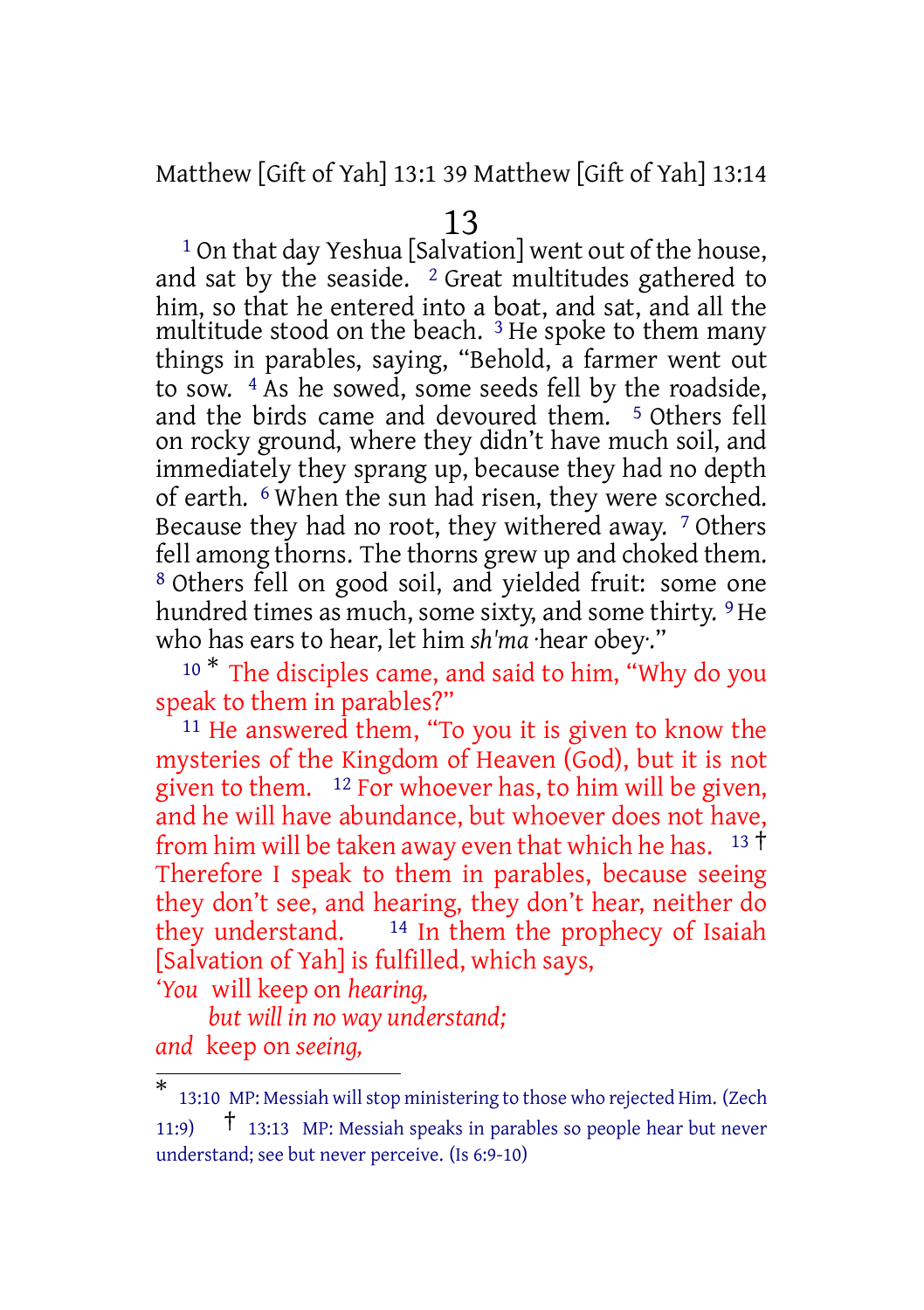## Matthew [Gift of Yah] 13:1540Matthew [Gift of Yah] 13:22

*but will in no way perceive,* 15 for *the heart of this people has grown* callous, *their ears bearly hear,* they have *closed their eyes;* so as to not *see with their eyes, hear with their ears, understand with their heart,*

and *would make teshuvah ·complete return in repentance· again;*

so that I could *heal* them.' ‡

16 "But blessed are your eyes, for they see; and your ears, for they hear.  $17 \frac{\text{S}}{\text{S}}$  For most certainly I tell you that many prophets and upright men desired to see the things which you see, and didn't see them; and to hear the things which you hear, and didn't hear them.

<sup>18</sup> "Hear, then, the parable of the farmer. <sup>19</sup> When anyone hears the word of the Kingdom, and does not understand it, the evil one comes, and snatches away that which has been sown in his heart. This is what was sown by the roadside. <sup>20</sup> What was sown on the rocky places, this is he who hears the word, and immediately with joy receives it; <sup>21</sup> yet he has no root in himself, but endures for a while. When oppression or persecution arises because of the word, immediately he stumbles. 22 What was sown among the thorns, this is he who hears the word,

 $\ddagger$  13:15 Quoted from Is 6:9-10  $\delta$  13:17 MPr: "I will take you, O King Messiah, and make you to go up into my Temple. There you shall teach me to tremble before Yahweh, and to walk in His ways. There we shall hold the Feast of Leviathan, and drink the old wine, which has been kept in its grapes from the day the world was created, and eat of the pomegranates and of the fruits which are prepared for the just in the Gargen of Eden." (Targum Song of Songs 8:1) A prominent tradition in Judaism is, Leviathan's purpose is to be the main course in the feast of righteous at the Garden of Eden. (Talmud Baba Batra 75). (Song of Songs 8:1)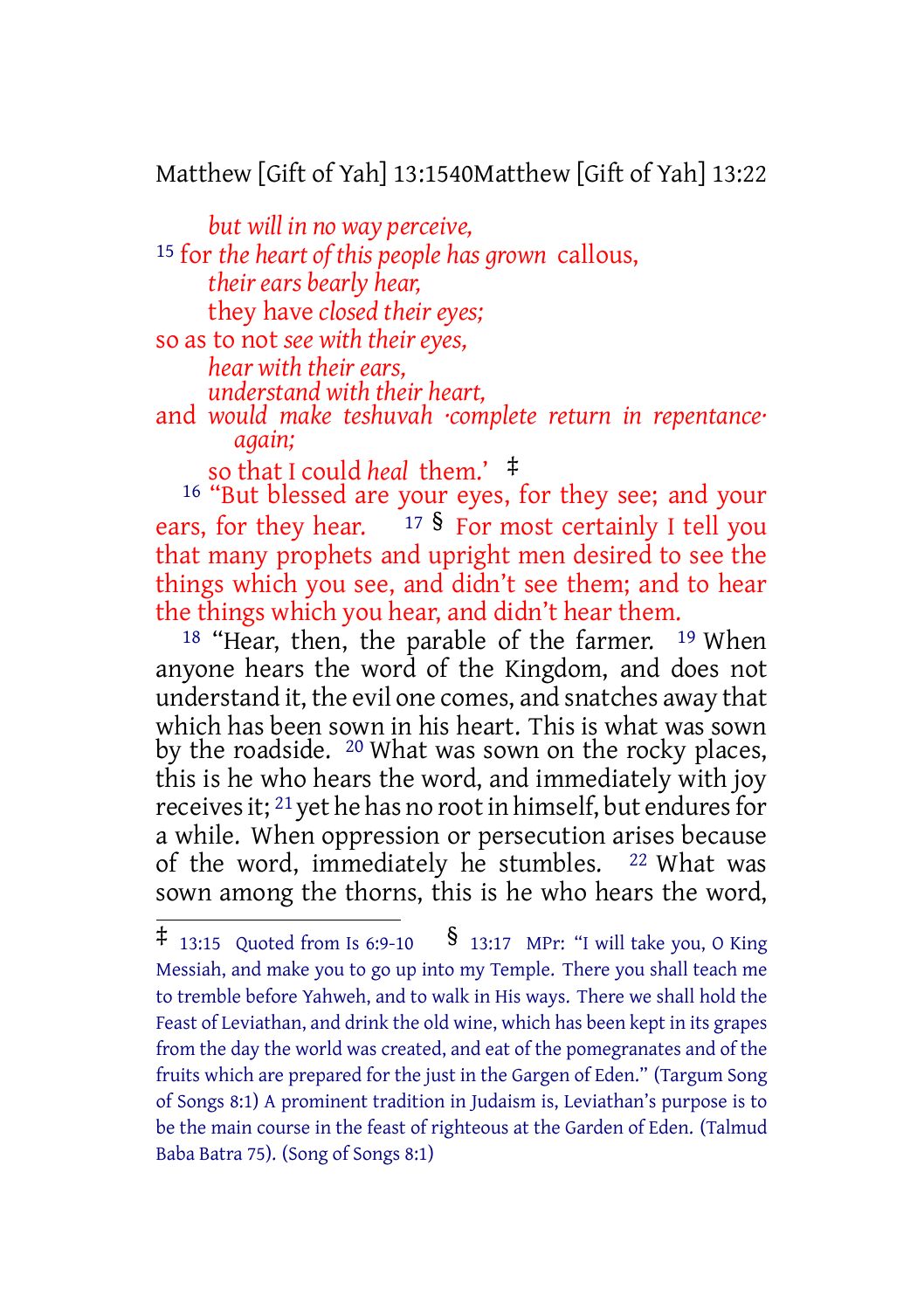Matthew [Gift of Yah] 13:2341Matthew [Gift of Yah] 13:33

but the cares of this age and the deceitfulness of riches choke the word, and he becomes unfruitful. 23 What was sown on the good ground, this is he who hears the word, and understands it, who most certainly bears fruit, and produces, some one hundred times as much, some sixty, and some thirty."

24 He set another parable before them, saying, "The Kingdom of Heaven (God) is like a man who sowed good seed in his field, 25 but while people slept, his enemy came and sowed darnel weeds also among the wheat, and went away. <sup>26</sup> But when the blade sprang up and produced fruit, then the darnel weeds appeared also. 27 The servants of the householder came and said to him, 'Sir, didn't you sow good seed in your field? Where did these darnel weeds come from?'

28 "He said to them, 'An enemy has done this.'

"The servants asked him, 'Do you want us to go and gather them up?'

29 "But he said, 'No, lest perhaps while you gather up the darnel weeds, you root up the wheat with them. 30 Let both grow together until the harvest, and in the harvest time I will tell the reapers, "First, gather up the darnel weeds, and bind them in bundlesto burn them; but gather the wheat into my barn.""

31 He set another parable before them, saying, "The Kingdom of Heaven (God) is like a grain of mustard seed, which a man took, and sowed in his field; 32 which indeed is smaller than all seeds. But when it is grown, it is greater than the herbs, and becomes a tree, so that the birds of the air come and lodge in its branches."

<sup>33</sup> He spoke another parable to them. "The Kingdom of Heaven (God) is like yeast, which a woman took, and hid in three measures of meal, until it was all leavened."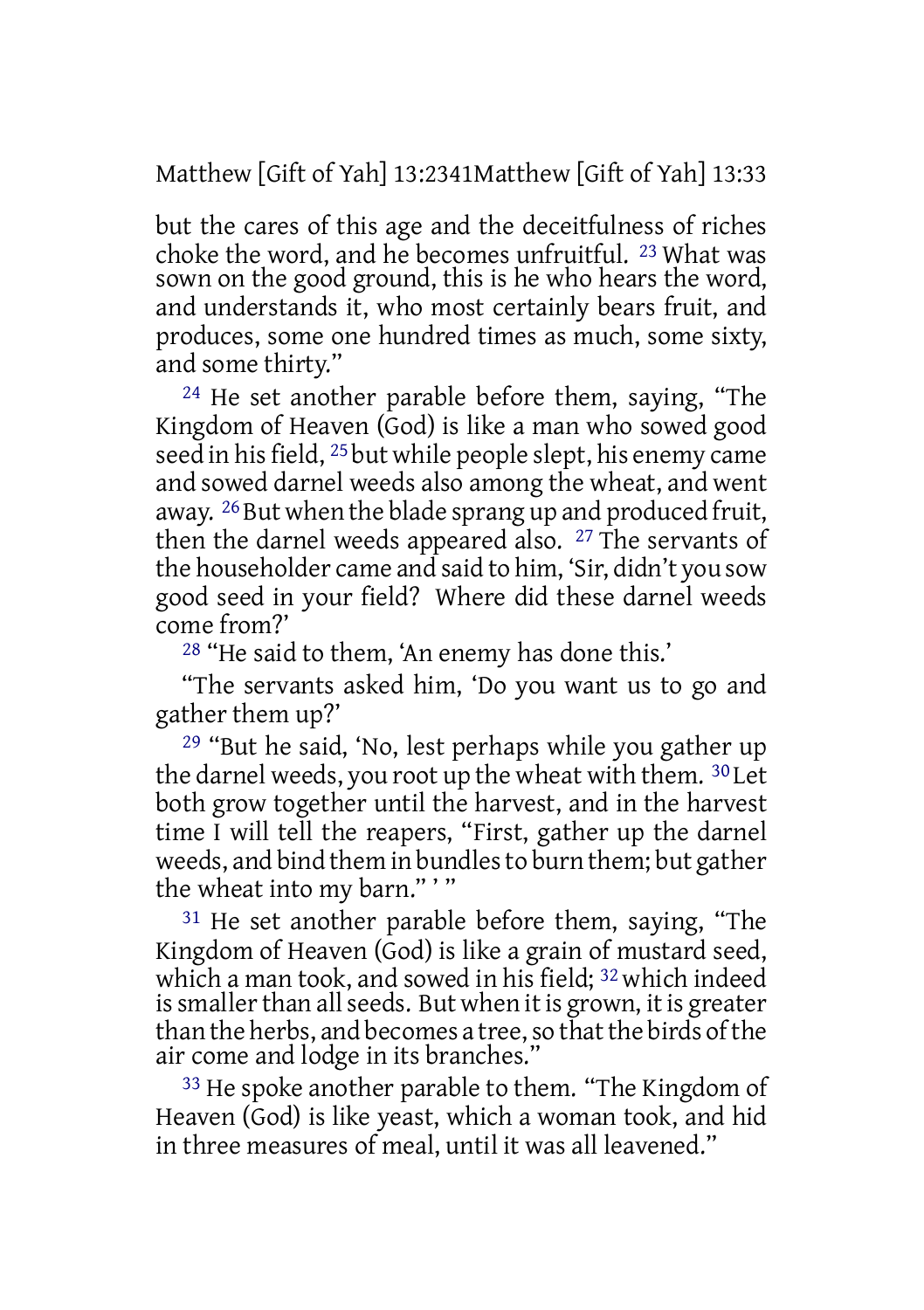## Matthew [Gift of Yah] 13:3442Matthew [Gift of Yah] 13:41

<sup>34</sup> \* Yeshua [Salvation] spoke all these things in parables to the multitudes; and without a parable, he didn't speak to them,  $35$  that it might be fulfilled which was spoken through the prophet, saying,

*"I will open my mouth in parables;*

#### I will utter*things hidden from* † the foundation ofthe world."

36 Then Yeshua [Salvation] sent the multitudes away, and went into the house. His disciples came to him, saying, "Explain to us the parable of the darnel weeds of the field."

<sup>37</sup> He answered them, "He who sows the good seed is the Son of Man, 38 the field isthe world; and the good seed, these are the children of the Kingdom; and the darnel weeds are the children of the evil one. 39 The enemy who sowed them is the devil. The harvest is the end of the age, and the reapers are angels.  $40 \div A$ s therefore the darnel weeds are gathered up and burned with fire; so will it be at the end of this age.  $41$  The Son of Man will send out his angels, and they will gather out of his Kingdom all things that cause people to sin and all the people who

<sup>\*</sup> 13:34 MP: The Messiah will speak in parables. (Ps 78:2)  $\uparrow$  13:35 Quoted from Ps 78:2  $\sharp$  13:40 MPr: The Messiah will come to destroy the nations and establish his rule of the earth for 1,000 years of peace when this is happening. When people are behaving: people who fear sin are abhorred, truth will fail, children will rebel against parents, general distance from *Torah* [Teachings] or lawlessness abounds, the teachings of the Sadducees will universally prevail (there is no resurrection of the dead). Also the study of *Torah* [Teachings] will decrease, increase in global poverty and despair, apostasy increases, and a growing disregard for the Scriptures. Then the Messiah will come and establish his Kingdom. (Multiple references in Talmud Sanhedrin 96B to 99A). (Is 59:15; Parallels for each example: Rom 1:32; 2 Thes 2:10; 2 Tim 3:2; Matt 13:40; 1 John 3:3-5; 1 Cor 15:12-14; 1 John 2:3-6; Rev 6:8, 6:15-17; 2 Thes 2:3; Dan 11:36; Rev 13:5)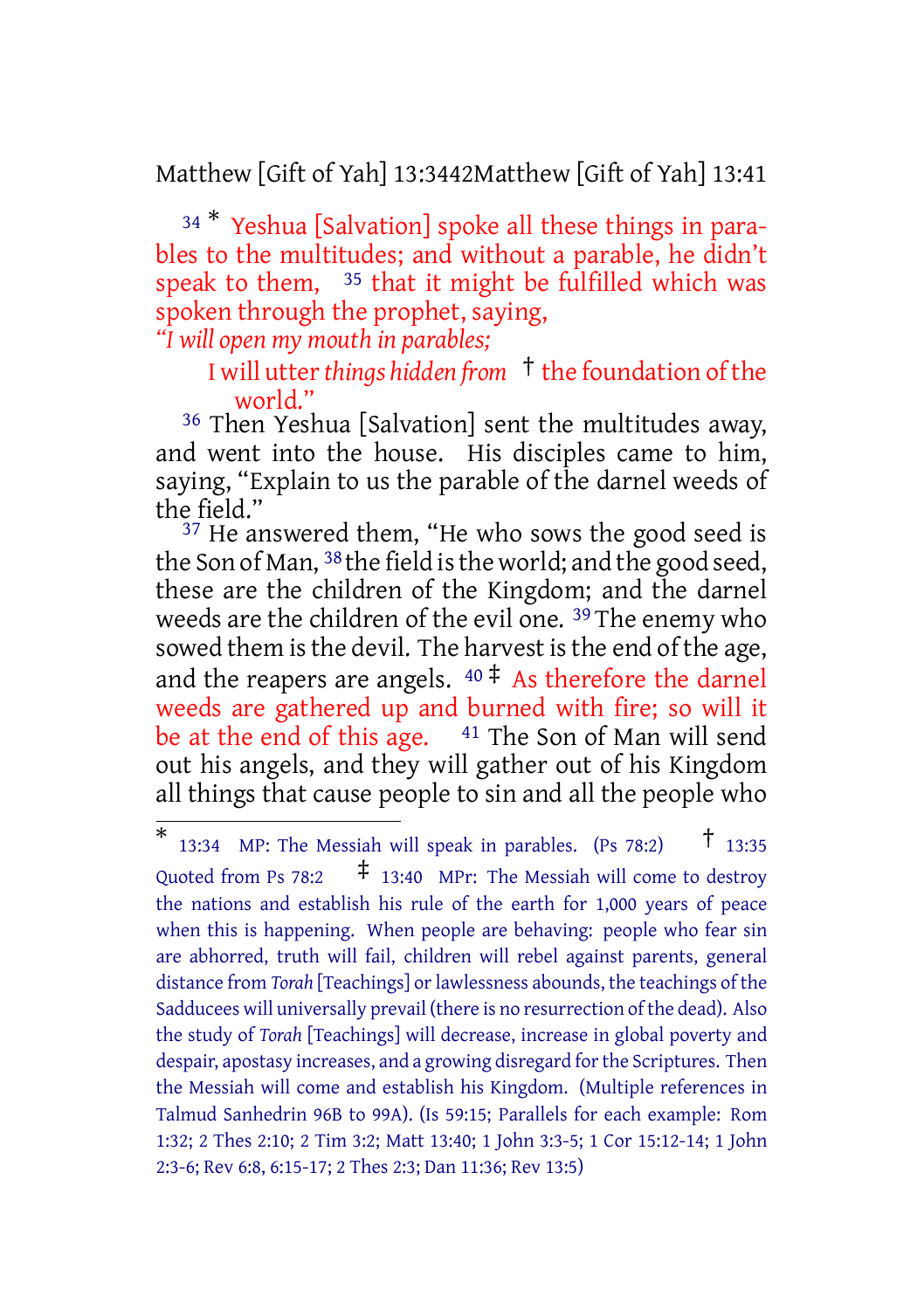Matthew [Gift of Yah] 13:4243Matthew [Gift of Yah] 13:51

are far from *Torah* ·Teaching·, and those who do iniquity,  $42$  and will cast them into the furnace of fire. There will be weeping and the gnashing of teeth. <sup>43</sup> Then the upright willshine like the sun in the Kingdom oftheir *Abba* ·Father familiar, Dear Dad·. He who has earsto hear, let him *sh'ma* ·hear obey·.

44 "Again, the Kingdom of Heaven (God) is like a treasure hidden in the field, which a man found, and hid. In his joy, he goes and sells all that he has, and buys that field.

45 "Again, the Kingdom of Heaven (God) is like a man who is a merchant seeking fine pearls, <sup>46</sup> who having found one pearl of great price, he went and sold all that he had, and bought it.

47 "Again, the Kingdom of Heaven (God) is like a dragnet, that was cast into the sea, and gathered some fish of every kind, 48 which, when it was filled, they drew up on the beach. They sat down, and gathered the good into containers, but the bad they threw away. 49 So will it be in the end of the world. The angels will come and separate the wicked from among the upright, 50 and will cast them into the furnace of fire. There will be the weeping and the gnashing of teeth."  $51$  Yeshua [Salvation] said to them, "Have you understood all these things?"

They answered him, "Yes, Lord."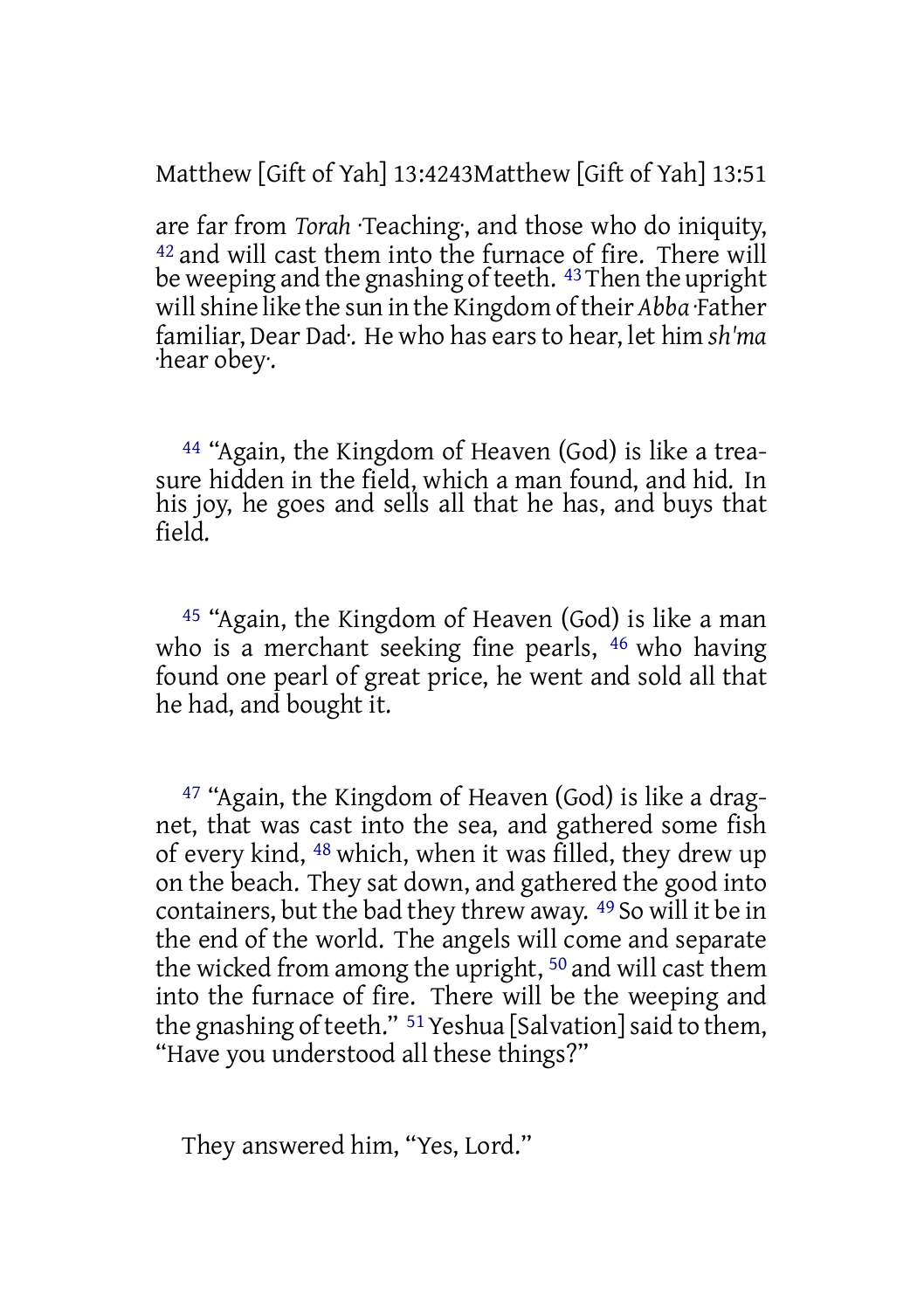Matthew [Gift of Yah] 13:52 44 Matthew [Gift of Yah] 14:3

<sup>52</sup> § He said to them, "Therefore every scribe who has been made a disciple in the Kingdom of Heaven (God) is like a man who is a householder, who brings out of his treasure new and old things."

53 When Yeshua [Salvation] had finished these parables, he departed from there. 54 Coming into his own country, he taught them in their synagogue, so that they were astonished, and said, "Where did this man get this wisdom, and these mighty works? 55 Is not this the carpenter's son? Is not his mother called Mary [Rebellion], and his brothers, James [Surplanter], Joses, Simeon [Hearing], and Judas [Praised]? 56 Are not all of his sisters with us? Where then did this man get all of these things?" 57 They were offended by him.

But Yeshua [Salvation] said to them, "A prophet is not without honor, except in his own country, and in his own house." <sup>58</sup> He didn't do many mighty works there because of their unbelief.

#### 14

1 At that time, Herod [Heroic] the tetrarch (one of four co-emperors) heard the report concerning Yeshua [Salvation], <sup>2</sup> and said to his servants, "This is John [Yah is gracious] the Immerser. He is risen from the dead. That is why these powers work in him." <sup>3</sup> For Herod [Heroic] had

<sup>§</sup> 13:52 MPr: "I will take you, <sup>O</sup> King Messiah, and make you to go up into my Temple. There you shall teach me to tremble before Yahweh, and to walk in His ways. There we shall hold the Feast of Leviathan, and drink the old wine, which has been kept in its grapes from the day the world was created, and eat of the pomegranates and of the fruits which are prepared for the just in the Garden of Eden." (Targum Song of Songs 8:1) A prominent tradition in Judaism is, Leviathan's purpose is to be the main course in the feast of righteous at the Garden of Eden. (Talmud Baba Batra 75). (Song of Songs 8:1)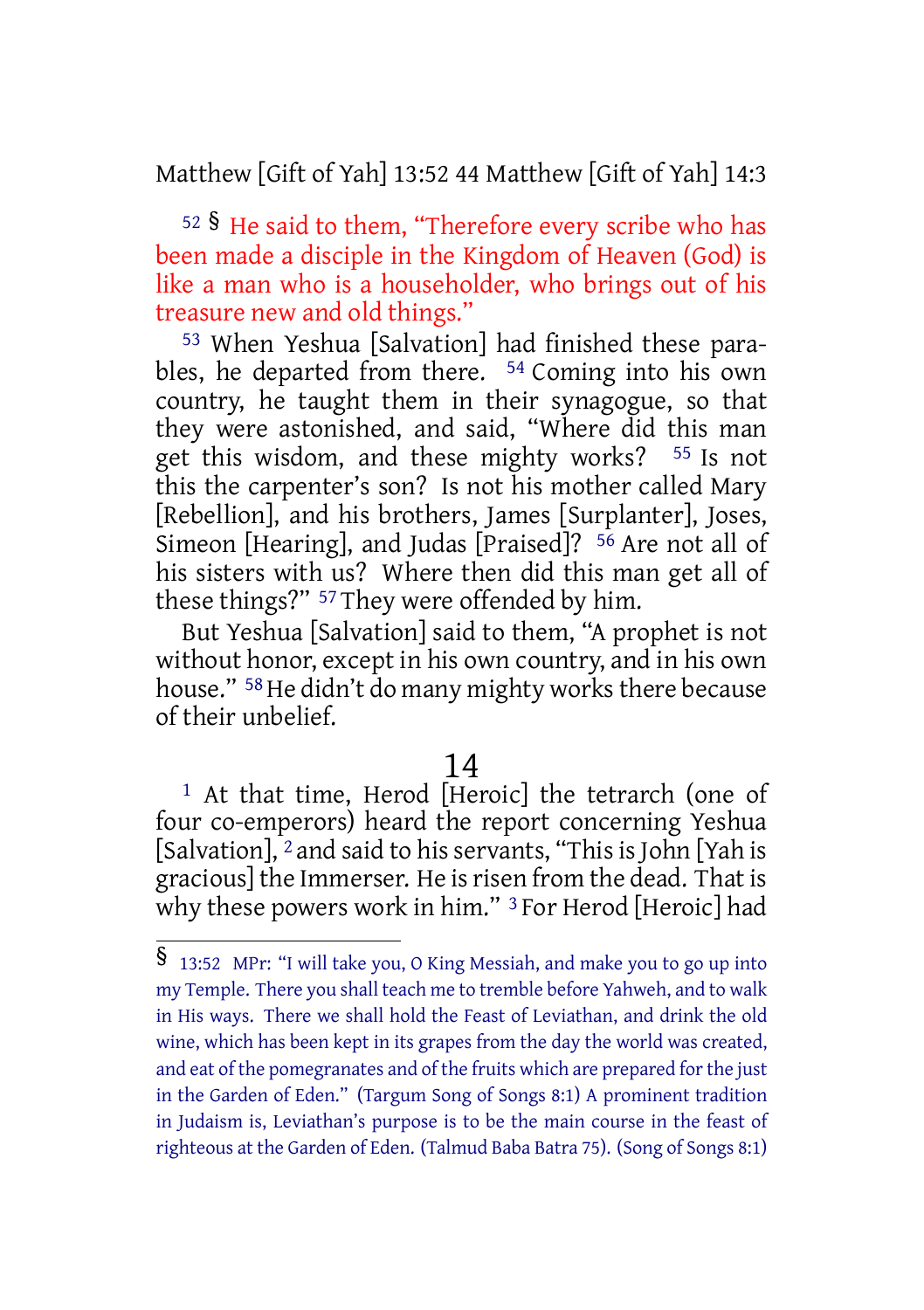Matthew [Gift of Yah] 14:4 45 Matthew [Gift of Yah] 14:17

laid hold of John [Yah is gracious], and bound him, and put him in prison for the sake of Herodias, his brother Philip [Loves horses]'s wife. 4 For John [Yah is gracious] said to him, "It violates the *Torah* ·Teaching· for you to have her as your wife." 5 When he would have put him to death, he feared the multitude, because they counted him as a prophet. 6 But when Herod [Heroic]'s birthday came, the daughter of Herodias danced among them and pleased Herod [Heroic]. <sup>7</sup> There he promised with an oath to give her whatever she should ask. <sup>8</sup> She, being prompted by her mother, said, "Give me here on a platter the head of John [Yah is gracious] the Immerser."

<sup>9</sup> The king was grieved, but for the sake of his oaths, and of those who sat at the table with him, he commanded it to be given, 10 and he sent and beheaded John [Yah is gracious] in the prison.  $11$  His head was brought on a platter, and given to the young lady: and she brought it to her mother. 12 His disciples came, and took the body, and buried it; and they went and told Yeshua [Salvation]. 13 Now when Yeshua [Salvation] heard this, he withdrew from there in a boat, to a deserted place apart. When the multitudes heard it, they followed him on foot from the cities.

14 Yeshua [Salvation] went out, and he saw a great multitude. He had compassion on them, and healed their sick. 15 When evening had come, his disciples came to him, saying, "This place is deserted, and the hour is already late. Send the multitudes away, that they may go into the villages, and buy themselves food."

16 But Yeshua [Salvation] said to them, "They don't need to go away. You give them something to eat."

<sup>17</sup> They told him, "We only have here five loaves and two fish."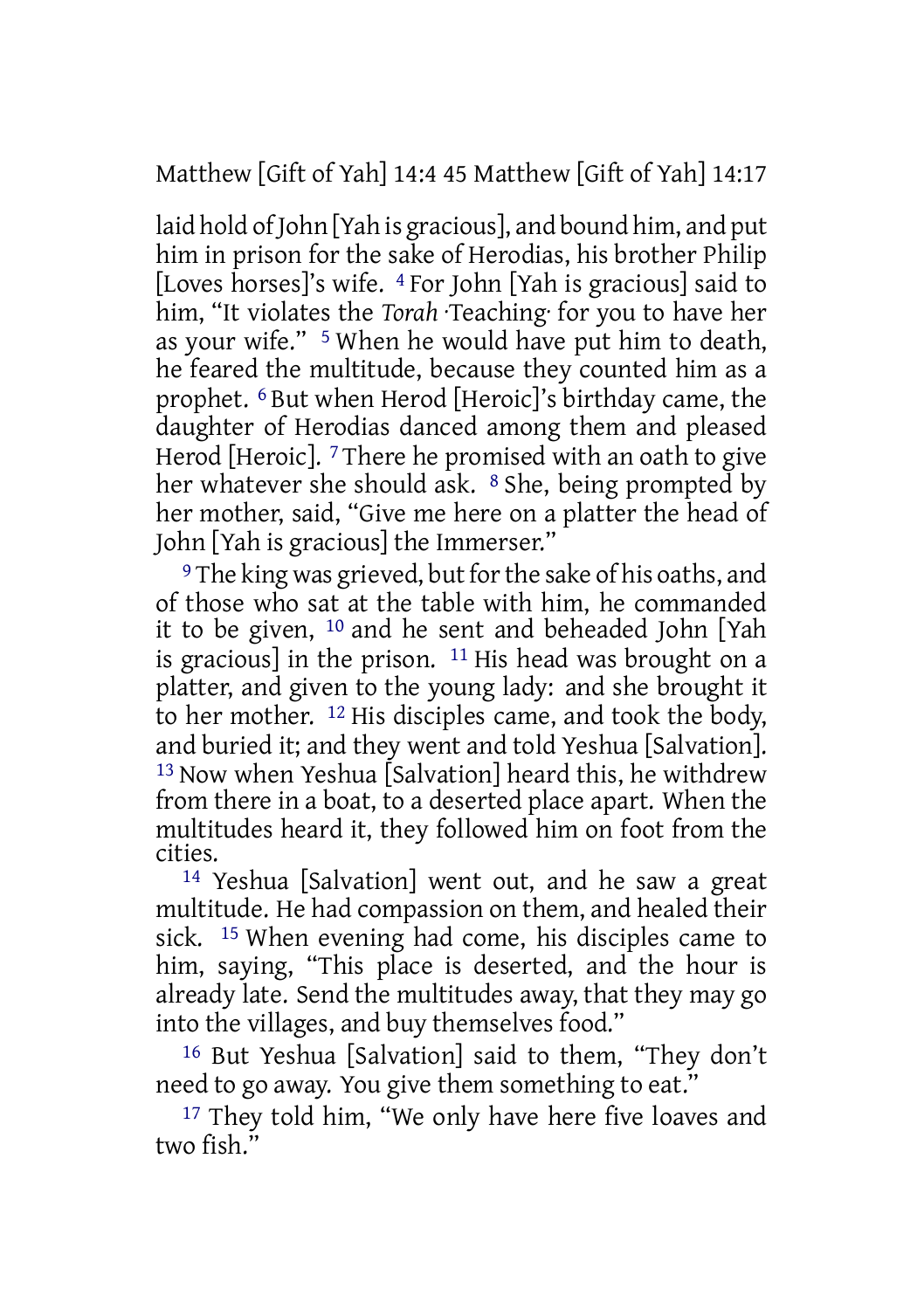Matthew [Gift of Yah] 14:1846Matthew [Gift of Yah] 14:30

<sup>18</sup> He said, "Bring them here to me." <sup>19</sup> He commanded the multitudes to sit down on the grass; and he took the five loaves and the two fish, and looking up to heaven, he blessed, broke and gave the loaves to the disciples, and the disciples gave to the multitudes. 20 They all ate, and were filled. They took up twelve baskets full of that which remained left over from the broken pieces. 21 Those who ate were about five thousand men, besides women and children.

22 Immediately Yeshua [Salvation] made the disciples get into the boat, and to go ahead of him to the other side, while he sent the multitudes away. <sup>23</sup> After he had sent the multitudes away, he went up into the mountain by himself to pray. When evening had come, he was there alone. 24 But the boat was now in the middle of the sea, a stadious' distance [1/8 mi; 660 ft; 201.2 m, Greek race track distance], distressed by the waves, for the wind was contrary. 25 It was about 4 o'clock in the morning, Yeshua [Salvation] came to them, walking on the sea. <sup>26</sup> When the disciples saw him walking on the sea, they were troubled, saying, "It's a ghost!" and they cried out for fear. <sup>27\*</sup> But immediately Yeshua [Salvation] spoke to them, saying, "Take heart! *Ena Na* [I AM (the Living God)]! Don't be afraid."

<sup>28</sup> Peter [Rock] answered him and said, "Lord, if it is you, command me to come to you on the waters."

29 He said, "Come!"

Peter [Rock] stepped down from the boat, and walked on the waters to come to Yeshua [Salvation]. 30 But when he saw that the wind was strong, he was afraid, and beginning to sink, he cried out, saying, "Lord, save me!"

<sup>\*</sup> 14:27 MP: Messiah is called "Mighty God," for he is mighty and strong, able to save. Hebrew *Gibbor* means Mighty or Strong. (Is 9:6)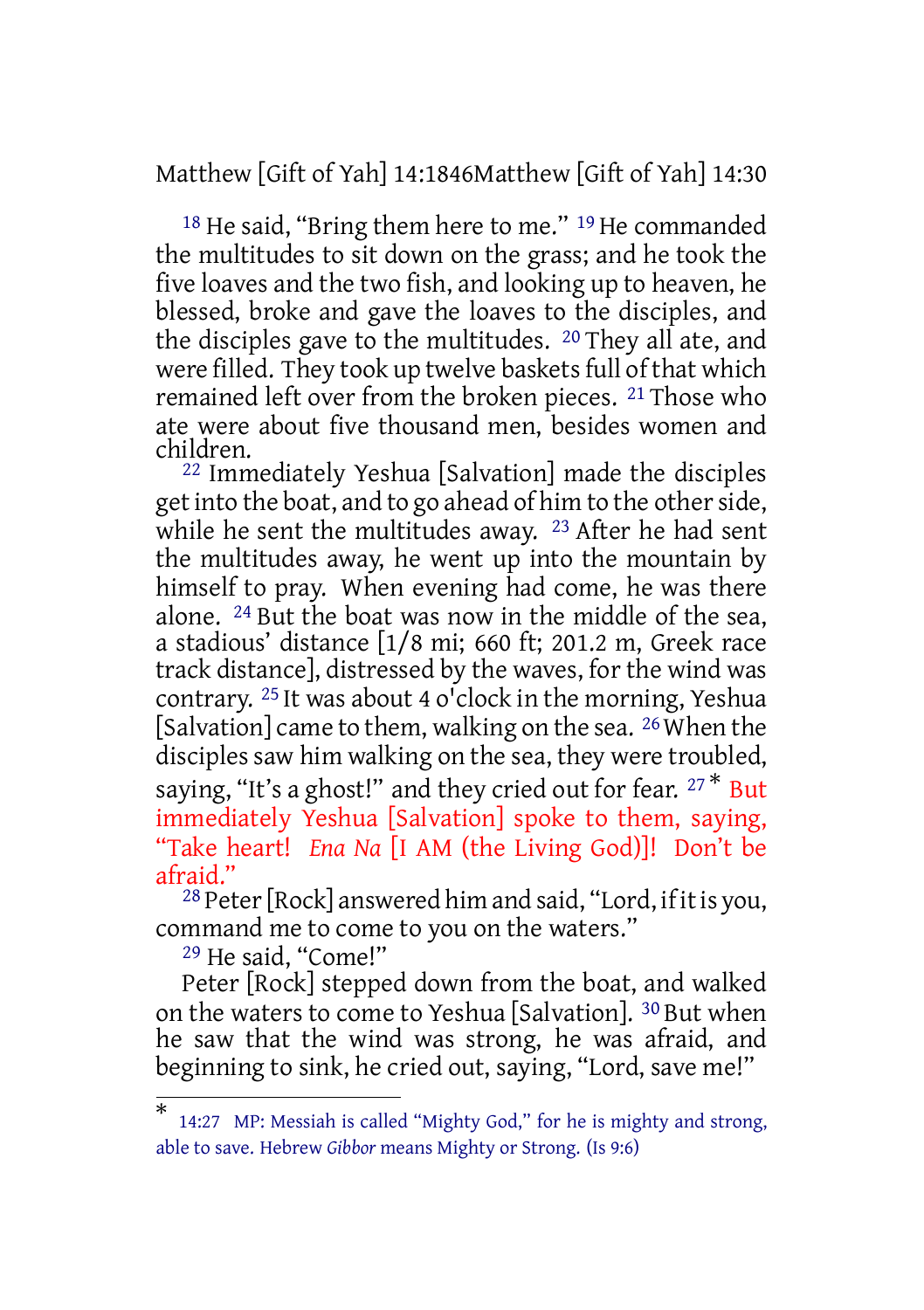Matthew [Gift of Yah] 14:31 47 Matthew [Gift of Yah] 15:8

31 Immediately Yeshua [Salvation] stretched out his hand, took hold of him, and said to him, "You of little trusting faith, why did you doubt?" 32 When they got up into the boat, the wind ceased. 33 Those who were in the boat came and worshiped him, saying, "You are truly the *Ben-Elohim* ·Son of Elohim God·!"

<sup>34</sup> When they had crossed over, they came to the land of Gennesaret. 35 When the people of that place recognized him, they sent into all that surrounding region, and brought to him all who were sick; 36 and they begged him that they might just touch the fringe of his garment. As many as touched it were made whole.

#### 15

1 Then Pharisees[Separated] and Torah-Teachers came to Yeshua [Salvation] from Jerusalem [City of peace], saying, 2 "Why do your disciples disobey the tradition of the elders? For they don't wash their hands when they eat bread."

3 He answered them, "Why do you also disobey the commandment of God because of your tradition? <sup>4</sup> For God enjoinsthese word, *'Honor yourfather and your mother,'*

\* and, *'He who curses his father or mother must be put to death.'* † <sup>5</sup> But you say, 'Whoever may tell his father or his mother, "Whatever help you might otherwise have gotten from me is a gift devoted to God," 6 then he is rid of his duty to honor his father or mother.' You have made the commandment of God void because of your tradition. 7 You hypocrites! Well did Isaiah [Salvation of Yah] prophesy of you, saying,

8 *'These people draw near to me with their mouth,*

<sup>\*</sup> 15:4 Quoted from Ex 21:12; Deut 5:16 † 15:4 Quoted from Ex 21:17; Lev 20:9; Prov 20:20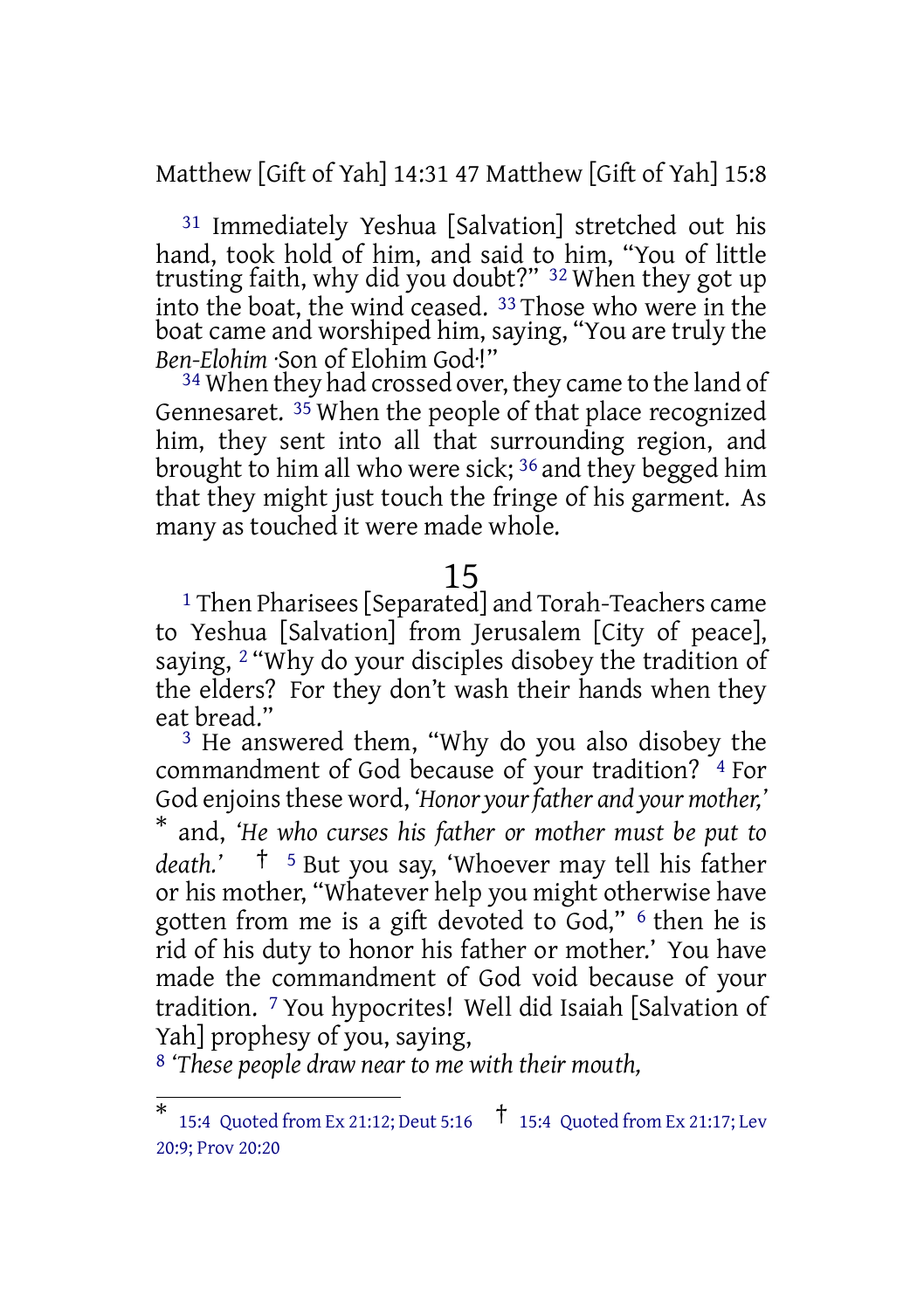Matthew [Gift of Yah] 15:9 48 Matthew [Gift of Yah] 15:22

*and honor me with their lips; but their heart is far from me.*

9 *In vain do they worship me,*

*teaching as doctrine rules made by men.' "* ‡

10 He summoned the multitude, and said to them, "Hear, and understand. 11 That which enters into the mouth does not defile the man; but that which proceeds out of the mouth, this defiles the man."

12 Then the disciples came, and said to him, "Do you know that the Pharisees [Separated] were offended, when they heard this saying?"

13 But he answered, "Every plant which my heavenly Father didn't plant will be uprooted. <sup>14</sup> Leave them alone. They are blind guides of the blind. If the blind guide the blind, both will fall into a pit."

15 Peter [Rock] answered him, "Explain the parable to us."

16 So Yeshua [Salvation] said, "Do you also still not understand? 17 Don't you understand that whatever goes into the mouth passes into the belly, and then out of the body? 18 But the things which proceed out of the mouth come out of the heart, and they defile the man. 19 For out of the heart come evil thoughts, murders, *moicheiai* ·adulteries·, *porhneia* ·sexual immorality·, thefts, false testimony, and blasphemies. 20 These are the things which defile the man; but to eat with ritually unwashed hands does not defile the man."

21 Yeshua [Salvation] went out from there, and withdrew into the region of Tyre and Sidon. <sup>22</sup> Behold, a Canaanite [Descendant of Humbled] woman came out from those borders, and cried, saying, "Have mercy on

<sup>‡</sup> 15:9 Quoted from Is 29:13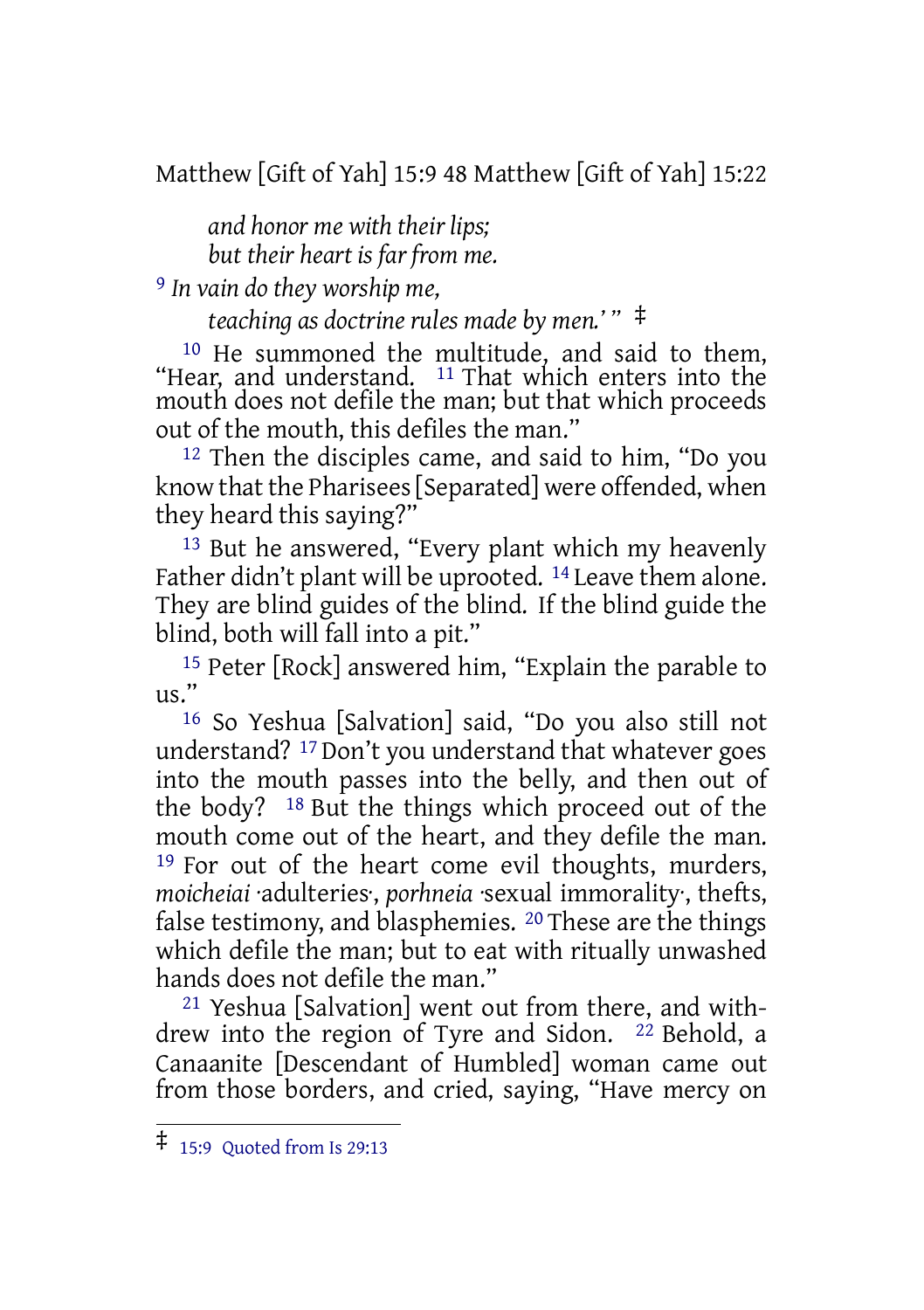Matthew [Gift of Yah] 15:2349Matthew [Gift of Yah] 15:32

me, Lord, you son of David [Beloved]! My daughter is severely possessed by a demon!"

23 But he answered her not a word.

His disciples came and begged him, saying, "Send her away; for she cries after us."

<sup>24</sup> § But he answered, "I was not sent to just anyone but the lost sheep of the house of Israel [God prevails]."

 $25$  But she came and worshiped him, saying, "Lord, help me."

26 But he answered, "It is not appropriate to take the children's bread and throw it to the dogs."

27 But she said, "Yes, Lord, but even the dogs eat the crumbs which fall from their masters' table."

28 Then Yeshua [Salvation] answered her, "Woman, great is your trusting faith! Be it done to you even as you desire." And her daughter was healed from that hour.

29 Yeshua [Salvation] departed there, and came near to the sea of Galilee [District, Circuit]; and he went up into the mountain, and sat there. <sup>30 \*</sup> Great multitudes came to him, having with them the lame, blind, mute, maimed, and many others, and they put them down at his feet. He healed them, 31 so that the multitude wondered when they saw the mute speaking, the injured healed, the lame walking, and the blind seeing— and they glorified the God of Israel [God prevails].

32 Yeshua [Salvation] summoned his disciples and said, "I have compassion on the multitude, because they continue with me now three days and have nothing to eat. I don't want to send them away fasting, or they might faint on the way."

<sup>§</sup> 15:24 MP: Messiah will restore and raise up Israel, turning them back to God. (Is 49:5) \* 15:30 MP: The work that Messiah does will glorify God. (Is 49:3)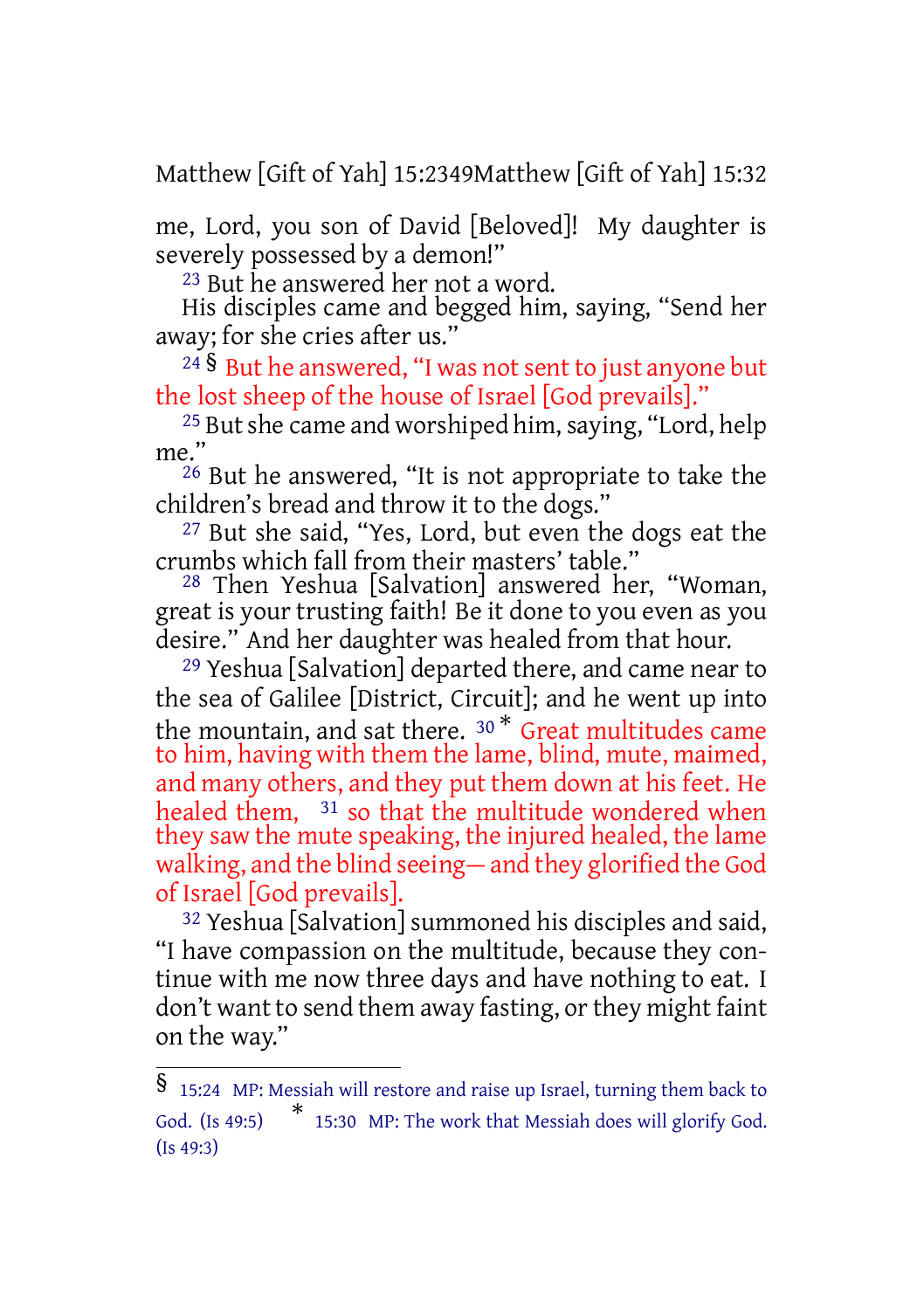Matthew [Gift of Yah] 15:33 50 Matthew [Gift of Yah] 16:6

<sup>33</sup> The disciples said to him, "Where should we get so many loaves in a deserted place as to satisfy so great a multitude?"

34 Yeshua [Salvation] said to them, "How many loaves do you have?"

They said, "Seven, and a few small fish."

35 He commanded the multitude to sit down on the ground; 36 and he took the seven loaves and the fish. He gave thanks and broke them, and gave to the disciples, and the disciples to the multitudes. 37 They all ate, and were filled. They took up seven baskets full of the broken pieces that were left over. 38 Those who ate were four thousand men, besides women and children. 39 Then he sent away the multitudes, got into the boat, and came into the borders of Magdala.

#### 16

1 The Pharisees [Separated] and Sadducees [Morallyupright] came, and testing him, asked him to show them a sign from heaven.  $2$  But he answered them, "When it is evening, you say, 'It will be fair weather, for the sky is red.' 3 In the morning, 'It will be foul weather today, for the sky is red and threatening.' Hypocrites! You know how to discern the appearance of the sky, but you can't discern the signs of the times!<sup>4\*</sup> An evil and adulterous generation seeks after a sign, and there will be no sign given to it, except the sign of the prophet *Jonah [Dove]."* †

He left them, and departed.  $5$  The disciples came to the other side and had forgotten to take bread. 6 Yeshua

<sup>\*</sup> 16:4 MP: The sign of Jonah is given by the Messiah. After three days of death, he is returned to the land of the living, resurrection from the dead. (Jonah 1:17, 2:10) † 16:4 Context: Jonah 1:17 (Heb Bible 2:1) and Matt 12:40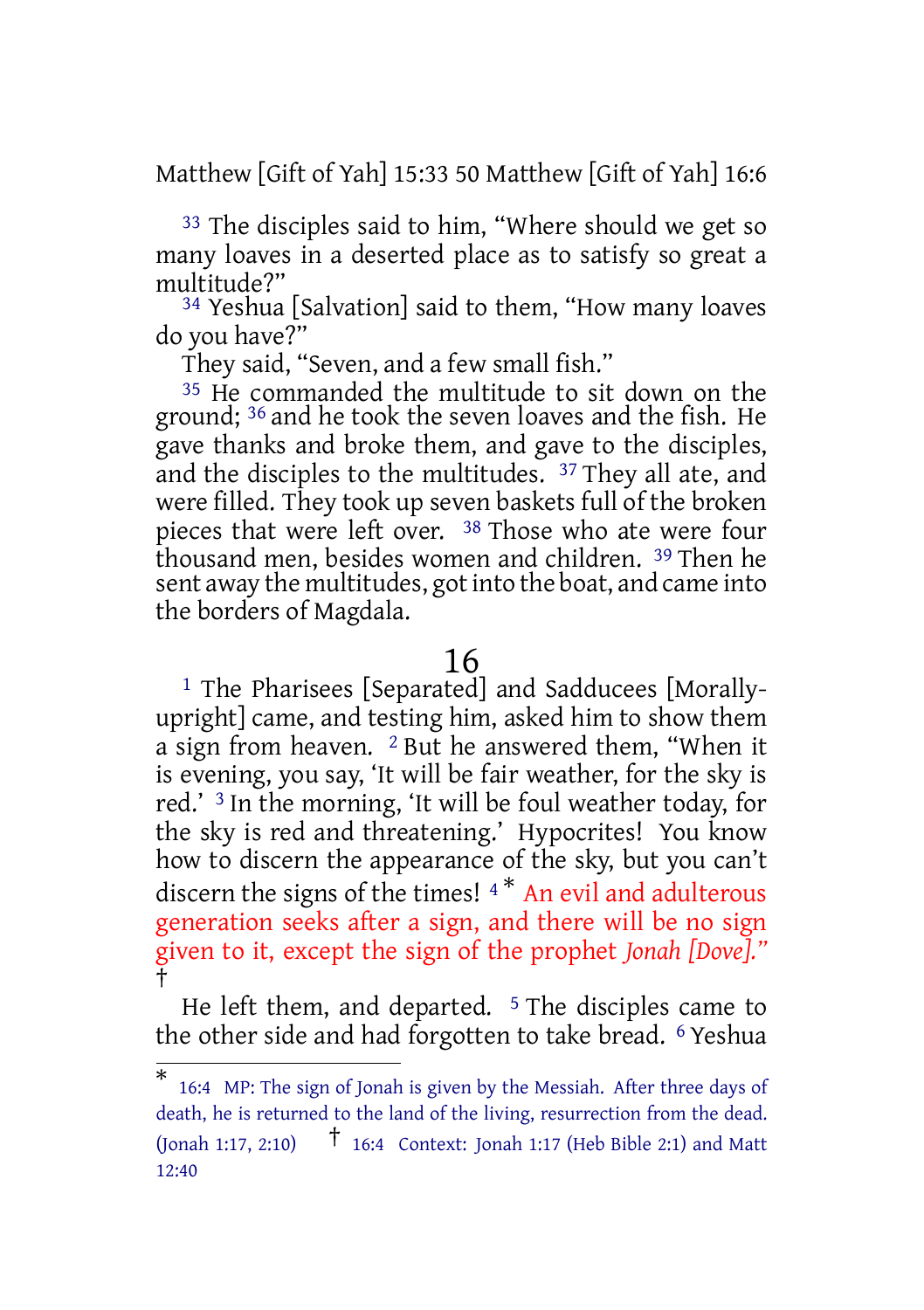Matthew [Gift of Yah] 16:7 51 Matthew [Gift of Yah] 16:18

[Salvation] said to them, "Take heed and beware of the *hametz* ·leaven· of the Pharisees [Separated] and Sadducees [Morally-upright]."

<sup>7</sup> They reasoned among themselves, saying, "We brought no bread."

8 Yeshua [Salvation], perceiving it, said, "Why do you reason among yourselves, you of little trusting faith, 'because you have brought no bread?' 9 Don't you yet perceive, neither remember the five loaves for the five thousand, and how many baskets you took up? 10 Nor the seven loaves for the four thousand, and how many baskets you took up? 11 How is it that you don't perceive that I didn't speak to you concerning bread? But beware of the *hametz* ·leaven· of the Pharisees [Separated] and Sadducees [Morally-upright]."

12 Then they understood that he didn't tell them to beware of the *hametz* ·leaven· of bread, but of the teaching of the Pharisees [Separated] and Sadducees [Morallyupright]. 13 Now when Yeshua [Salvation] came into the parts of Caesarea Philippi [Ruler Loves horses], he asked his disciples, saying, "Who do men say that I, the Son of Man, am?"

14 They said, "Some say John [Yah is gracious] the Immerser, some, Elijah [My God Yah], and others, Jeremiah [Yah lifts up], or one of the prophets."

<sup>15</sup> He said to them, "But who do you say that I am?"

16 Simeon Peter [Hearing Rock] answered, "You are the Messiah [Anointed one], *haBen haElohim Chayim* [the Son of the God Living]."

17 Yeshua [Salvation] answered him, "Blessed are you, Simeon Bar Jonah [Hearing son of Dove], for flesh and blood has notrevealed thisto you, but *'Avishebashamayim* ·my Father in Heaven·. 18 I also tell you that you are Peter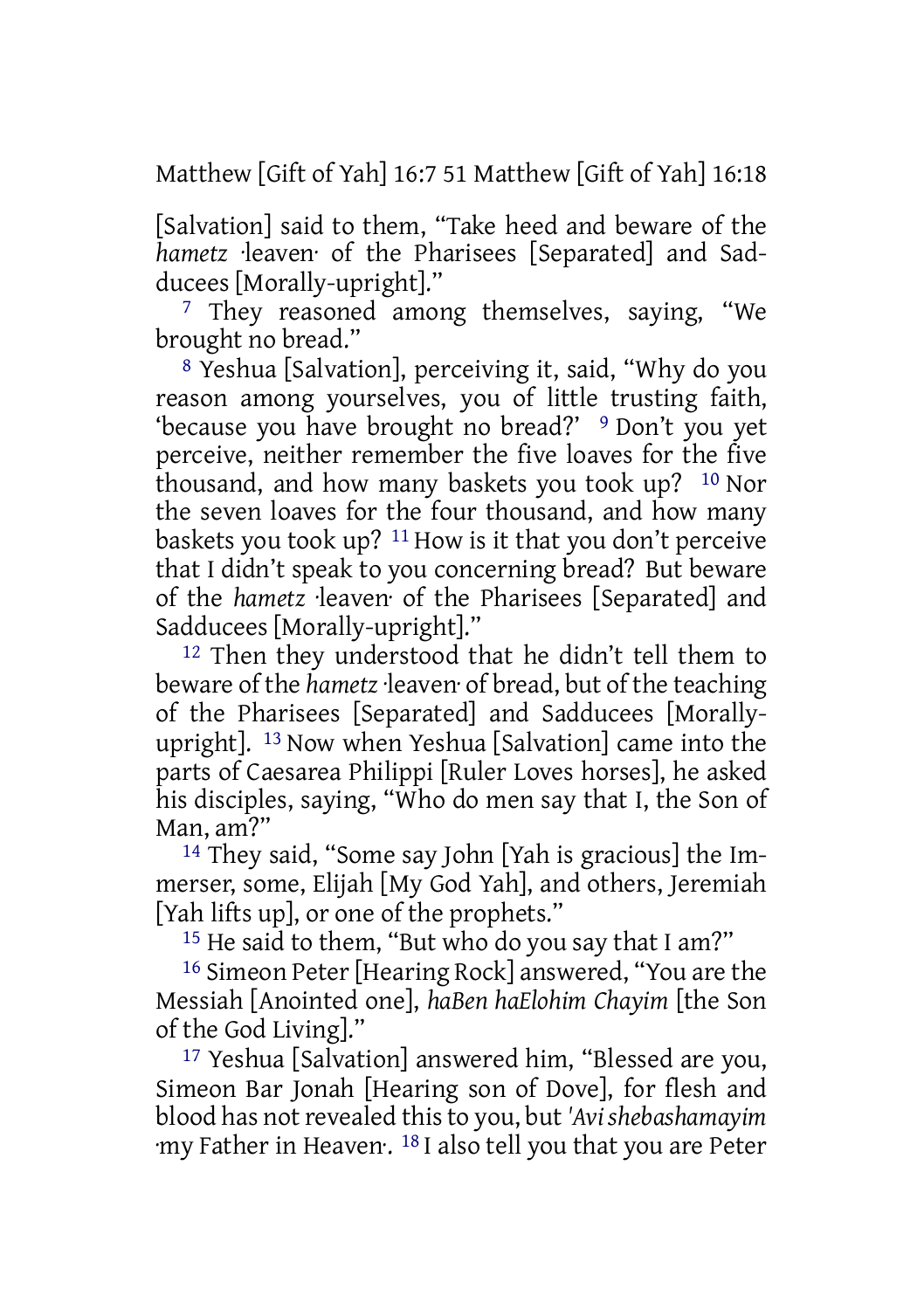Matthew [Gift of Yah] 16:1952Matthew [Gift of Yah] 16:27

[Rock], and on this rock I will build my assembly, and the gates of *Hades / Sh'ol* ·Place of the dead· will not prevail against it.  $19 \frac{4}{7}$  I will give to you the keys of the Kingdom of Heaven (God), and whatever you bind on earth will have been bound in heaven; and whatever you release on earth will have been released in heaven." 20 Then he commanded the disciples that they should tell no one that he was Yeshua the Messiah [Salvation the Anointed one]. <sup>21</sup> § From that time, Yeshua [Salvation] began to show his disciples that he must go to Jerusalem [City of peace] and suffer many things from the elders, chief priests, and Torah-Teachers, and be killed, and the third day be raised up.

22 Peter [Rock] took him aside, and began to rebuke him, saying, "Far be it from you, Lord! This will never be done to you."

23 But he turned, and said to Peter [Rock], "Get behind me, *Satan* [Adversary]! You are a stumbling block to me, for you are not setting your mind on the things of God, but on the things of men." <sup>24</sup> Then Yeshua [Salvation] said to his disciples, "If anyone desires to come after me, let him deny himself, and take up his execution-stake, and follow me. 25 For whoever desires to save his life will lose it, and whoever will lose his life for my sake will find it.  $26$  For what will it profit a man, if he gains the whole world, and forfeits his life? Or what will a man give in exchange for his life? <sup>27</sup> For the Son of Man will come in the glory of 'Aviv ·his Father· with his angels, and \* then he will render

<sup>‡</sup> 16:19 MP: Messiah hasthe key of David (Is 9:7) and final authority to open or close based on his own governing decisions. (Is 22:22)  $\frac{\$}{\$}$  16:21 MP: Obedient even unto death. (Is 53:12) \* 16:27 MP: Messiah comes to bring judgment and repays each person according to their deeds. (Is 59:17-18)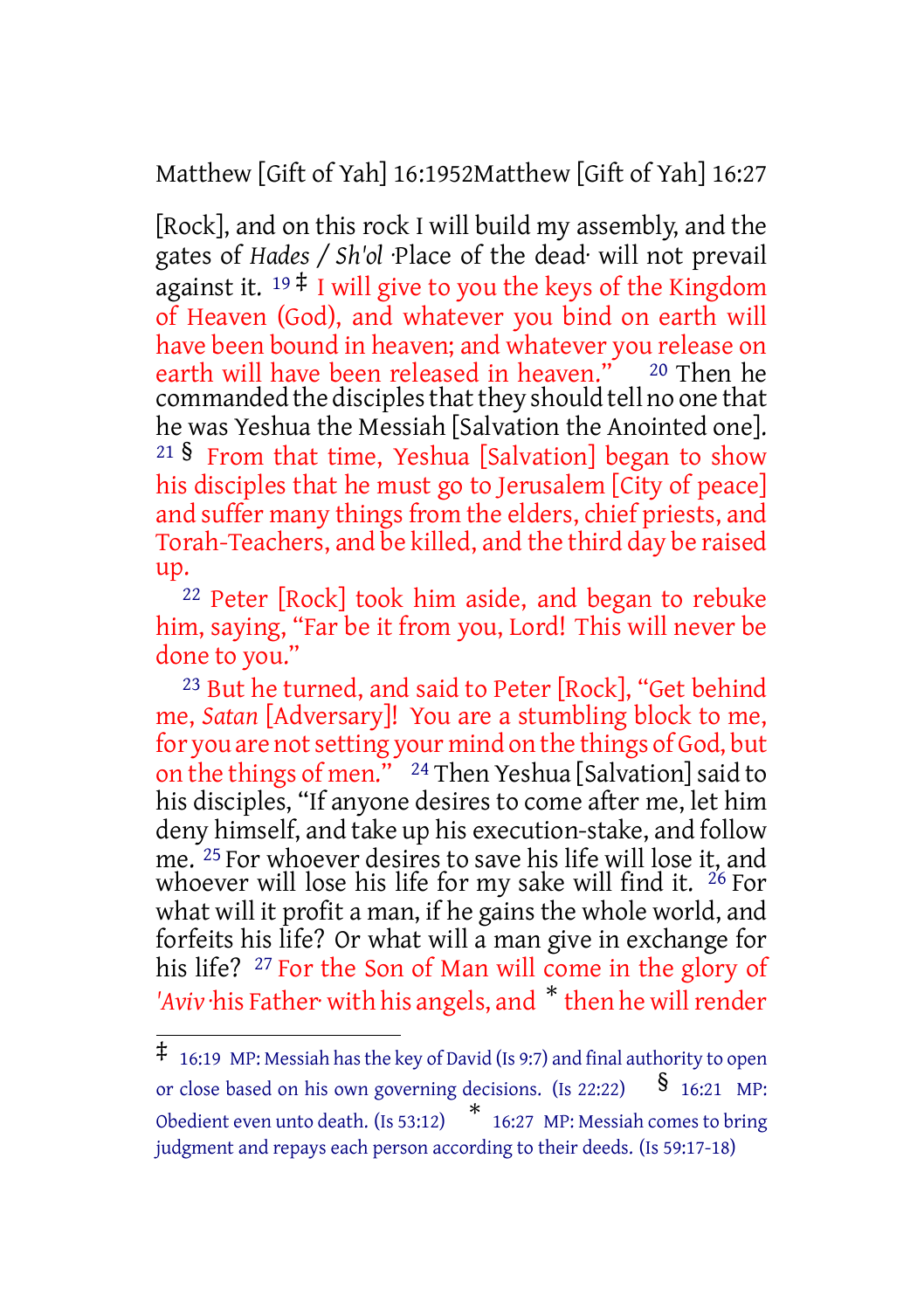Matthew [Gift of Yah] 16:28 53 Matthew [Gift of Yah] 17:9

to everyone according to his deeds. <sup>28</sup> Most certainly I tell you, there are some standing here who will in no way taste of death, until they see the Son of Man coming in his Kingdom."

## 17

<sup>1</sup> After six days, Yeshua [Salvation] took with him Peter [Rock], James [Surplanter], and John [Yah is gracious] his brother, and brought them up into a high mountain by themselves. 2 He was transfigured before them. His face shone like the sun, and his garments became as white as the light. 3 Behold, Moses [Drawn out] and Elijah [My God Yah] appeared to them talking with him.

4 Peter[Rock] answered, and said to Yeshua [Salvation], "Lord, it is good for us to be here. If you want, let's make three tents here: one for you, one for Moses [Drawn out], and one for Elijah [My God Yah]."

<sup>5</sup> While he was still speaking, behold,  $*$ <sup>†</sup> a bright cloud overshadowed them. Behold, a voice came out of the cloud, saying, "This is my *agapetos* ·beloved, esteemed· Son, in whom I am well pleased. Listen to him."

<sup>6</sup> When the disciples heard it, they fell on their faces, and were very afraid. <sup>7</sup> Yeshua [Salvation] came and touched them and said, "Get up, and don't be afraid." 8 Lifting up their eyes, they saw no one, except Yeshua [Salvation] alone.  $\frac{9}{9}$  As they were coming down from the mountain, Yeshua [Salvation] enjoined them, saying, "Don't tell anyone what you saw, until the Son of Man has risen from the dead."

<sup>\*</sup> 17:5 MP: "Kiss the Son" shows God has a Son deserving honor. (Ps 2:12)

<sup>†</sup> 17:5 MP: Messiah pleases God. (Is 42:1)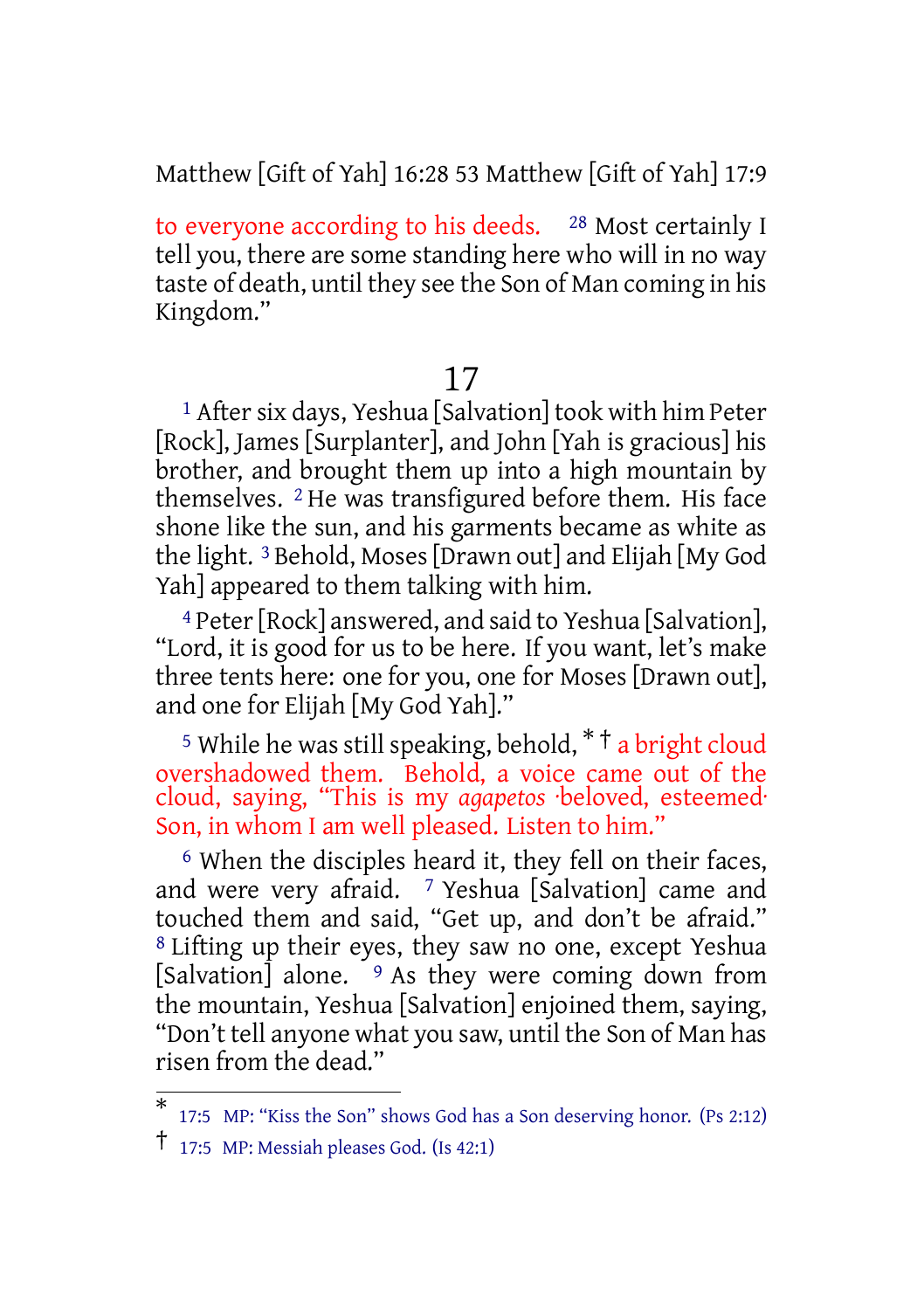#### Matthew [Gift of Yah] 17:10 54 Matthew [Gift of Yah] 17:20

<sup>10</sup> ‡ His disciples asked him, saying, "Then why do the Torah-Teachers say that *Elijah [My God Yah]* § must come first?"

11 Yeshua [Salvation] answered them, "Elijah [My God Yah] indeed comes first, and will restore all things, <sup>12</sup> but I tell you that Elijah [My God Yah] has come already, and they didn't recognize him, but did to him whatever they wanted to. Even so the Son of Man will also suffer by them." 13 Then the disciples understood that he spoke to them of John [Yah is gracious] the Immerser.

14 When they came to the multitude, a man came to him, kneeling down to him, and saying, 15 "Lord, have mercy on my son, for he is epileptic, and suffers grievously; for he often falls into the fire, and often into the water. 16 So I brought him to your disciples, and they could not cure him."

17 Yeshua [Salvation] answered, "Faithless and perverse generation! How long will I be with you? How long will I bear with you? Bring him here to me." <sup>18</sup> Yeshua [Salvation] rebuked him, the demon went out of him, and the boy was cured from that hour.

19 Then the disciples came to Yeshua [Salvation] privately, and said, "Why were we not able to cast it out?"

20 He said to them, "Because of your unbelief. For most certainly I tell you, if you have trusting faith as a grain of mustard seed, you will tell this mountain, 'Move from here to there,' and it will move; and nothing will be

<sup>‡</sup> 17:10 MPr: The forerunner of the Messiah, Elijah, is described in (Mal 4:5, Heb Bible 3:23, in Midrash Pirke de-Rabbi Eliezer c. c. 29, 40; Mishnah Deuteronomy 3; Midrash Song of Songs 1:1; Talmud repeatedly, Yalkut repeatedly, and Mishne Torah Hilkhot Melakhim 11-12). (Mal 4:5 (Heb Bible

<sup>3:23))</sup> § 17:10 Context: Mal 4:5 (Heb Bible 3:23) and Matt 11:14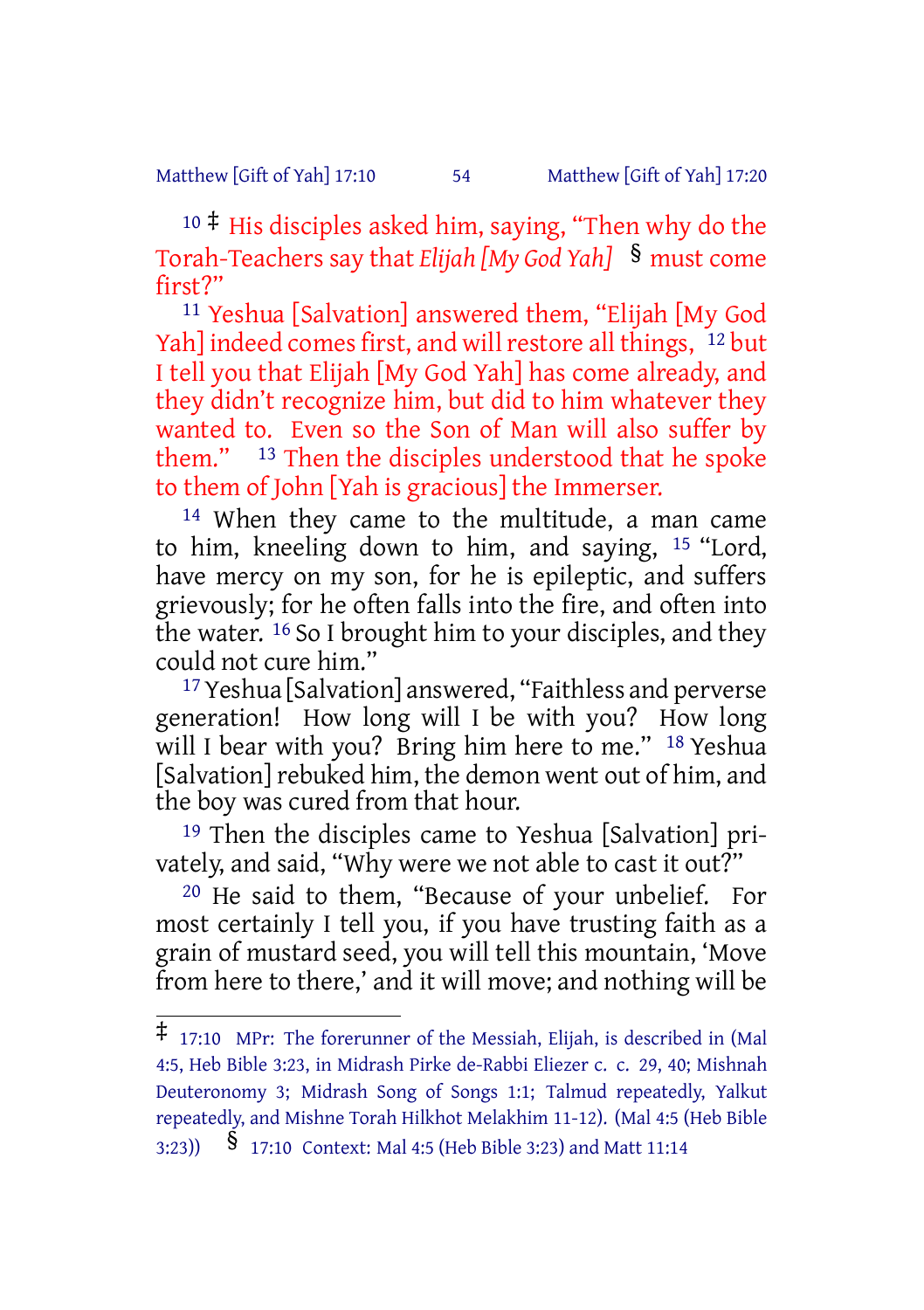Matthew [Gift of Yah] 17:21 55 Matthew [Gift of Yah] 18:4

impossible for you. <sup>21</sup> But this kind does not go out except by prayer and fasting."

22 While they were staying in Galilee [District, Circuit], Yeshua [Salvation] said to them, "The Son of Man is about to be delivered up into the hands of men, 23 and they will kill him, and the third day he will be raised up."

They were exceedingly sorry. 24 When they had come to Capernaum [Village-Comfort, Village-Compassion], those who collected the half-shekel coin came to Peter [Rock], and said, "Does not your teacher pay the Temple Tax?" 25 He said, "Yes."

When he came into the house, Yeshua [Salvation] anticipated him, saying, "What do you think, Simeon [Hearing]? From whom do the kings of the earth receive toll or tribute? From their children, or from strangers?"

26 Peter [Rock] said to him, "From strangers."

Yeshua [Salvation] said to him, "Therefore the children are exempt. 27 But, lest we cause them to stumble, go to the sea, cast a hook, and take up the first fish that comes up. When you have opened its mouth, you will find a shekel [0.4 oz; 11.34 kg]. Take that, and give it to them for me and you."

18

<sup>1</sup> In that hour the disciples came to Yeshua [Salvation], saying, "Who then is greatest in the Kingdom of Heaven (God)?"

2 Yeshua [Salvation] called a little child to himself, and set him in the middle of them, 3 and said, "Most certainly I tell you, unless you turn, and become as little children, you will in no way enter into the Kingdom of Heaven (God). 4 Whoever therefore humbles himself as this little child, the same is the greatest in the Kingdom of Heaven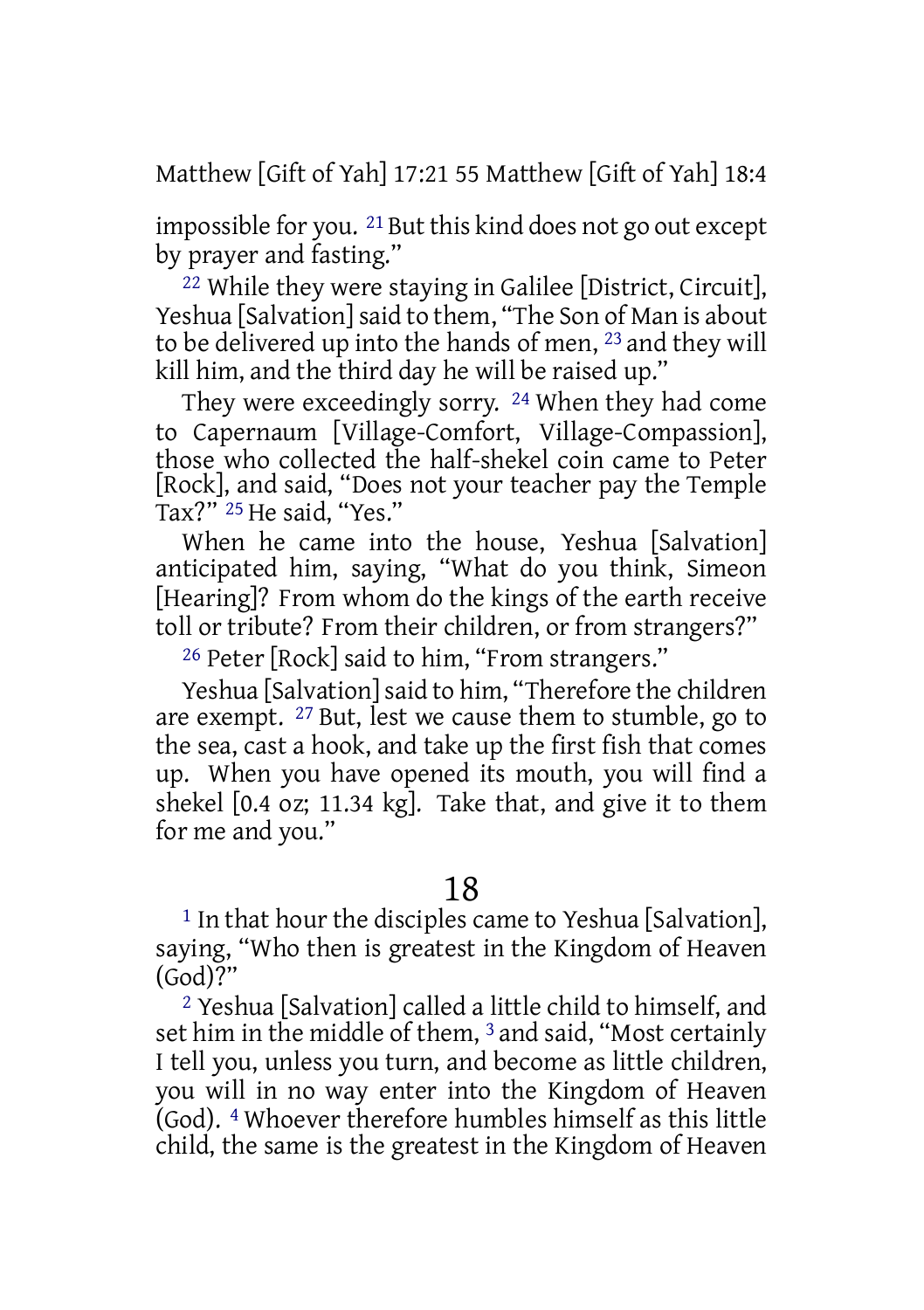Matthew [Gift of Yah] 18:5 56 Matthew [Gift of Yah] 18:16

(God).  $5$  Whoever receives one such little child in my name receives me, 6 but whoever causes one of these little ones who believe in me to stumble, it would be better for him that a huge millstone should be hung around his neck, and that he should be sunk in the depths of the sea.

7 "Woe to the world because of occasions of stumbling! For it must be that the occasions come, but woe to that person through whom the occasion comes! 8 If your hand or your foot causes you to stumble, cut it off, and cast it from you. It is better for you to enter into life maimed or crippled, rather than having two hands or two feet to be cast into the eternal fire.  $9$  If your eye causes you to stumble, pluck it out, and cast it from you. It is better for you to enter into life with one eye, rather than having two eyesto be cast into the *Gehenna* (Place of fiery torment for the dead) of fire.  $10 *$  See that you don't despise one of these little ones, for I tell you that in heaven their angels always see the face of *'Avi shebashamayim* ·my Father in Heaven: <sup>11</sup> For the Son of Man came to save that which was lost.

12 "What do you think? If a man has one hundred sheep, and one of them goes astray, does not he leave the ninety-nine, go to the mountains, and seek that which has gone astray? <sup>13</sup> If he finds it, most certainly I tell you, he rejoices over it more than over the ninety-nine which have not gone astray. 14 Even so it is not the will of *'Avikah shebashamayim* ·your Father in Heaven· that one of these little ones should perish.

<sup>15</sup> "If your brother sins against you, go, show him his fault between you and him alone. If he listens to you, you have gained back your brother. <sup>16</sup> But if he does not listen,

<sup>\*</sup> 18:10 MP: The Messiah's rejection will cause God to remove His protection of Israel. (Zech 13:7)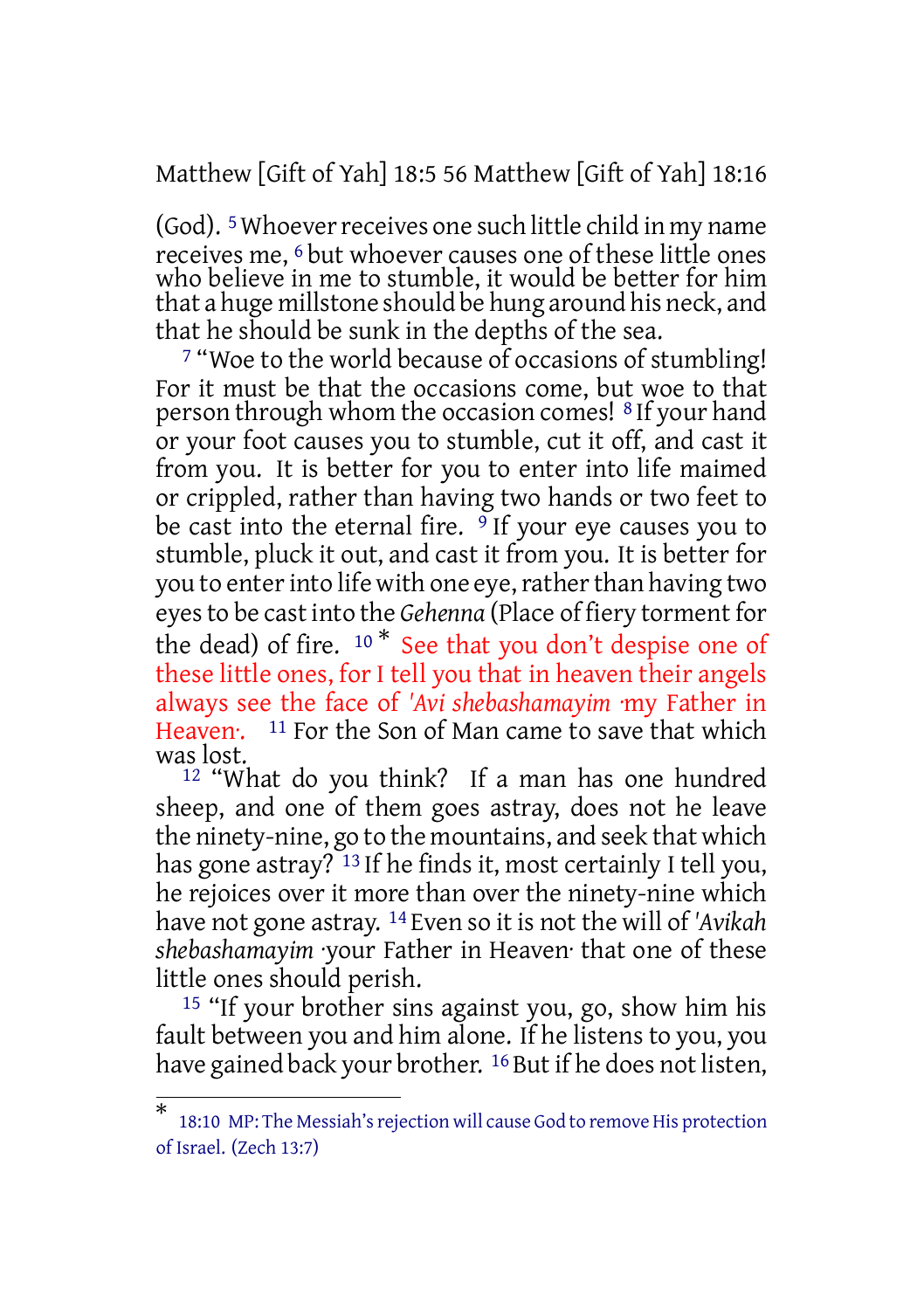Matthew [Gift of Yah] 18:1757Matthew [Gift of Yah] 18:28

take one ortwo more with you so that*every accusation can be supported by the testimony of two or three witnesses.* † <sup>17</sup> If he refuses to listen to them, tell it to the assembly. If he refuses to hear the assembly also, let him be to you as a Gentile or a tax collector. 18 Most certainly I tell you, whatever things you bind on earth will have been bound in heaven, and whatever things you release on earth will have been released in heaven. <sup>19</sup> Again, assuredly I tell you, that if two of you will agree on earth concerning anything that they will ask, it will be done for them by 'Avi *shebashamayim* ·my Father in Heaven·. 20 For where two or three are gathered togetherin my name, there I am in the middle of them."

21 Then Peter [Rock] came and said to him, "Lord, how often shall my brother sin against me, and I forgive him? Until seven times?"

22 Yeshua [Salvation] said to him, "I don't tell you until seven times, but, until seventy times seven. <sup>23</sup> Therefore the Kingdom of Heaven (God) is like a certain king, who wanted to reconcile accounts with his servants. <sup>24</sup> When he had begun to reconcile, one was brought to him who owed him ten thousand talents. <sup>25</sup> But because he couldn't pay, hislord commanded him to be sold, with his wife, his children, and all that he had, and payment to be made. <sup>26</sup> The servant therefore fell down and knelt before him, saying, 'Lord, have patience with me, and I will repay you all!' <sup>27</sup> The lord of that servant, being moved with compassion, released him, and forgave him the debt.

 $28$  "But that servant went out, and found one of his fellow servants, who owed him one hundred denarii (100 days wages), and he grabbed him, and took him by the throat, saying, 'Pay me what you owe!'

<sup>†</sup> 18:16 Quoted from Deut 17:6, 19:15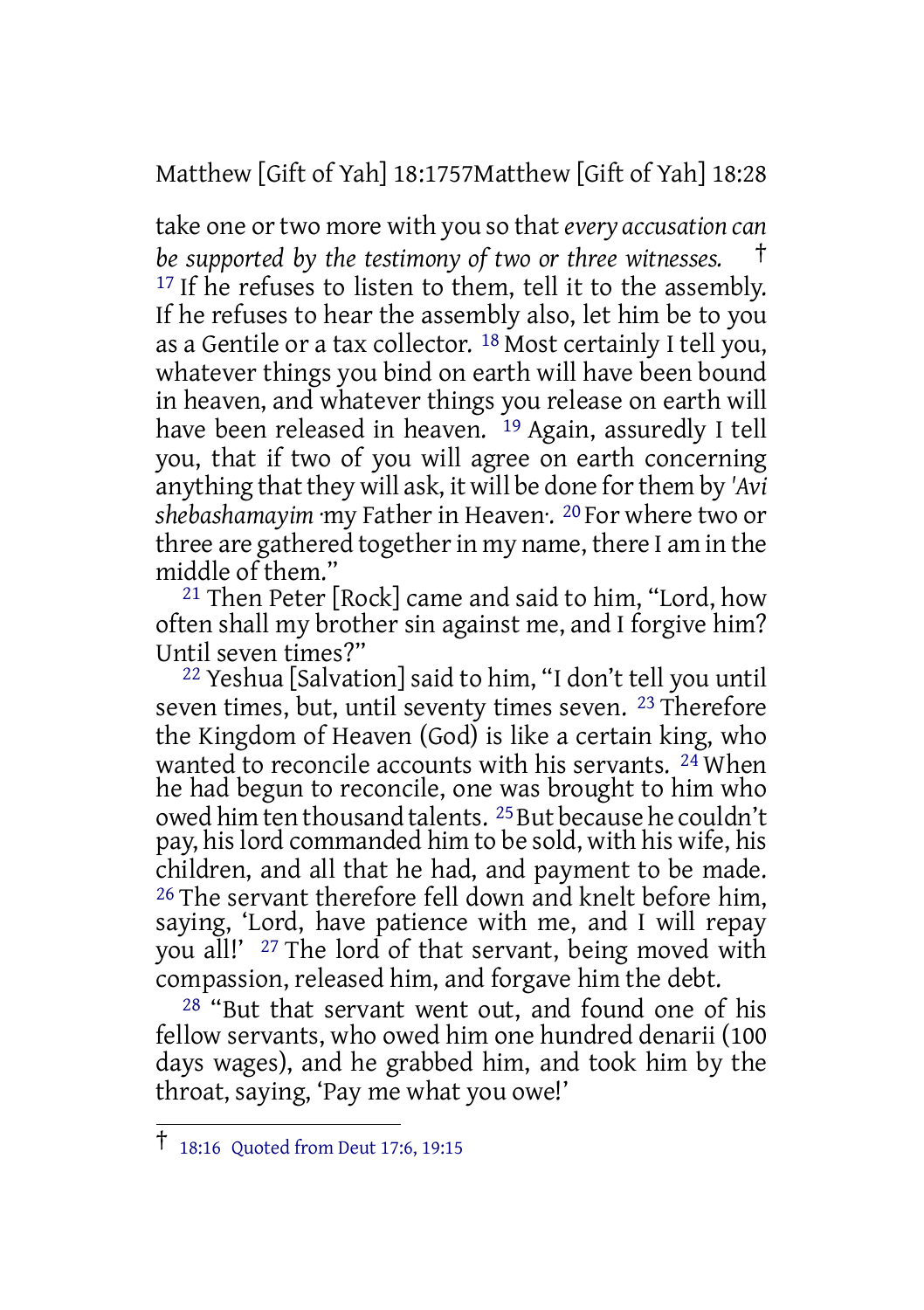#### Matthew [Gift of Yah] 18:29 58 Matthew [Gift of Yah] 19:6

29 "So his fellow servant fell down at his feet and begged him, saying, 'Have patience with me, and I will repay you!' 30 He would not, but went and cast him into prison, until he should pay back that which was due. 31 So when his fellow servants saw what was done, they were exceedingly sorry, and came and told to their lord all that was done. <sup>32</sup> Then his lord called him in, and said to him. 'You wicked servant! I forgave you all that debt, because you begged me. 33 Should not you also have had mercy on your fellow servant, even as I had mercy on you?' 34 His lord was angry, and delivered him to the tormentors, until he should pay all that was due to him. 35 So my heavenly Father will also do to you, if you don't each forgive your brother from your hearts for his misdeeds."

#### 19

1 When Yeshua [Salvation] had finished these words, he departed from Galilee [District, Circuit], and came into the borders of Judea [Praise] beyond the Jordan [Descender]. 2 Great multitudes followed him, and he healed them there. 3 Pharisees [Separated] came to him, testing him, and saying, "Is it lawful for a man to divorce his wife for any reason?"

4 He answered, "Haven't you read that from the beginning the Creator *made them male and female,* \* <sup>5</sup> and said, *'Forthiscause a man shall leave hisfather and mother, and shall join to hiswife; and thetwo shall become one flesh'* ? † <sup>6</sup> So that they are no more two, but one flesh. What therefore God has joined together, don't let man tear apart."

<sup>\*</sup> 19:4 Quoted from Gen 1:27, 5:2 † 19:5 Quoted from Gen 2:24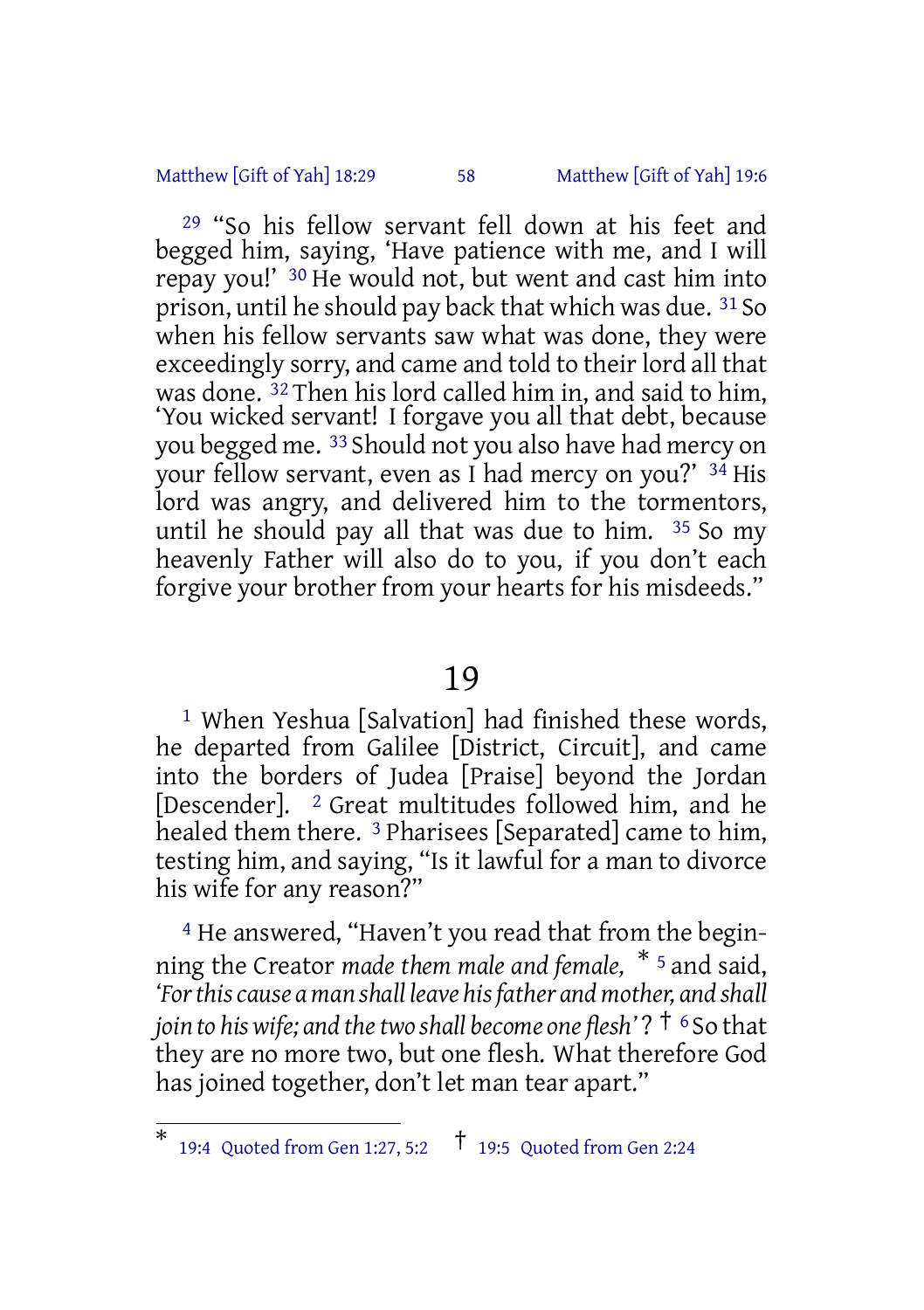Matthew [Gift of Yah] 19:7 59 Matthew [Gift of Yah] 19:17

7 They asked him, "Why then did Moses [Drawn out] enjoin ‡ us to *give her a bill of divorce,* § and divorce her?"

 $8$  He said to them, "Moses [Drawn out], because of the hardness of your hearts, allowed you to divorce your wives, but from the beginning it has not been so. 9 I tell you that whoever divorces his wife, except for *porhneia* sexual immorality, and marries another, commits *moichao* ·act of adultery·; and he who marries her when she is divorced commits *moichao* ·act of adultery·."

10 His disciples said to him, "If this is the case of the man with his wife, it is not expedient to marry."

11 But he said to them, "Not all men can receive this saying, but those to whom it is given.  $12$  For there are eunuchs who were born that way from their mother's womb, and there are eunuchs who were made eunuchs by men; and there are eunuchs who made themselves eunuchs for the Kingdom of Heaven's (God's) sake. He who is able to receive it, let him receive it."

<sup>13</sup> Then little children were brought to him, that he should lay his hands on them and pray; and the disciples rebuked them. 14 But Yeshua [Salvation] said, "Allow the little children, and don't forbid them to come to me; for the Kingdom of Heaven (God) belongs to ones like these." 15 He laid his hands on them, and departed from there.

16 Behold, one came to him and said, "Good teacher, what good thing shall I do, that I may have eternal life?"

<sup>17</sup> He said to him, "Why do you call me good? There is One who is good, that is God's *Torah* ·Teaching·. But if you want to enter into life, observe the *mitzvot* ·instructions·."

<sup>‡</sup> 19:7 This statement is accurate because (Deut 24:1) does not begin with "Thus says the Lord" but rather it is Moses speaking and not on Adonai's behalf either. Moses truly gave this command, God affirmed it but it did not originate from God. § 19:7 Quoted from Deut 24:1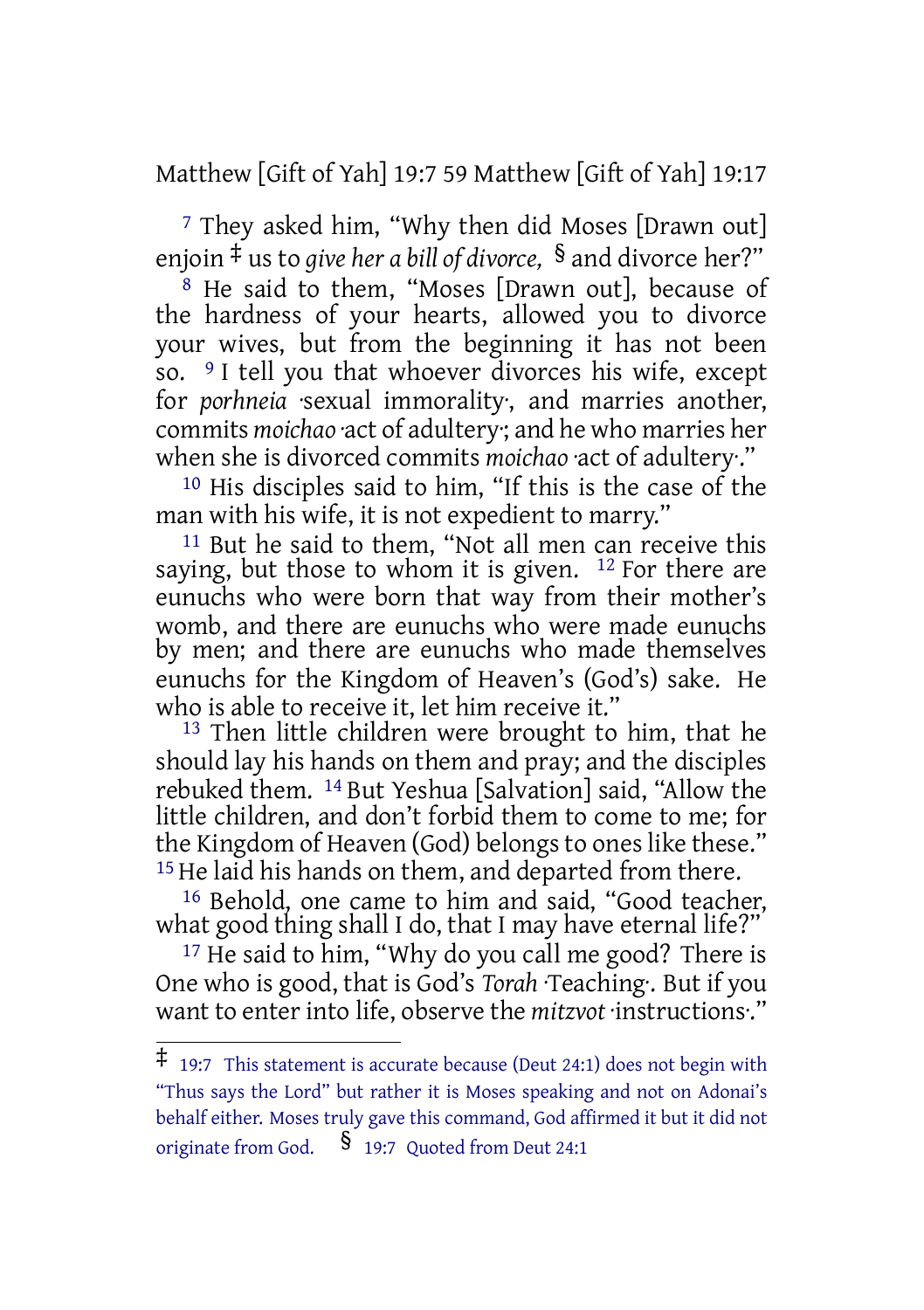Matthew [Gift of Yah] 19:1860Matthew [Gift of Yah] 19:28

<sup>18</sup> He said to him, "Which ones?" \*

Yeshua [Salvation]said, *" 'You shall not murder.' 'You shall not moicheuo ·commit adultery·.' 'You shall not steal.' 'You shall not offer false testimony.'* 19 *'Honor your father and your mother.'* † And, *'You shall show agapao ·total devoted love· to your neighbor as yourself.' "* ‡

20 The young man said to him, "All these things I have observed from my youth. What do I still lack?"

21 Yeshua [Salvation] said to him, "If you want to be perfect, go, sell what you have, and give to the poor, and you will have treasure in heaven; and come, follow me." 22 But when the young man heard the saying, he went away sad, for he was one who had great possessions. 23 Yeshua [Salvation] said to his disciples, "Most certainly I say to you, a rich man will enter into the Kingdom of Heaven (God) with difficulty.  $^{24}$  Again I tell you, it is easier for a camel to go through a needle's eye, than for a rich man to enter into God's Kingdom."

25 When the disciples heard it, they were exceedingly astonished, saying, "Who then can be saved?"

26 Looking at them, Yeshua [Salvation] said, "With men this is impossible, but with God *all things are possible."* §

27 Then Peter [Rock] answered, "Behold, we have left everything, and followed you. What then will we have?"

<sup>28</sup> Yeshua [Salvation] said to them, "Most certainly I tell you that you who have followed me, in the regeneration when the Son of Man will sit on the throne of his glory,

<sup>\*</sup> 19:18 This was a common question, based on Miciah 6:8, but the inherent question is faulty. What good command will reward me with eternal life? The topic is Torah, the topic is not God himself but that which he commands us to observe. † 19:19 Quoted from Ex 20:12-16; Deut 5:16-20 ‡ 19:19 Quoted from Lev 19:18; Deut 5:16 § 19:26 Quoted from Jer 32:17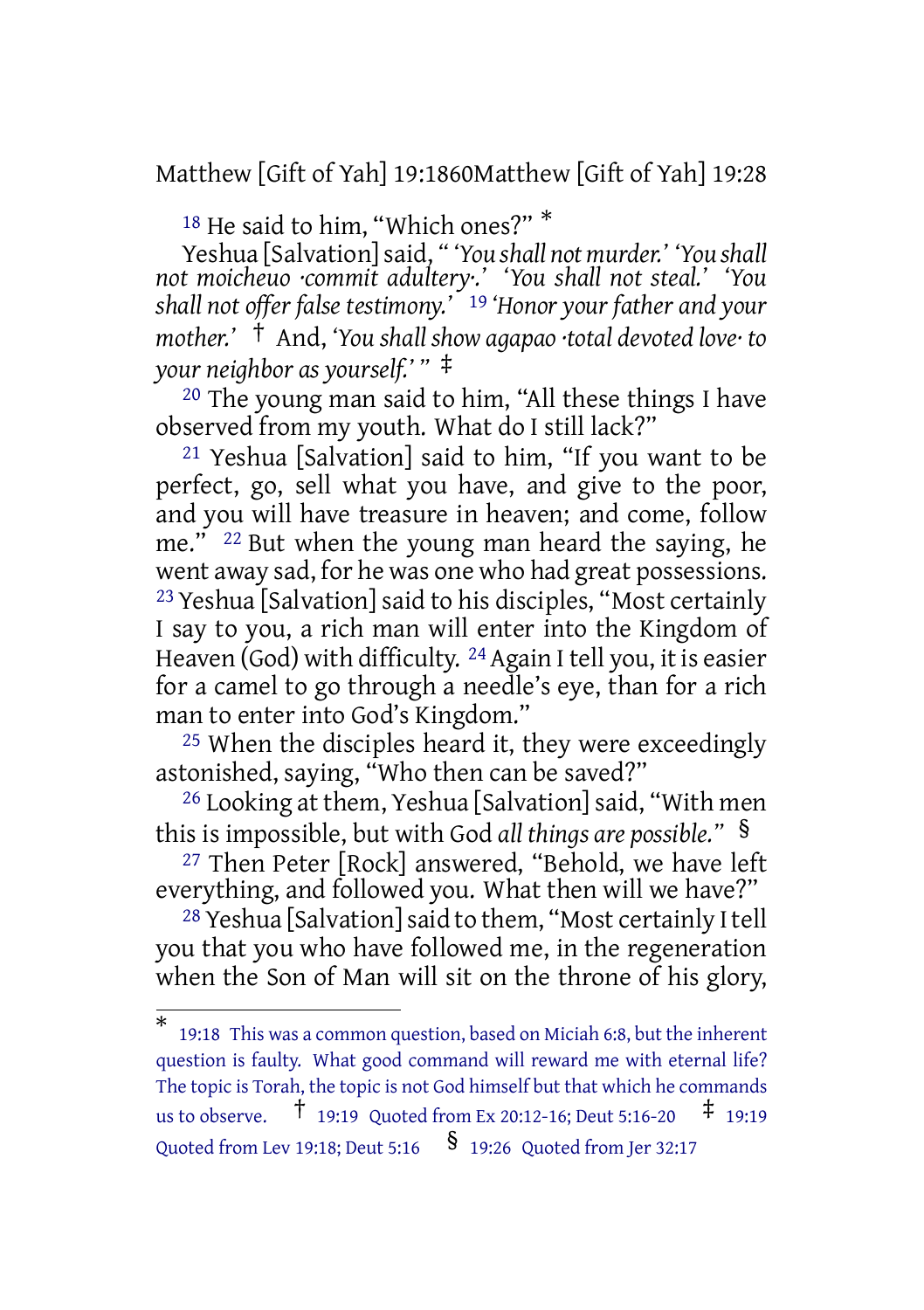Matthew [Gift of Yah] 19:2961Matthew [Gift of Yah] 20:12

you also will sit on twelve thrones, judging the twelve tribes of Israel [God prevails]. 29 Everyone who has left houses, or brothers, or sisters, or father, or mother, or wife, or children, or lands, for my name's sake, will receive one hundred times, and will inherit eternal life. 30 But many will be last who are first; and first who are last.

20

1 "For the Kingdom of Heaven (God) is like a man who was the master of a household, who went out early in the morning to hire laborers for his vineyard. 2 When he had agreed with the laborers for a denarius [one day's wage] a day, he sent them into his vineyard. 3He went out about nine in the morning, and saw others standing idle in the marketplace. 4 He said to them, 'You also go into the vineyard, and whatever is right I will give you.' So they went their way. 5 Again he went out about noon and three in the afternoon, and did likewise. 6 About a hour before sunset he went out, and found others standing idle. He said to them, 'Why do you stand here all day idle?'

7 "They said to him, 'Because no one has hired us.'

"He said to them, 'You also go into the vineyard, and you will receive whatever is right.' 8 When evening had come, the lord of the vineyard said to his manager, 'Call the laborers and pay them their wages, beginning from the last to the first.'

9 "When those who were hired a hour before sunset came, they each received a denarius [one day's wage]. 10 When the first came, they supposed that they would receive more; and they likewise each received a denarius [one day's wage]. 11 When they received it, they murmured against the master of the household, 12 saying, 'These last have spent one hour, and you have made them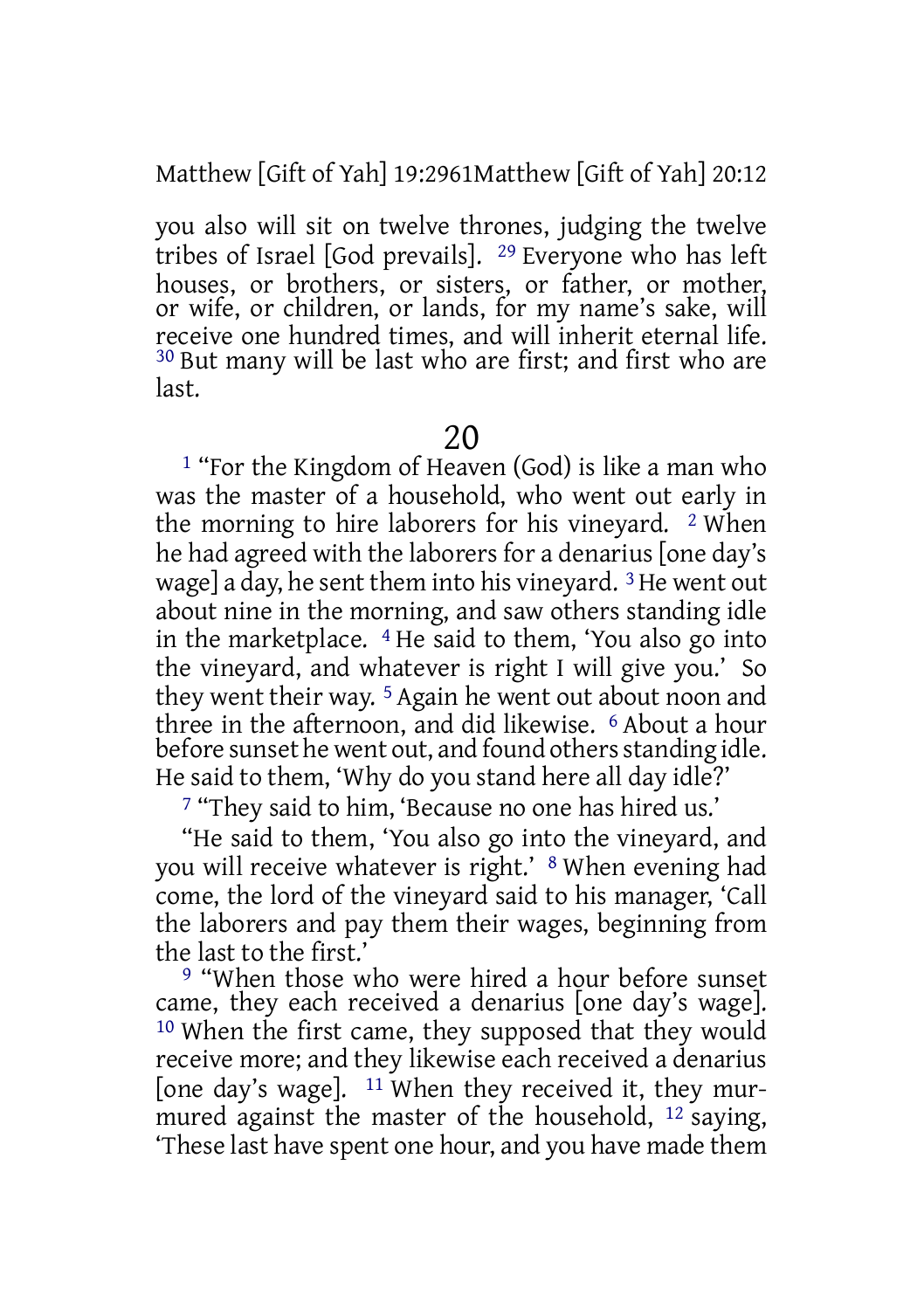Matthew [Gift of Yah] 20:1362Matthew [Gift of Yah] 20:22

equal to us, who have borne the burden of the day and the scorching heat!'

13 "But he answered one of them, 'Friend, I am doing you no wrong. Didn't you agree with me for a denarius [one day's wage]? 14 Take that which is yours, and go your way. It is my desire to give to this last just as much as to you. 15 Is not it lawful for me to do what I want to with what I own? Or is your eye evil, because I am good? Do you begrudge my generosity?' 16 So the last will be first, and the first last. For many are called, but few are chosen."

17 As Yeshua [Salvation] was going up to Jerusalem [City of peace], he took the twelve disciples aside, and on the way he said to them, <sup>18</sub> \* "Behold, we are going up to</sup> Jerusalem [City of peace], and the Son of Man will be delivered to the chief priests and Torah-Teachers, and they will condemn him to death,  $19$  and will hand him over to the Gentiles to mock, to scourge, and to crucify; and the third day he will be raised up."

20 Then the mother of the sons of Zebedee [Bestowed by Yah] came to him with her sons, kneeling and asking a certain thing of him. 21 He said to her, "What do you want?"

She said to him, "Command that these, my two sons, may sit, one on your right hand, and one on your left hand, in your Kingdom."

22 But Yeshua [Salvation] answered, "You don't know what you are asking. Are you able to drink the cup that I am about to drink, and be baptized with the baptism that I am baptized with?"

<sup>\*</sup> 20:18 MP: Messiah is "pierced / wounded for our transgressions". Note: There is no Bible punishment or law for death that specifically involves piercing; stoning or banishment is more common. (Is 53:5)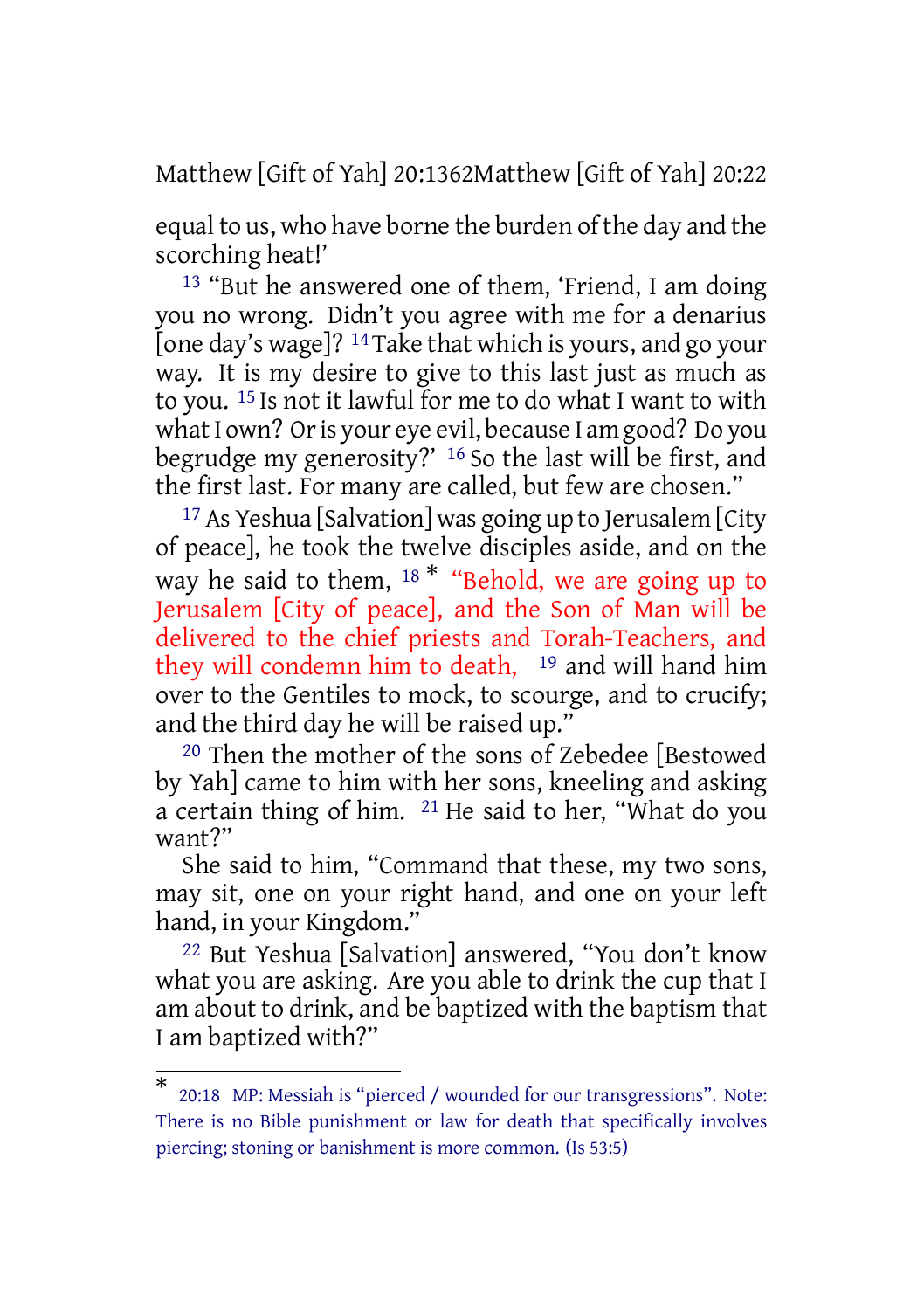Matthew [Gift of Yah] 20:2363Matthew [Gift of Yah] 20:34

They said to him, "We are able."

23 He said to them, "You will indeed drink my cup, and be baptized with the baptism that I am baptized with, but to sit on my right hand and on my left hand is not mine to give; but it isfor whom it has been prepared by *'Avi* ·my Father·."

24 When the ten heard it, they were indignant with the two brothers.

25 But Yeshua [Salvation] summoned them, and said, "You know that the rulers of the nations lord it over them, and their great ones exercise authority over them. <sup>26</sup> It shall not be so among you, but whoever desires to become great among you shall be your servant. <sup>27</sup> Whoever desires to be first among you shall be your bond-servant,  $28\degree$  even asthe Son of Man came not to be served, but to serve, and to give his life as a ransom for many."

29 As they went out from Jericho [Fragrant, Moon], a great multitude followed him. 30 Behold, two blind men sitting by the road, when they heard that Yeshua [Salvation] was passing by, cried out, "Lord, have mercy on us, you son of David [Beloved]!" <sup>31</sup> The multitude rebuked them, telling them that they should be quiet, but they cried out even more, "Lord, have mercy on us, you son of David [Beloved]!"

32 Yeshua [Salvation] stood still, and called them, and asked, "What do you want me to do for you?"

<sup>33</sup> They told him, "Lord, that our eyes may be opened."

34 Yeshua [Salvation], being moved with compassion, touched their eyes; and immediately their eyes received their sight, and they followed him.

<sup>†</sup> 20:28 MP: Messiah offers himself as <sup>a</sup> sin offering.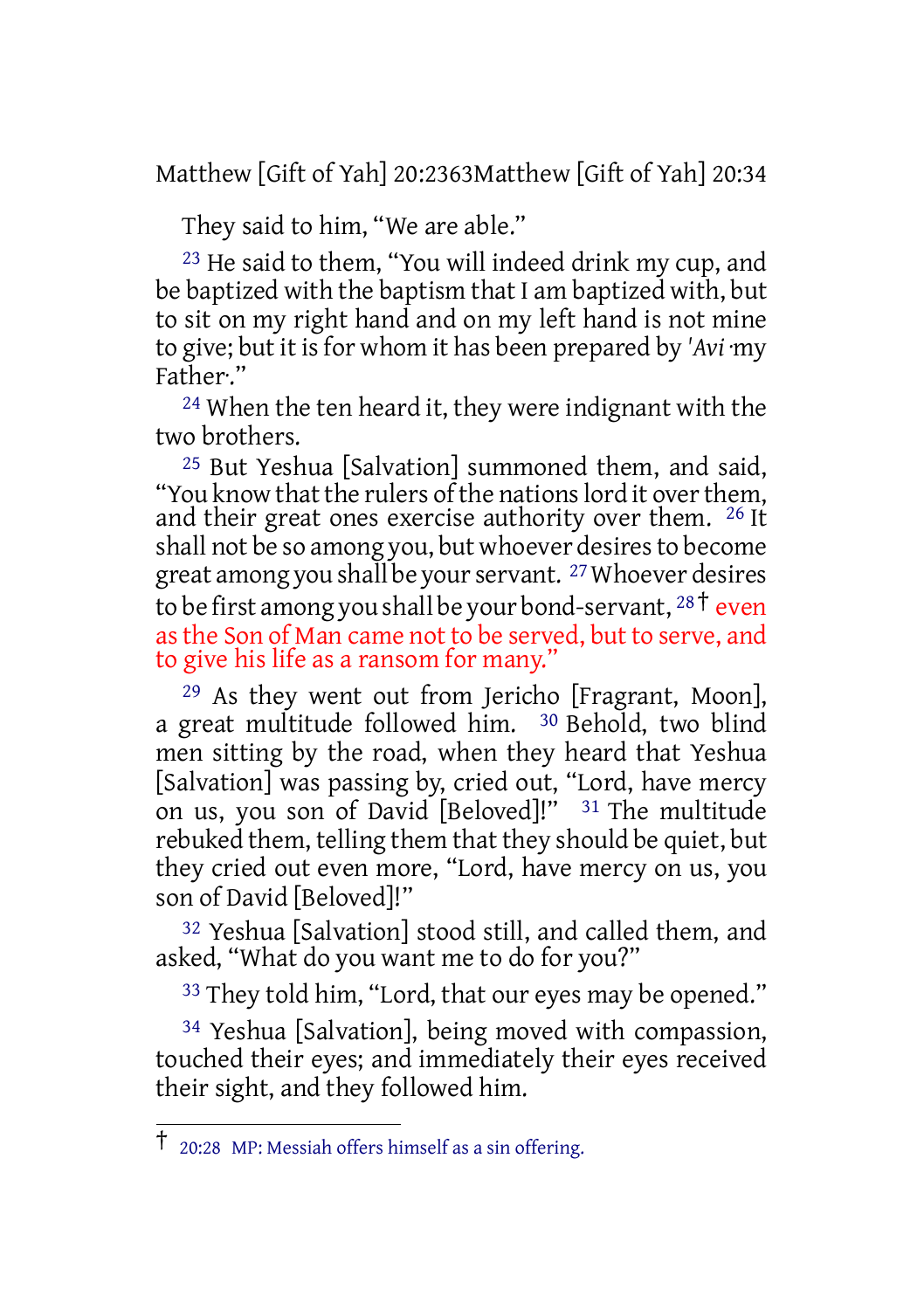Matthew [Gift of Yah] 21:1 64 Matthew [Gift of Yah] 21:7

# 21

<sup>1</sup> \* <sup>†</sup> When they came near to Jerusalem [City of peace] (at the beginning of Nissan), and came to Bethsphage, to the Mount of Olives, then Yeshua [Salvation] sent two disciples,  $2 \div \text{ saying to them, "Go into the village that}$ is opposite you, and immediately you will find a donkey tied, and a colt with her. Untie them, and bring them to me. 3 If anyone says anything to you, you shall say, 'The Lord needs them,' and immediately he will send them."

4 All this was done, that it might be fulfilled which was spoken through the prophet, saying,

5 "Tell the *daughter of Zion [Mountain ridge, Marking],*

*behold, your King comes to you, humble, and riding on a donkey, on a colt, the foal of a donkey."* §

<sup>6</sup> The disciples went, and did just as Yeshua [Salvation] commanded them, <sup>7</sup> and brought the donkey and the colt, and laid their clothes on them; and he sat on them.

<sup>\*</sup> 21:1 MP: Messiah is presented to Jerusalem riding on a donkey. (Zech 9:9) † 21:1 MPr: The first clause appliesto the study of Torah. The second clause applies to the two Messiahs. The first Messiah son of Joseph, is likened to the ox, and the second Messiah son of David to the donkey, with reference to (Zech 9:9 in Tanchuma, Parasha 1). (Messiah as an Ox - Matt 21:12; John 2:15; Rev 19:14 Messiah as a donkey - Matt 21:1-9; John 13:1-5; Messiah as both beast of burden and humble combined - Matt 21:12-15)  $\uparrow$  21:2 MPr: If Israel behaved in a worthy manner, the Messiah would come in the clouds of heaven (in glory and power); if otherwise, Messiah will come humble, and riding upon a donkey colt. (Dan 7:13 in Talmud Sanhedrin 98A). (Dan 7:13) (Donkey: Matt 21:2-7. Clouds: Matt 24:30-31, 26:63-64; 1 Thes 4:16-17; Rev

<sup>1:7)</sup> § 21:5 Quoted from Zech 9:9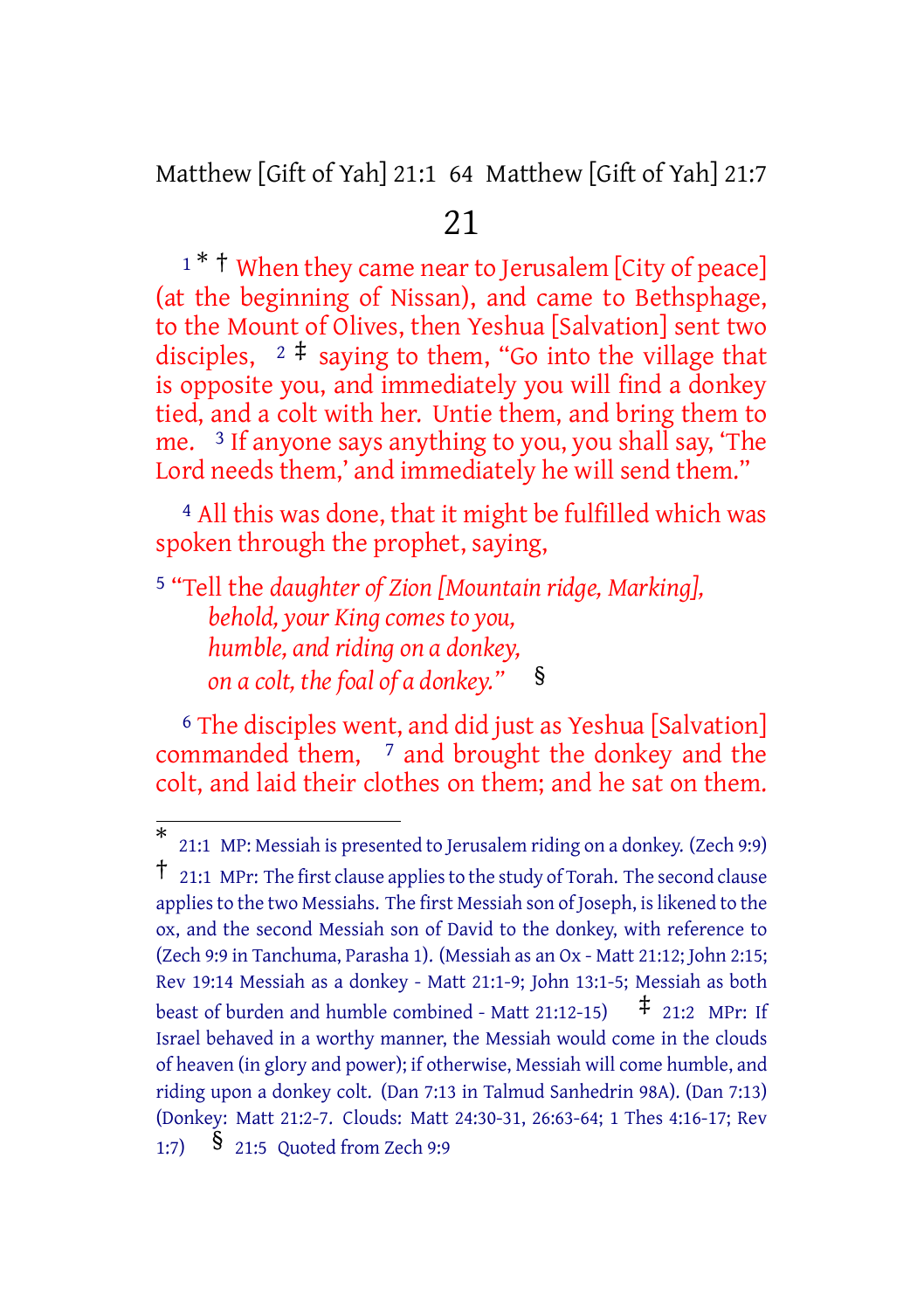Matthew [Gift of Yah] 21:8 65 Matthew [Gift of Yah] 21:11

<sup>8</sup> \* † A very great multitude carpeted the road with their clothing, while others cut branches from the trees, and spread them on the road.  $9 \frac{4}{3}$  The multitudes who went in front of him, and those who followed, kept shouting, *" Hosanna ·Save now·* to the son of David [Beloved]! *Blessed is he who comes in the name of MarYah [Master Yahweh]! Hosanna ·Save now·* § in the highest!"

10 When he had come into Jerusalem [City of peace], all the city was stirred up, saying, "Who is this?"  $11$  The multitudes said, "This is the prophet, Yeshua [Salvation], from Nazareth [Branch, Separated one] of Galilee [District, Circuit]."

<sup>\*</sup> 21:8 MP: Messiah is greeted with rejoicing in Jerusalem. (Zech 9:9) † 21:8 MPr: "Whatever time of year the Messiah was to appear, the Jews were to greet and hail Him by taking of the Lulav (Lev 23:40 – Palm, Willow, Myrtle and good fruits) clusters and singing Hosannas [Save Now] to him as the *haKadosh Isra'el* [the Holy One of God prevails]." (Midrash Peskita de-Rabbi Kahana 27:3). (Lev 23:40; Willow Matt 21:8; Myrtle Mark 11:8; Good fruits Luke 19:35-36; Palm John 12:12-13)  $\uparrow$  21:9 MP: Messiah comes in the name of Yahweh. This is also an appropriate greeting to Messiah. (Ps 118:25-26) § 21:9 Quoted from Ps 118:25-26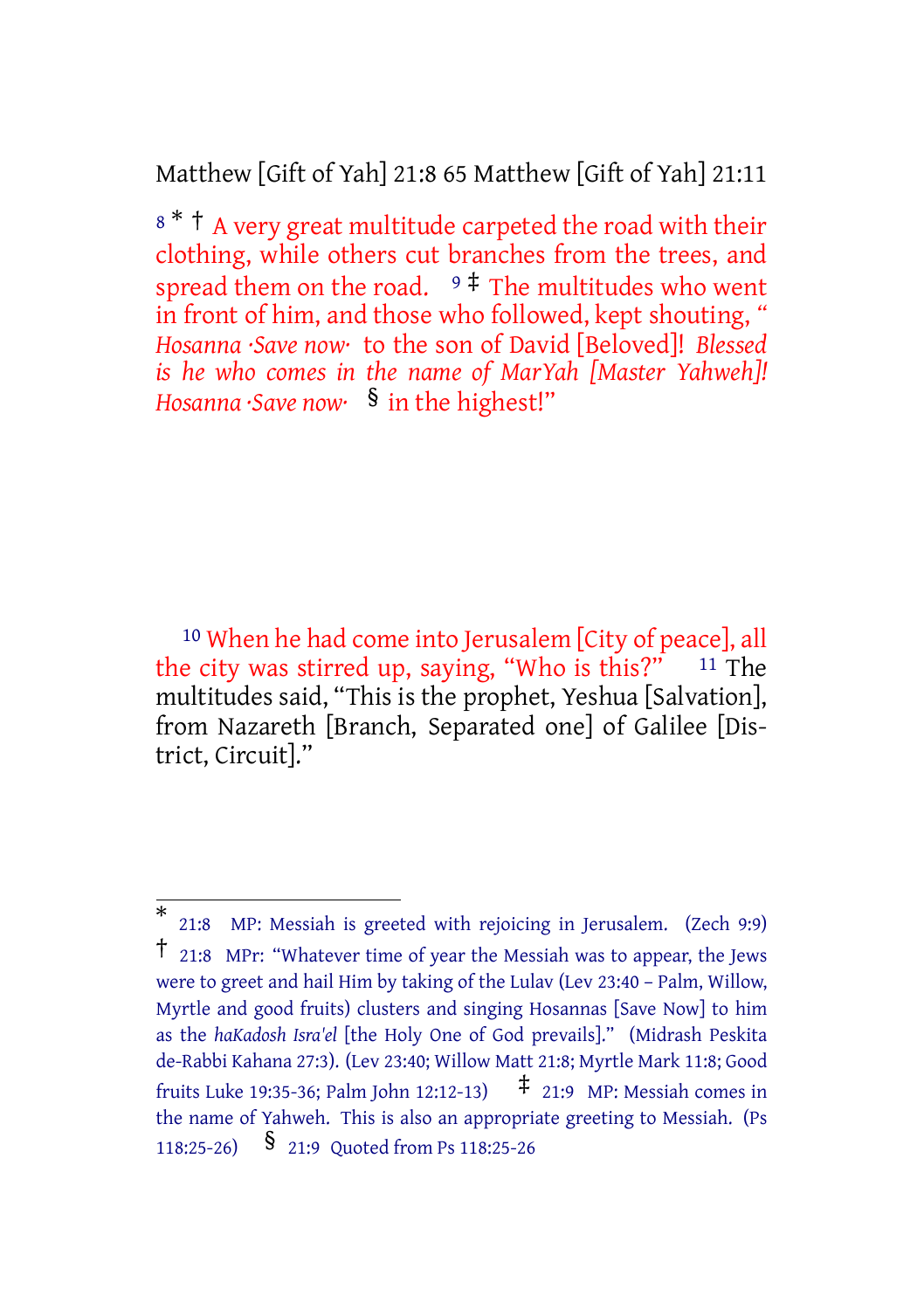#### Matthew [Gift of Yah] 21:12 66 Matthew [Gift of Yah] 21:16

<sup>12</sup> \* † ‡ § Yeshua [Salvation] entered into the temple of God, and drove out all of those who sold and bought in the temple, and overthrew the money changers' tables and the seats of those who sold the doves.  $13$  He said to them, "It is written, *'My house shall be called a house of prayer,'* \* † but you are making it a *den of robbers!"* ‡

 $\frac{14}{14}$  The blind and the lame came to him in the temple, and he healed them.  $\frac{15}{15}$  But when the chief priests  $15$  But when the chief priests and the Torah-Teachers saw the wonderful things that he did, and the children who were crying in the temple and saying, *" Hosanna ·Save now·* § to the son of David [Beloved]!" they were indignant, 16 and said to him, "Do you hear what these are saying?"

Yeshua [Salvation] said to them, "Yes. Did you never read, *'Out of the mouth of babes and nursing babies you have*

<sup>\*</sup> 21:12 MP: Messiah comes while the Temple is still standing. (Combined with Mal 3:1). (Ps 118:26)  $\uparrow$  21:12 MP: The earth and its kingdoms will be uprooted and shaken, in lieu of the unshakable Kingdom of Messiah. Messiah visits the Temple. (Hag 2:6-9, 2:21-23)  $\uparrow$  21:12 MPr: The first clause applies to the study of Torah. The second clause applies to the two Messiahs. The first Messiah son of Joseph, is likened to the ox, and the second Messiah son of David to the donkey, with reference to (Zech 9:9 in Tanchuma, Parasha 1). (Messiah as anOx - Matt 21:12; John 2:15; Rev 19:14 Messiah as a donkey - Matt 21:1-9; John 13:1-5; Messiah as both beast of burden and humble combined - Matt 21:12-15) § 21:12 MPr: The first clause applies to the study of Torah. The second clause applies to the two Messiahs. The first Messiah son of Joseph [May he add], is likened to the ox, and the second Messiah son of David to the donkey, with reference to (Zech 9:9 in Tanchuma, Parasha 1). (Messiah as anOx - Matt 21:12; John 2:15; Rev 19:14 Messiah as a donkey - Matt 21:1-9; John 13:1-5; Messiah as both beast of burden and humble combined - Matt 21:12-15)  $*$  21:13 Quoted from Is 56:7  $†$  21:13 MP: Parallel, Temple ground was used by merchant robbers who are not repentant. (Jer 7:11)  $\ddagger$  21:13 Quoted from Jer 7:11  $\frac{1}{2}$  21:15 Quoted from Ps 118:25-26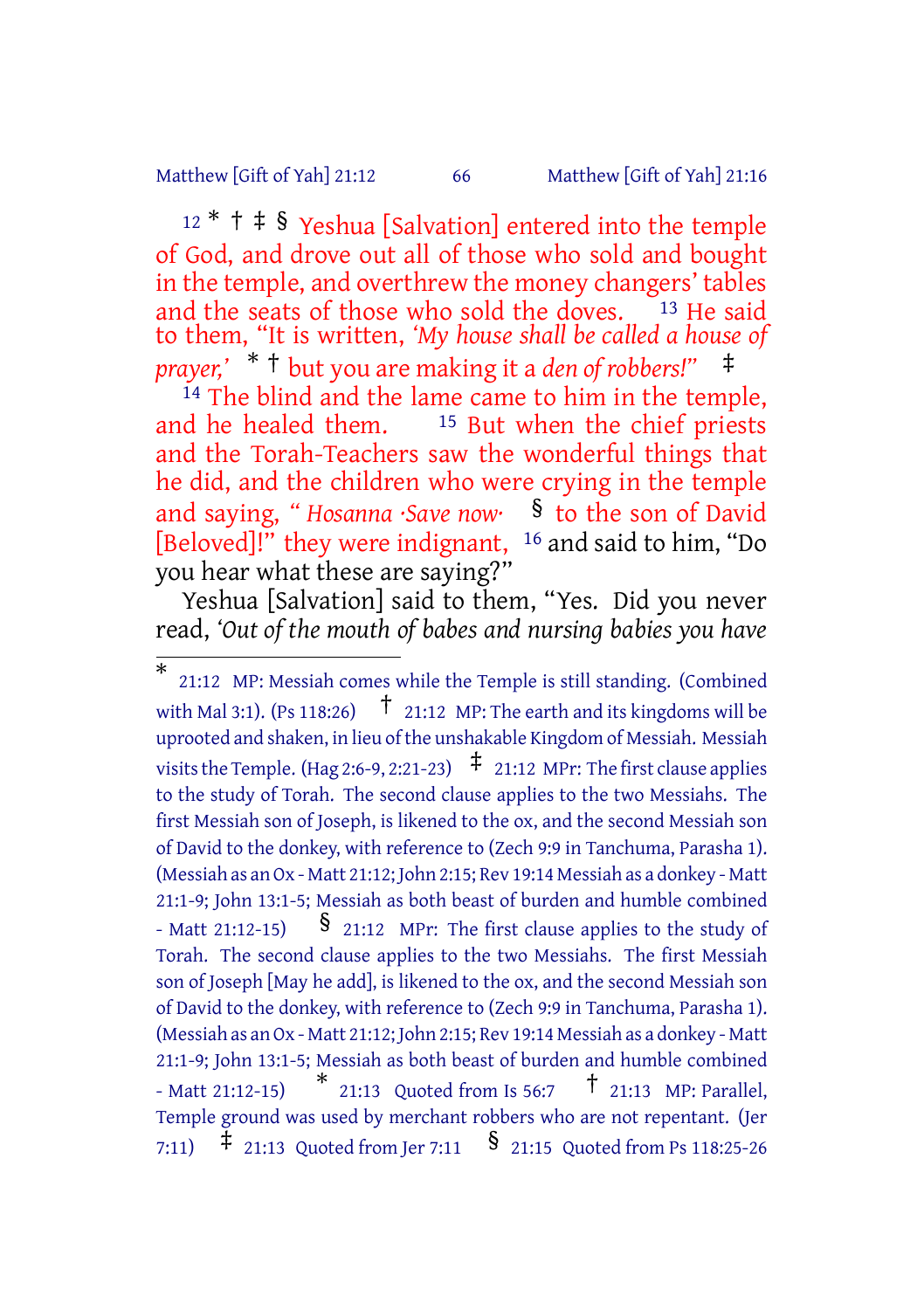Matthew [Gift of Yah] 21:1767Matthew [Gift of Yah] 21:26

\* perfected praise?' "

<sup>17</sup> He left them, and went out of the city to Bethany [House of affliction], and camped there. 18 Now in the morning, as he returned to the city, he was hungry. 19 Seeing a fig tree by the road, he came to it, and found nothing on it but leaves. He said to it, "Let there be no fruit from you forever!"

Immediately the fig tree withered away. 20 When the disciples saw it, they marveled, saying, "How did the fig tree immediately wither away?"

21 Yeshua [Salvation] answered them, "Most certainly I tell you, if you have trusting faith, and don't doubt, you will not only do what was done to the fig tree, but even if you told this mountain, 'Be taken up and cast into the sea,' it would be done. 22 All things, whatever you ask in prayer, believing, you will receive."

 $23 \t{+}$  When he had come into the temple, the chief priests and the elders of the people came to him as he was teaching, and said, "By what authority do you do these things? Who gave you this authority?"

24 Yeshua [Salvation] answered them, "I also will ask you one question, which if you tell me, I likewise will tell you by what authority I do these things. 25The baptism of John [Yah is gracious], where was it from? From heaven or from men?"

They reasoned with themselves, saying, "If we say, 'From heaven,' he will ask us, 'Why then did you not believe him?' 26 But if we say, 'From men,' we fear the multitude, for all hold John [Yah is gracious] as a

<sup>\*</sup> 21:16 Quoted from Ps 8:2  $\uparrow$  21:23 MP: The earth and its kingdoms will be uprooted and shaken, in lieu of the unshakable Kingdom of Messiah. Messiah visits the Temple. (Hag 2:6-9, 2:21-23)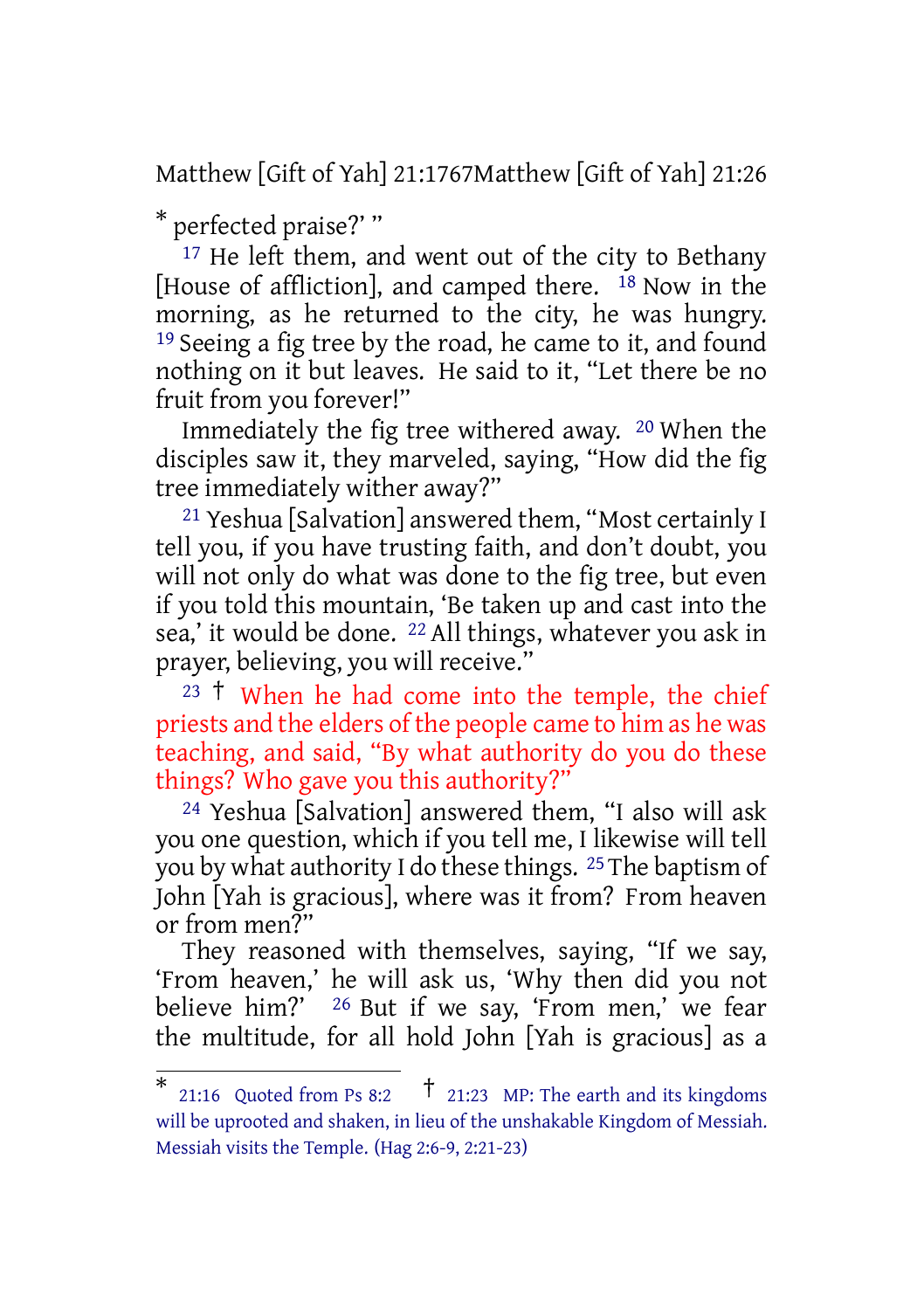Matthew [Gift of Yah] 21:2768Matthew [Gift of Yah] 21:40

prophet." 27 They answered Yeshua [Salvation], and said, "We don't know."

He also said to them, "Neither will I tell you by what authority I do these things. 28 But what do you think? A man had two sons, and he came to the first, and said, 'Son, go work today in my vineyard.' 29He answered, 'I will not,' but afterward he changed his mind, and went. <sup>30</sup> He came to the second, and said the same thing. He answered, 'I go, sir,' but he didn't go. 31 Which of the two did the will of his father?"

They said to him, "The first."

Yeshua [Salvation] said to them, "Most certainly I tell you that the tax collectors and the prostitutes are entering into God's Kingdom before you. 32 For John [Yah is gracious] came to you in the way of righteousness, and you didn't believe him, but the tax collectors and the prostitutes believed him. When you saw it, you didn't even *teshuvah* ·turn repent· afterward, that you might believe him.

33 "Hear another parable. There was a man who was a master of a household, who planted a *vineyard,* set a wall about it, dug a *wine press* in it, built a *tower,* ‡ leased it out to farmers, and went into another country. 34 When the season for the fruit came near, he sent his servants to the farmers, to receive his fruit. 35 The farmers took his servants, beat one, killed another, and stoned another. 36 Again, he sent other servants more than the first: and they treated them the same way.  $37$  But afterward he sent to them his son, saying, 'They will respect my son.' 38 But the farmers, when they saw the son, said among themselves, 'This is the heir. Come, let's kill him, and seize his inheritance.' <sup>39</sup> So they took him, and threw him out of the vineyard, and killed him. 40 When therefore

<sup>‡</sup> 21:33 Quoted from Is 5:1-2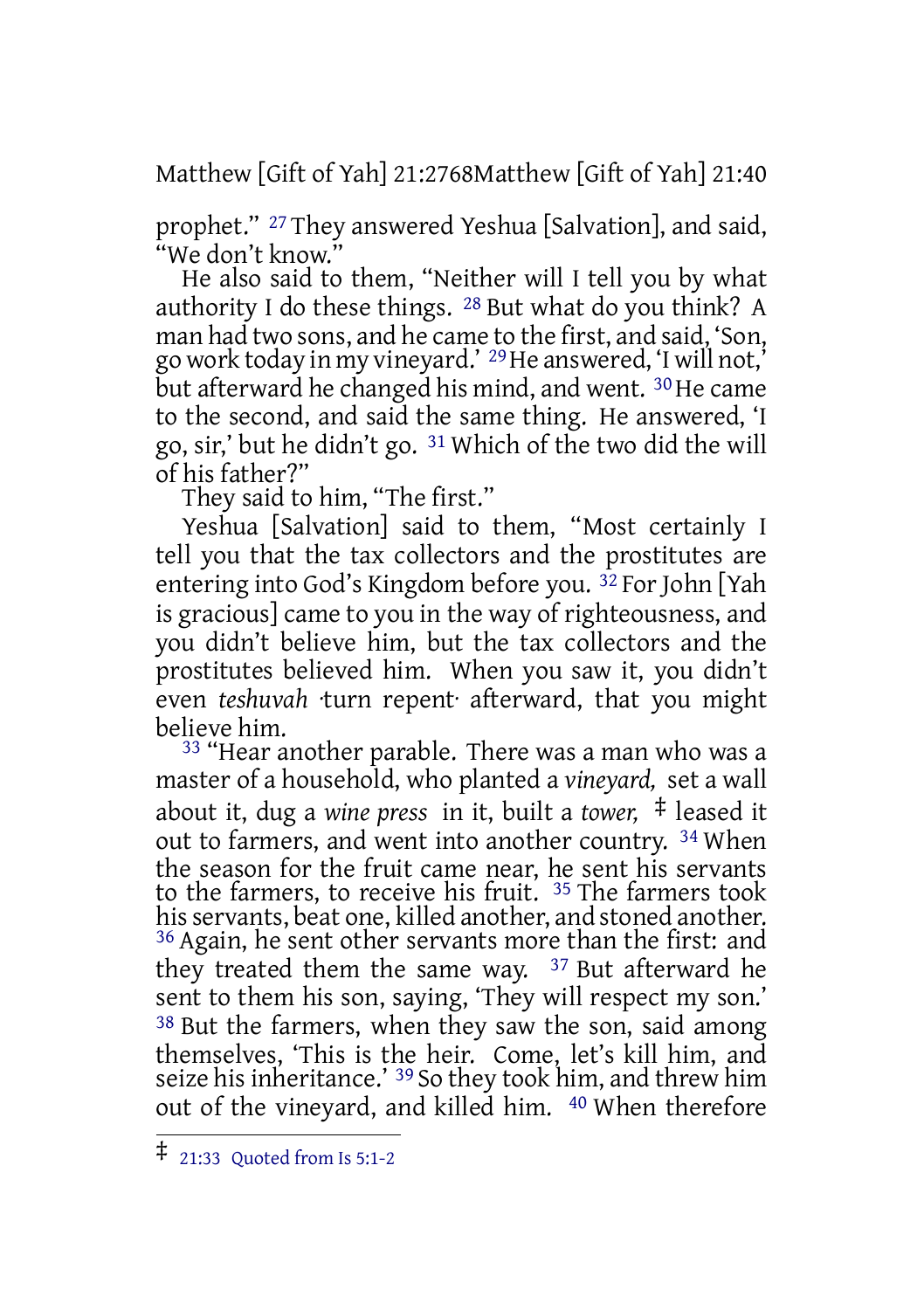Matthew [Gift of Yah] 21:41 69 Matthew [Gift of Yah] 22:3

the lord of the vineyard comes, what will he do to those farmers?"

<sup>41</sup> They told him, "He will miserably destroy those miserable men, and will lease out the vineyard to other farmers, who will give him the fruit in its season."

<sup>42</sup> § \* Yeshua [Salvation] said to them, "Did you never read in the Scriptures,

*'The stone which the builders rejected,*

*the same was made the head of the corner.*

*This was from ADONAI .*

*It is marvelous in our eyes?'* †

<sup>43</sup> ‡ "Therefore I tell you, God's Kingdom will be taken away from you, and will be given to a nation producing its fruit. 44 He who *falls* on this *stone* will be *broken to pieces,* § but if it *falls* on him, he will *crushed to dust."* \*

<sup>45</sup> When the chief priests and the Pharisees [Separated] heard his parables, they perceived that he spoke about them. 46 When they sought to seize him, they feared the multitudes, because they considered him to be a prophet.

#### 22

1 Yeshua [Salvation] answered and spoke again in parables to them, saying, <sup>2</sup> "The Kingdom of Heaven (God) is like a certain king, who made a marriage feast for his son, <sup>3</sup> and sent out his servants to call those who were invited to the marriage feast, but they would not come.

<sup>§</sup> 21:42 MP: <sup>A</sup> stone cut out without hands, meaning God not humans created this stone. (Dan 2:34-35) \* 21:42 MP: Messiah is the "stone" rejected by the Jews that becomes the chief cornerstone the entire building is align to and built upon. (Ps 118:22)  $\uparrow$  21:42 Quoted from Ps 118:22-23 ‡ 21:43 MP: Messiah is <sup>a</sup> "stumbling stone, <sup>a</sup> rock of offense" for Israel. (Is 8:14-15) § 21:44 Quoted from Is 8:14-15 \* 21:44 Quoted from Dan 2:34, 2:44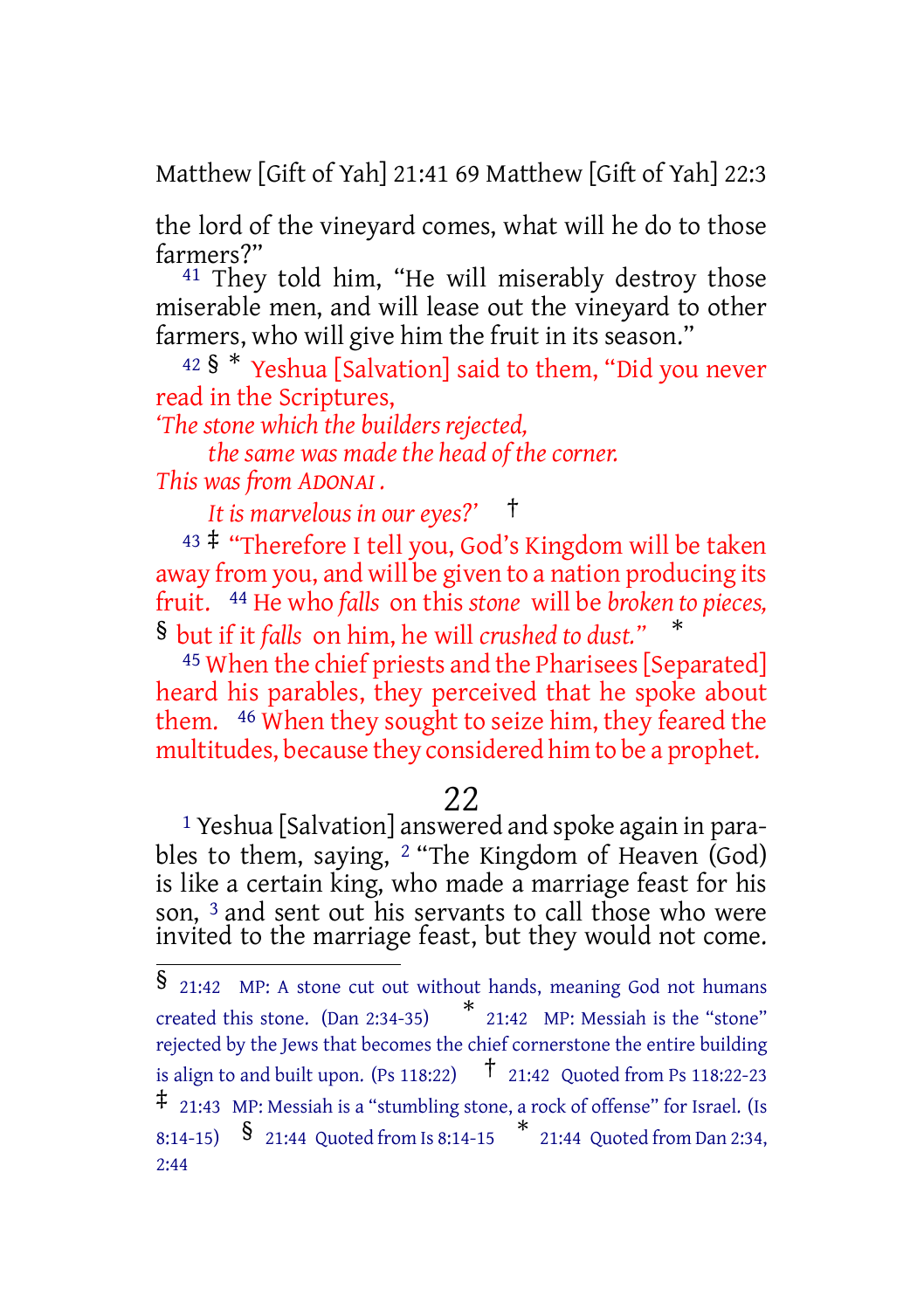Matthew [Gift of Yah] 22:4 70 Matthew [Gift of Yah] 22:18

4 Again he sent out other servants, saying, 'Tell those who are invited, "Behold, I have prepared my dinner. My cattle and my fatlings are killed, and all things are ready. Come to the marriage feast!" ' 5 But they made light of it, and went their ways, one to his own farm, another to his merchandise, 6 and the rest grabbed his servants, and treated them shamefully, and killed them. 7 When the king heard that, he was angry, and sent his armies, destroyed those murderers, and burned their city.

8 "Then he said to his servants, 'The wedding is ready, but those who were invited were not worthy.  $9\,$  Go therefore to the intersections of the highways, and as many as you may find, invite to the marriage feast.' 10 Those servants went out into the highways, and gathered together as many as they found, both bad and good. The wedding was filled with guests. 11 But when the king came in to see the guests, he saw there a man who didn't have on wedding clothing, <sup>12</sup> and he said to him, 'Friend, how did you come in here not wearing wedding clothing?' He was speechless. 13 Then the king said to the servants, 'Bind him hand and foot, take him away, and throw him into the outer darkness; there is where the weeping and grinding of teeth will be.' 14 For many are called, but few chosen."

15 Then the Pharisees [Separated] went and took counsel how they might entrap him in his talk. 16 They sent their disciples to him, along with the Herodians, saying, "Teacher, we know that you are honest, and teach the way of God in truth, no matter whom you teach, for you are not partial to anyone. 17 Tell us what you think: Does *Torah* ·Teaching· permit paying taxes to Caesar [Ruler], or not?"

18 But Yeshua [Salvation] perceived their wickedness,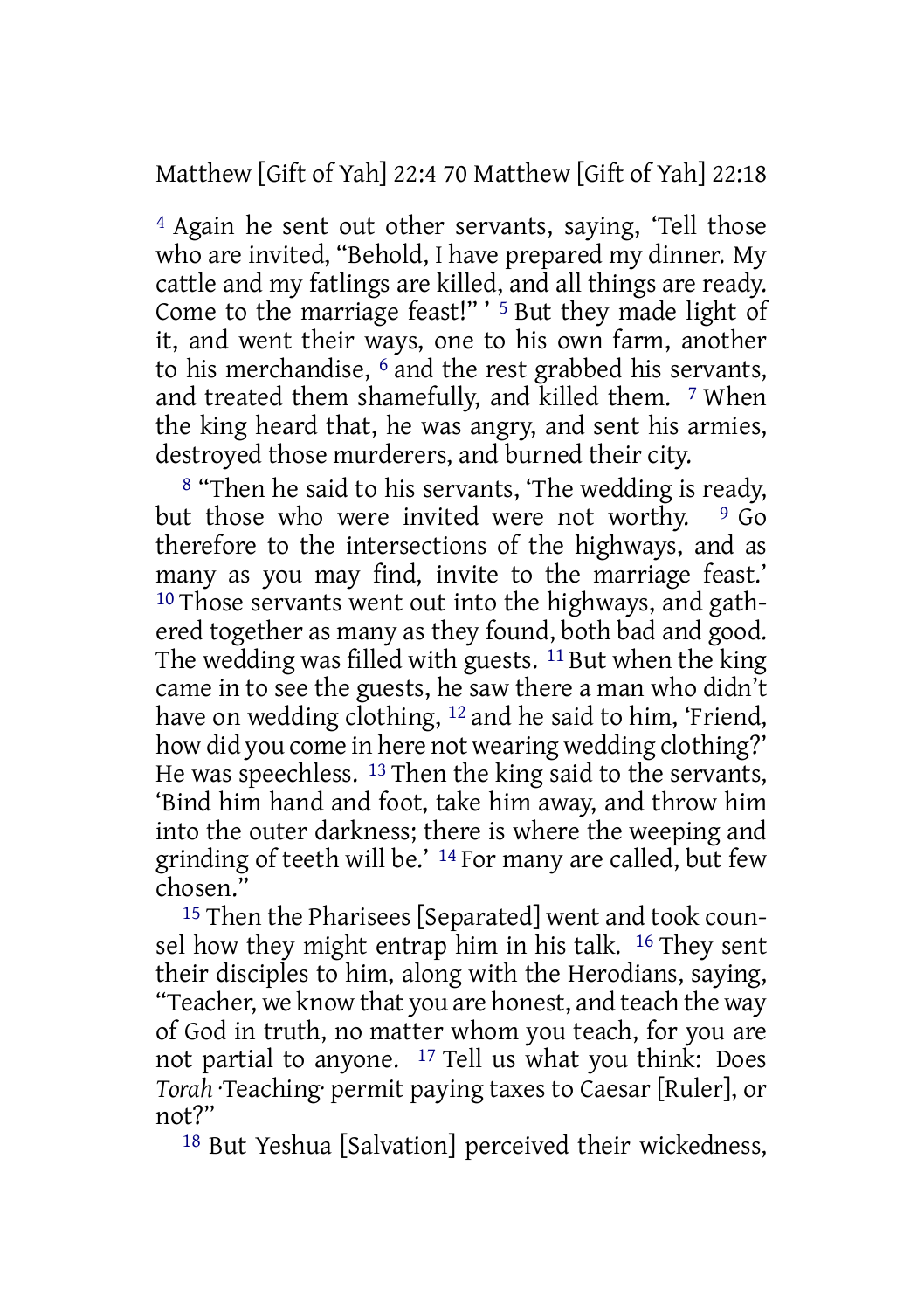Matthew [Gift of Yah] 22:1971Matthew [Gift of Yah] 22:32

and said, "Why do you test me, you hypocrites? 19 Show me the tax money."

They brought to him a denarius [one day's wage].

20 He asked them, "Whose is this image and inscription?"

21 They said to him, "Caesar's [Ruler]'s."

Then he said to them, "Give therefore to Caesar [Ruler] the things that are Caesar's, and to God the things that are God's."

<sup>22</sup> When they heard it, they marveled, and left him, and went away.

23 On that day Sadducees [Morally-upright] (those who say that there is no resurrection) came to him. They asked him hard questions, <sup>24</sup> saying, "Teacher, Moses [Drawn out] said, *'If a man dies, having no children, his brother shall marry his wife, and raise up offspring for his brother.'* \* <sup>25</sup>Now there were with us seven brothers. The first married and died, and having no offspring left his wife to his brother. 26 In the same way, the second also, and the third, to the seventh. <sup>27</sup> After them all, the woman died. <sup>28</sup> In the resurrection therefore, whose wife will she be of the seven? For they all had her."

29 But Yeshua [Salvation] answered them, "You are mistaken, not knowing the Scriptures, nor the power of God. 30 For in the resurrection they neither marry, nor are given in marriage, but are like God's angels in heaven. <sup>31</sup> But concerning the resurrection of the dead, haven't you read that which wasspoken to you by God,saying, 32 *'I am the God of Abraham [Father of a multitude], and the God of Isaac [Laughter], and the God of Jacob [Supplanter]?'* † God is not the God of the dead, but of the living."

<sup>\*</sup> 22:24 Quoted from Deut 25:5-6 † 22:32 Quoted from Ex 3:6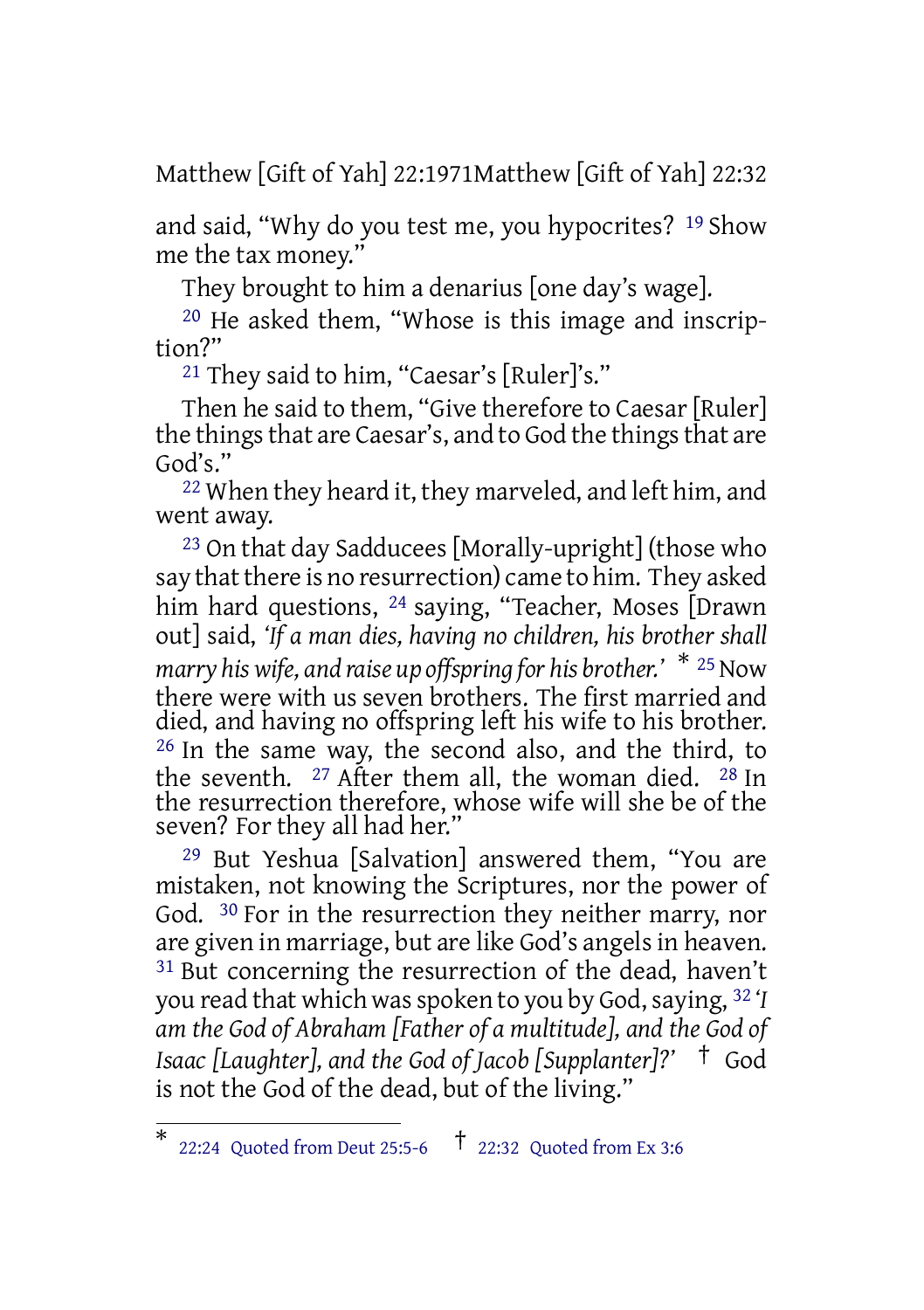Matthew [Gift of Yah] 22:3372Matthew [Gift of Yah] 22:46

33 When the multitudes heard it, they were astonished at his teaching. 34 But the Pharisees [Separated], when they heard that he had silenced the Sadducees [Morallyupright], gathered themselves together. 35 One of them, a lawyer, asked him a question, testing him. 36 "Teacher, which of the *mitzvot* ·instructions· in the *Torah* ·Teaching· is the most important?"

37 Yeshua [Salvation]said to him, *" 'You shall have agapao ·total devotion love· to MarYah [Master Yahweh] your God with all your heart, with all your soul, and with all your mind.'* ‡ <sup>38</sup> This is the greatest and most important *mitzvah* ·instruction·. 39 A second likewise is this, *'You shall show agapao ·total devoted love· to your neighbor as yourself.'* § 40 All of the *Torah* ·Teaching· and the Prophets depend on these two *mitzvot* ·instructions·."

<sup>41</sup> Now while the Pharisees [Separated] were gathered together, Yeshua [Salvation] asked them a question,  $42$  saying, "What do you think of the Messiah [Anointed] one]? Whose son is he?"

They said to him, "Of David [Beloved]."

<sup>43</sup> He said to them, "How then does David [Beloved] in *haRuach* [the Spirit] call him *MarYah* [Master Yahweh], saying,

44 *'Yahweh said to adoni [my Lord],*

*sit on my right hand,*

*until I* put *your enemies* under *your feet'* ? \*

45 "If then David [Beloved] calls him *MarYah* [Master Yahweh], how is he his son?"

46 No one was able to answer him a word, neither did any man dare ask him any more hard questions from that day forward.

 $\ddagger$  22:37 Quoted from Deut 6:5  $\,$   $\frac{\,\$}{\,\,}$  22:39 Quoted from Lev 19:18  $\,$   $\,$   $\,$   $\,$  22:44 Quoted from Ps 110:1 all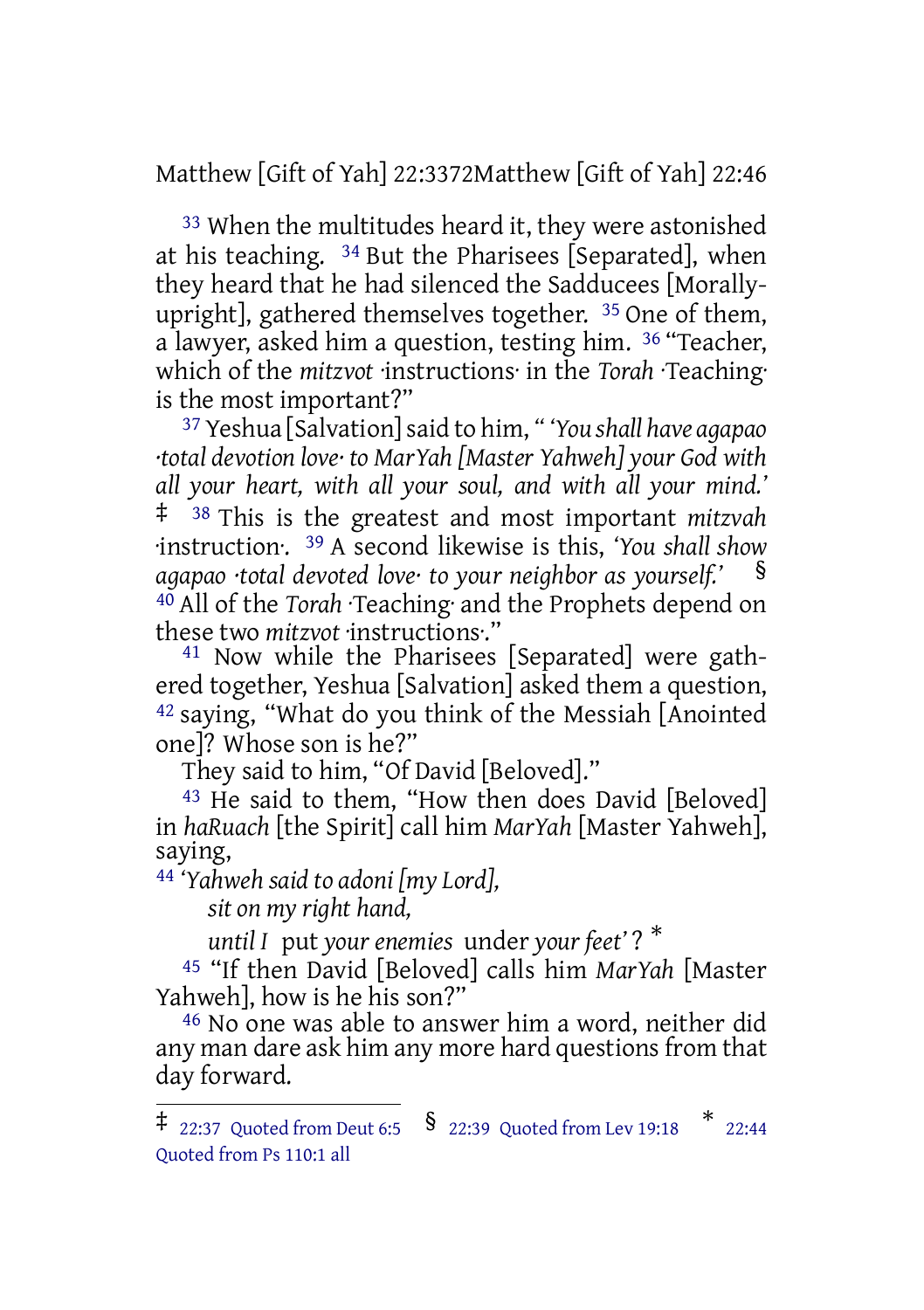Matthew [Gift of Yah] 23:1 73 Matthew [Gift of Yah] 23:14

23

<sup>1</sup> \* † Then Yeshua [Salvation] spoke to the multitudes and to his disciples,  $\frac{1}{2}$  saying, "The Torah-Teachers and the Pharisees [Separated] sat on Moses [Drawn out]' seat. 3 All things therefore whatever they tell you to observe, observe and do, but don't do their works; forthey say, and don't do. 4 For they bind heavy burdens that are grievous to be borne, and lay them on men's shoulders; but they themselves will not lift a finger to help them.  $\frac{5 \text{ But}}{2}$ all their works they do to be seen by men. They make their phylacteries broad, enlarge the *tzitziyot* ·tassles· of their garments, 6 and *phileo* ·affectionately love, have high regard for the place of honor at feasts, the best seats in the synagogues,  $7$  the salutations in the marketplaces, and to be called '*Rabbi* ·Teacher·' by men. 8 But don't you be called '*Rabbi* ·Teacher·,' for one is your teacher, the Messiah [Anointed one], and all of you are brothers. 9 Call no man on the earth *'Avikah* ·your Father·, for one is*'Avikah* ·your Father·, he who is in heaven. 10 Neither be called masters, for one is your master, the Messiah [Anointed one]. 11 But he who is greatest among you will be your servant. 12 Whoever exalts himself will be humbled, and whoever humbles himself will be exalted.

<sup>13</sup> ‡ "Woe to you, Torah-Teachers and Pharisees [Separated], hypocrites! For you devour widows' houses, and as a pretense you make long prayers. Therefore you will receive greater condemnation.

14 "But woe to you, Torah-Teachers and Pharisees [Separated], hypocrites! Because you shut up the Kingdom

<sup>\*</sup> 23:1 MP: At the time of Messiah's coming, Israel will have unfit leaders. (Zech 11:4-6) † 23:1 MP: The unbelief of Israel's leaders will force the Messiah to reject them. (Zech 11:8)  $\uparrow$  23:13 MP: At the time of Messiah's coming, Israel will have unfit leaders. (Zech 11:4-6)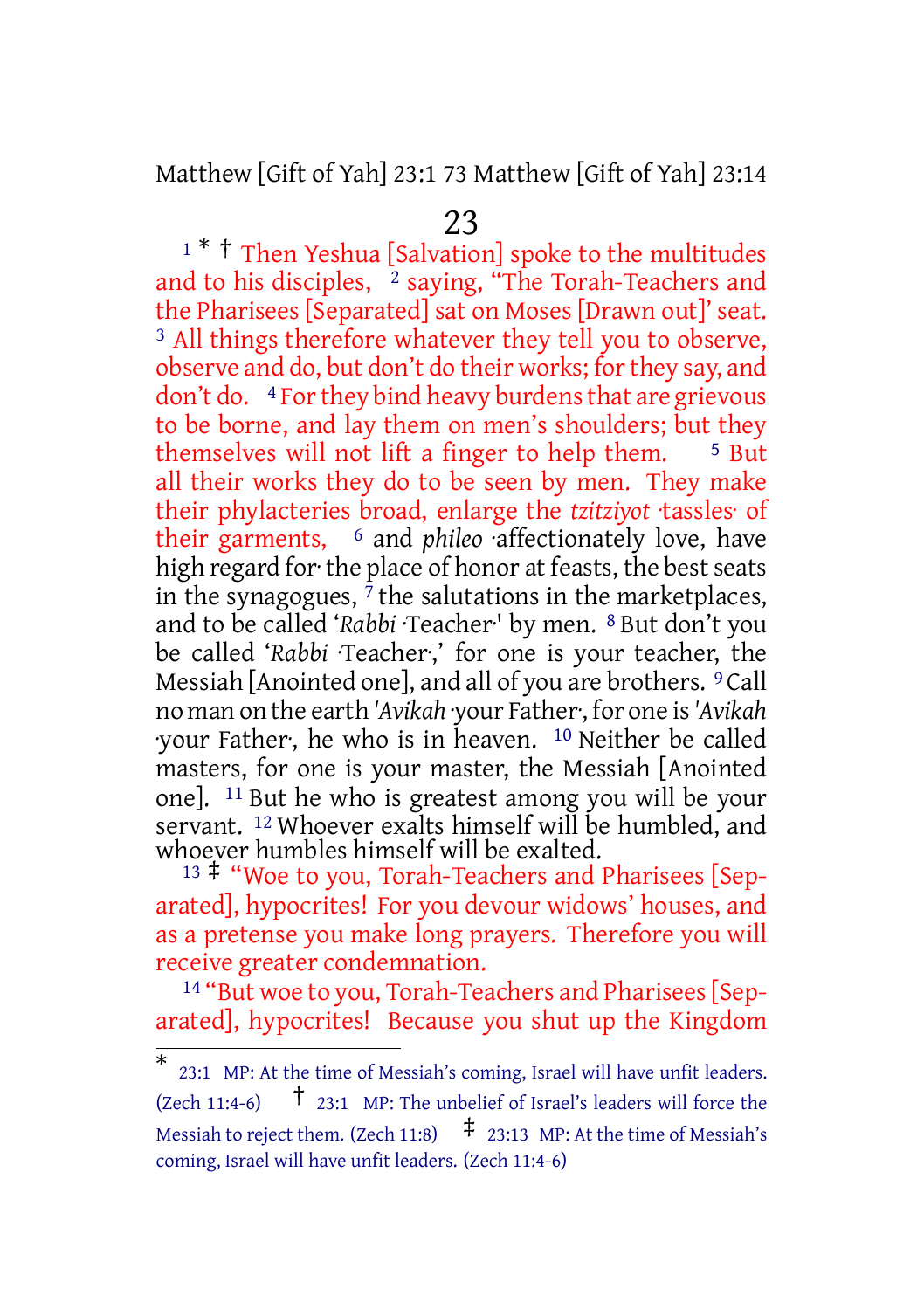# Matthew [Gift of Yah] 23:1574Matthew [Gift of Yah] 23:26

of Heaven (God) against men; for you don't enter in yourselves, neither do you allow those who are entering in to enter. 15 Woe to you, Torah-Teachers and Pharisees [Separated], hypocrites! For you travel around by sea and land to make one convert; and when he becomes one, you make him twice as much of a son of *Gehenna* (Place of fiery torment for the dead) as yourselves.

16 "Woe to you, you blind guides, who say, 'Whoever swears by the temple, it is nothing; but whoever swears by the gold of the temple, he is obligated.' 17 You blind fools! For which is greater, the gold, or the temple that sanctifies the gold?  $18$  'Whoever swears by the altar, it is nothing; but whoever swears by the gift that is on it, he is obligated?' 19 You blind fools! For which is greater, the gift, or the altar that sanctifies the gift? 20 He therefore who swears by the altar, swears by it, and by everything on it. 21 He who swears by the temple, swears by it, and by him who was living in it. 22 He who swears by heaven, swears by the throne of God, and by him who sits on it.

23 "Woe to you, Torah-Teachers and Pharisees [Separated], hypocrites! For you tithe mint, dill, and cumin, and have left undone the weightier matters of the *Torah* ·Teaching·: justice, *eleos* ·merciful compassion in action·, and faithfulness. These are the things you should have attended to, without neglecting the others! 24 You blind guides, who strain out a gnat, and swallow a camel!

25 "Woe to you, Torah-Teachers and Pharisees [Separated], hypocrites! For you clean the outside of the cup and of the platter, but within they are full of extortion and unrighteousness. 26 You blind Pharisee [Separated], first clean the inside of the cup and of the platter, that its outside may become clean also.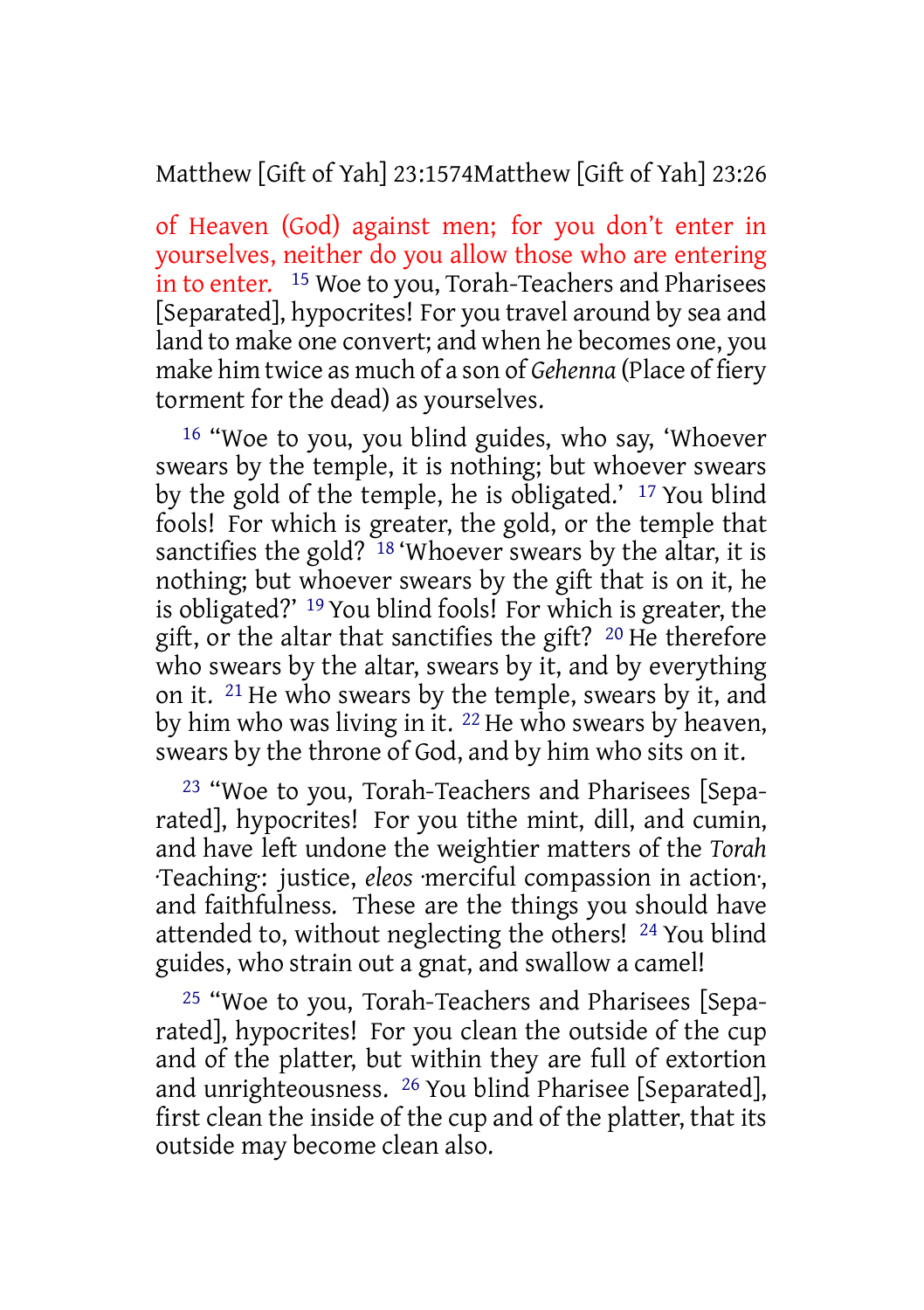#### Matthew [Gift of Yah] 23:27 75 Matthew [Gift of Yah] 23:35

27 "Woe to you, Torah-Teachers and Pharisees [Separated], hypocrites! For you are like whitened tombs, which outwardly appear beautiful, but inwardly are full of dead men's bones, and of all uncleanness. <sup>28</sup> Even so you also outwardly appear upright to men, but inwardly you are full of hypocrisy and far from *Torah* ·Teaching·.

29 "Woe to you, Torah-Teachers and Pharisees [Separated], hypocrites! For you build the tombs of the prophets, and decorate the tombs of the upright, 30 and say, 'If we had lived in the days of our fathers, we wouldn't have been partakers with them in the blood of the prophets.'  $31\$ <sup>§</sup> Therefore you testify to yourselves that you are children of those who killed the prophets. 32 Fill up, then, the measure of your fathers.  $\frac{33 \text{ You}$  serpents, you offspring of vipers, how will you escape the judgment of *Gehenna* (Place of fiery torment for the dead)? <sup>34 \*</sup> Therefore behold, I send to you prophets, wise men, and Torah-Teachers. Some of them you will kill and crucify; and some of them you will scourge in your synagogues, and persecute from city to city; 35 that on you may come all the upright *blood* shed on *the earth,* from the *blood* of upright *Abel[Vanity, Mourning]* † to the blood of *Zachariah son of Barachiah,* ‡ § whom you murdered between the

<sup>§</sup> 23:31 MPr: The expression, "Spirit of God," (Gen 1:2) is explained as "the Spirit of the King Messiah" (Is 11:2). In the phrase "moving on the face of the deep," the deep waters represent repentance (Lam 2:19). (Mishnah 2, Mishnah 8, and Midrash Leviticus 14). (Gen 1:2 with Is 11:2, Lam 2:19)

<sup>\*</sup> 23:34 MP: The Messiah's rejection will cause God to remove His protection of Israel. (Zech 13:7)  $\frac{1}{2}$  23:35 Quoted from Gen 4:9-11  $\frac{1}{2}$  23:35 Quoted from 2 Chr 24:20-22  $\frac{\$}{}$  23:35 By referencing Genesis to 2 Chronicles, He calls to witness the entire recorded history of righteous people murdered from "A to Z". (Chronicles is the last book of the Hebrew Bible)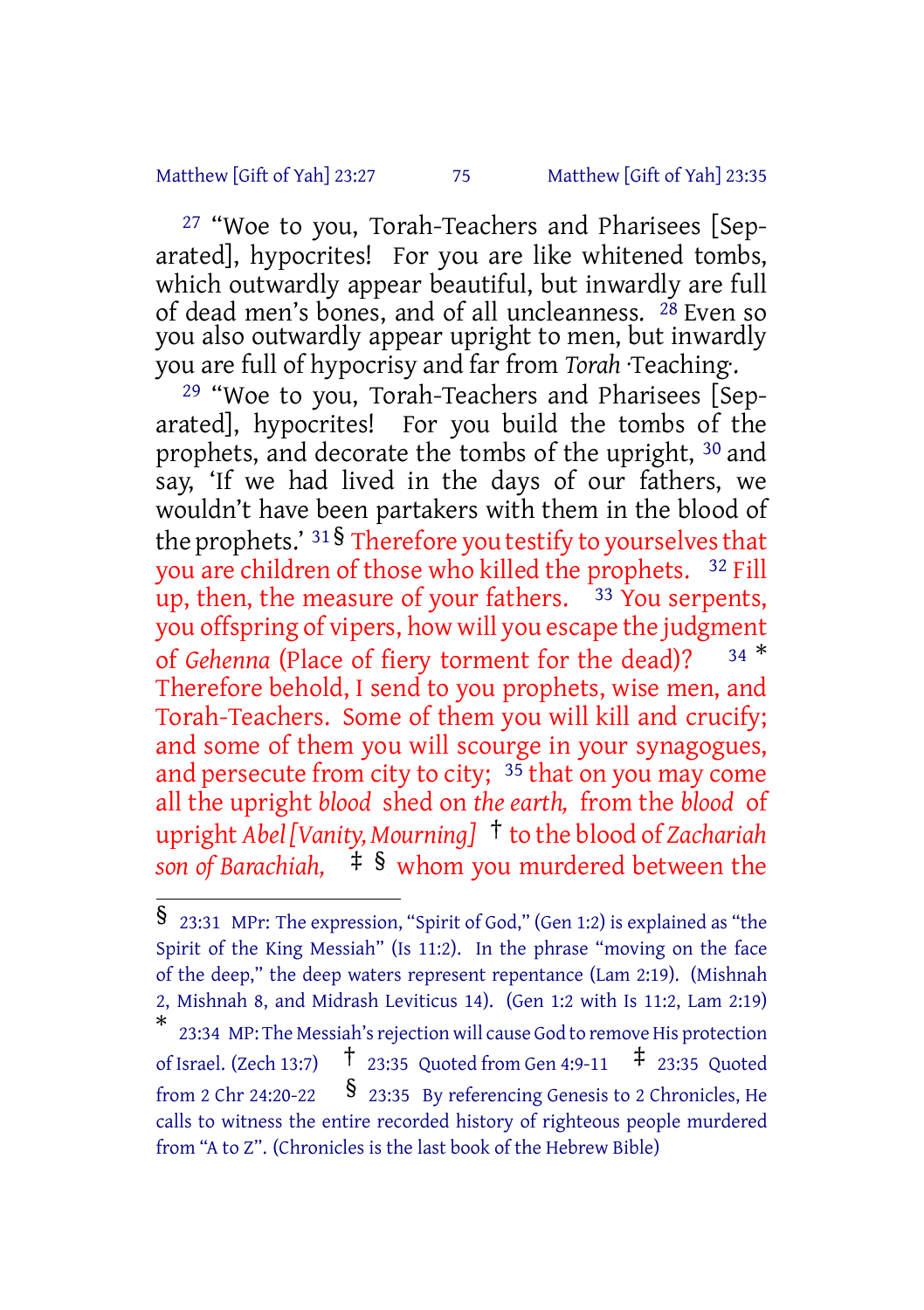Matthew [Gift of Yah] 23:36 76 Matthew [Gift of Yah] 24:5

sanctuary and the altar. <sup>36</sup> Most certainly I tell you, all these things will come upon this generation.

<sup>37</sup> \* "Jerusalem [City of peace], Jerusalem [City of peace], who kills the prophets, and stones those who are sent to her! How often I would have gathered your children together, even as a hen gathers her chicks under her wings, and you would not! <sup>38</sup> † Behold, *your house* is left to you *desolate.* ‡ <sup>39</sup> For I tell you, you will not see me from now on, § until you say, *'Blessed is he who comes in the name of MarYah [Master Yahweh]!' "* \*

## 24

1 Yeshua [Salvation] went out from the temple, and was going on his way. His disciples came to him to show him the buildings of the temple. <sup>2</sup> But he answered them, "You see all of these things, don't you? Most certainly I tell you, there will not be left here one stone on another, that will not be thrown down."

<sup>3</sup> As he sat on the Mount of Olives, the disciples came to him privately, saying, "Tell us, when will these things be? What is the sign of your coming, and of the end of the age?"

4 Yeshua [Salvation] answered them, "Be careful that no one leads you astray. 5 For many will come in my name, saying, '*Ena* Na [I AM (the Living God)], the Messiah

 $*$  23:37 MP: Messiah will pray for his enemies. (Ps 109:4)  $*$  23:38 MP: National Israel will be without the Temple sacrifice, without Levites ministering, and without foreign deities for a period of time. At the end of this age, Israel will repent, return, and seek Yahweh and King Messiah descendant of David. (Hos 3:4-5)  $\qquad$   $\ddagger$  23:38 Quoted from Ps 69:25; Jer 12:7, 22:5 § 23:39 MPr: The Rabbis teach if Israel kept just one Sabbath according to the commandment, the Messiah would immediately come (Ex 19:25 in Jerusalem Targum 64). (Ex 19:25) \* 23:39 Quoted from Ps 118:26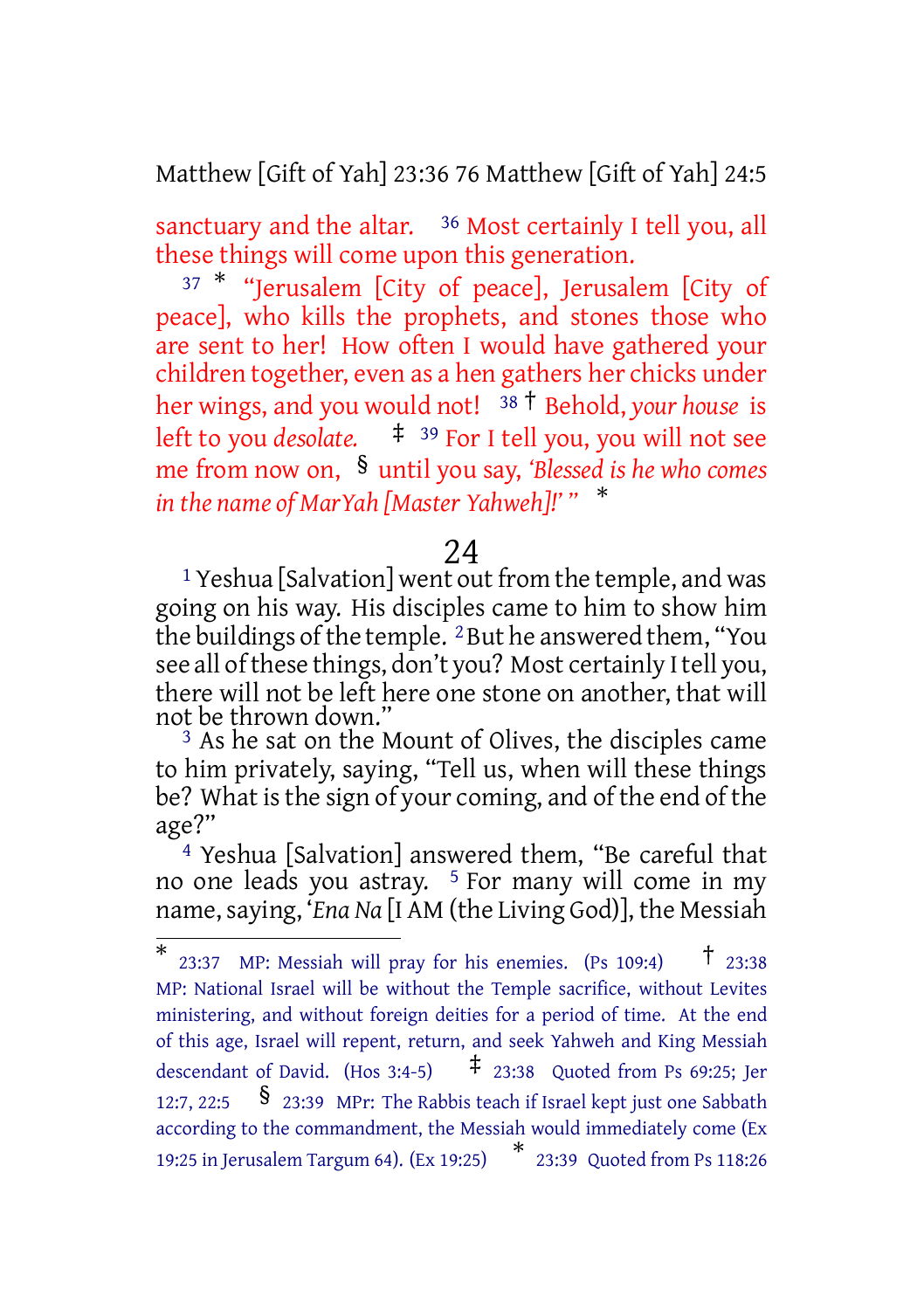Matthew [Gift of Yah] 24:6 77 Matthew [Gift of Yah] 24:20

[Anointed one],' and will lead many astray. <sup>6</sup> You will hear of wars and rumors of wars. See that you are not troubled, for all this must happen, but the end is not yet. 7 For nation will rise against nation, and kingdom against kingdom; and there will be famines, plagues, and earthquakes in various places. 8 But all these things are the beginning of birth pains. 9 Then they will deliver you up to oppression, and will kill you. You will be hated by all of the nations for my name's sake. 10 Then many will stumble, and will deliver up one another, and will hate one another. 11 Many false prophets will arise, and will lead many astray. 12 Because of increased distance from *Torah* ·Teaching·, many people's *agape* ·unconditional love· will grow cold. <sup>13</sup> But he who endures to the end, the same will be saved. <sup>14\*</sup> This Good News of the Kingdom will be preached in the whole world for a testimony to all the nations, and then the end will come.

15 "When, therefore, you see the *abomination of desolation,* †which was spoken of through Daniel [My judge is God] the prophet, standing in the holy place (let the reader understand), 16 then let those who are in Judea [Praise] flee to the mountains. 17 Let him who is on the housetop not go down to take out the things that are in his house. 18 Let him who is in the field not *teshuvah* ·completely return· back to get his clothes. 19 But woe to those who are with child and to nursing mothers in those days! 20 Pray that your flight will not be in the winter, nor

<sup>\*</sup> 24:14 MP: Messiah provides "justice" to the Gentiles. (Is 42:1)  $\uparrow$  24:15 Quoted from Dan 8:13, 9:27, 11:31, 12:11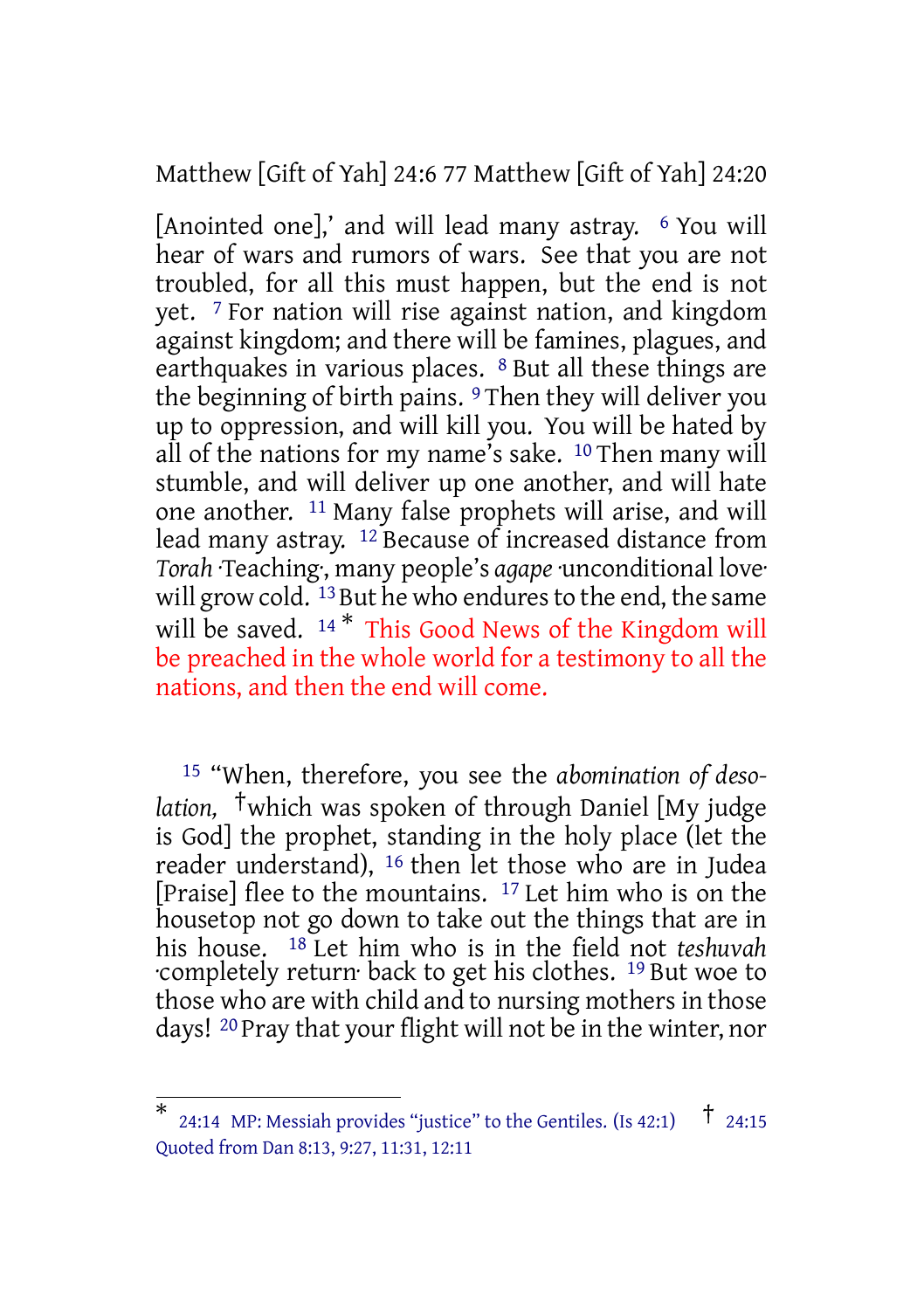Matthew [Gift of Yah] 24:2178Matthew [Gift of Yah] 24:29

on a *Sabbath* ·To cease·, <sup>21</sup> ‡ for then there will be great oppression, such as *has not been from the beginning of the world until now,* § no, nor ever will be. <sup>22</sup> Unless those days had been shortened, no flesh would have been saved. But for the sake of the chosen ones, those days will be shortened.

<sup>23</sup> "Then if any man tells you, 'Behold, here is the Messiah [Anointed one],' or, 'There,' don't believe it. 24 For there will arise false Messiahs [Anointed ones], and false prophets, and they will show great signs and wonders, so as to lead astray, if possible, even the chosen ones.

 $25$  "Behold, I have told you beforehand.  $26$  If therefore they tell you, 'Behold, he is in the wilderness,' don't go out; 'Behold, he is in the inner rooms,' don't believe it. <sup>27</sup> For as the lightning flashes from the east, and is seen even to the west, so will be the coming of the Son of Man. <sup>28</sup> For wherever the carcass is, there is where the vultures gather together. <sup>29\*</sup> But immediately after the

<sup>‡</sup> 24:21 MPr: Rabbi Johanan also said: The son of David [Beloved] will come only in a generation that is either altogether righteous or altogether wicked. Either "in a generation that is altogether righteous," – as it is written, "Thy people also shall be all righteous: they shall inherit the land forever" (Is 60:21). Or "altogether wicked" - as it is written, "and he saw that there was no man, and wondered that there was no intercessor" (Is 59:16). For it is also written, "For mine own sake, even for mine own sake, will I do it" (Is 48:11). (Is 60:21 in Talmud Sanhedrin Folio 98A). (Is 60:21) § 24:21 Quoted from Jer 30:7; Joel 2:2; Dan 12:1 \* 24:29 MP: "The Day of Yahweh" refers to the end of this age characterized by darkness (Amos 8:9). (Also see Is 24:18-23). In Messianic parallel, the earth will grow dark when the Messianic atonement is accomplished. This aligns with the 70th week of (Daniel 9:24). This verse states the purpose of 70 weeks: 1) "to finish transgression," 2) "to put an end to sin," 3) "to atone for wickedness," 4) "to bring in everlasting righteousness," 5) "to seal up vision and prophecy," and 6) "to anoint the most holy." (Amos 5:20)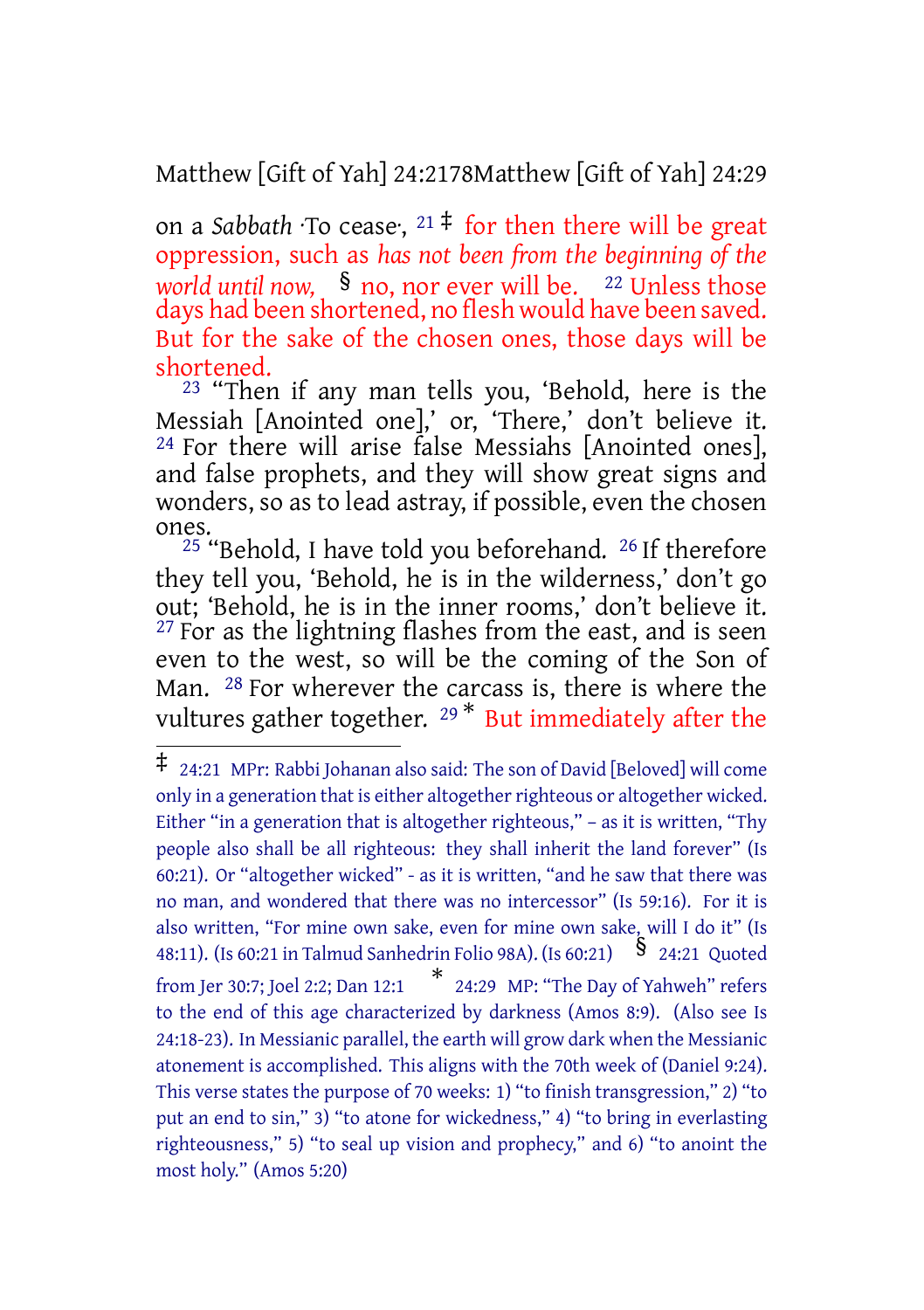# Matthew [Gift of Yah] 24:3079Matthew [Gift of Yah] 24:38

oppression of those days, *thesun will be darkened, the moon will not giveitslight,* † *thestars will fall from thesky,* ‡ *and the powers of the heavens will be shaken;* § \* <sup>30</sup> † and then the sign of the Son of Man will appear in the sky. Then *all the tribes of the earth will mourn, and they will see* ‡ the *Son of Man coming on theclouds of thesky* § *with power and great glory.* 31 He will send out his angels with *a* great *sound of a shofar ·ram horn·,* \* *and they will gather together his chosen ones from the four winds, from one end of the sky to the other.*

<sup>32</sup> "Now from the fig tree learn this parable. When its branch has now become tender, and produces its leaves, you know that the summer is near.  $33$  Even so you also, when you see all these things, know that it is near, even at the doors. 34 Most certainly I tell you, this generation will not pass away, until all these things are accomplished. <sup>35</sup>Heaven and earth will pass away, but *mywords* † will not pass away. 36 But when that day and hour will come, no one knows— not the angels in heaven, not the Son, only *Abba* Father.

37 "For the Son of Man's coming will be just as it was *in the* days *of Noah [Rest].* ‡ <sup>38</sup> For as in those days which

<sup>†</sup> 24:29 Quoted from Is 13:10; Joel 2:10, 2:31 (Heb Bible 3:4), 3:15 (Heb Bible 4:15)  $\uparrow$  24:29 Quoted from Is 34:4; Joel 3:15 (Heb Bible 4:15)  $\uparrow$  24:29 Quoted from Hag 2:6, 2:21 \* 24:29 Quoted from Eze 32:7; Joel 2:10 † 24:30 MPr: If Israel behaved in <sup>a</sup> worthy manner, the Messiah would come in the clouds of heaven (in glory and power); if otherwise, Messiah will come humble, and riding upon a donkey colt. (Dan 7:13 in Talmud Sanhedrin 98A). (Dan 7:13) (Donkey: Matt 21:2-7. Clouds: Matt 24:30-31, 26:63-64; 1 Thes 4:16-17; Rev 1:7) ‡ 24:30 Quoted from Zech 12:10 (Alluding to 12:10-14)  $\frac{1}{24:30}$  Quoted from Dan 7:13  $\frac{1}{24:31}$  Quoted from Is 27:13  $\frac{1}{24:35}$ Quoted from Is 40:8  $\pm$  24:37 Quoted from Is 54:9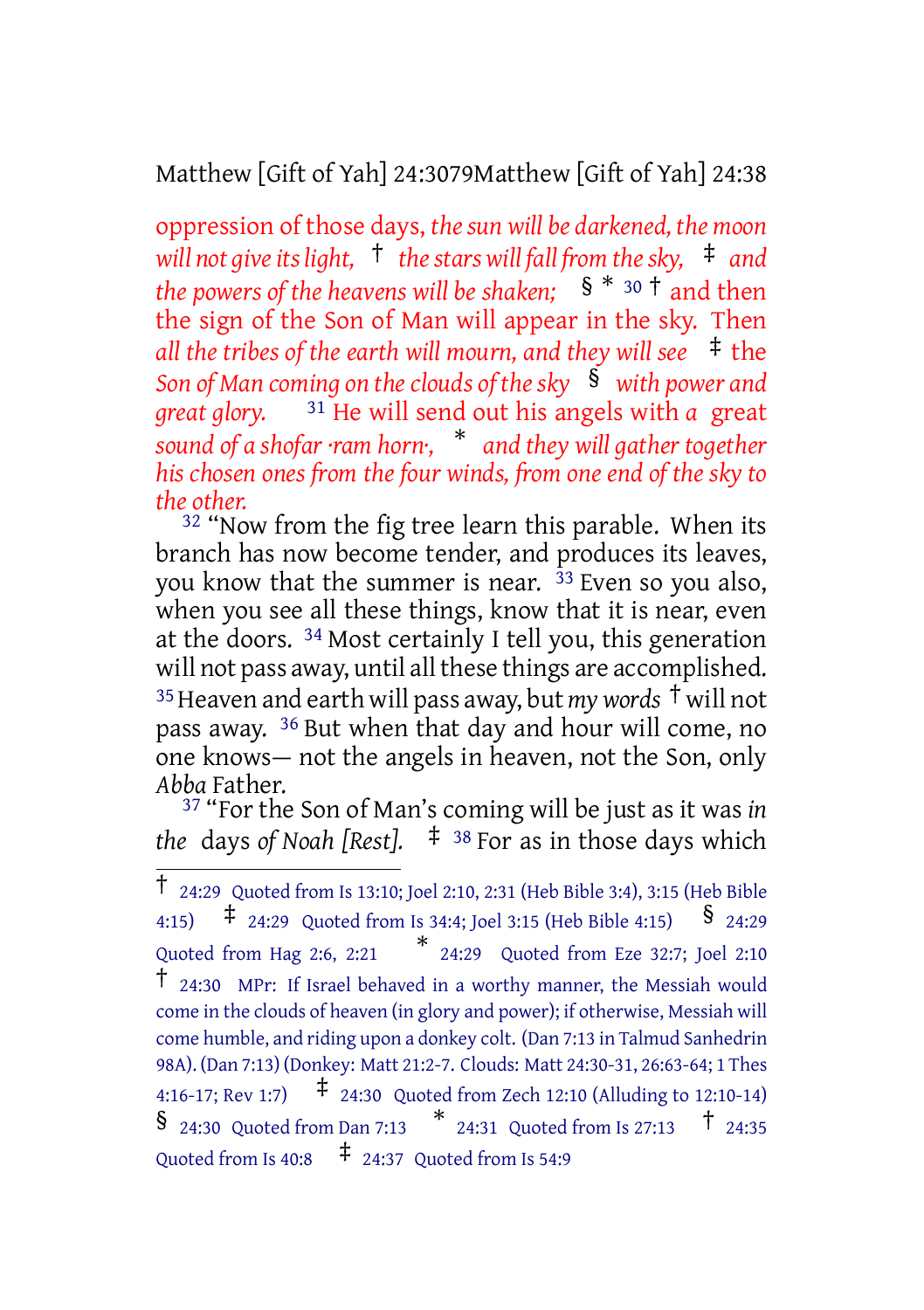Matthew [Gift of Yah] 24:39 80 Matthew [Gift of Yah] 25:4

were before *the flood* they were eating and drinking, marrying and giving in marriage, until the day that *Noah [Rest] entered into the ship,* § <sup>39</sup> and they didn't know until the flood came, and took them all away, so will be the coming of the Son of Man. 40 Then two men will be in the field: one will be taken and one will be left; <sup>41</sup> two women grinding at the mill, one will be taken and one will be left. 42 Watch therefore, for you don't know in what hour your Lord comes. <sup>43</sup> But know this, that if the master of the house had known in what watch of the night the thief was coming, he would have watched, and would not have allowed his house to be broken into. 44 Therefore also be ready, for in an hour that you don't expect, the Son of Man will come.

<sup>45</sup> "Who then is the faithful and wise servant, whom his lord has set over his household, to give them their food in due season? 46 Blessed is that servant whom his lord finds doing so when he comes. 47 Most certainly I tell you that he will set him over all that he has. 48 But if that evil servant should say in his heart, 'My lord is delaying his coming,' 49 and begins to beat his fellow servants, and eat and drink with the drunkards, 50 the lord of that servant will come in a day when he does not expect it, and in an hour when he does not know it, 51 and will cut him in pieces, and appoint his portion with the hypocrites. There is where the weeping and grinding of teeth will be.

# 25

1 "Then the Kingdom of Heaven (God) will be like ten virgins, who took their lamps, and went out to meet the bridegroom. <sup>2</sup> Five of them were foolish, and five were wise. 3 Those who were foolish, when they took their lamps, took no oil with them, 4 but the wise took flasks of

<sup>§</sup> 24:38 Quoted from Gen 7:7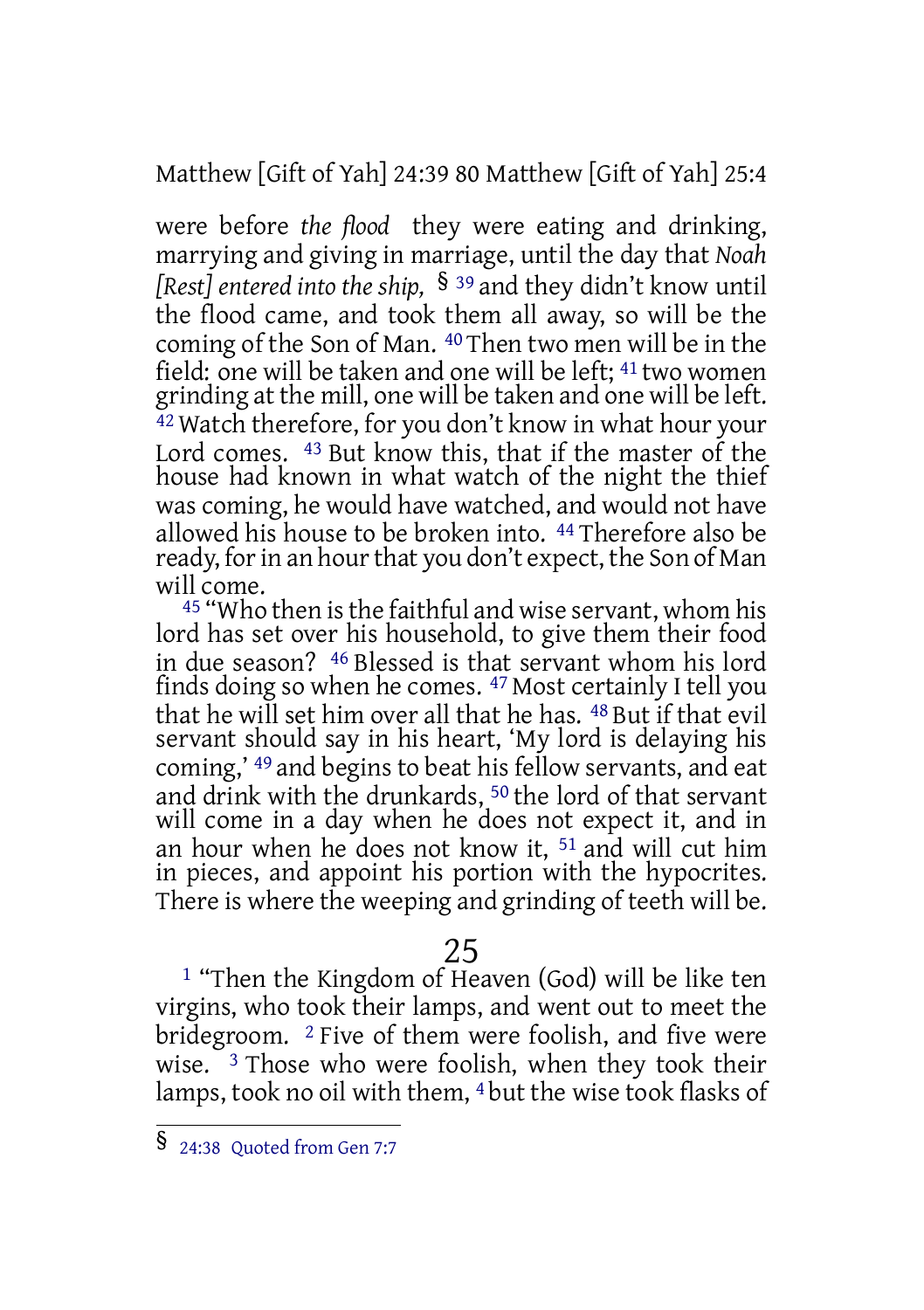Matthew [Gift of Yah] 25:5 81 Matthew [Gift of Yah] 25:16

oil with their lamps. <sup>5</sup> Now while the bridegroom delayed, they all slumbered and slept. <sup>6</sup> But at midnight there was a cry, 'Behold! The bridegroom is coming! Come out to meet him!' 7 Then all those virgins arose, and trimmed their lamps. 8 The foolish said to the wise, 'Give us some of your oil, for our lamps are going out.' 9 But the wise answered, saying, 'What if there is not enough for us and you? You go rather to those who sell, and buy for yourselves.' <sup>10</sup> While they went away to buy, the bridegroom came, and those who were ready went in with him to the marriage feast, and the door was shut. 11 Afterward the other virgins also came, saying, 'Lord, Lord, open to us.' <sup>12</sup> But he answered, 'Most certainly I tell you, I don't know you.' 13 Watch therefore, for you don't know the day nor the hour \* in which the Son of Man is coming.

<sup>14</sup> "For it is like a man, going into another country, who called his own servants, and entrusted his goods to them. 15 To one he gave five talents [30,000 denarii; 2,587 lb; 117 kg], to another two talents [12,000 denarii; 1,035 lb; 46.8 kg], to another one talent [6,000 denarii; 517.5 lb; 23.4 kg]; to each according to his own ability. Then he went on his journey. 16 Immediately he who received the five talents went and traded with them, and made another

<sup>\*</sup> 25:13 Context: "The day that no man knows the day nor the hour;" This is a very Jewish reference to the only Festival day that is not defined, that is *Yom Terurah* ·Day of *Shofar* blast· (a *shofar*is a ram horn). Thisis because the festival starts on the first day of the seventh month of *Ethanim*, also called *Tishri*. Months are counted when the moon crests and starts anew, from waxing crest to waning crest. There is a possible four days in which this can occur. Therefore one must be constantly watching and listening for the watchman's shofar blast that announces the start of the new month, and also starting the 7th month is the beginning of *Yom Terurah* ·Day of *Shofar* blast·!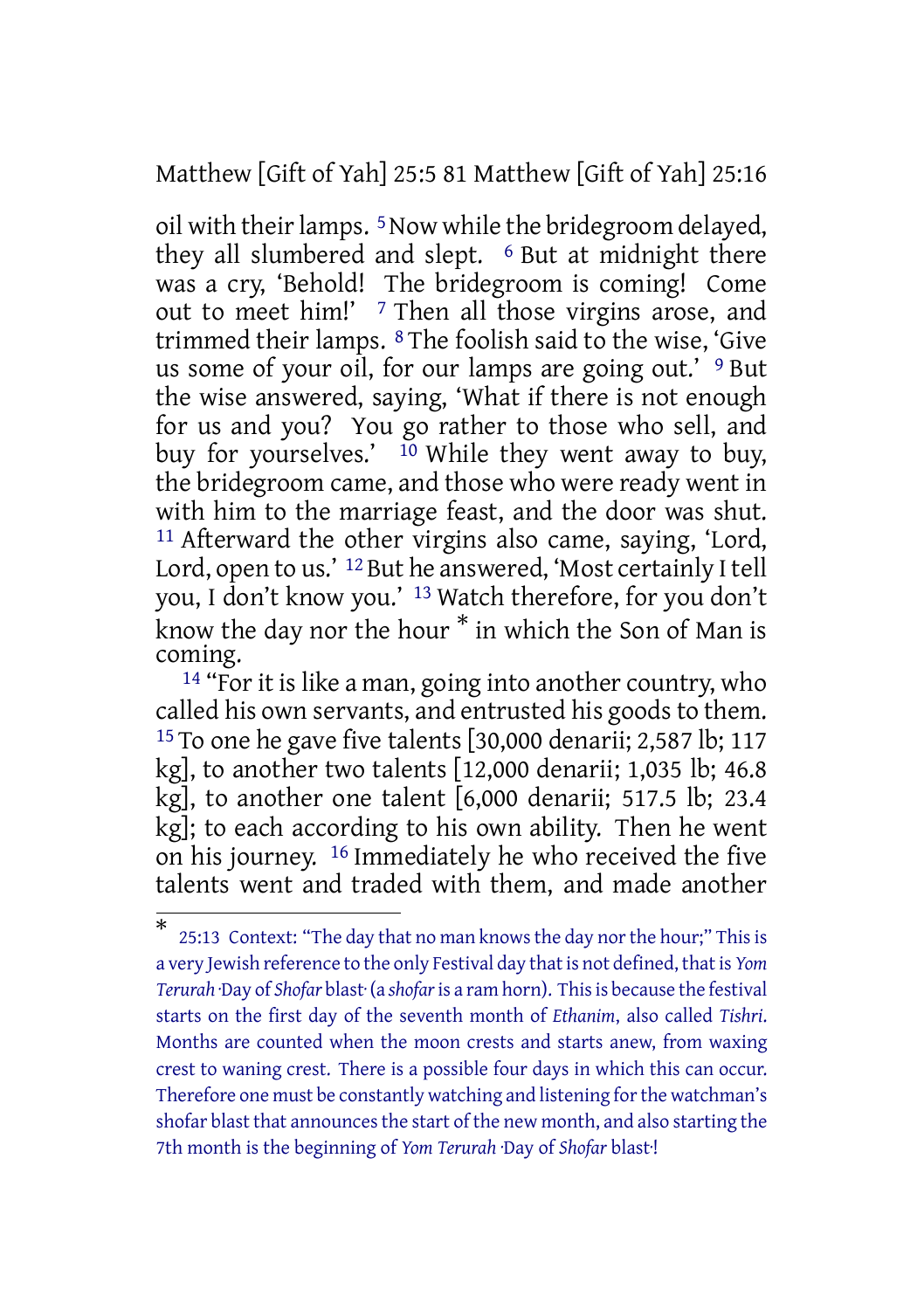Matthew [Gift of Yah] 25:1782Matthew [Gift of Yah] 25:28

five talents. 17 In the same way, he also who got the two talents gained another two talents.  $18$  But he who received the one talent [6,000 denarii; 517.5 lb; 23.4 kg] went away and dug in the earth, and hid his lord's money.

19 "Now after a long time the lord of those servants came, and reconciled accounts with them. 20 He who received the five talents came and brought another five talents, saying, 'Lord, you delivered to me five talents [30,000 denarii; 2,587 lb; 117 kg]. Behold, I have gained another five talents besides them [a total of 60,000 denarii; 5,175 lb; 234 kg].'

21 "His lord said to him, 'Well done, good and faithful servant. You have been faithful over a few things, I will set you over many things. Enter into the joy of your lord.'

<sup>22</sup> "He also who got the two talents came and said, 'Lord, you delivered to me two talents [12,000 denarii; 1,035 lb; 46.8 kg]. Behold, I have gained another two talents besides them [a total of 24,000 denarii; 2,070 lb; 93.6 kg].'

23 "His lord said to him, 'Well done, good and faithful servant. You have been faithful over a few things, I will set you over many things. Enter into the joy of your lord.'

24 "He also who had received the one talent came and said, 'Lord, I knew you that you are a hard man, reaping where you did not sow, and gathering where you did not scatter. 25 I was afraid, and went away and hid your single talent [6,000 denarii; 517.5 lb; 23.4 kg] in the earth. Behold, you have what is yours.'

26 "But hislord answered him, 'You wicked and slothful servant. You knew that I reap where I didn't sow, and gather where I didn't scatter. 27 You ought therefore to have deposited my money with the bankers, and at my coming I should have received back my own with interest.  $28$  Take away therefore the talent from him, and give it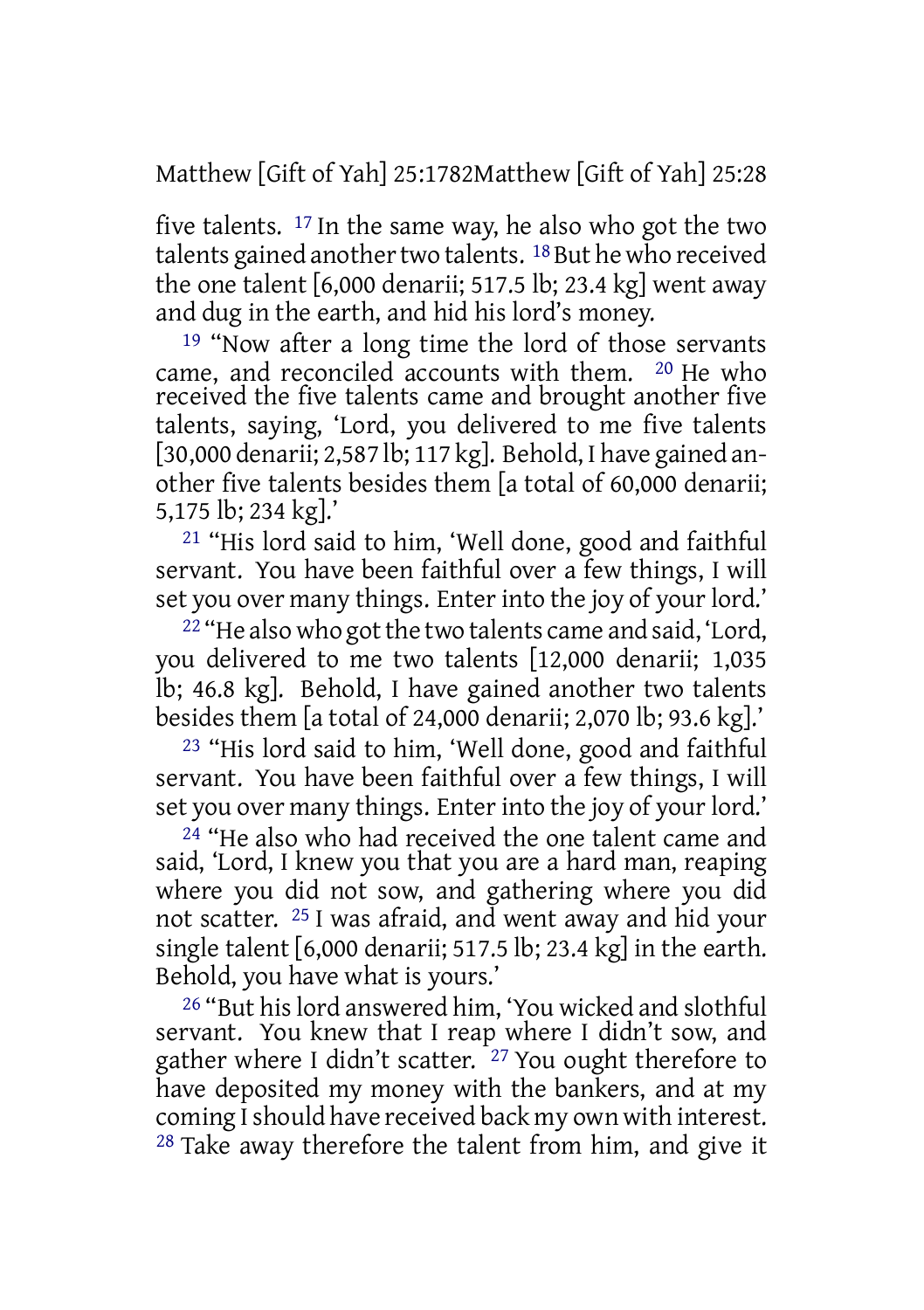#### Matthew [Gift of Yah] 25:29 83 Matthew [Gift of Yah] 25:43

to him who has the ten talents. 29 For to everyone who has will be given, and he will have abundance, but from him who does not have, even that which he has will be taken away. 30 Throw out the unprofitable servant into the outer darkness, where there will be weeping and gnashing of teeth.'

31 "But when the Son of Man comes in his glory, and all the holy angels with him, then he will sit on the throne of his glory. 32 Before him all the nations will be gathered, and he will separate them one from another, as a shepherd separates the sheep from the goats. <sup>33</sup> He will set the sheep on his right hand, but the goats on the left. 34 Then the King will tell those on his right hand, 'Come, blessed of *'Avi* ·my Father·, inherit the Kingdom prepared for you from the foundation of the world; 35 for I was hungry, and you gave me food to eat. I was thirsty, and you gave me drink. I was a stranger, and you took me in. 36 I was naked, and you clothed me. I was sick, and you visited me. I was in prison, and you came to me.'

<sup>37</sup> "Then the upright will answer him, saying, 'Lord, when did we see you hungry, and feed you; or thirsty, and give you a drink? 38 When did we see you as a stranger, and take you in; or naked, and clothe you? 39 When did we see you sick, or in prison, and come to you?'

40 "The King will answer them, 'Most certainly I tell you, because you did it to one of the least of these my brothers, you did it to me.' 41 Then he will say also to those on the left hand, *'Depart from me, you* † cursed, into the eternal fire which is prepared for the devil and his angels; 42 for I was hungry, and you didn't give me food to eat; I was thirsty, and you gave me no drink; 43 I was a

<sup>†</sup> 25:41 Quoted from Ps 6:8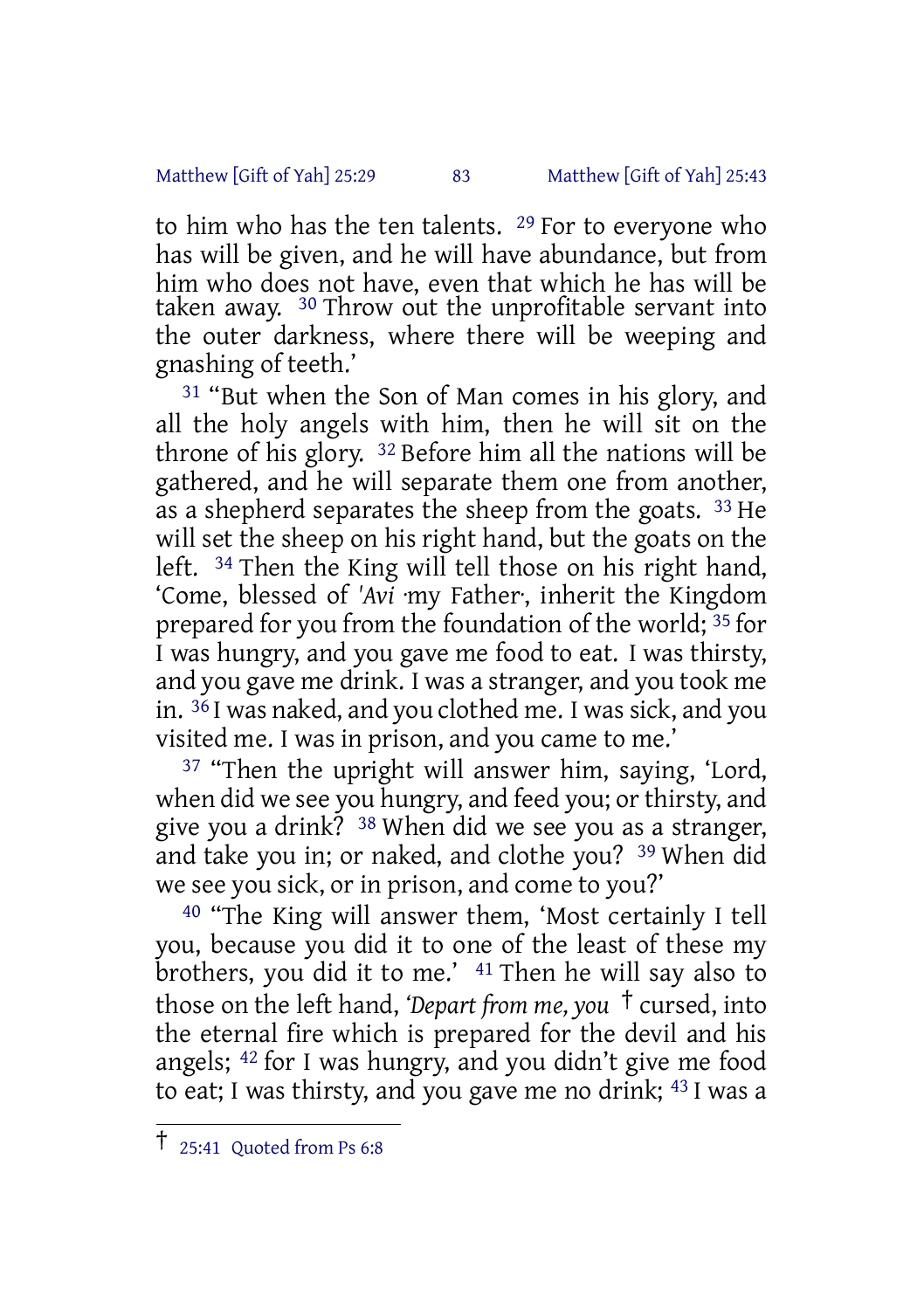Matthew [Gift of Yah] 25:4484Matthew [Gift of Yah] 26:10

stranger, and you didn't take me in; naked, and you didn't clothe me; sick, and in prison, and you didn't visit me.'

44 "Then they will also answer, saying, 'Lord, when did we see you hungry, or thirsty, or a stranger, or naked, or sick, or in prison, and didn't help you?'

45 "Then he will answer them, saying, 'Most certainly I tell you, because you didn't do it to one of the least of these, you didn't do it to me.' 46 These will go away into eternal punishment, but the upright into eternal life."

### 26

 $1$  When Yeshua [Salvation] had finished all these words, he said to his disciples, 2 "You know that the *Pesac* ·Passover· istwo days away (Nissan 12), and the Son of Man will be delivered up to be nailed to the execution-stake."

<sup>3</sub> \*</sup> Then the chief priests, the Torah-Teachers, and the elders of the people were gathered together in the court of the high priest, who was called Caiaphas [Rock that hollows itself out]. 4 They took counsel together that they might take Yeshua [Salvation] by deceit, and kill him. 5 But they said, "Not during the festival of Passover, lest a riot occur among the people."

6 Now when Yeshua [Salvation] was in Bethany [House of affliction], in the house of Simeon [Hearing] the leper, <sup>7</sup> a woman came to him having an alabaster jar of very expensive ointment, and she poured it on his head as he sat at the table.  $8$  But when his disciples saw this, they were indignant, saying, "Why this waste? <sup>9</sup> For this ointment might have been sold for much, and given to the poor."

10 However, knowing this, Yeshua [Salvation] said to them, "Why do you trouble the woman? Because she has

<sup>\*</sup> 26:3 MP: Messiah is despised. (Zech 11:8)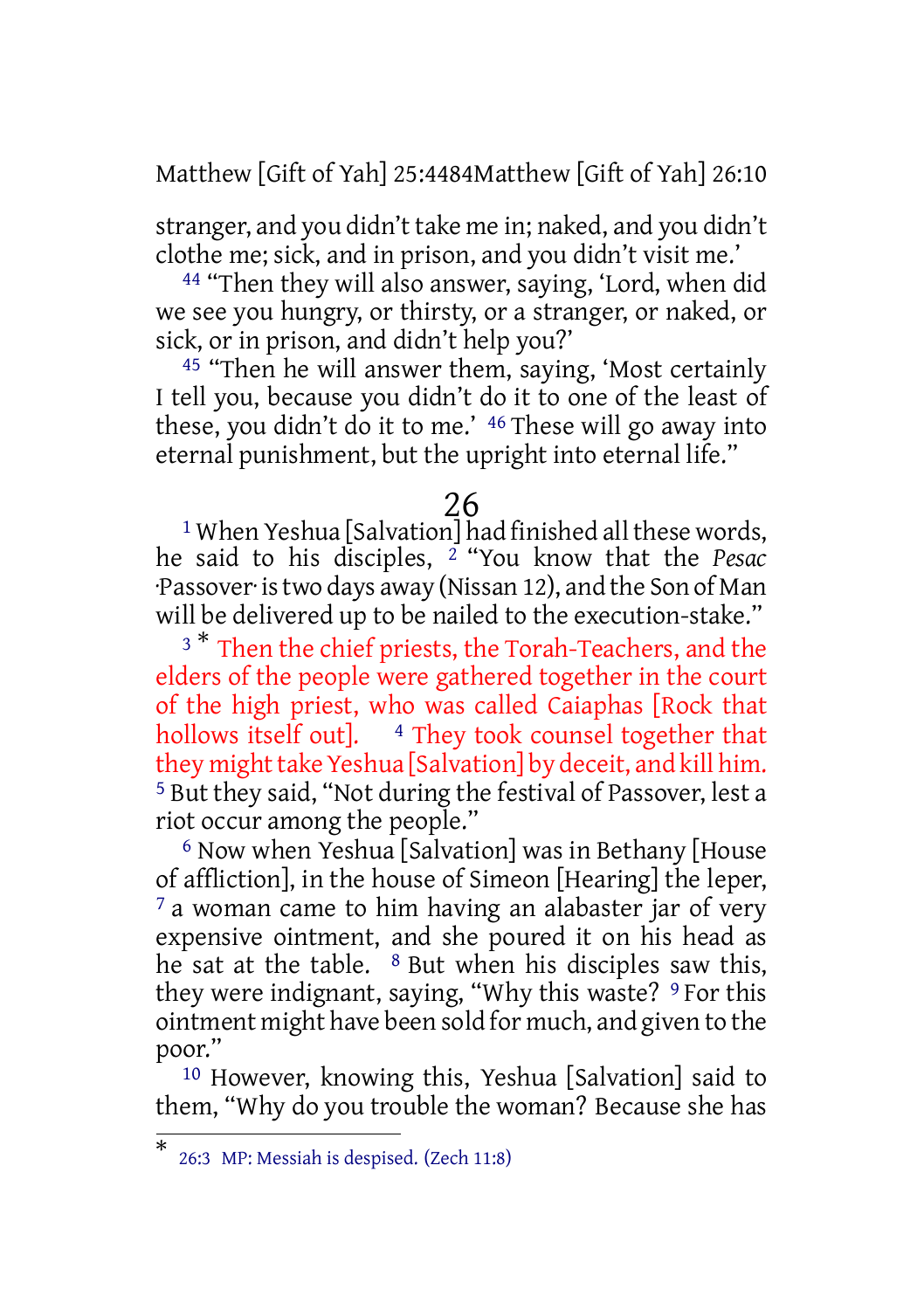Matthew [Gift of Yah] 26:1185Matthew [Gift of Yah] 26:24

done a good work for me. 11 For you always have the poor with you; but you don't always have me. <sup>12</sup> For in pouring this ointment on my body, she did it to prepare me for burial. 13 Most certainly I tell you, wherever this Good News is preached in the whole world, what this woman has done will also be spoken of as a memorial of her."

 $14 \uparrow \ddagger$  Then one of the twelve, who was called Judas Iscariot [Praised Dagger-man], went to the chief priests, <sup>15</sup> and said, "What are you willing to give me, that I should deliver him to you?" They weighed out for him thirty pieces of silver. <sup>16</sup> From that time he sought opportunity to betray him.

17 Now on the first of *Matzah* ·Unleavened bread· (Nissan 14), the disciples came to Yeshua [Salvation], saying to him, "Where do you want us to prepare your *Seder* ·Order / Passover meal·?"

18 He said, "Go into the city to a certain person, and tell him, 'The Teacher says, "My time is at hand. I will keep the *Pesac* ·Passover· at your house with my disciples." ' "

19 The disciples did as Yeshua [Salvation] commanded them, and they prepared the *Seder*·Order / Passover meal·. 20 Now when evening had come, he was reclining at the table with the twelve disciples. 21 As they were eating, he said, "Most certainly I tell you that one of you will betray me."

<sup>22</sup> They were exceedingly sorrowful, and each began to ask him, "It is not me, is it, Lord?"

23 He answered, "He who dipped his *matzah* ·unleavened bread· with me in the dish (of bitter herbs), the same will betray me. <sup>24</sup> The Son of Man *will die* § just as it is written

<sup>†</sup> 26:14 MP: Messiah is betrayed for thirty pieces of silver. (See also Ps 41:9;

<sup>55:12-14).</sup> (Zech 11:12-13) ‡ 26:14 MP: Messiah isrejected. (Zech 11:12-13) § 26:24 Quoted from Dan 9:26 (Context Ps <sup>22</sup> all; Zech 12:10)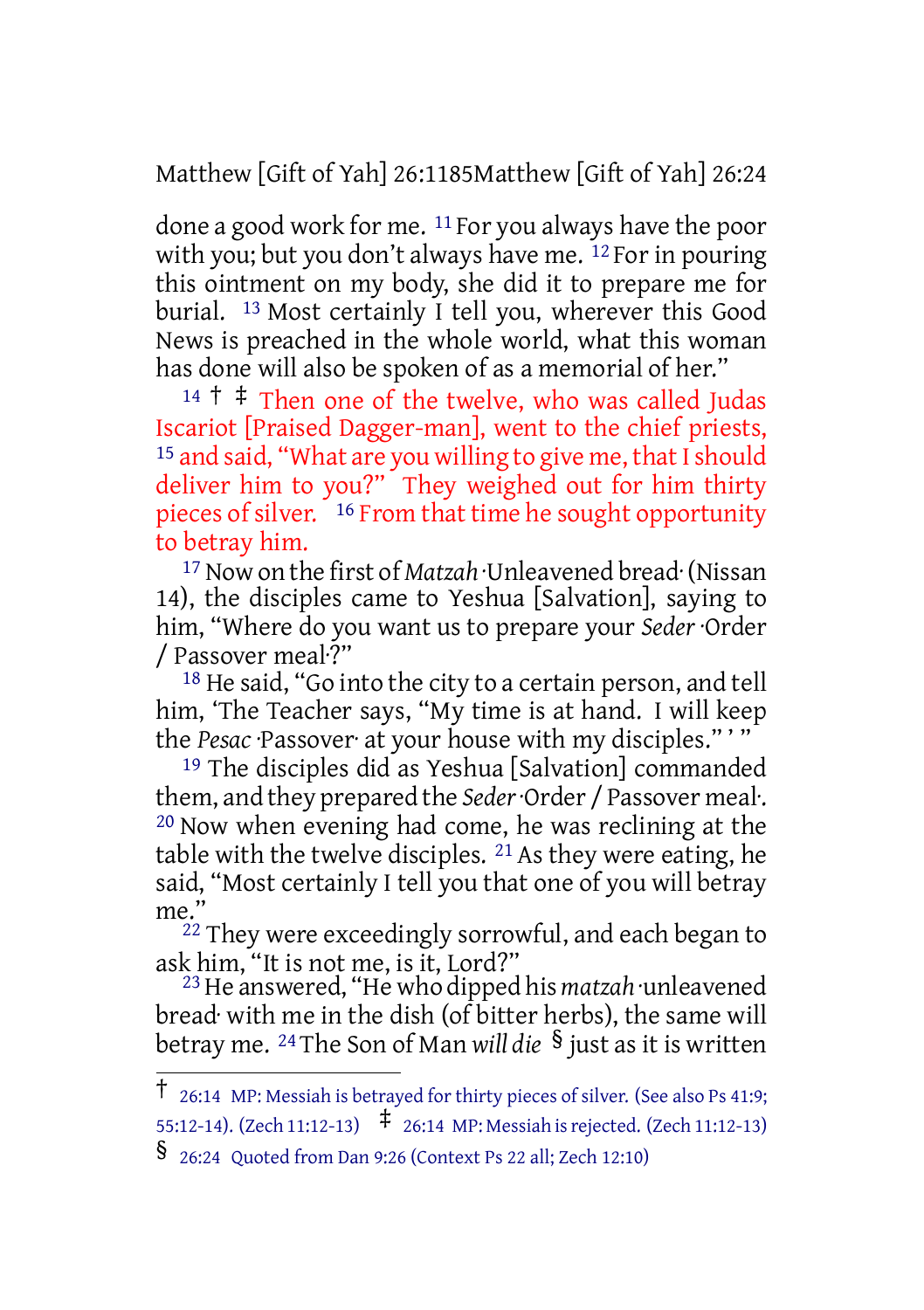Matthew [Gift of Yah] 26:2586Matthew [Gift of Yah] 26:30

of him, but woe to that man through whom the Son of Man is betrayed! It would be better for that man if he had not been born."

25 Judas [Praised], who betrayed him, answered, "It is not me, is it, *Rabbi* ·Teacher·?"

He said to him, "You said it."

26 As they were eating, Yeshua [Salvation] took *matzah* ·unleavened bread·, gave thanks for it, and broke it. He gave to the disciples, and said, "Take, eat; this is my body." <sup>27\*</sup> He took the (third) cup, gave thanks, and gave to them, saying, "All of you drink it,  $^{28}$  for  $+$   $\frac{1}{8}$  this is my blood of the new covenant binding contract between two or more parties·, which is poured out for many for the remission of sins. <sup>29</sup> But I tell you that I will not drink of this fruit of the vine from now on, until that day when I drink it anew with you in 'Avi ·my Father's Kingdom." <sup>30</sup> When they had sung the Hallel Psalms, they went out to the Mount of Olives.

<sup>\*</sup> 26:27 MP: Messiah is God's covenant with the people; he was trained and formed by God to accomplish this purpose. (See also Is 49:8). (Is26:6) † 26:28 MP: God establishes <sup>a</sup> new covenant with Israel and Judah, forgiving and removing sin allows them to know God intimately. (Jer 31:30, 31:33)  $\ddagger$  26:28 MP: "Preserved you as a covenant for the people" - the restoring the land and distributing inheritance was anticipated at Messiah's coming (see in Luke 24:21 and Acts 1:6). The national-political redemption is yet to come at the demise of the anti-Messiah and the establishment of Messiah's eternal kingdom. (Rev 19:11-21 is describing Ezekiel 38-39 and Daniel 11). Judaism in the days of Yeshua expected political redemption with the Messiah (Luke 24:21; Acts 1:6). (Is 49:8) (Also referenced: Luke 24:21; Acts 1:6; 2 Cor 6:2; Rev<br>19:11-21+; Ezekiel 38-39 and Daniel 11)  $\,$   $\,$   $\,$  26:28 MP: God establishes a new covenant with Israel and Judah, writing his Torah in their hearts. (See also Is 42:6, 56:6-7, 59:20-21, 61:8-9; Jer 32:36-42; Eze 16:59-63, all of chapter 37, 37:23-28). (Jer 31:30-32)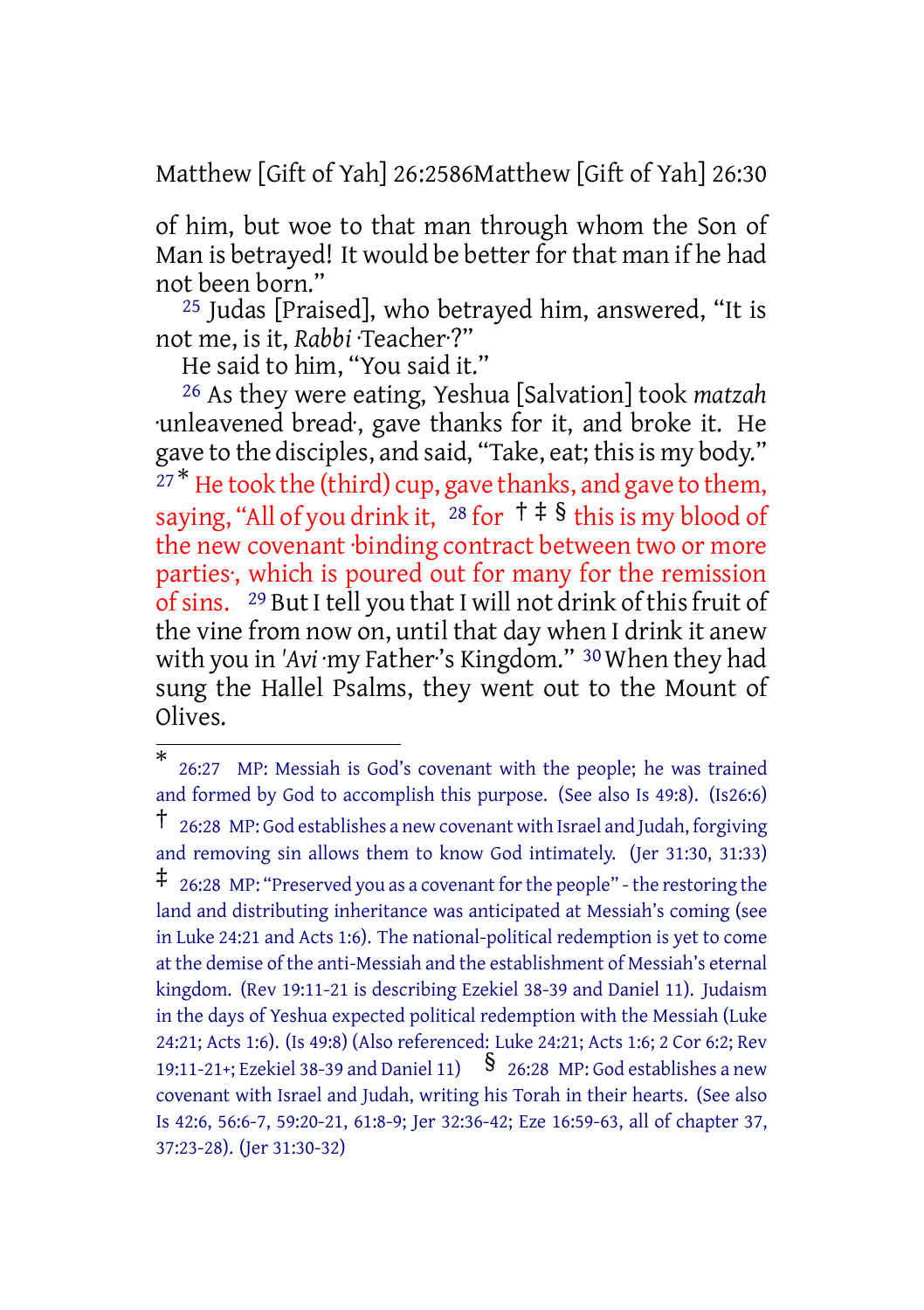Matthew [Gift of Yah] 26:3187Matthew [Gift of Yah] 26:41

31 Then Yeshua [Salvation] said to them, "All of you will be made to stumble because of me tonight, for it is written, 'I will *strike the shepherd, and the sheep of the flock will be scattered.'* \* <sup>32</sup> But after I am raised up, I will go before you into Galilee [District, Circuit]."

33 But Peter [Rock] answered him, "Even if all will be made to stumble because of you, I will never be made to stumble."

34 Yeshua [Salvation] said to him, "Most certainly I tell you that tonight, before the rooster crows, you will deny me three times."

<sup>35</sup> Peter [Rock] said to him, "Even if I must die with you, I will not deny you." All of the disciples also said likewise.

36 Then Yeshua [Salvation] came with them to a place called Gethsemane [Olive oil press], and said to his disciples, "Sit here, while I go there and pray." 37 He took with him Peter [Rock] and the two sons of Zebedee [Bestowed by Yah], and began to be sorrowful and severely troubled. <sup>38</sup> <sup>†</sup> Then he said to them, "My soul is exceedingly sorrowful, even to death. Stay here, and watch with me.'

39 He went forward a little, fell on his face, and prayed, saying, " *'Avi* ·my Father·, if it is possible, let this cup pass away from me; nevertheless, not what I desire, but what you desire."

40 He came to the disciples, and found them sleeping, and said to Peter [Rock], "What, couldn't you watch with me for one hour? <sup>41</sup> Watch and pray, that you don't enter into temptation. The spirit indeed is willing, but the flesh is weak."

<sup>\*</sup> 26:31 Quoted from Zech 13:7 † 26:38 MP: Messiah bears shame and seeks comforting thru companions but finds no one. (Ps 69:20)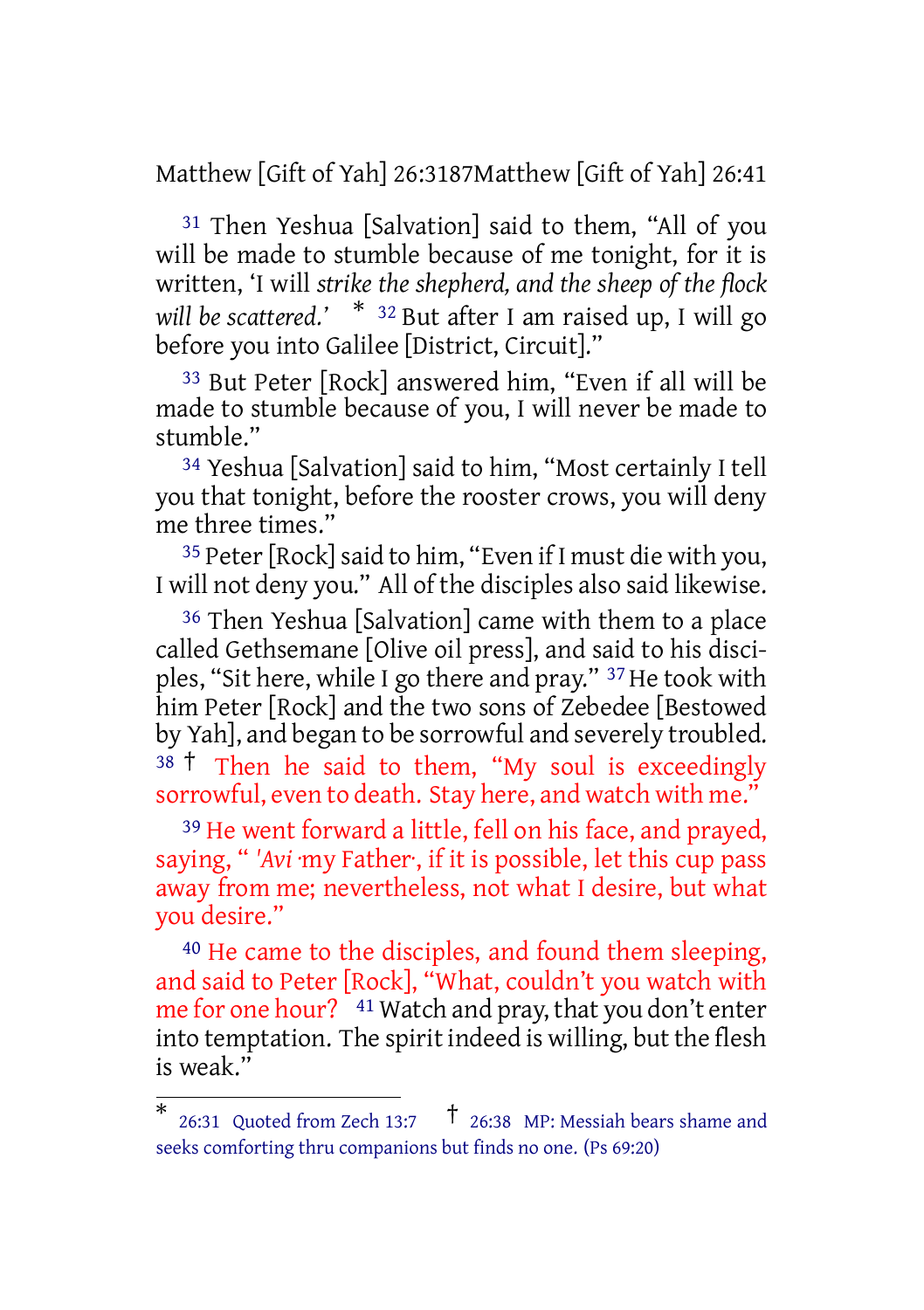Matthew [Gift of Yah] 26:4288Matthew [Gift of Yah] 26:54

42 Again, a second time he went away, and prayed, saying, "*'Avi* ·my Father·, if this cup can't pass away from me unless I drink it, your desire be done." 43 He came again and found them sleeping, for their eyes were heavy. 44 He left them again, went away, and prayed a third time, saying the same words. 45 Then he came to his disciples, and said to them, "Sleep on now, and take your rest. Behold, the hour is at hand, and the Son of Man is betrayed into the hands of sinners. <sup>46</sup> Arise, let's be going. Behold, he who betrays me is at hand."

47 While he was still speaking, behold, Judas [Praised], one of the twelve, came, and with him a great multitude with swords and clubs, from the chief priests and elders of the people.  $48 \div Now$  he who betrayed him gave them a sign, saying, "Whoever I *phileo* ·affectionately love, kiss·, he is the one. Seize him." 49 Immediately he came to Yeshua [Salvation], and said, " *Shalom* ·Complete peace·, *Rabbi* ·Teacher·!" and kissed him.

50 Yeshua [Salvation] said to him, "Friend, why are you here?" Then they came and laid hands on Yeshua [Salvation], and took him. <sup>51</sup> Behold, one of those who were with Yeshua [Salvation] stretched out his hand, and drew his sword, and struck the servant of the high priest, and struck off his ear. 52 Then Yeshua [Salvation] said to him, "Put your sword back into its place, for all those who take the sword will die by the sword. 53 Or do you think that I couldn't ask 'Avi ·my Father·, and he would even now send me more than twelve legions  $\frac{1}{2}$  of angels? <sup>54</sup> How then would the Scriptures be fulfilled that it must be so?"

<sup>‡</sup> 26:48 MP: Messiah is betrayed by <sup>a</sup> close friend. (See also Ps 41:9; Zech 11:12-13). (P 55:12-14)  $\frac{8}{26:53}$  Note: At this time, a Roman legion was made up of ten cohorts of 500 men each, a total of 5,000 soldiers. Twelve Legions would be 48,000.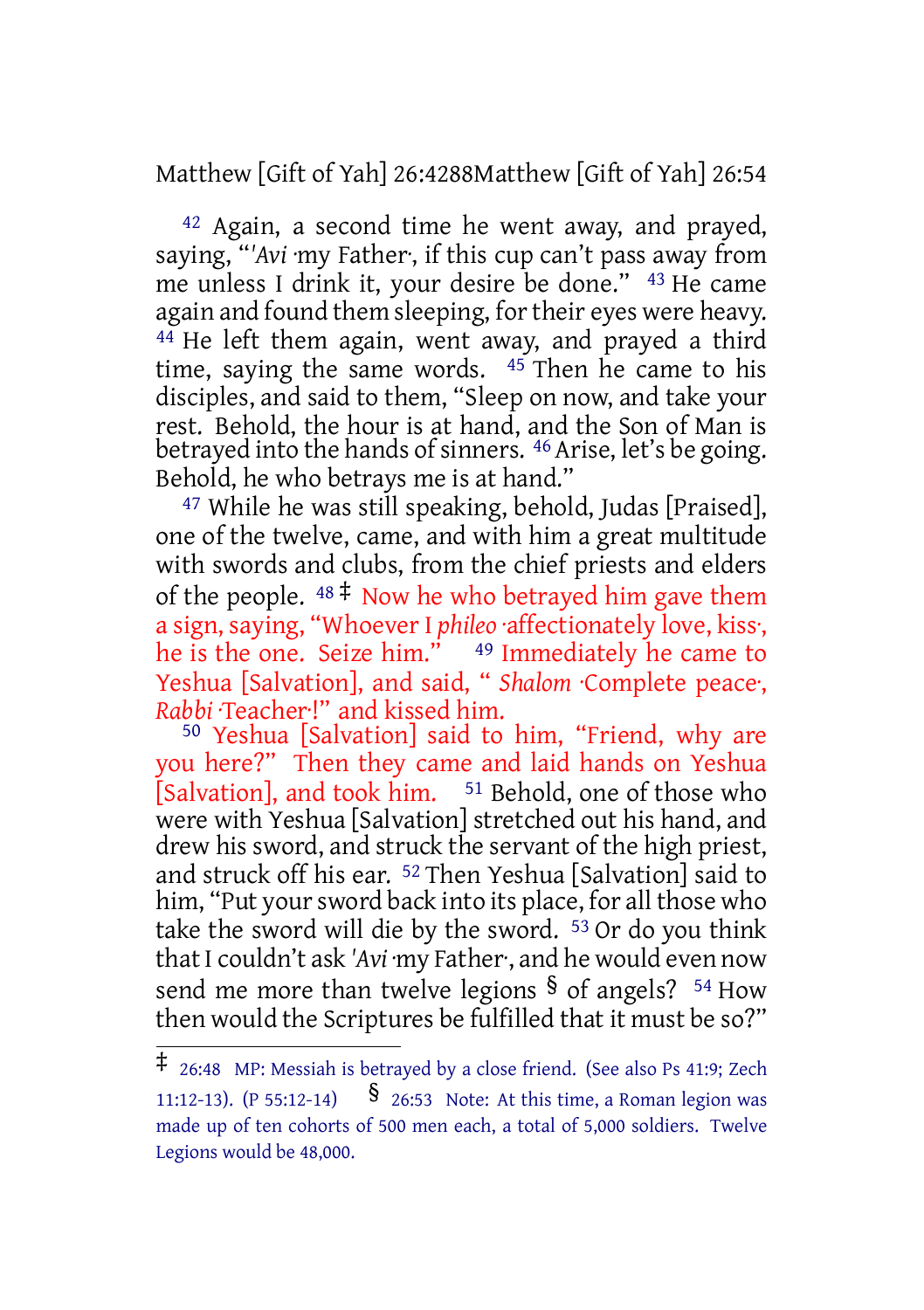Matthew [Gift of Yah] 26:5589Matthew [Gift of Yah] 26:63

55 In that hour Yeshua [Salvation] said to the multitudes, "Have you come out as against a robber with swords and clubs to seize me? I sat daily in the temple teaching, and you didn't arrest me. <sup>56</sup> \* But all this has happened, that the Scriptures of the prophets might be fulfilled."

Then all the disciples left him, and fled. <sup>57</sup> Those who had taken Yeshua [Salvation] led him away to Caiaphas [Rock that hollows itself out] the high priest, where the Torah-Teachers and the elders were gathered together. 58 But Peter [Rock] followed him from a distance, to the court of the high priest, and entered in and sat with the officers, to see the end. 59 Now the chief priests, the elders, and the whole council sought false testimony against Yeshua [Salvation], that they might put him to death; 60 and they found none. Even though many false *witnesses cameforward,* † they found none. But at last two false witnesses came forward, 61 and said, "This man said, 'I am able to destroy the temple of God, and to build it in three days.' "

 $62$  The high priest stood up, and said to him, "Have you no answer? What is this that these testify against you?"  $63 \div$  § But Yeshua [Salvation] held his peace. The high priest answered him, "I adjure you by the *Elohim Chayim*

<sup>\*</sup> 26:56 MP: Messiah is abandoned by the disciples. (Ps 22:11)  $\uparrow$  26:60 Quoted from Ps 35:11  $\pm$  26:63 MP: Messiah is called the "stock planted" by God, God's son, and the Son of Man and seated at the right hand of God. Jewish Targum refers to "Son of my Right Hand" as King Messiah. (Ps 80:15, 80:17)  $\frac{1}{3}$  26:63 MPr: If Israel behaved in a worthy manner, the Messiah would come in the clouds of heaven (in glory and power); if otherwise, Messiah will come humble, and riding upon a donkey colt. (Dan 7:13 in Talmud Sanhedrin 98A). (Dan 7:13) (Donkey: Matt 21:2-7. Clouds: Matt 24:30-31, 26:63-64; 1 Thes 4:16-17; Rev 1:7)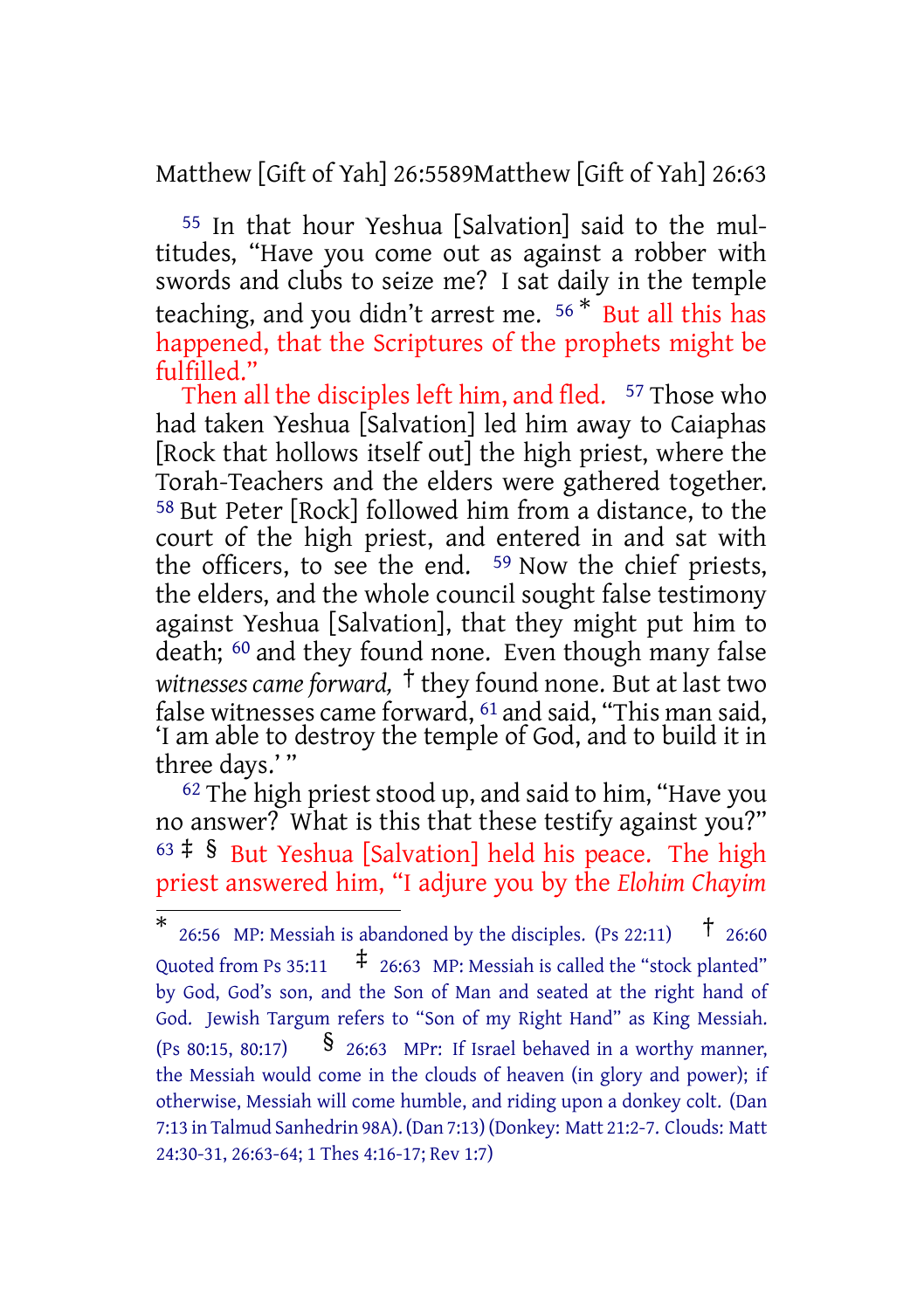Matthew [Gift of Yah] 26:6490Matthew [Gift of Yah] 26:70

[Living God], that you tell us whether you are the Messiah [Anointed one], the *Ben-Elohim* ·Son of Elohim God·."

<sup>64</sup> \* Yeshua [Salvation] said to him, "You have said it. Nevertheless, I tell you, afterthis † ‡ you will see the *Son of Man sitting at the right hand* § of Power, and *coming on the clouds of the sky."* \*

<sup>65</sup> † Then the high priest tore his, saying, "He has spoken blasphemy! Why do we need any more witnesses? Behold, now you have heard his blasphemy. <sup>66</sup> What do you think?"

They answered, "He is worthy of death!" <sup>67</sup> Then they ‡ § \* *spit in his face* † and beat him with their fists, and some slapped him, 68 saying, "Prophesy to us, you Messiah [Anointed one]! Who hit you?"

<sup>69</sup> Now Peter [Rock] was sitting outside in the court, and a maid came to him, saying, "You were also with Yeshua [Salvation], the Galilean!"

70 But he denied it before them all,saying, "I don't know what you are talking about."

<sup>\*</sup> 26:64 MP: Messiah sits at the right hand of God with all enemies being made subject to him. (Ps 110:1)  $\uparrow$  26:64 MP: Messiah ascends into heaven. (Dan 7:13)  $\pm$  26:64 MP: Messiah is highly exalted. (Dan 7:14)  $\frac{1}{26:64}$  Quoted from Ps 110:1  $\frac{1}{26:64}$  Quoted from Dan 7:13  $\frac{1}{1}$  26:65 MP: Messiah will bear reproach, for God's sake. (Ps 69:7)  $\pm$  26:67 MP: Messiah is mocked to his face. "I did not hide my face from insult". (Is 50:6) § 26:67 MP: Messiah is spat upon in his face. "I did not hide my face from... spitting". (Is 50:6) \* 26:67 MP: Messiah's appearance is greatly marred, (consider too Is 50:6, 53:5), while bearing the sins of humanity in himself (Is 53:15). Scripture does not say how his marring is much more than any other human. Consider that his face may be covered in scars that alter and mar his appearance. Yet consider, Yeshua who endured such a beating before death, was recognized by everyone who saw him after the resurrection. (Luke 24:16, 24:31; <sup>1</sup> Cor 15:5-8). (Is 52:14-15) † 26:67 Quoted from Is 50:6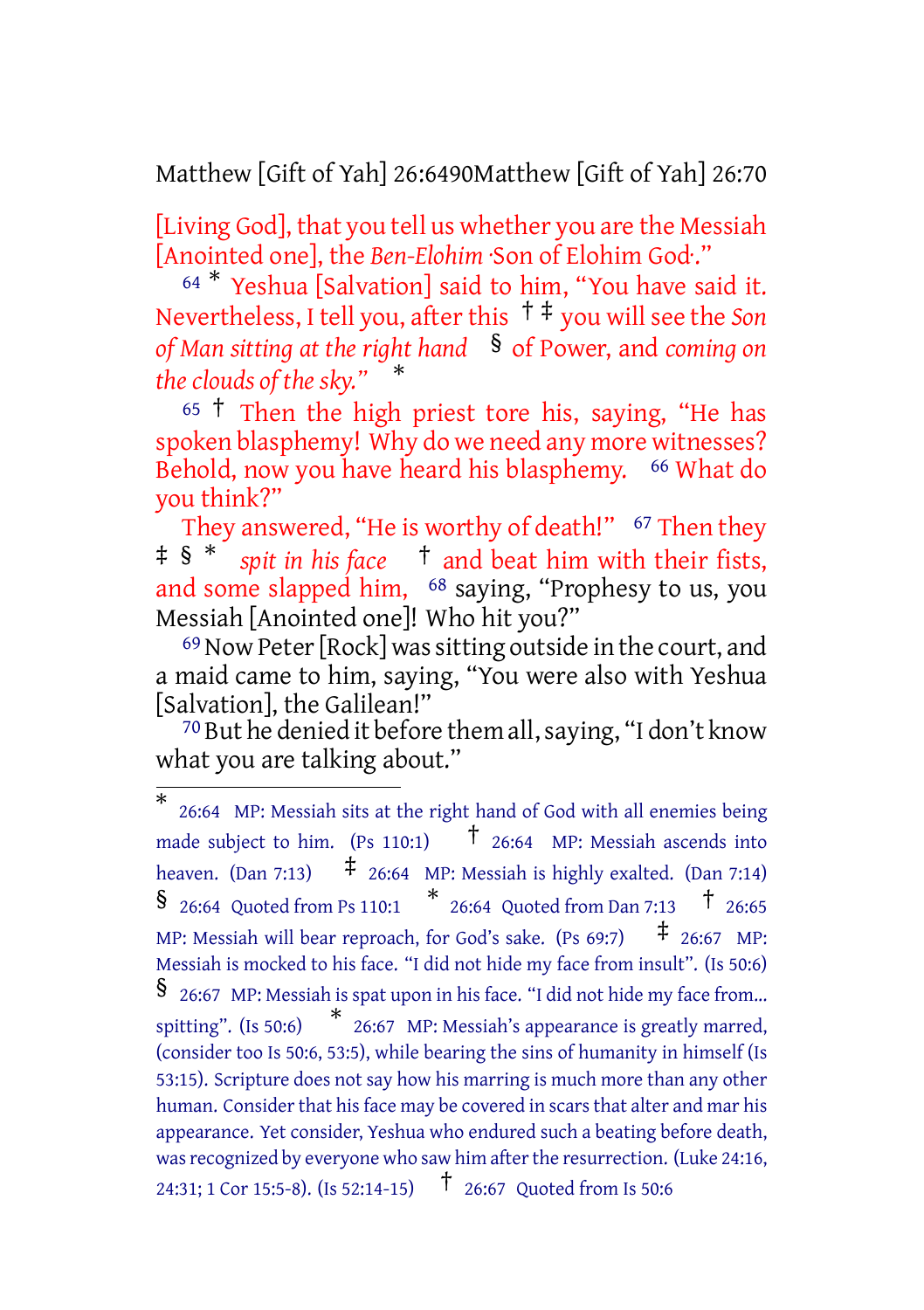Matthew [Gift of Yah] 26:71 91 Matthew [Gift of Yah] 27:6

71 When he had gone out onto the porch, someone else saw him, and said to those who were there, "This man also was with Yeshua [Salvation] of Nazareth [Branch, Separated one]."

72 Again he denied it with an oath, "I don't know the man.'

<sup>73</sup> After a little while those who stood by came and said to Peter[Rock], "Surely you are also one of them, for your speech makes you known."

74 Then he began to curse and to swear, "I don't know the man!"

Immediately the rooster crowed. 75 Peter [Rock] remembered the word which Yeshua [Salvation] had said to him, "Before the rooster crows, you will deny me three times." He went out and wept bitterly.

## 27

<sup>1</sup> Now early in the morning (Nissan 14), all the chief priests and the elders of the people took counsel against Yeshua [Salvation] to put him to death: <sup>2</sup> and they bound him, and led him away, and delivered him up to Pontius Pilate [Armed with javelin], the governor.  $3 * \dot{1}$  Then Judas [Praised], who betrayed him, when he saw that Yeshua [Salvation] was condemned, felt remorse, and brought back the thirty pieces of silver to the chief priests and elders, <sup>4</sup> saying, "I have sinned in that I betrayed innocent blood."

But they said, "What is that to us? You see to it."

5 He threw down the pieces of silver in the sanctuary, and departed. He went away and hanged himself.  $6 \pm 7$ he

<sup>\*</sup> 27:3 MP: Thirty pieces of silver are thrown into the house of the Lord. (Zech 11:12-13)  $\uparrow$  27:3 MP: The Messiah's betrayer will have a short life. (Ps 109:8)  $\uparrow$  27:6 MP: Thirty pieces of silver is used to buy the potter's field. (Zech 11:12-13)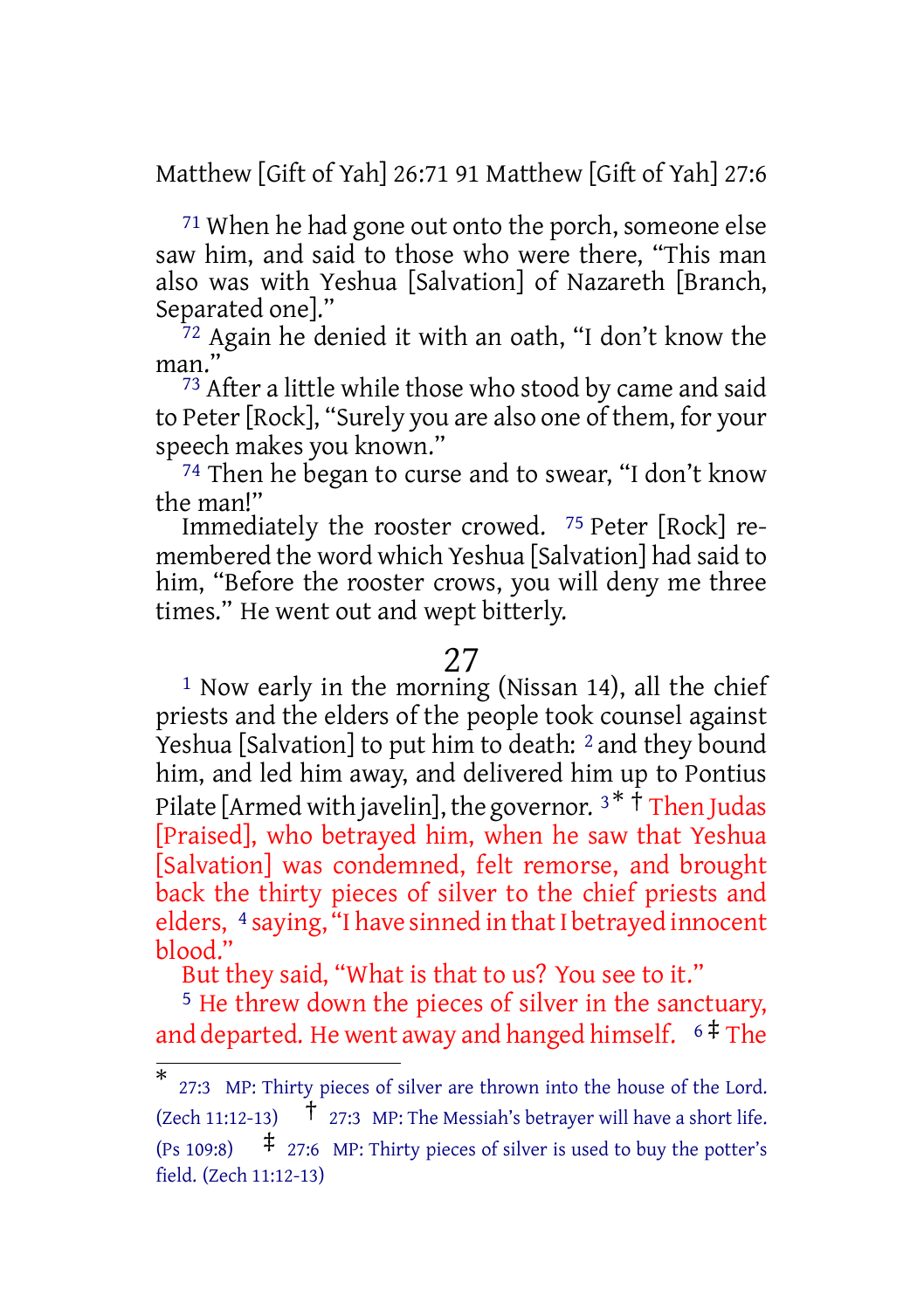Matthew [Gift of Yah] 27:7 92 Matthew [Gift of Yah] 27:11

chief priests took the pieces of silver, and said, "It's not lawful to put them into the treasury, since it is the price of blood." <sup>7</sup> They took counsel, and bought the potter's field with them, to bury strangers in.  $8$  Therefore that field was called "The Field of Blood" to this day.  $9$  Then that which was spoken through Jeremiah [Yah lifts up] § \* the prophet was fulfilled, saying,

"They took *the thirty pieces of silver,* † ‡

which was the price the people of Israel [God prevails]

had agreed to pay him,

<sup>10</sup> and used them to *buy* the potter's *field* § \*

just as *MarYah [Master Yahweh] commanded me."* †

 $11 \ddagger$  Now Yeshua [Salvation] stood before the governor: and the governor asked him, saying, "Are you the King of the Jews [Praisers]?"

Yeshua [Salvation] said to him, "So you say."

<sup>§</sup> 27:9 Note: In the Hebrew Bible, the prophetic books are in <sup>a</sup> different order then Christian Bible. The first book is Jeremiah, not Isaiah. Therefore, a citation of the first book could reference all the prophet books section. Just as quoting the first verse of a chapter refers to the whole chapter (See Matt 27:46 with Ps 22:1) \* 27:9 Note: It is agreed upon that the book of Zecheriah chapters 1-8 and 9-14 were written at different points of time. Zecheriah wrote the first section, but it is not known who wrote the second section. Some scholars speculate that Jeremiah wrote the second section because they were contemporaries in history as prophets. † 27:9 Quoted from Zech 11:12-13  $\uparrow$  27:9 Note: 30 pieces of silver was the standard price for purchasing a slave.  $\quad$   $\frac{1}{27:10}$  Quoted from Jer 32:7  $\quad$   $\quad$  27:10 Hebrew: The term "Potter's Field," when it is owned by the Priests, refers to graveyard used for those unnamed, strangers, and gentile people. (See Matt 27:7)  $\uparrow$  27:10 Paraphrase Quoted from Jer 32:8  $\uparrow$  27:11 MP: Messiah is oppressed and afflicted but does not speak out in his own defense. (Is 53:7)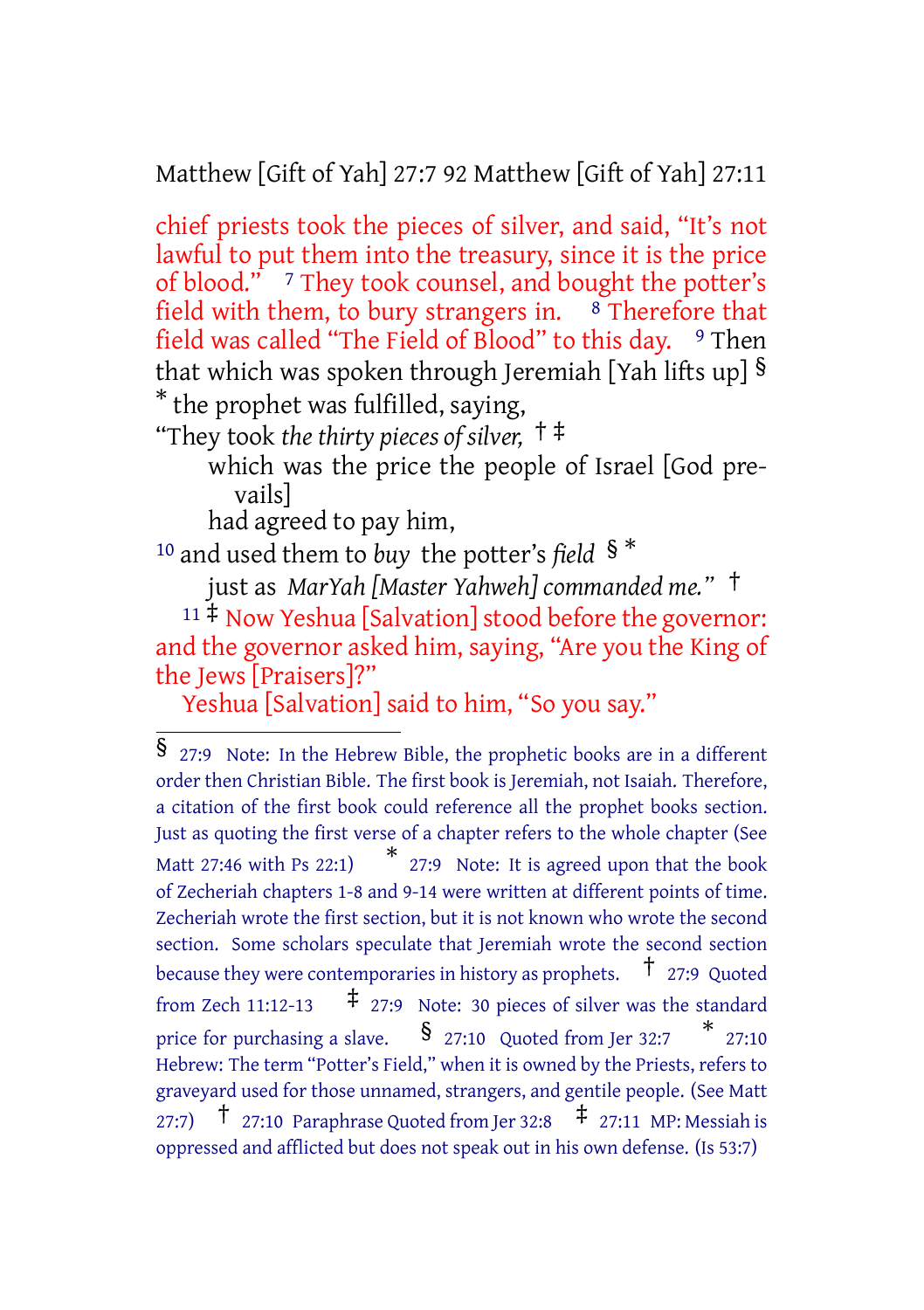#### Matthew [Gift of Yah] 27:12 93 Matthew [Gift of Yah] 27:23

<sup>12</sup> § When he was accused by the chief priests and elders, he answered nothing. <sup>13</sup> Then Pilate [Armed with javelin] said to him, "Don't you hear how many things they testify against you?"

<sup>14\*</sup> He gave him no answer, not even one word, so that the governor marveled greatly. 15 Now at the feast the governor was accustomed to release to the multitude one prisoner, whom they desired. 16 They had then a notable prisoner, called Bar-Abba [Son Father]. 17 When therefore they were gathered together, Pilate [Armed with javelin] said to them, "Whom do you want me to release to you? Bar-Abba [Son Father], or Yeshua [Salvation], who is called Messiah [Anointed one]?" 18 For he knew that because of envy they had delivered him up.

19 While he was sitting on the judgment seat, his wife sent to him, saying, "Have nothing to do with that upright man, for I have suffered many things today in a dream because of him." 20 Now the chief priests and the elders persuaded the multitudes to ask for Bar-Abba [Son Father], and destroy Yeshua [Salvation]. 21 But the governor answered them, "Which of the two do you want me to release to you?"

They said, "Bar-Abba [Son Father]!"

22 Pilate [Armed with javelin] said to them, "What then shall I do to Yeshua [Salvation], who is called Messiah [Anointed one]?"

They all said to him, "Put him to death on the stake!" 23 But the governor said, "Why? What evil has he done?"

<sup>§</sup> 27:12 MP: Messiah, in likeness of <sup>a</sup> sacrificial lamb, is silent before his accusers. (See also Ps 35:11). (Is 53:7) \* 27:14 MP: Messiah will be silent before his accusers. (Ps 38:14)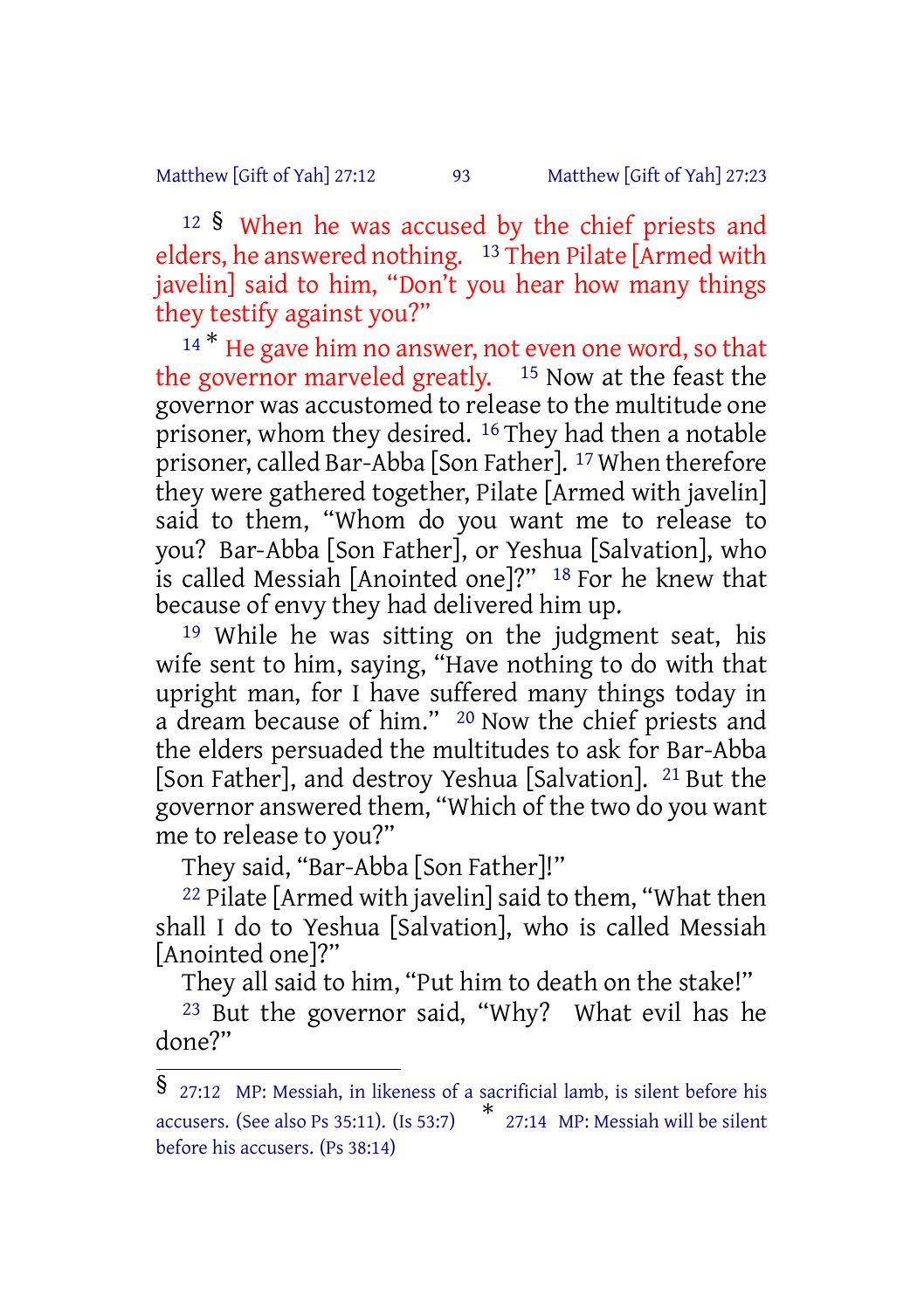Matthew [Gift of Yah] 27:2494Matthew [Gift of Yah] 27:33

But they cried out exceedingly, saying, "Death on the stake!"

 $24$  So when Pilate [Armed with javelin] saw that nothing was being gained, but rather that a disturbance was starting, he took water, and washed his hands before the multitude, saying, "I am innocent of the blood of this upright person. You see to it."

<sup>25</sup> All the people answered, "May his blood be on us, and on our children!"

26 Then he released to them Bar-Abba [Son Father], but Yeshua [Salvation] he flogged and delivered to be nailed to the execution-stake.  $27$  Then the governor's soldiers took Yeshua [Salvation] into the Praetorium, and gathered the whole garrison together against him. 28 They stripped him, and put a scarlet robe on him. <sup>29</sup> They braided a crown of thorns and put it on his head, and a reed in his right hand; and they knelt down before him, and mocked him, saying, "Hail, King of the Jews [Praisers]!" <sup>30</sup> † They spat on him, ‡ and took the reed and struck him on the head. 31 When they had mocked him, they took the robe off of him, and put his clothes on him, and led him away to crucify him.

32 As they came out, they found a man of Cyrene, Simeon [Hearing] by name, and they compelled him to go with them, that he might carry his execution-stake.  $33$  When they came to a place called "Golgotha," that

<sup>†</sup> 27:30 MP: Messiah is spat upon in his face. "I did not hide my face from... spitting". (Is 50:6)  $\qquad \qquad \ddagger$  27:30 MP: Smitten "...They will strike Israel's ruler on the cheek with a reed." (Mic 5:1)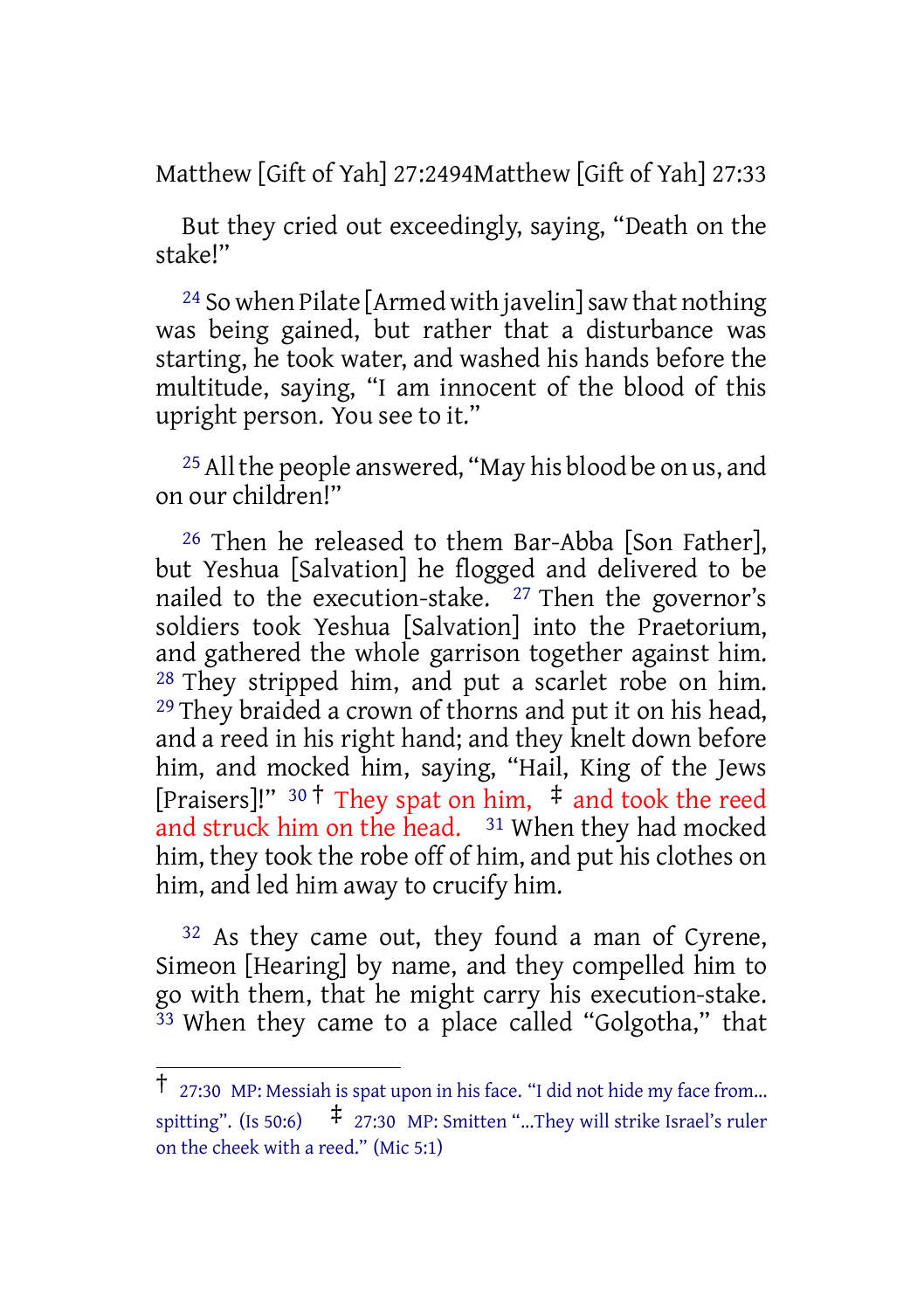Matthew [Gift of Yah] 27:3495Matthew [Gift of Yah] 27:40

means, "The place of a skull,"  $34\frac{1}{2}$  they gave him sour wine to drink mixed with gall. When he had tasted it, he would not drink. <sup>35</sup> \* When they had nailed him to the stake, *they divided his clothing among them, casting lots,* † <sup>36</sup> and they sat and watched him there. 37 They set up over his head the accusation against him written, "THIS IS YESHUA [SALVATION], THE KING OF THE JEWS [PRAISERS] ."

<sup>38</sup> ‡ § Then there were two robbers placed on execution-stakes with him, one on his right hand and one on the left. <sup>39\*</sup> Those who passed by blasphemed him, *shaking their heads,* † <sup>40</sup> and saying, "You who destroy the temple, and build it in three days, save yourself! If you are the *Ben-Elohim* ·Son of Elohim God·, come down from the execution-stake!

<sup>§</sup> 27:34 MP: Messiah has gall offered him asfood. Gall is <sup>a</sup> medicinal poison; poisons have a bitter taste and acids, like vinegar, have a sour taste. This mixture has various English simile terms: poisoned water, mixed drink with serpent poison, drinking viper's poison (Deut 32:32-33; Jer 9:15, 23:15). Gall is a mixture of liver or gallbladder digestive juice, called bile, possibly mixed with poppy seed opium or wormwood. Gall would be offered to a person as an end to pain, cure illness, or overdosing to kill. Ingesting opium, wormwood, or bile is like taking very bitter medicine. Therefore descriptions of eating and drinking the substances are metaphors for very bitter experiences. (See also Ps 22:15). (Ps 69:21, 69:21) \* 27:35 MP: The Messiah's garments are divided; lots are divided; lots are cast for his clothes. (Ps 22:18) † 27:35 Quoted from Ps 22:18  $\uparrow$  27:38 MP: Messiah is surrounded by Gentiles "dogs" at his crucifixion. "Dog" is a derogatory term for non-Jews, Gentiles. New Covenant example of metaphor (Matt 15:21-27). (Ps 22:16)  $\frac{\$}{}$  27:38 MP: By being killed along with other criminals, Messiah is assigned a grave with the wicked. (Is 53:9) 27:39 MP: Messiah is mocked by people shaking their heads. (Ps 22:7)  $\uparrow$  27:39 Quoted from Ps 22:7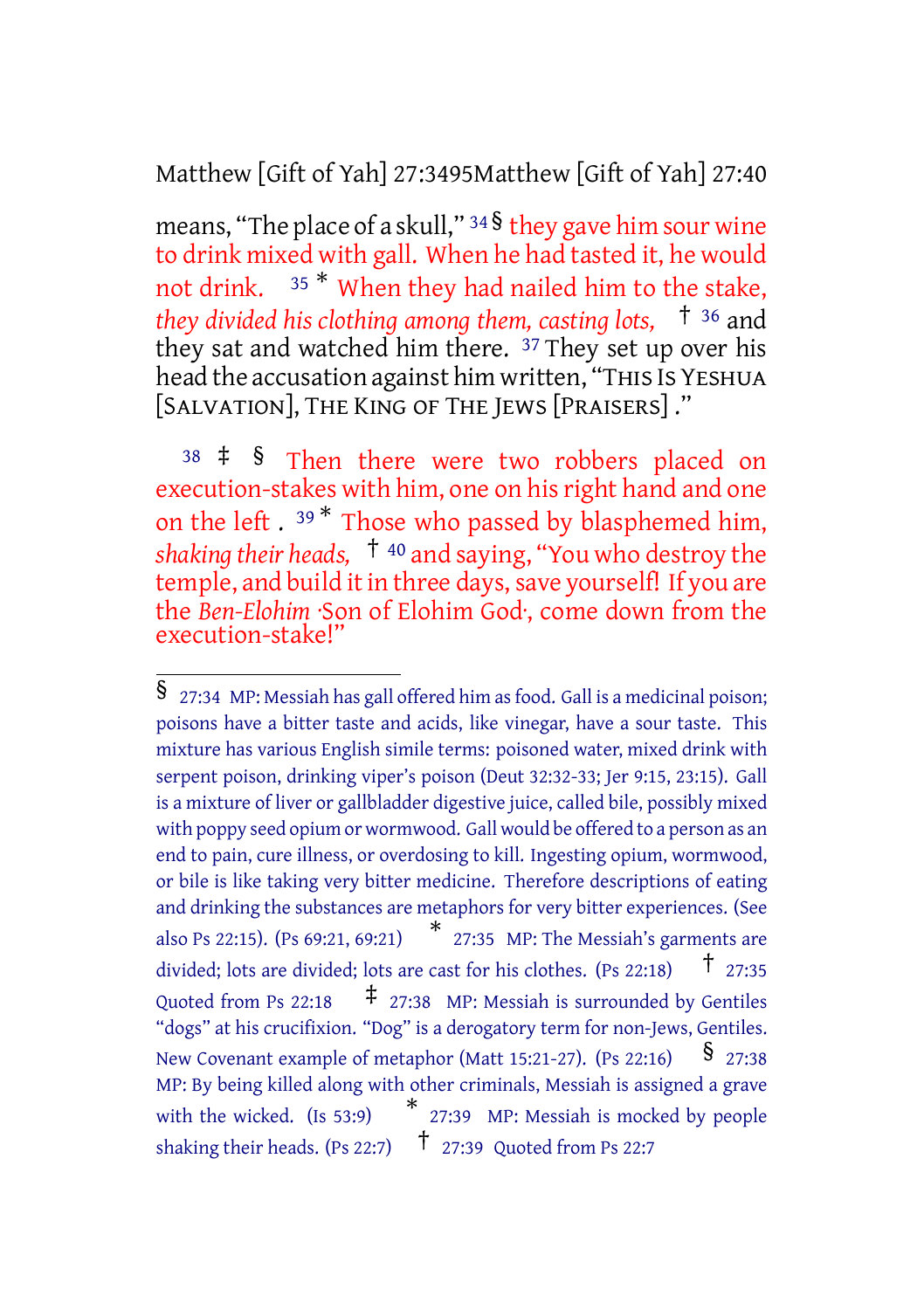Matthew [Gift of Yah] 27:4196Matthew [Gift of Yah] 27:46

<sup>41</sup> ‡ § \* Likewise the chief priests also mocking, with the Torah-Teachers, the Pharisees [Separated], and the elders, said,  $42 \dagger$  "He saved others, but he can't save himself. If he is the *Melek Isra'el* [King of God prevails], let him come down from the execution-stake now, and we will believe in him. <sup>43</sup> ‡ *He trusts in God. Let God deliver him now, if he wants him;* § for he said, 'I am the *Ben-Elohim* ·Son of Elohim God<sup>.'</sup> " <sup>44</sup> The robbers also who were placed on execution-stakes with him cast on him the same reproach.

<sup>45</sup> \* Now from noon until three o'clock there was darkness over all the land. 46 About three o'clock in the

<sup>‡</sup> 27:41 MP: Messiah is surrounded by enemies at his death. (Ps 22:16) § 27:41 MP: The Messiah will not die but be Resurrected, himself being protected by Yahweh. The discipline is not for unrighteousness. (Combined with Is 53:4-5, 53:10-11; Ps 16:10, 30:3, 49:15, 118:17-18). (Ps 118:17-18) \* 27:41 MP: Messiah perceived to be cursed by God. (See also Ps 22:1,

<sup>118:17-18).</sup> (Is 53:4) † 27:42 MP: Messiah trusts Yahweh to maintain faithfulness that he will continue to live and not die under false accusations.  $(\text{Ps } 27:12-13)$   $\uparrow$  27:43 MP: Mockers will say of the Messiah, "he trusted God, let Him deliver him." (Ps 22:8)  $\frac{\$}{27:43}$  Quoted from Ps 22:8  $\frac{*}{27:45}$ MP: God will cause the sky to be darkened in the mid-day. Possible illusion to "The day of Yahweh" and the 70th week of Daniel. Roman Historian Thallus cites Roman Historian Phlegon record that in the time of Tiberius Caesar, at full moon (middle of the Hebrew month), there was a full eclipse of the sun from the sixth hour to the ninth hour. (Amos 8:9) Note: The Hebrew Calendar counts twelve hours from sunrise to sunset. This makes the sixth hour about noon, and the ninth hour near three in the afternoon. Skeptic: An eclipse cannot happen during a full moon. Answer: Scientificly that is correct, and historically this was recorded, so it has to be a miracle or nothing. Note: We do not have evidence to denounce the cited Historians as their books no longer exist.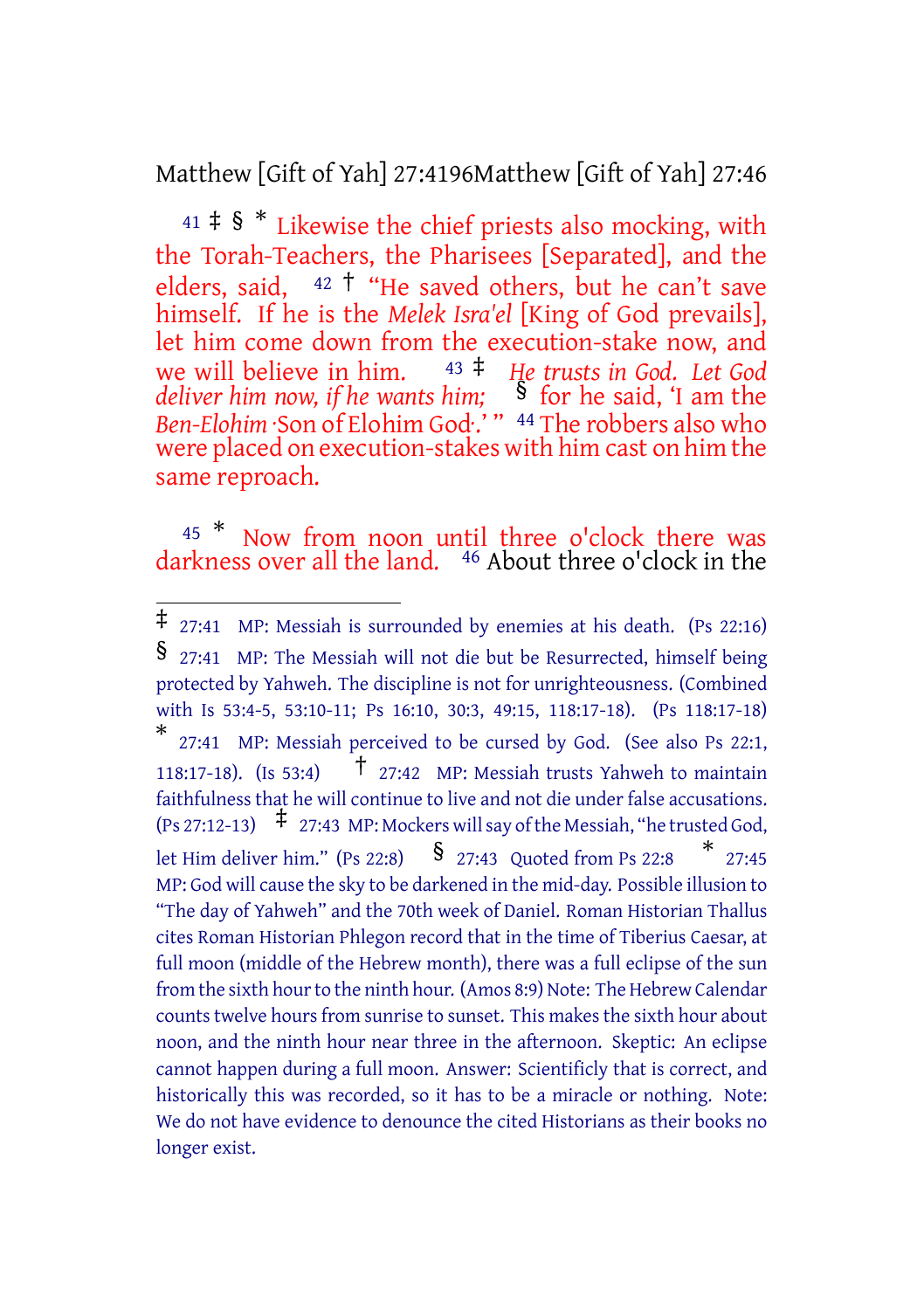Matthew [Gift of Yah] 27:4797Matthew [Gift of Yah] 27:51

afternoon, † Yeshua [Salvation] cried with a loud voice, saying, ‡ *"Eli, Eli, lima sabachthani?"* That is, *"My God, my God, why have you forsaken me?"* §

<sup>47</sup> Some of them who stood there, when they heard it, said, "This man is calling Elijah [My God Yah]."

<sup>48</sub> \*</sup> Immediately one of them ran, and took a sponge, † and filled it with *vinegar,* and put it on a reed, and gave it to him *to drink.* ‡ <sup>49</sup> The rest said, "Let him be. Let's see whether Elijah [My God Yah] comes to save him."

<sup>50</sup> § Yeshua [Salvation] cried again with a loud voice, and yielded up his spirit.  $51$  Behold, the veil of the temple was torn in two from the top to the bottom. The

<sup>†</sup> 27:46 MP: When Yeshua quotes the first line, this is traditional Jewish method of making reference to the entire passage, by quoting the first few lines. Because people memorized the Bible back then, the entire passage and context was brought to memory. This is probably why the Rabbis said that Yeshua is calling to Elijah (misdirection) and not quoting Psalm 22:1, because the entire Psalm speaks of this moment. They could see Yeshua's intention for people to compare the Psalm with his current execution. (Ps 22:1 reference to all chapter)  $\pm$  27:46 MP: Messiah will cry out to God, "My God! My God! Why have you abandoned me? Why so far from helping me, so far from my anguished cries?" (Ps 22:1)  $\frac{8}{27:46}$  Quoted from Ps 22:1, 27:46. In this time period of Judaism, when the first verse in a section is referenced, this refers to the entire chapter. Therefore the entire chapter of Ps 22 is referred to. \* 27:48 MP: Messiah will thirst. (See also Ps 69:21, 69:21). (Ps 22:15)  $\sigma$  27:48 MP: Messiah will thirst and be given vinegar / sour wine to drink. Vinegar is an acid and constricts the throat. Vinegar was used for digestive medicine or possibly to suffocate or lower the vocalizations of victims. If myrrh was added to the sour wine vinegar, the purpose isto act as a pain duller, easing the victim's sense of pain. Myrrh then is used like morphine is today. (See also Ps 22:15). (Ps 69:21)  $\pm$  27:48 Quoted from Ps 69:21  $\frac{1}{2}$   $\frac{1}{27:50}$  MP: Messiah is killed before the destruction of the temple. (Dan 9:26)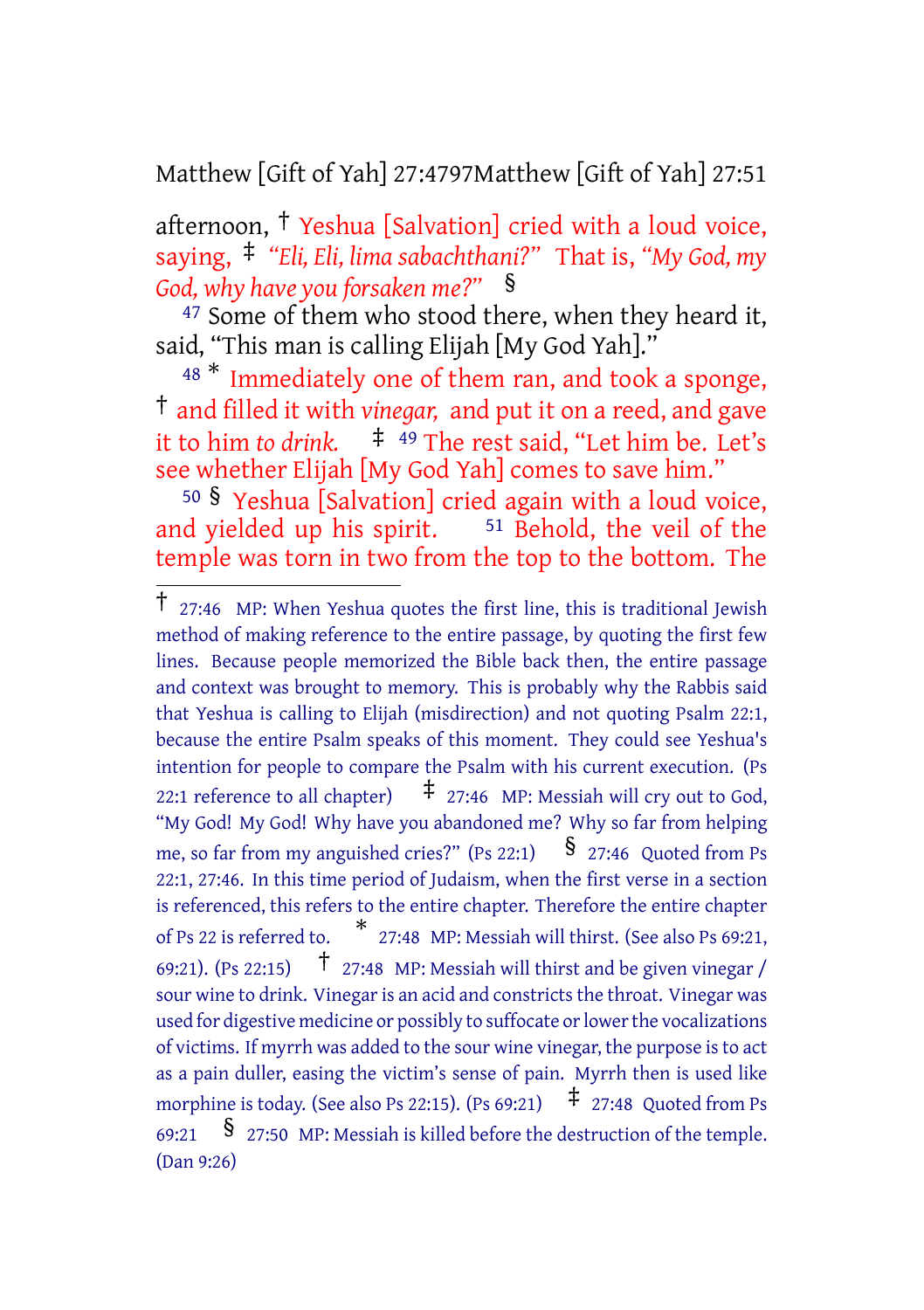Matthew [Gift of Yah] 27:5298Matthew [Gift of Yah] 27:60

earth quaked and the rocks were split.  $52 *$  The tombs were opened, and many bodies of the saints who had fallen asleep were raised;  $53$  and coming out of the tombs after his resurrection, they entered into the holy city and appeared to many. <sup>54</sup> Now the centurion, and those who were with him watching Yeshua [Salvation], when they saw the earthquake, and the things that were done, feared exceedingly,saying, "Truly this wasthe *Ben-Elohim* ·Son of Elohim God·."

55 Many women were there watching from afar, who had followed Yeshua [Salvation] from Galilee [District, Circuit], serving him. 56 Among them were Mary of Magdala [Rebellion of City tower], Mary [Rebellion] the mother ofJames[Surplanter] and Joses, and the mother of the sons of Zebedee [Bestowed by Yah]. <sup>57</sup>† When evening had come, a rich man from Arimathaea, named Joseph [May he add], who himself was also Yeshua [Salvation]'s disciple came. 58 This man went to Pilate [Armed with javelin], and asked for Yeshua [Salvation]'s body (Nissan 14). Then Pilate [Armed with javelin] commanded the body to be given up. <sup>59</sup> Joseph [May he add] took the body, and wrapped it in a clean linen cloth, <sup>60</sup> and laid it in his own new tomb, which he had cut out in

<sup>\*</sup> 27:52 MP: The dead in Messiah will bodily resurrect at the same time Messiah is resurrected from the dead. (Is 26:19)  $\uparrow$  27:57 MP: Buried in a rich man's grave. Evidence: Raymond Brown comments on Roman attitudes to the bodies of the crucified. The Digest of Justinian 48:24 (200 CE) gives two Roman political legal people's decisions about criminals executed. Ulpian: "The bodies of those who suffer capital punishment are not to be refused to their relatives." Julius Paulus adds: "Nor to any who seek them for burial." Ulpian states this might be refused if the criminal was executed for treason. Therefore Yeshua was not convicted of Roman treason, but likely killed for a political motive. (The Burial of Yeshua Mark 15:42-47 by Raymond Brown (1988)). (Is 53:9)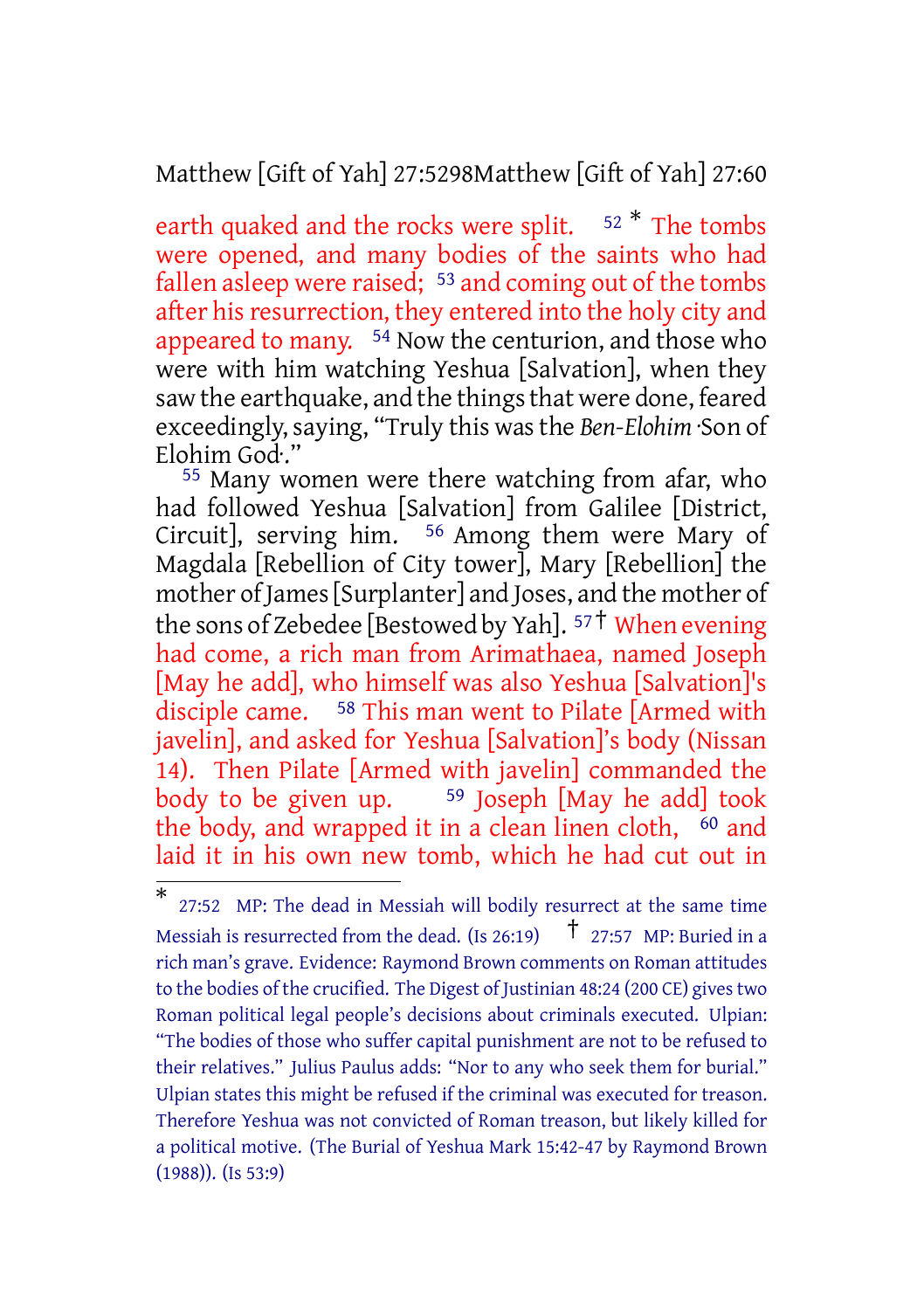Matthew [Gift of Yah] 27:61 99 Matthew [Gift of Yah] 28:4

the rock, and he rolled a great stone to the door of the tomb, and departed.  $61$  Mary of Magdala [Rebellion of City tower] was there, and the other Mary [Rebellion], sitting opposite the tomb. <sup>62</sup> Now on the next day, which was the day after the Preparation Day  $\ddagger$  (Nissan 15), the chief priests and the Pharisees[Separated] were gathered together to Pilate [Armed with javelin], 63 saying, "Sir, we remember what that deceiver said while he was still alive: 'After three days I will rise again.' 64 Command therefore that the tomb be made secure until the third day, lest perhaps his disciples come at night and steal him away, and tell the people, 'He is risen from the dead;' and the last deception will be worse than the first."

65 Pilate [Armed with javelin] said to them, "You have a guard. Go, make it as secure as you can." 66 So they went with the guard and made the tomb secure, sealing the stone.

# 28

<sup>1</sup> Now after the second  $*$  Sabbath (Nissan 17), it was the first day of the week, (the day of First Fruits #1), and it was starting to dawn, Mary of Magdala [Rebellion of City tower] and the other Mary [Rebellion] came to see the tomb.  $\frac{2}{3}$  Behold, there was a great earthquake, for an angel of *MarYah* [Master Yahweh] descended from the sky, and came and rolled away the stone from the door, and sat on it.  $3$  His appearance was like lightning, and his clothing white as snow.  $4$  For fear of him, the guards

<sup>‡</sup> 27:62 Preparation Day is Nissan 14, the one day of Passover, the Passover meal is prepared. The next evening begins Nissan 15, the start of Unleavened Bread, a feast for seven days. \* \* 28:1 Note: Plural Sabbaths; the Greek word indicates two Sabbaths. There are *mikra kodesh* ·Rehearsal Holy, Convocation Holy· and there are Sabbath days.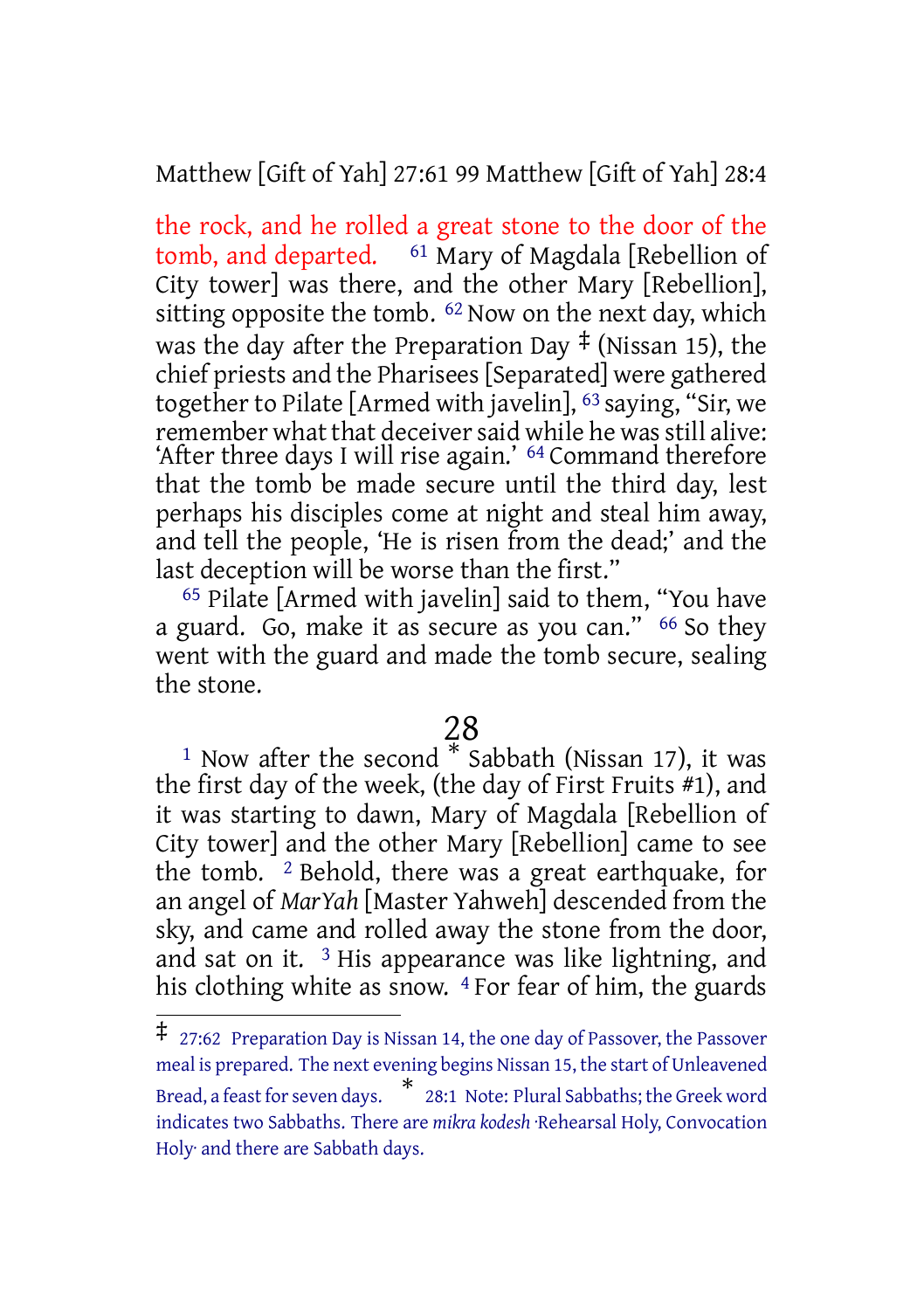Matthew [Gift of Yah] 28:5100Matthew [Gift of Yah] 28:16

shook, and became like dead men.  $5<sup>†</sup>$  The angel answered the women, "Don't be afraid, for I know that you seek Yeshua [Salvation], who was executed on the stake. <sup>6</sup> He is not here, for he has risen, just like he said. Come, see the place where the Lord was lying. <sup>7</sup> Go quickly and tell his disciples, 'He has risen from the dead, and behold, he goes before you into Galilee [District, Circuit]; there you will see him.' Behold, I have told you."

8 They departed quickly from the tomb with fear and great joy, and ran to bring his disciples word. <sup>9</sup> As they went to tell his disciples, behold, Yeshua [Salvation] met them, saying, "*Shalom* ·Complete peace·!"

They came and took hold of his feet, and worshiped him.

10 Then Yeshua [Salvation] said to them, "Don't be afraid. Go tell my brothers that they should go into Galilee [District, Circuit], and there they will see me."

11 Now while they were going, behold, some of the guards came into the city, and told the chief priests all the things that had happened. 12 When they were assembled with the elders, and had taken counsel, they gave a large amount of silver to the soldiers, <sup>13</sup> saying, "Say that his disciples came by night, and stole him away while we slept. 14 If this comes to the governor's ears, we will persuade him and make you free of worry." 15 So they took the money and did as they were told. This saying was spread abroad among the Jews [Praisers], and continues until today.

16 But the eleven disciples went into Galilee [District, Circuit], to the mountain where Yeshua [Salvation] had

<sup>†</sup> 28:5 MP: Messiah defeats and overcomes death; His resurrection is foretold. Also this action removes the reproach of God's people, that is their sins. (Is 25:8)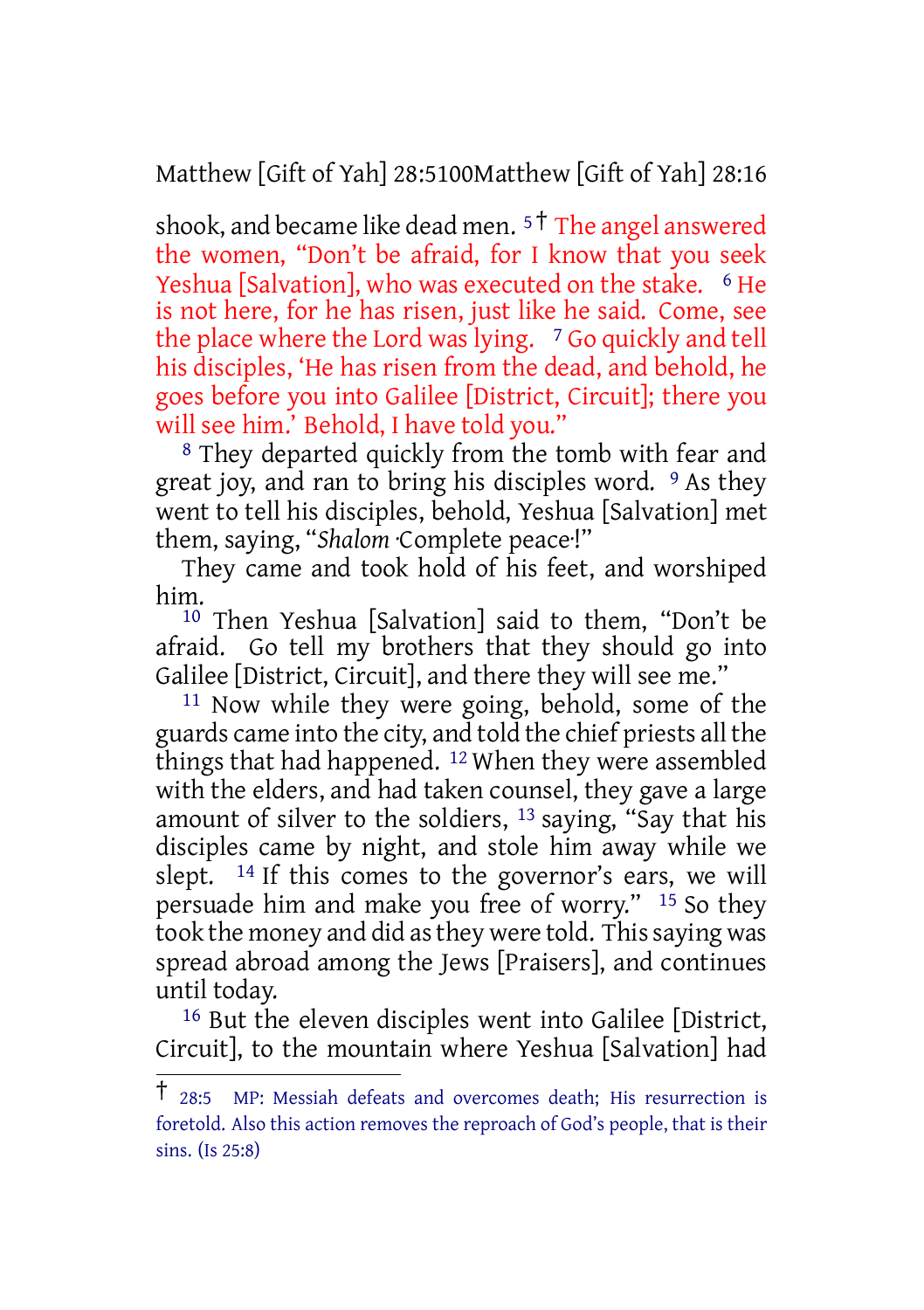## Matthew [Gift of Yah] 28:17101Matthew [Gift of Yah] 28:20

sent them. <sup>17</sup> When they saw him, they bowed down to him, but some doubted. <sup>18</sup> ‡ Yeshua [Salvation] came to them and spoke to them, saying,  $\int_{0}^{\frac{\pi}{8}}$  "All authority has<br>heen  $\frac{\pi}{8}$  given to me in heaven and on earth 19  $\pm$   $\int_{0}^{\frac{\pi}{8}}$ been  $\dagger$  given to me in heaven and on earth. Go, and make disciples of all nations, baptizing them in the name of the *Abba* ·Father· and of the Son and of *Ruach* haKodesh [Spirit of the Holiness], <sup>20</sup> teaching them to observe all things that I have enjoined unto you. Behold, I am with you always, even to the end of the age." *Amen* ·So be it·.

<sup>‡</sup> 28:18 MP: Messiah comes for all people. (See also Is 42:4). (Is 49:1) § 28:18 MP: Messiah is given authority over all nations and things. (Ps  $2:8, 8:5-6$ 28:18 MP: "Right Judgments" refers not to specific Torah Commands already given, but the whole power and authority of his role as King. This explains why the following verses describe how the Messiah rules. (Ps 72:2)  $\uparrow$  28:18 MP: Because of making his atonement offering, Messiah is greatly exalted by God and reaps rewards. (Is 53:12)  $\pm$  28:19 MP: Messiah will bring salvation to the ends of the earth. (Is 49:6)  $\frac{1}{2}$  28:19 MP: Messiah will proclaim a message that is new to the Gentiles. (Is 52:15)  $*$  28:19 MPr: The King in (Psalm 21:1) is King Messiah. (Targum Ps 21:1). This same King is linked to (Is 11:10), where Rabbi Chanina explains the objective of the Messiah. King Messiah is to give specific commandments to the Gentiles. This is in parallel contrast to Israel, who receives commands directly from God himself. (Midrash Ps 21:1). (Ps 21:1 (Heb Bible 21:2))